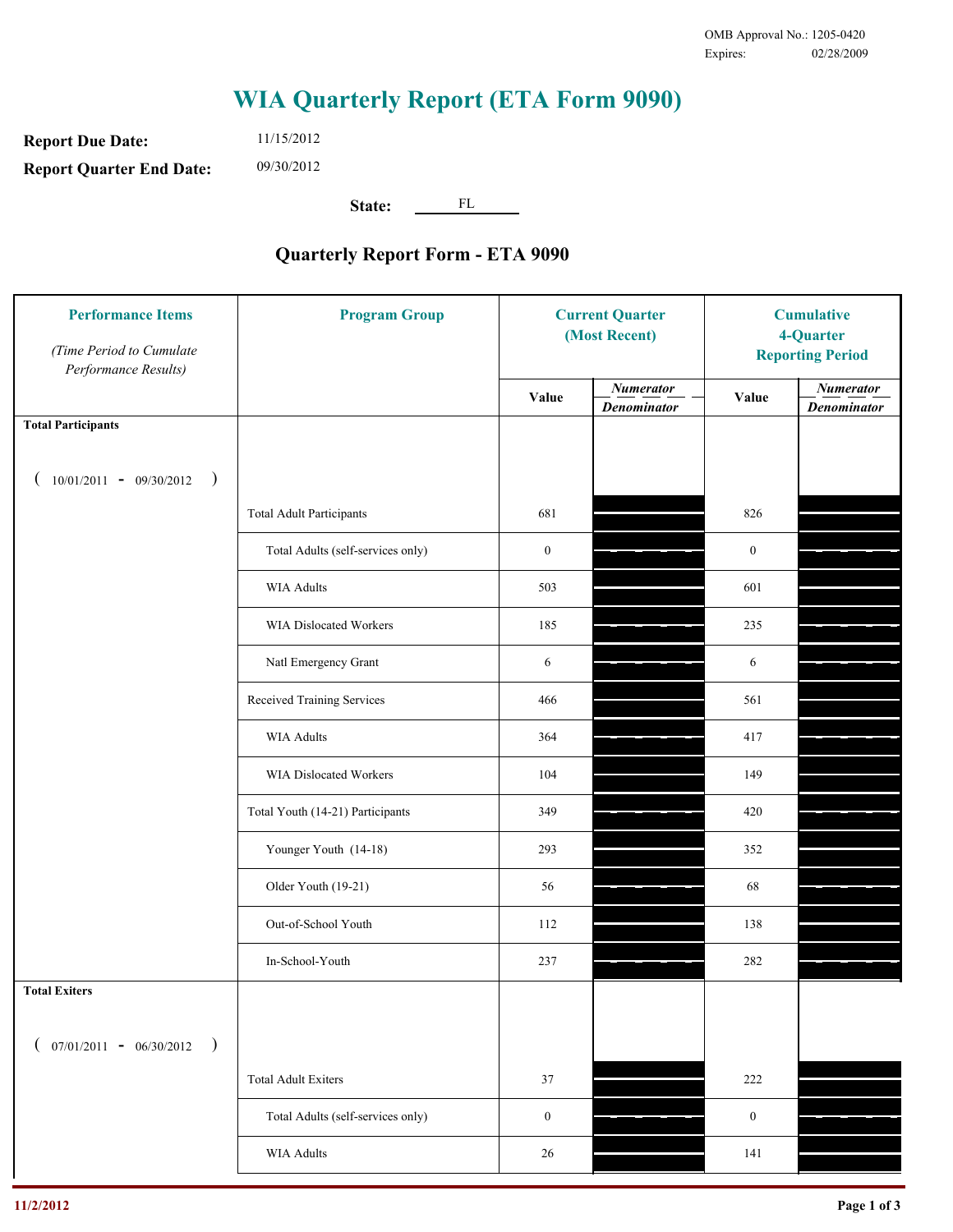| <b>Performance Items</b><br>(Time Period to Cumulate<br>Performance Results) | <b>Program Group</b>        |                  | <b>Current Quarter</b><br>(Most Recent) | <b>Cumulative</b><br>4-Quarter<br><b>Reporting Period</b> |                                        |
|------------------------------------------------------------------------------|-----------------------------|------------------|-----------------------------------------|-----------------------------------------------------------|----------------------------------------|
|                                                                              |                             | Value            | <b>Numerator</b><br><b>Denominator</b>  | Value                                                     | <b>Numerator</b><br><b>Denominator</b> |
|                                                                              | WIA Dislocated Workers      | 11               |                                         | 83                                                        |                                        |
|                                                                              | Natl Emergency Grant        | $\boldsymbol{0}$ |                                         | $\mathfrak{Z}$                                            |                                        |
|                                                                              | Total Youth (14-21) Exiters | 37               |                                         | 96                                                        |                                        |
|                                                                              | Younger Youth (14-18)       | 33               |                                         | 79                                                        |                                        |
|                                                                              | Older Youth (19-21)         | 4                |                                         | 17                                                        |                                        |
|                                                                              | Out-of-School Youth         | 9                |                                         | 33                                                        |                                        |
|                                                                              | In-School Youth             | 28               |                                         | 63                                                        |                                        |
| <b>Placement in Employment or</b><br>Education                               |                             |                  |                                         |                                                           |                                        |
| $01/01/2011 - 12/31/2011$<br>$\rightarrow$<br>$\overline{ }$                 |                             |                  |                                         |                                                           |                                        |
|                                                                              | WIA Youth (14-21)           | 70.0             | $\tau$<br>$\overline{10}$               | 73.5                                                      | $50\,$<br>68                           |
| <b>Attainment of Degree or</b><br>Certification                              |                             |                  |                                         |                                                           |                                        |
| $($ 01/01/2011 - 12/31/2011<br>$\rightarrow$                                 |                             |                  |                                         |                                                           |                                        |
|                                                                              | WIA Youth (14-21)           | 42.9             | $\sqrt{3}$<br>$\overline{7}$            | 76.5                                                      | $52\,$<br>$\overline{68}$              |
| <b>Literacy or Numeracy Gains</b>                                            |                             |                  |                                         |                                                           |                                        |
| $10/01/2011 - 09/30/2012$                                                    |                             |                  |                                         |                                                           |                                        |
|                                                                              | WIA Youth (14-21)           | 22.2             | $\overline{c}$<br>$\overline{9}$        | 46.5                                                      | 20<br>$\overline{43}$                  |
| Youth Diploma or Equivilance Rate                                            |                             |                  |                                         |                                                           |                                        |
| $07/01/2011 - 06/30/2012$ )<br>€                                             |                             |                  |                                         |                                                           |                                        |
|                                                                              | WIA Younger Youth (14-18)   | 68.0             | $17\,$                                  | 67.3                                                      | $37\,$<br>$\overline{55}$              |
| <b>Skill Attainment Rate</b>                                                 |                             |                  | $\overline{25}$                         |                                                           |                                        |
|                                                                              |                             |                  |                                         |                                                           |                                        |
| $07/01/2011 - 06/30/2012$ )<br>$\left($                                      | WIA Younger Youth (14-18)   | 79.5             | 89                                      | 76.4                                                      | 294                                    |
| <b>Entered Employment Rate</b>                                               |                             |                  | $\overline{112}$                        |                                                           | 385                                    |
|                                                                              |                             |                  |                                         |                                                           |                                        |
| $($ 01/01/2011 - 12/31/2011<br>$\rightarrow$                                 |                             |                  | 19                                      |                                                           | $92\,$                                 |
|                                                                              | Adults                      | 73.1             | $\overline{26}$<br>15                   | 70.2                                                      | 131<br>125                             |
|                                                                              | Dislocated Workers          | 83.3             | $\overline{18}$                         | 90.6                                                      | 138                                    |
|                                                                              | Older Youth (19-21)         | 75.0             | $\mathfrak z$<br>$\overline{4}$         | 60.0                                                      | $12\,$<br>$20\,$                       |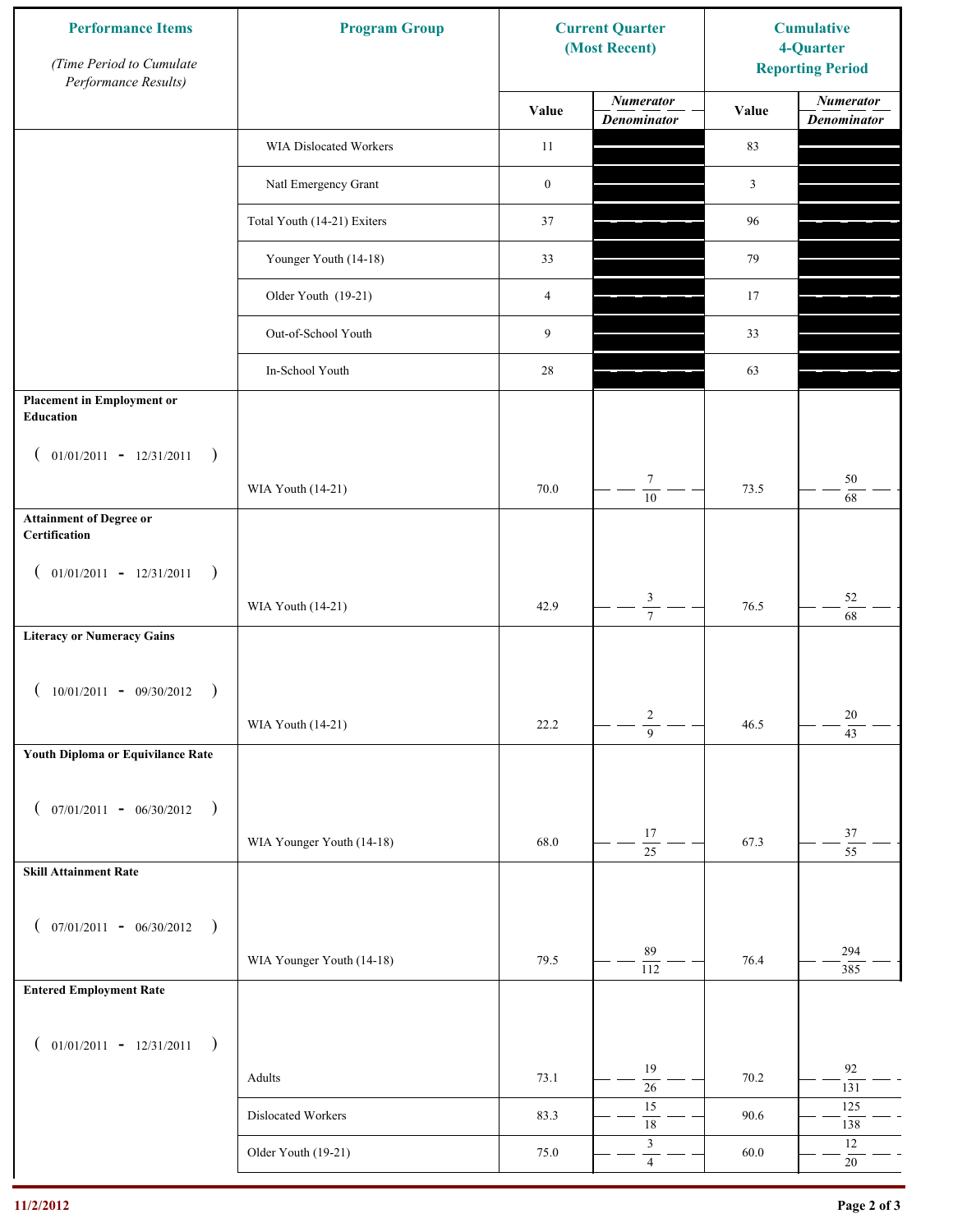| <b>Performance Items</b><br>(Time Period to Cumulate<br>Performance Results)                                                                          | <b>Program Group</b>         | <b>Current Quarter</b><br>(Most Recent) |                                              | <b>Cumulative</b><br>4-Quarter<br><b>Reporting Period</b> |                                           |
|-------------------------------------------------------------------------------------------------------------------------------------------------------|------------------------------|-----------------------------------------|----------------------------------------------|-----------------------------------------------------------|-------------------------------------------|
|                                                                                                                                                       |                              | Value                                   | <b>Numerator</b><br><b>Denominator</b>       | Value                                                     | <b>Numerator</b><br><b>Denominator</b>    |
|                                                                                                                                                       | Natl Emergency Grant         | 0.0                                     | $\boldsymbol{0}$<br>$\overline{0}$           | 60.0                                                      | 3<br>$\overline{5}$                       |
| <b>Employment and Credential</b><br>(Adults/Dislocated Workers) or<br><b>Credential Rates (Older Youth)</b><br>$01/01/2011 - 12/31/2011$<br>$\lambda$ |                              |                                         |                                              |                                                           |                                           |
|                                                                                                                                                       | Adults                       | 65.4                                    | 17<br>$\overline{26}$                        | 68.4                                                      | 158<br>231                                |
|                                                                                                                                                       | Dislocated Workers           | 72.2                                    | 13<br>18                                     | 81.6                                                      | 111<br>136                                |
|                                                                                                                                                       | Older Youth (19-21)          | 25.0                                    | $\mathbf{1}$<br>$\overline{4}$               | 45.5                                                      | $10\,$<br>22                              |
| <b>Retention Rate</b>                                                                                                                                 |                              |                                         |                                              |                                                           |                                           |
| $07/01/2010 - 06/30/2011$<br>$\rightarrow$                                                                                                            |                              |                                         |                                              |                                                           |                                           |
|                                                                                                                                                       | Adults                       | 93.8                                    | 76<br>81                                     | 91.4                                                      | 362<br>396                                |
|                                                                                                                                                       | Dislocated Workers           | 90.3                                    | $\overline{28}$<br>31                        | 86.7                                                      | 143<br>165                                |
|                                                                                                                                                       | Older Youth (19-21)          | 80.0                                    | $\,8\,$<br>$\overline{10}$                   | 80.0                                                      | 12<br>$\overline{15}$                     |
|                                                                                                                                                       | Younger Youth (14-18)        | 81.3                                    | 13<br>16                                     | 74.0                                                      | $37\,$<br>50                              |
|                                                                                                                                                       | Natl Emergency Grant         | 0.0                                     | $\boldsymbol{0}$<br>$\mathbf{1}$             | 71.4                                                      | $\overline{\mathbf{5}}$<br>$\overline{7}$ |
| <b>Average Earnings</b>                                                                                                                               |                              |                                         |                                              |                                                           |                                           |
| $07/01/2010 - 06/30/2011$                                                                                                                             |                              | 21,868.9                                | 1,530,825                                    | 19,029.6                                                  | 6,603,259                                 |
|                                                                                                                                                       | Adults<br>Dislocated Workers | 14,742.3                                | $\overline{70}$<br>368,557                   | 14,918.3                                                  | 347<br>1,984,128                          |
|                                                                                                                                                       | Older Youth (19-21)          | 7,096.3                                 | $\overline{25}$<br>70,963                    | 5,971.6                                                   | 133<br>83,602                             |
|                                                                                                                                                       | Natl Emergency Grant         | $0.0\,$                                 | $10\,$<br>$\overline{0}$<br>$\boldsymbol{0}$ | 16,122.5                                                  | 14<br>64,490<br>$\overline{4}$            |

**WIB Name:** Workforce Escarosa Inc.

**Office Name:**

**User Field 1: User Field 2:**

**Case Manager:**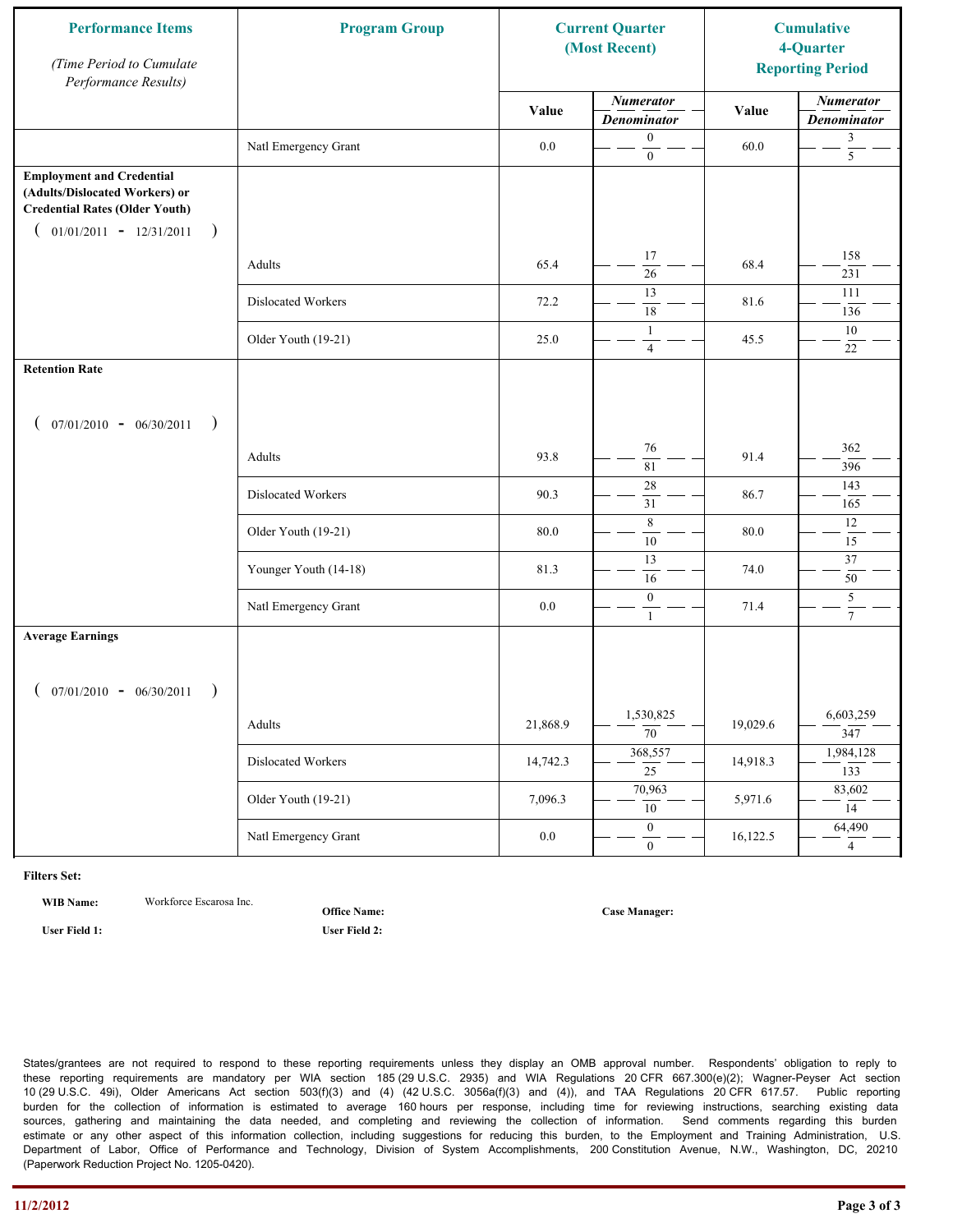**Report Due Date: Report Quarter End Date:** 11/15/2012 09/30/2012

**State:** FL

| <b>Performance Items</b><br>(Time Period to Cumulate<br>Performance Results) | <b>Program Group</b>              | <b>Current Quarter</b><br>(Most Recent) |                                        | <b>Cumulative</b><br>4-Quarter<br><b>Reporting Period</b> |                                        |
|------------------------------------------------------------------------------|-----------------------------------|-----------------------------------------|----------------------------------------|-----------------------------------------------------------|----------------------------------------|
|                                                                              |                                   | Value                                   | <b>Numerator</b><br><b>Denominator</b> | Value                                                     | <b>Numerator</b><br><b>Denominator</b> |
| <b>Total Participants</b>                                                    |                                   |                                         |                                        |                                                           |                                        |
| $10/01/2011 - 09/30/2012$ )                                                  |                                   |                                         |                                        |                                                           |                                        |
|                                                                              | <b>Total Adult Participants</b>   | 296                                     |                                        | 604                                                       |                                        |
|                                                                              | Total Adults (self-services only) | $\boldsymbol{0}$                        |                                        | $\mathbf{0}$                                              |                                        |
|                                                                              | WIA Adults                        | 179                                     |                                        | 355                                                       |                                        |
|                                                                              | WIA Dislocated Workers            | 87                                      |                                        | 173                                                       |                                        |
|                                                                              | Natl Emergency Grant              | 75                                      |                                        | 229                                                       |                                        |
|                                                                              | Received Training Services        | 112                                     |                                        | 270                                                       |                                        |
|                                                                              | <b>WIA Adults</b>                 | 89                                      |                                        | 210                                                       |                                        |
|                                                                              | WIA Dislocated Workers            | 25                                      |                                        | 64                                                        |                                        |
|                                                                              | Total Youth (14-21) Participants  | 136                                     |                                        | 152                                                       |                                        |
|                                                                              | Younger Youth (14-18)             | 112                                     |                                        | 123                                                       |                                        |
|                                                                              | Older Youth (19-21)               | 24                                      |                                        | 29                                                        |                                        |
|                                                                              | Out-of-School Youth               | 47                                      |                                        | 54                                                        |                                        |
|                                                                              | In-School-Youth                   | 89                                      |                                        | 98                                                        |                                        |
| <b>Total Exiters</b>                                                         |                                   |                                         |                                        |                                                           |                                        |
| $07/01/2011 - 06/30/2012$<br>$\rightarrow$                                   |                                   |                                         |                                        |                                                           |                                        |
|                                                                              | <b>Total Adult Exiters</b>        | 105                                     |                                        | 499                                                       |                                        |
|                                                                              | Total Adults (self-services only) | $\boldsymbol{0}$                        |                                        | $\mathbf{0}$                                              |                                        |
|                                                                              | <b>WIA Adults</b>                 | $42\,$                                  |                                        | 318                                                       |                                        |
|                                                                              |                                   |                                         |                                        |                                                           |                                        |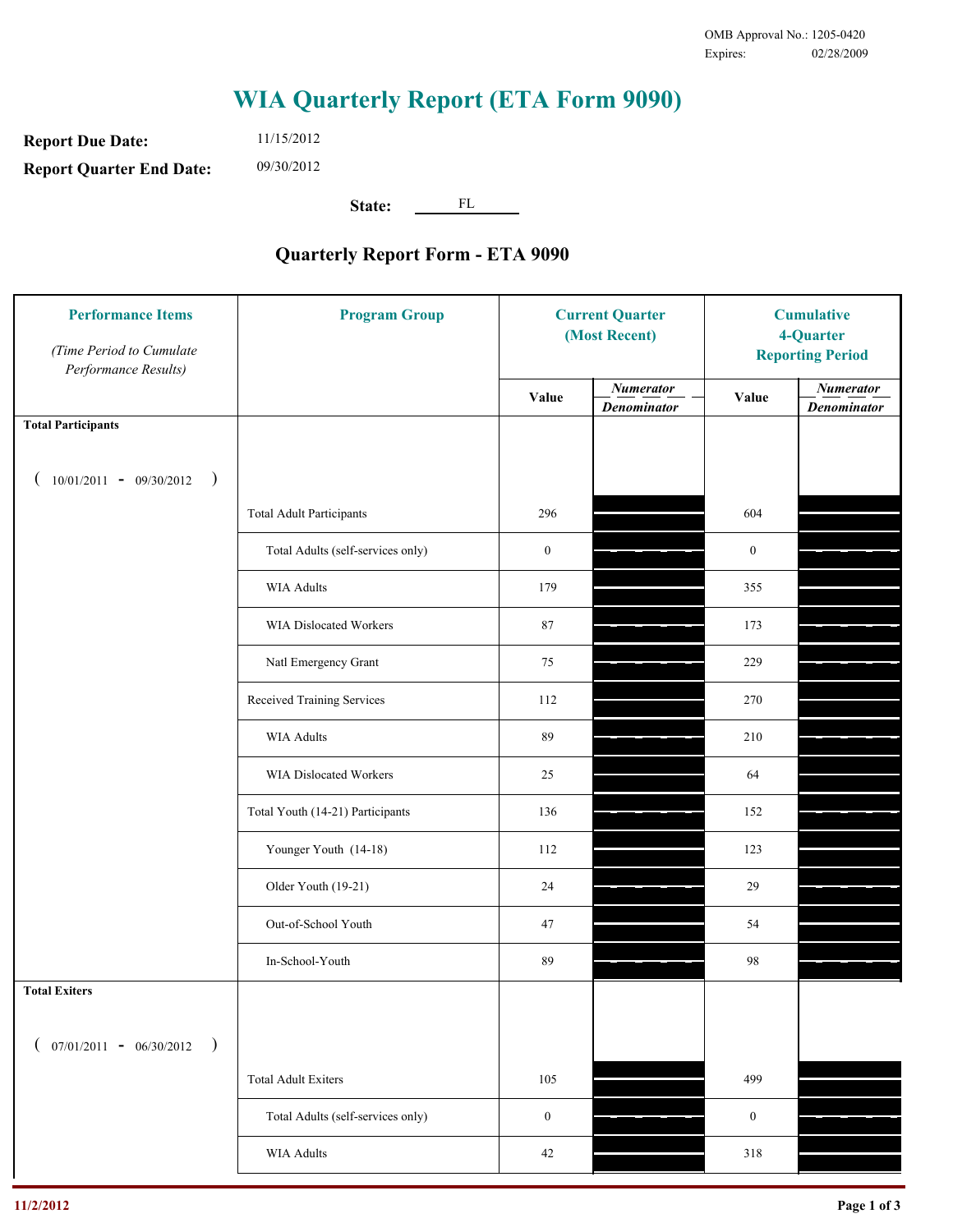| <b>Performance Items</b><br>(Time Period to Cumulate<br>Performance Results) | <b>Program Group</b>        |                  | <b>Current Quarter</b><br>(Most Recent) | <b>Cumulative</b><br>4-Quarter<br><b>Reporting Period</b> |                                        |
|------------------------------------------------------------------------------|-----------------------------|------------------|-----------------------------------------|-----------------------------------------------------------|----------------------------------------|
|                                                                              |                             | Value            | <b>Numerator</b><br><b>Denominator</b>  | Value                                                     | <b>Numerator</b><br><b>Denominator</b> |
|                                                                              | WIA Dislocated Workers      | 34               |                                         | 135                                                       |                                        |
|                                                                              | Natl Emergency Grant        | 50               |                                         | 231                                                       |                                        |
|                                                                              | Total Youth (14-21) Exiters | $10\,$           |                                         | 19                                                        |                                        |
|                                                                              | Younger Youth (14-18)       | $\boldsymbol{7}$ |                                         | 12                                                        |                                        |
|                                                                              | Older Youth (19-21)         | $\mathfrak{Z}$   |                                         | $\tau$                                                    |                                        |
|                                                                              | Out-of-School Youth         | $\overline{4}$   |                                         | $\tau$                                                    |                                        |
|                                                                              | In-School Youth             | 6                |                                         | $12\,$                                                    |                                        |
| <b>Placement in Employment or</b><br>Education                               |                             |                  |                                         |                                                           |                                        |
| $01/01/2011 - 12/31/2011$<br>$\rightarrow$<br>$\overline{ }$                 | WIA Youth (14-21)           | 100.0            | 3                                       | 83.3                                                      | $10\,$                                 |
| <b>Attainment of Degree or</b>                                               |                             |                  |                                         |                                                           | 12                                     |
| Certification                                                                |                             |                  |                                         |                                                           |                                        |
| $($ 01/01/2011 - 12/31/2011<br>$\rightarrow$                                 |                             |                  |                                         |                                                           |                                        |
|                                                                              | WIA Youth (14-21)           | 50.0             | $\mathbf{1}$<br>$\overline{2}$          | 76.9                                                      | $10\,$<br>13                           |
| <b>Literacy or Numeracy Gains</b>                                            |                             |                  |                                         |                                                           |                                        |
| $10/01/2011 - 09/30/2012$                                                    |                             |                  |                                         |                                                           |                                        |
|                                                                              | WIA Youth (14-21)           | 25.0             | $\mathbf{1}$<br>$\overline{4}$          | 19.2                                                      | 5<br>$\overline{26}$                   |
| Youth Diploma or Equivilance Rate                                            |                             |                  |                                         |                                                           |                                        |
| $07/01/2011 - 06/30/2012$<br>$\rightarrow$<br>€                              |                             |                  |                                         |                                                           |                                        |
|                                                                              | WIA Younger Youth (14-18)   | 60.0             | $\frac{3}{5}$                           | 75.0                                                      | 6<br>$\,8\,$                           |
| <b>Skill Attainment Rate</b>                                                 |                             |                  |                                         |                                                           |                                        |
| $07/01/2011 - 06/30/2012$ )                                                  |                             |                  |                                         |                                                           |                                        |
| $\left($                                                                     | WIA Younger Youth (14-18)   | 47.6             | 40                                      | 67.0                                                      | 138                                    |
| <b>Entered Employment Rate</b>                                               |                             |                  | $\overline{84}$                         |                                                           | 206                                    |
|                                                                              |                             |                  |                                         |                                                           |                                        |
| $($ 01/01/2011 - 12/31/2011<br>$\big)$                                       |                             |                  | 36                                      |                                                           | 229                                    |
|                                                                              | Adults                      | 57.1             | $\overline{63}$<br>$28\,$               | 54.9                                                      | 417                                    |
|                                                                              | Dislocated Workers          | 75.7             | $\overline{37}$                         | 71.2                                                      | 136<br>191                             |
|                                                                              | Older Youth (19-21)         | $100.0\,$        | $\mathbf{1}$<br>$\mathbf{1}$            | 100.0                                                     | $\overline{c}$<br>$\overline{2}$       |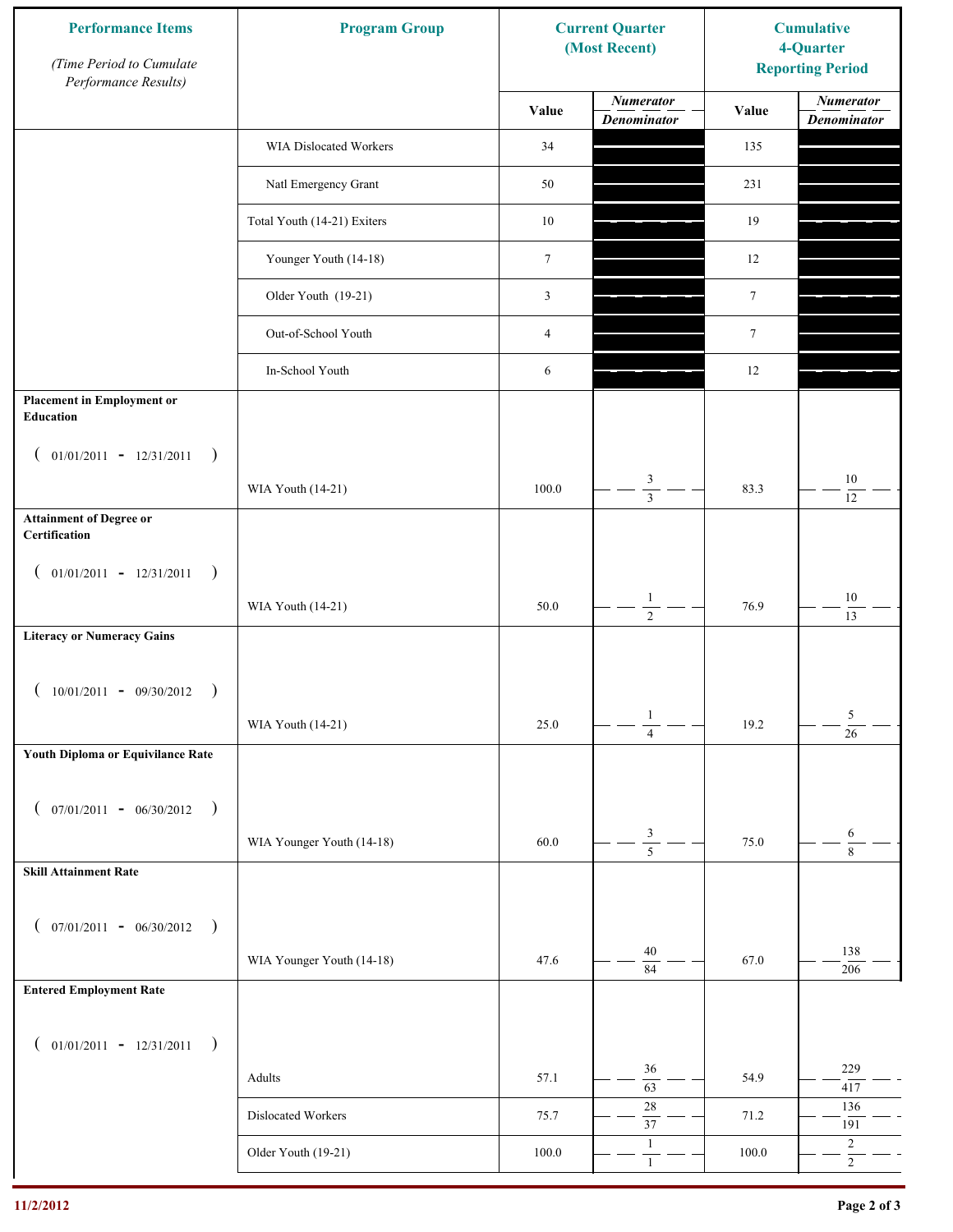| <b>Performance Items</b><br>(Time Period to Cumulate<br>Performance Results)                                                                               | <b>Program Group</b>  |          | <b>Current Quarter</b><br>(Most Recent) |          |                                        |  | <b>Cumulative</b><br>4-Quarter<br><b>Reporting Period</b> |
|------------------------------------------------------------------------------------------------------------------------------------------------------------|-----------------------|----------|-----------------------------------------|----------|----------------------------------------|--|-----------------------------------------------------------|
|                                                                                                                                                            |                       | Value    | <b>Numerator</b><br><b>Denominator</b>  | Value    | <b>Numerator</b><br><b>Denominator</b> |  |                                                           |
|                                                                                                                                                            | Natl Emergency Grant  | 63.0     | 34<br>$\overline{54}$                   | 54.5     | 116<br>213                             |  |                                                           |
| <b>Employment and Credential</b><br>(Adults/Dislocated Workers) or<br><b>Credential Rates (Older Youth)</b><br>$01/01/2011 - 12/31/2011$<br>$\overline{)}$ |                       |          |                                         |          |                                        |  |                                                           |
|                                                                                                                                                            | Adults                | 41.1     | 39<br>95                                | 43.7     | 194<br>444                             |  |                                                           |
|                                                                                                                                                            | Dislocated Workers    | 78.3     | 18<br>23                                | 73.4     | 69<br>94                               |  |                                                           |
|                                                                                                                                                            | Older Youth (19-21)   | $0.0\,$  | $\boldsymbol{0}$<br>$\mathbf{1}$        | 75.0     | $\mathfrak{Z}$<br>$\overline{4}$       |  |                                                           |
| <b>Retention Rate</b>                                                                                                                                      |                       |          |                                         |          |                                        |  |                                                           |
| $07/01/2010 - 06/30/2011$<br>$\rightarrow$                                                                                                                 |                       |          |                                         |          |                                        |  |                                                           |
|                                                                                                                                                            | Adults                | 81.2     | 220<br>271                              | 86.2     | 405<br>470                             |  |                                                           |
|                                                                                                                                                            | Dislocated Workers    | 92.4     | 61<br>66                                | 93.5     | 101<br>108                             |  |                                                           |
|                                                                                                                                                            | Older Youth (19-21)   | 100.0    | $\mathbf{1}$<br>$\mathbf{1}$            | 100.0    | 6<br>6                                 |  |                                                           |
|                                                                                                                                                            | Younger Youth (14-18) | 66.7     | $\sqrt{2}$<br>$\mathfrak{Z}$            | 53.3     | $\,8\,$<br>15                          |  |                                                           |
|                                                                                                                                                            | Natl Emergency Grant  | 70.5     | 55<br>78                                | 79.6     | 121<br>152                             |  |                                                           |
| <b>Average Earnings</b>                                                                                                                                    |                       |          |                                         |          |                                        |  |                                                           |
| $07/01/2010 - 06/30/2011$                                                                                                                                  | Adults                | 15,340.2 | 3,221,448<br>$\overline{210}$           | 16,967.5 | 6,294,959<br>371                       |  |                                                           |
|                                                                                                                                                            | Dislocated Workers    | 16,177.8 | 970,670<br>$\overline{60}$              | 16,747.6 | 1,658,016<br>$\overline{99}$           |  |                                                           |
|                                                                                                                                                            | Older Youth (19-21)   | 11,030.0 | 11,030<br>1                             | 7,356.5  | 44,139<br>6                            |  |                                                           |
|                                                                                                                                                            | Natl Emergency Grant  | 14,160.0 | 651,362<br>46                           | 14,207.5 | 1,321,294<br>93                        |  |                                                           |

**WIB Name:** Workforce Development Board of C

**Office Name: User Field 1: User Field 2:**

**Case Manager:**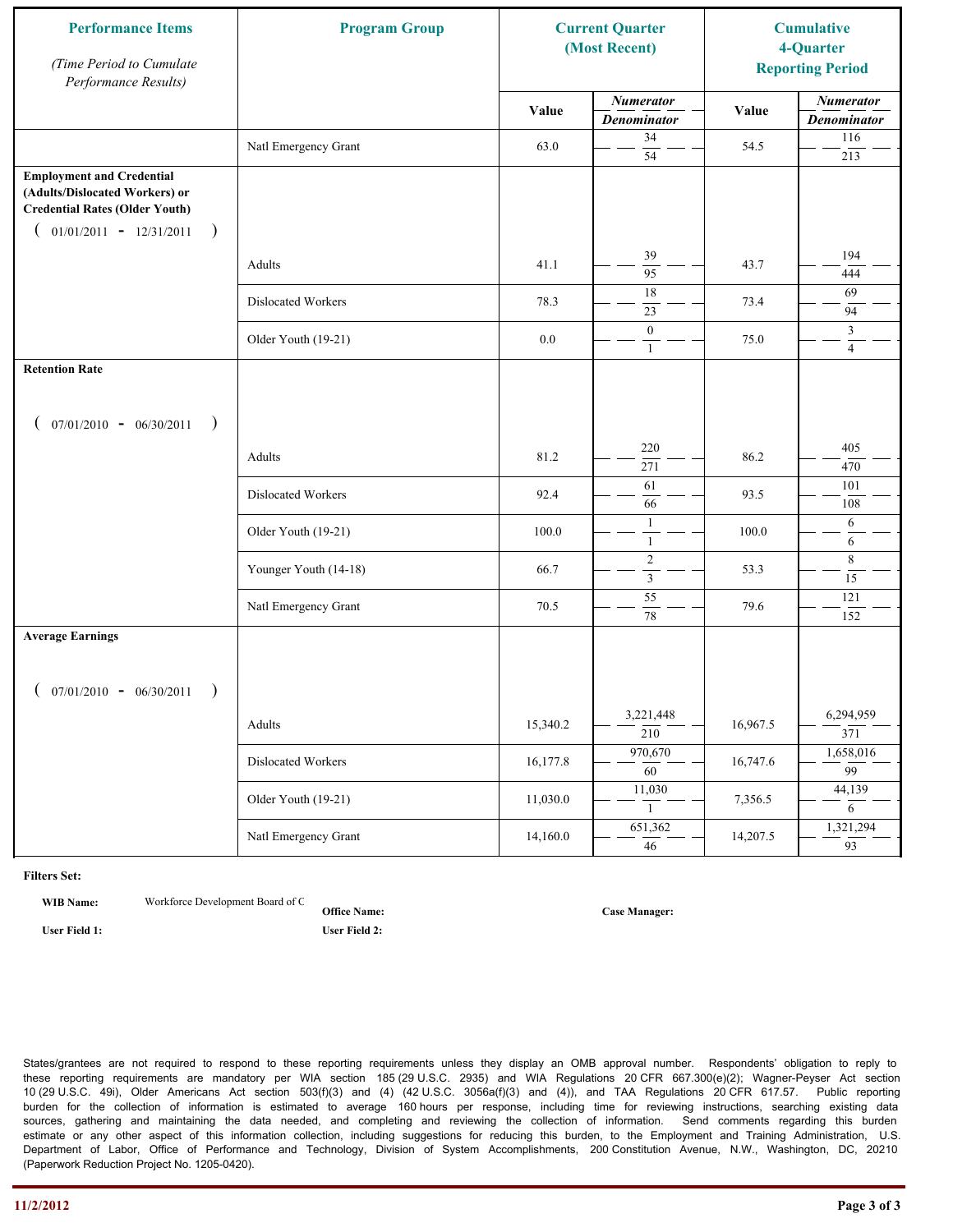**Report Due Date: Report Quarter End Date:** 11/15/2012 09/30/2012

**State:** FL

| <b>Performance Items</b><br>(Time Period to Cumulate<br>Performance Results) | <b>Program Group</b>              | <b>Current Quarter</b><br>(Most Recent) |                                        | <b>Cumulative</b><br>4-Quarter<br><b>Reporting Period</b> |                                        |
|------------------------------------------------------------------------------|-----------------------------------|-----------------------------------------|----------------------------------------|-----------------------------------------------------------|----------------------------------------|
|                                                                              |                                   | Value                                   | <b>Numerator</b><br><b>Denominator</b> | Value                                                     | <b>Numerator</b><br><b>Denominator</b> |
| <b>Total Participants</b>                                                    |                                   |                                         |                                        |                                                           |                                        |
| $10/01/2011 - 09/30/2012$ )<br>$\overline{ }$                                |                                   |                                         |                                        |                                                           |                                        |
|                                                                              | <b>Total Adult Participants</b>   | 143                                     |                                        | 248                                                       |                                        |
|                                                                              | Total Adults (self-services only) | $\boldsymbol{0}$                        |                                        | $\boldsymbol{0}$                                          |                                        |
|                                                                              | <b>WIA Adults</b>                 | 101                                     |                                        | 171                                                       |                                        |
|                                                                              | WIA Dislocated Workers            | 43                                      |                                        | 78                                                        |                                        |
|                                                                              | Natl Emergency Grant              | $\boldsymbol{0}$                        |                                        | $\boldsymbol{0}$                                          |                                        |
|                                                                              | Received Training Services        | 61                                      |                                        | 142                                                       |                                        |
|                                                                              | <b>WIA Adults</b>                 | 42                                      |                                        | 97                                                        |                                        |
|                                                                              | WIA Dislocated Workers            | 20                                      |                                        | 46                                                        |                                        |
|                                                                              | Total Youth (14-21) Participants  | 74                                      |                                        | 121                                                       |                                        |
|                                                                              | Younger Youth (14-18)             | 49                                      |                                        | 84                                                        |                                        |
|                                                                              | Older Youth (19-21)               | 25                                      |                                        | 37                                                        |                                        |
|                                                                              | Out-of-School Youth               | 39                                      |                                        | 56                                                        |                                        |
|                                                                              | In-School-Youth                   | 35                                      |                                        | 65                                                        |                                        |
| <b>Total Exiters</b>                                                         |                                   |                                         |                                        |                                                           |                                        |
| $($ 07/01/2011 - 06/30/2012<br>$\rightarrow$                                 |                                   |                                         |                                        |                                                           |                                        |
|                                                                              | <b>Total Adult Exiters</b>        | 42                                      |                                        | 134                                                       |                                        |
|                                                                              | Total Adults (self-services only) | $\mathbf{0}$                            |                                        | $\boldsymbol{0}$                                          |                                        |
|                                                                              | WIA Adults                        | $30\,$                                  |                                        | 92                                                        |                                        |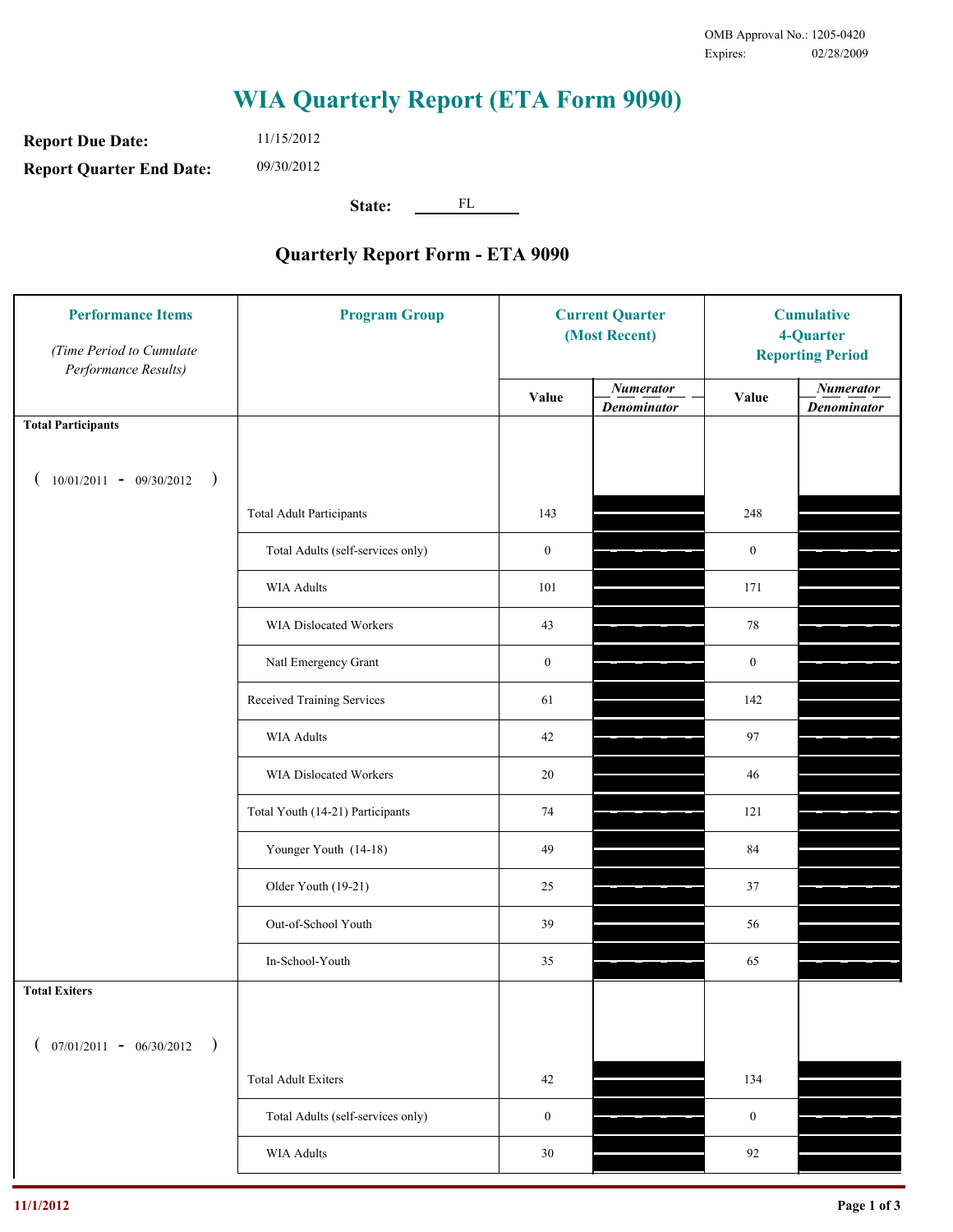| <b>Performance Items</b><br>(Time Period to Cumulate<br>Performance Results) | <b>Program Group</b>        |                  | <b>Current Quarter</b><br>(Most Recent) | <b>Cumulative</b><br>4-Quarter<br><b>Reporting Period</b> |                                        |
|------------------------------------------------------------------------------|-----------------------------|------------------|-----------------------------------------|-----------------------------------------------------------|----------------------------------------|
|                                                                              |                             | Value            | <b>Numerator</b><br><b>Denominator</b>  | Value                                                     | <b>Numerator</b><br><b>Denominator</b> |
|                                                                              | WIA Dislocated Workers      | 12               |                                         | 42                                                        |                                        |
|                                                                              | Natl Emergency Grant        | $\boldsymbol{0}$ |                                         | $\boldsymbol{0}$                                          |                                        |
|                                                                              | Total Youth (14-21) Exiters | 23               |                                         | 59                                                        |                                        |
|                                                                              | Younger Youth (14-18)       | 19               |                                         | 44                                                        |                                        |
|                                                                              | Older Youth (19-21)         | $\overline{4}$   |                                         | 15                                                        |                                        |
|                                                                              | Out-of-School Youth         | $\tau$           |                                         | 20                                                        |                                        |
|                                                                              | In-School Youth             | 16               |                                         | 39                                                        |                                        |
| <b>Placement in Employment or</b><br>Education                               |                             |                  |                                         |                                                           |                                        |
| $01/01/2011 - 12/31/2011$<br>$\rightarrow$<br>$\overline{ }$                 | WIA Youth (14-21)           | 63.6             | $\tau$                                  | 56.3                                                      | 18                                     |
| <b>Attainment of Degree or</b><br>Certification                              |                             |                  | $\overline{11}$                         |                                                           | 32                                     |
| $($ 01/01/2011 - 12/31/2011<br>$\big)$                                       |                             |                  |                                         |                                                           |                                        |
|                                                                              | WIA Youth (14-21)           | 91.7             | $11\,$<br>$\overline{12}$               | 79.4                                                      | $27\,$<br>$\overline{34}$              |
| <b>Literacy or Numeracy Gains</b>                                            |                             |                  |                                         |                                                           |                                        |
| $10/01/2011 - 09/30/2012$<br>$\overline{\phantom{a}}$                        |                             |                  |                                         |                                                           |                                        |
|                                                                              | WIA Youth (14-21)           | 90.9             | $10\,$<br>$\overline{11}$               | 83.3                                                      | $10\,$<br>$\overline{12}$              |
| Youth Diploma or Equivilance Rate                                            |                             |                  |                                         |                                                           |                                        |
| $07/01/2011 - 06/30/2012$<br>$\rightarrow$<br>€                              |                             |                  |                                         |                                                           |                                        |
|                                                                              | WIA Younger Youth (14-18)   | 83.3             | $10\,$<br>$\overline{12}$               | 74.1                                                      | $20\,$<br>27                           |
| <b>Skill Attainment Rate</b>                                                 |                             |                  |                                         |                                                           |                                        |
| $07/01/2011 - 06/30/2012$ )<br>$\left($                                      |                             |                  |                                         |                                                           |                                        |
|                                                                              | WIA Younger Youth (14-18)   | 93.8             | $45\,$<br>$\overline{48}$               | 95.0                                                      | 96<br>101                              |
| <b>Entered Employment Rate</b>                                               |                             |                  |                                         |                                                           |                                        |
| $($ 01/01/2011 - 12/31/2011<br>$\big)$                                       |                             |                  |                                         |                                                           |                                        |
|                                                                              | Adults                      | 62.5             | 10<br>16                                | 68.3                                                      | 56<br>$82\,$                           |
|                                                                              | Dislocated Workers          | 63.6             | $\boldsymbol{7}$<br>$\overline{11}$     | 78.8                                                      | $26\,$<br>33                           |
|                                                                              | Older Youth (19-21)         | $100.0\,$        | $\sqrt{2}$<br>$\overline{2}$            | 100.0                                                     | $\overline{4}$<br>$\overline{4}$       |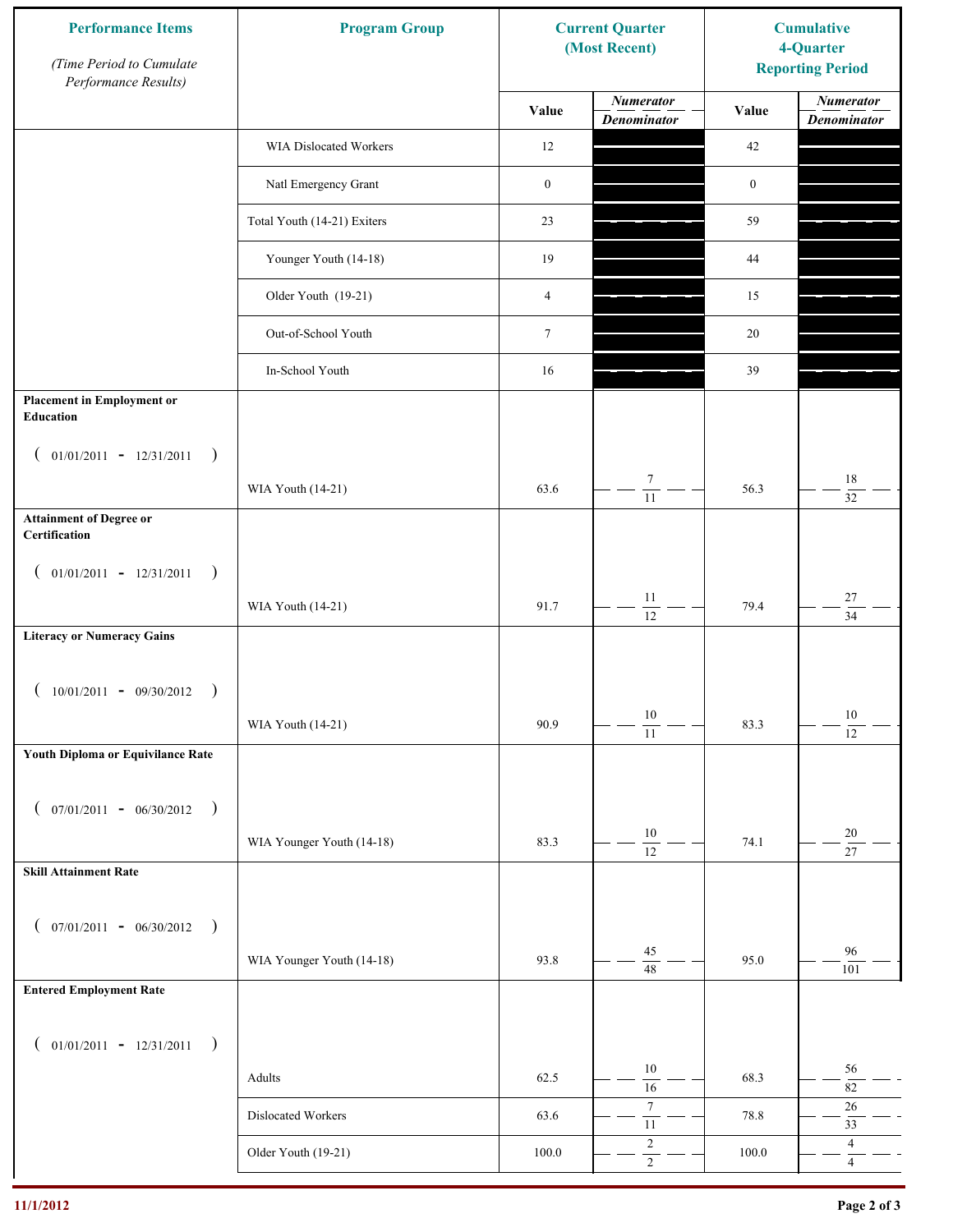| <b>Performance Items</b><br>(Time Period to Cumulate<br>Performance Results)                                                                              | <b>Program Group</b>  | <b>Current Quarter</b><br>(Most Recent) |                                        | <b>Cumulative</b><br>4-Quarter<br><b>Reporting Period</b> |                                        |
|-----------------------------------------------------------------------------------------------------------------------------------------------------------|-----------------------|-----------------------------------------|----------------------------------------|-----------------------------------------------------------|----------------------------------------|
|                                                                                                                                                           |                       | Value                                   | <b>Numerator</b><br><b>Denominator</b> | Value                                                     | <b>Numerator</b><br><b>Denominator</b> |
|                                                                                                                                                           | Natl Emergency Grant  | $\boldsymbol{0}$                        | $\boldsymbol{0}$<br>$\mathbf{0}$       | $\boldsymbol{0}$                                          | $\boldsymbol{0}$<br>$\boldsymbol{0}$   |
| <b>Employment and Credential</b><br>(Adults/Dislocated Workers) or<br><b>Credential Rates (Older Youth)</b><br>$01/01/2011 - 12/31/2011$<br>$\rightarrow$ |                       |                                         |                                        |                                                           |                                        |
|                                                                                                                                                           | Adults                | 78.6                                    | 11<br>$\overline{14}$                  | 59.3                                                      | 32<br>$\overline{54}$                  |
|                                                                                                                                                           | Dislocated Workers    | 70.0                                    | $\overline{7}$<br>10                   | 72.4                                                      | 21<br>29                               |
|                                                                                                                                                           | Older Youth (19-21)   | 100.0                                   | 3<br>$\overline{\mathbf{3}}$           | 85.7                                                      | 6<br>$7\overline{ }$                   |
| <b>Retention Rate</b>                                                                                                                                     |                       |                                         |                                        |                                                           |                                        |
| $07/01/2010 - 06/30/2011$<br>$\rightarrow$                                                                                                                |                       |                                         |                                        |                                                           |                                        |
|                                                                                                                                                           | Adults                | 86.7                                    | 13<br>$\overline{15}$                  | 83.9                                                      | 94<br>112                              |
|                                                                                                                                                           | Dislocated Workers    | 100.0                                   | 5<br>5                                 | 97.3                                                      | 36<br>37                               |
|                                                                                                                                                           | Older Youth (19-21)   | 0.0                                     | $\boldsymbol{0}$<br>$\mathbf{0}$       | 90.0                                                      | 9<br>10                                |
|                                                                                                                                                           | Younger Youth (14-18) | 57.1                                    | $\overline{4}$<br>$\tau$               | 51.1                                                      | $24\,$<br>47                           |
|                                                                                                                                                           | Natl Emergency Grant  | $\boldsymbol{0}$                        | $\boldsymbol{0}$<br>$\overline{0}$     | $\boldsymbol{0}$                                          | $\mathbf{0}$<br>$\mathbf{0}$           |
| <b>Average Earnings</b>                                                                                                                                   |                       |                                         |                                        |                                                           |                                        |
| $07/01/2010 - 06/30/2011$<br>$\rightarrow$                                                                                                                |                       |                                         |                                        |                                                           |                                        |
|                                                                                                                                                           | Adults                | 7,523.5                                 | 97,805<br>13                           | 9,858.7                                                   | 887,284<br>$\overline{90}$             |
|                                                                                                                                                           | Dislocated Workers    | 12,772.2                                | 63,861<br>5 <sup>5</sup>               | 13,512.0                                                  | 472,919<br>$\overline{35}$             |
|                                                                                                                                                           | Older Youth (19-21)   | $0.0\,$                                 | $\overline{0}$<br>$\overline{0}$       | 5,563.8                                                   | 50,074<br>$\overline{9}$               |
|                                                                                                                                                           | Natl Emergency Grant  | $\boldsymbol{0}$                        | $\overline{0}$<br>$\mathbf{0}$         | $\boldsymbol{0}$                                          | $\overline{0}$<br>$\overline{0}$       |

**WIB Name:** Chipola Regional Workforce Dev. E

**Office Name: User Field 1: User Field 2:**

**Case Manager:**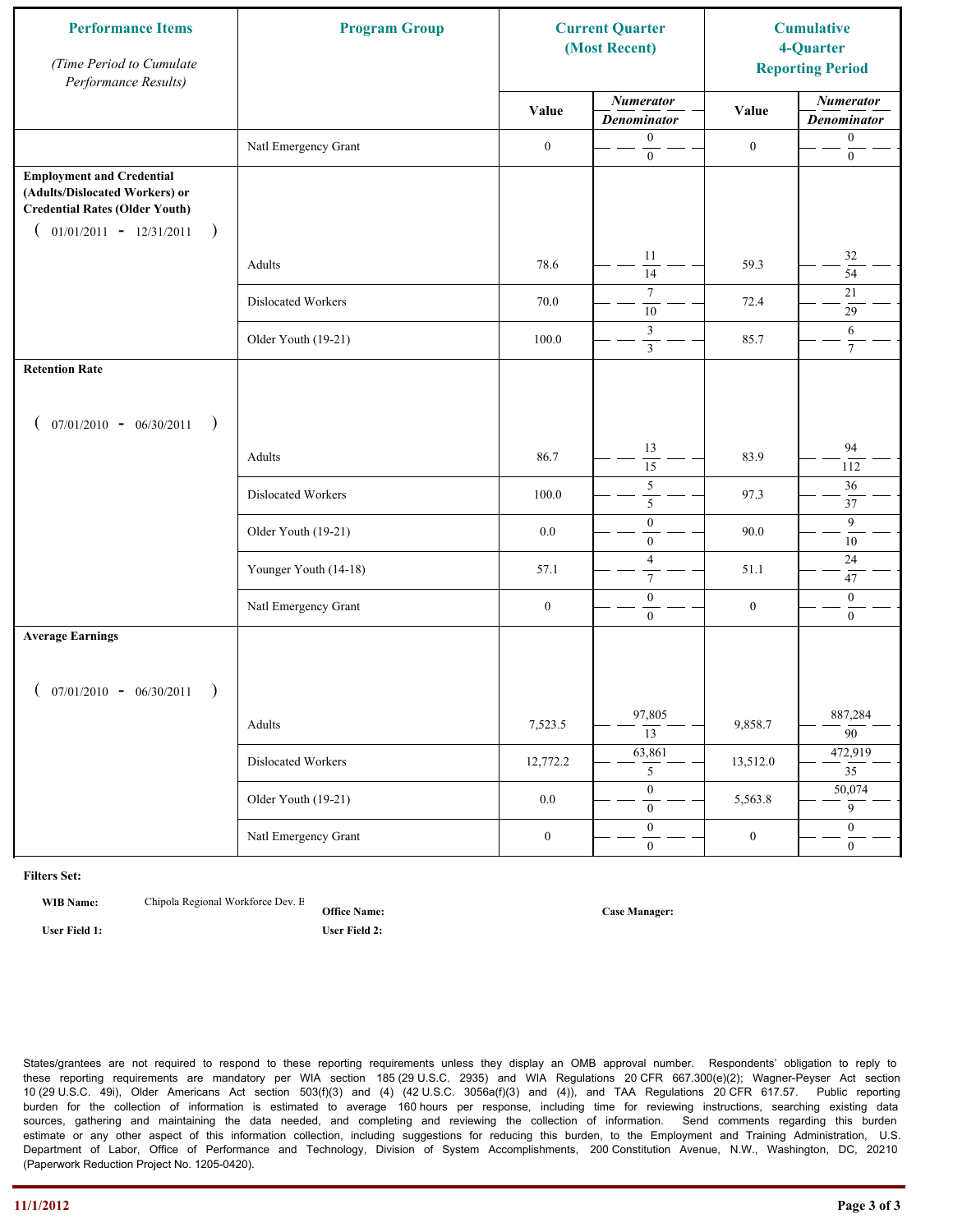**Report Due Date: Report Quarter End Date:** 11/15/2012 09/30/2012

**State:** FL

| <b>Performance Items</b><br>(Time Period to Cumulate<br>Performance Results) | <b>Program Group</b>              | <b>Current Quarter</b><br>(Most Recent) |                                        | <b>Cumulative</b><br>4-Quarter<br><b>Reporting Period</b> |                                        |
|------------------------------------------------------------------------------|-----------------------------------|-----------------------------------------|----------------------------------------|-----------------------------------------------------------|----------------------------------------|
|                                                                              |                                   | Value                                   | <b>Numerator</b><br><b>Denominator</b> | Value                                                     | <b>Numerator</b><br><b>Denominator</b> |
| <b>Total Participants</b>                                                    |                                   |                                         |                                        |                                                           |                                        |
| $10/01/2011 - 09/30/2012$<br>$\rightarrow$                                   |                                   |                                         |                                        |                                                           |                                        |
|                                                                              | <b>Total Adult Participants</b>   | 601                                     |                                        | 1,079                                                     |                                        |
|                                                                              | Total Adults (self-services only) | $\boldsymbol{0}$                        |                                        | $\boldsymbol{0}$                                          |                                        |
|                                                                              | <b>WIA Adults</b>                 | 388                                     |                                        | 717                                                       |                                        |
|                                                                              | <b>WIA Dislocated Workers</b>     | 186                                     |                                        | 311                                                       |                                        |
|                                                                              | Natl Emergency Grant              | 170                                     |                                        | 219                                                       |                                        |
|                                                                              | Received Training Services        | 321                                     |                                        | 537                                                       |                                        |
|                                                                              | <b>WIA Adults</b>                 | 221                                     |                                        | 357                                                       |                                        |
|                                                                              | WIA Dislocated Workers            | 118                                     |                                        | 202                                                       |                                        |
|                                                                              | Total Youth (14-21) Participants  | 216                                     |                                        | 230                                                       |                                        |
|                                                                              | Younger Youth (14-18)             | 212                                     |                                        | 223                                                       |                                        |
|                                                                              | Older Youth (19-21)               | $\overline{4}$                          |                                        | $7\phantom{.0}$                                           |                                        |
|                                                                              | Out-of-School Youth               | $\tau$                                  |                                        | $10\,$                                                    |                                        |
|                                                                              | In-School-Youth                   | 209                                     |                                        | $220\,$                                                   |                                        |
| <b>Total Exiters</b>                                                         |                                   |                                         |                                        |                                                           |                                        |
| $07/01/2011 - 06/30/2012$<br>$\rightarrow$                                   |                                   |                                         |                                        |                                                           |                                        |
|                                                                              | <b>Total Adult Exiters</b>        | 181                                     |                                        | 682                                                       |                                        |
|                                                                              | Total Adults (self-services only) | $\boldsymbol{0}$                        |                                        | $\boldsymbol{0}$                                          |                                        |
|                                                                              | WIA Adults                        | 122                                     |                                        | 498                                                       |                                        |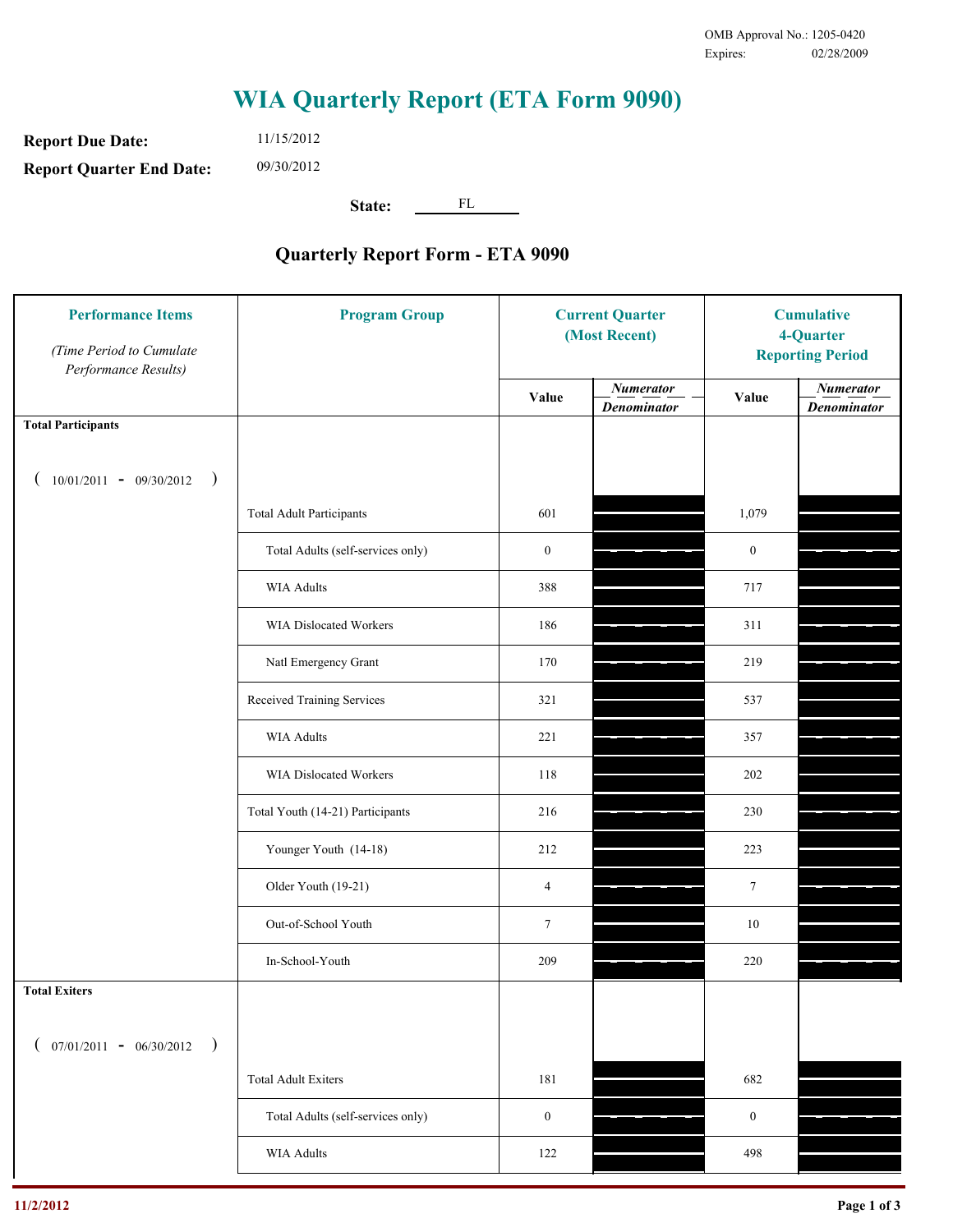| <b>Performance Items</b><br>(Time Period to Cumulate<br>Performance Results) | <b>Program Group</b>        | <b>Current Quarter</b><br>(Most Recent) |                                        | <b>Cumulative</b><br>4-Quarter<br><b>Reporting Period</b> |                                        |
|------------------------------------------------------------------------------|-----------------------------|-----------------------------------------|----------------------------------------|-----------------------------------------------------------|----------------------------------------|
|                                                                              |                             | Value                                   | <b>Numerator</b><br><b>Denominator</b> | Value                                                     | <b>Numerator</b><br><b>Denominator</b> |
|                                                                              | WIA Dislocated Workers      | 45                                      |                                        | 156                                                       |                                        |
|                                                                              | Natl Emergency Grant        | 25                                      |                                        | 57                                                        |                                        |
|                                                                              | Total Youth (14-21) Exiters | $\overline{4}$                          |                                        | 67                                                        |                                        |
|                                                                              | Younger Youth (14-18)       | 2                                       |                                        | 63                                                        |                                        |
|                                                                              | Older Youth (19-21)         | 2                                       |                                        | 4                                                         |                                        |
|                                                                              | Out-of-School Youth         | $\boldsymbol{0}$                        |                                        | 4                                                         |                                        |
|                                                                              | In-School Youth             | 4                                       |                                        | 63                                                        |                                        |
| <b>Placement in Employment or</b><br>Education                               |                             |                                         |                                        |                                                           |                                        |
| $01/01/2011 - 12/31/2011$<br>$\rightarrow$<br>$\overline{ }$                 |                             |                                         |                                        |                                                           |                                        |
|                                                                              | WIA Youth (14-21)           | 33.3                                    | $\overline{c}$<br>$\overline{6}$       | 63.5                                                      | 40<br>63                               |
| <b>Attainment of Degree or</b><br>Certification                              |                             |                                         |                                        |                                                           |                                        |
| $($ 01/01/2011 - 12/31/2011<br>$\rightarrow$                                 |                             |                                         |                                        |                                                           |                                        |
|                                                                              | WIA Youth (14-21)           | 100.0                                   | $\frac{5}{5}$                          | 92.1                                                      | $58\,$<br>63                           |
| <b>Literacy or Numeracy Gains</b>                                            |                             |                                         |                                        |                                                           |                                        |
| $10/01/2011 - 09/30/2012$<br>$\overline{\phantom{a}}$                        |                             |                                         |                                        |                                                           |                                        |
|                                                                              | WIA Youth (14-21)           | $0.0\,$                                 | $\boldsymbol{0}$<br>$\overline{0}$     | 40.0                                                      | $\frac{2}{5}$                          |
| Youth Diploma or Equivilance Rate                                            |                             |                                         |                                        |                                                           |                                        |
| $07/01/2011 - 06/30/2012$<br>$\rightarrow$<br>€                              |                             |                                         |                                        |                                                           |                                        |
|                                                                              | WIA Younger Youth (14-18)   | 100.0                                   | $\frac{2}{2}$                          | 100.0                                                     | $32\,$                                 |
| <b>Skill Attainment Rate</b>                                                 |                             |                                         |                                        |                                                           | $\overline{32}$                        |
|                                                                              |                             |                                         |                                        |                                                           |                                        |
| $07/01/2011 - 06/30/2012$ )<br>$\left($                                      | WIA Younger Youth (14-18)   | 97.2                                    | $70\,$                                 | 99.0                                                      | 208                                    |
| <b>Entered Employment Rate</b>                                               |                             |                                         | $\overline{72}$                        |                                                           | 210                                    |
|                                                                              |                             |                                         |                                        |                                                           |                                        |
| $($ 01/01/2011 - 12/31/2011<br>$\rightarrow$                                 |                             |                                         | 61                                     |                                                           | 299                                    |
|                                                                              | Adults                      | 76.3                                    | $\overline{80}$<br>35                  | 64.9                                                      | 461<br>88                              |
|                                                                              | Dislocated Workers          | 81.4                                    | $43\,$                                 | 79.3                                                      | 111                                    |
|                                                                              | Older Youth (19-21)         | $100.0\,$                               | $\mathbf{1}$<br>$\mathbf{1}$           | 100.0                                                     | $\mathbf{1}$<br>$\mathbf{1}$           |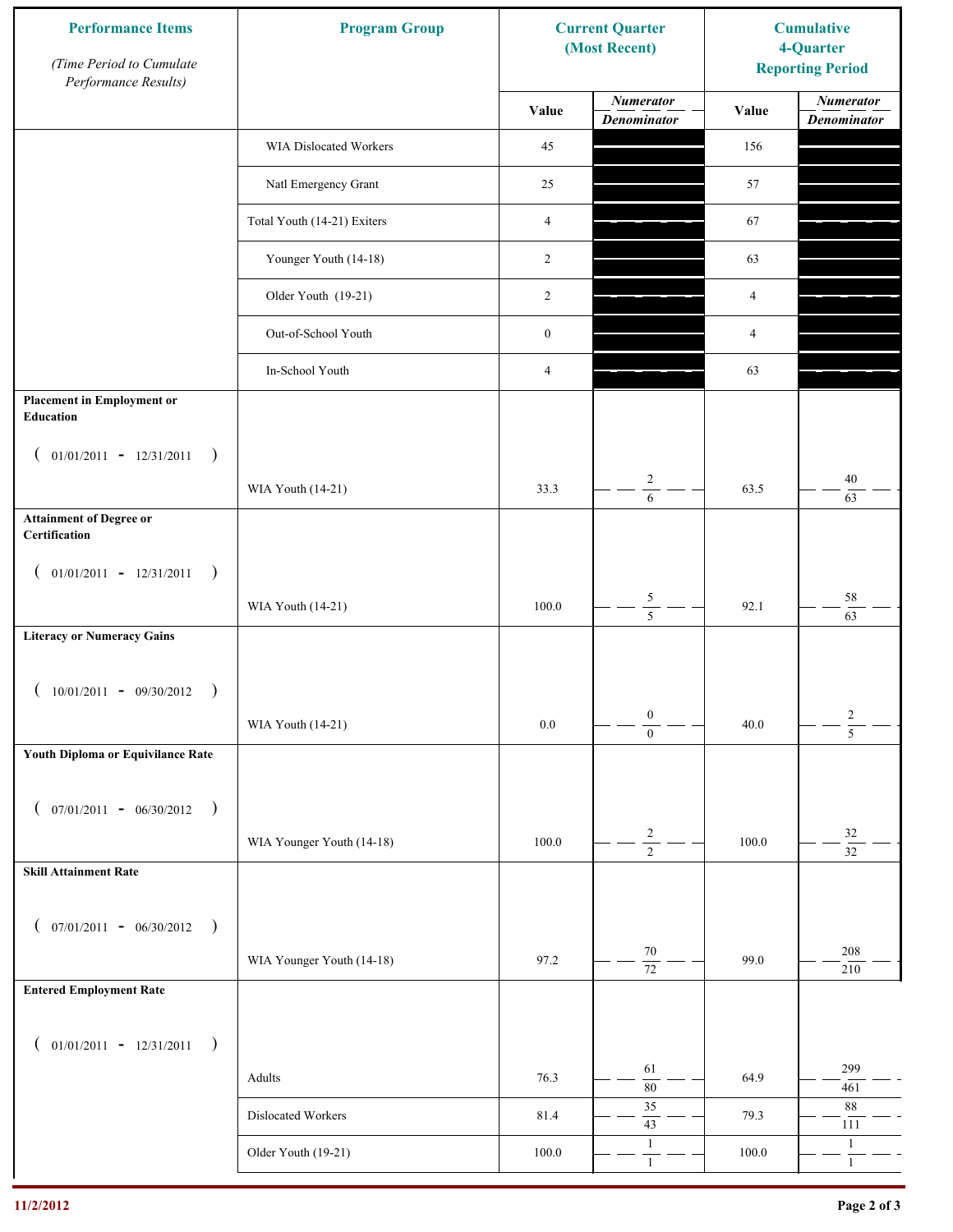| <b>Performance Items</b><br>(Time Period to Cumulate<br>Performance Results)                                                                              | <b>Program Group</b>  |          | <b>Current Quarter</b><br>(Most Recent) |          | <b>Cumulative</b><br>4-Quarter<br><b>Reporting Period</b> |
|-----------------------------------------------------------------------------------------------------------------------------------------------------------|-----------------------|----------|-----------------------------------------|----------|-----------------------------------------------------------|
|                                                                                                                                                           |                       | Value    | <b>Numerator</b><br><b>Denominator</b>  | Value    | <b>Numerator</b><br><b>Denominator</b>                    |
|                                                                                                                                                           | Natl Emergency Grant  | 100.0    | 7<br>$\tau$                             | 94.7     | 18<br>19                                                  |
| <b>Employment and Credential</b><br>(Adults/Dislocated Workers) or<br><b>Credential Rates (Older Youth)</b><br>$01/01/2011 - 12/31/2011$<br>$\rightarrow$ |                       |          |                                         |          |                                                           |
|                                                                                                                                                           | Adults                | 64.7     | 33<br>$\overline{51}$                   | 80.2     | 259<br>323                                                |
|                                                                                                                                                           | Dislocated Workers    | 56.3     | 18<br>32                                | 60.8     | 48<br>79                                                  |
|                                                                                                                                                           | Older Youth (19-21)   | $0.0\,$  | $\boldsymbol{0}$<br>$\mathbf{1}$        | 0.0      | $\overline{0}$<br>$\mathbf{1}$                            |
| <b>Retention Rate</b>                                                                                                                                     |                       |          |                                         |          |                                                           |
| $07/01/2010 - 06/30/2011$<br>$\rightarrow$                                                                                                                |                       |          |                                         |          |                                                           |
|                                                                                                                                                           | Adults                | 91.9     | 260<br>283                              | 92.8     | 515<br>555                                                |
|                                                                                                                                                           | Dislocated Workers    | 86.7     | 13<br>$\overline{15}$                   | 90.8     | 89<br>98                                                  |
|                                                                                                                                                           | Older Youth (19-21)   | 0.0      | $\boldsymbol{0}$<br>$\mathbf{0}$        | 100.0    | 5<br>5                                                    |
|                                                                                                                                                           | Younger Youth (14-18) | 33.3     | $\mathbf{1}$<br>$\mathfrak{Z}$          | 58.1     | $18\,$<br>31                                              |
|                                                                                                                                                           | Natl Emergency Grant  | 80.0     | $\overline{4}$<br>5                     | 88.9     | $\,8\,$<br>$\overline{9}$                                 |
| <b>Average Earnings</b>                                                                                                                                   |                       |          |                                         |          |                                                           |
| $07/01/2010 - 06/30/2011$<br>$\rightarrow$                                                                                                                |                       |          |                                         |          |                                                           |
|                                                                                                                                                           | Adults                | 24,897.6 | 6,348,882<br>$\overline{255}$           | 21,801.3 | 10,791,661<br>495                                         |
|                                                                                                                                                           | Dislocated Workers    | 15,183.5 | 167,018<br>11                           | 15,415.4 | 1,233,228<br>$\overline{80}$                              |
|                                                                                                                                                           | Older Youth (19-21)   | $0.0\,$  | $\overline{0}$<br>$\mathbf{0}$          | 6,753.2  | 33,766<br>5 <sup>5</sup>                                  |
|                                                                                                                                                           | Natl Emergency Grant  | 14,810.8 | 59,243<br>$\overline{4}$                | 12,291.8 | 98,334<br>$\overline{8}$                                  |

**WIB Name:** Gulf Coast Workforce Development

**Office Name: User Field 1: User Field 2:**

**Case Manager:**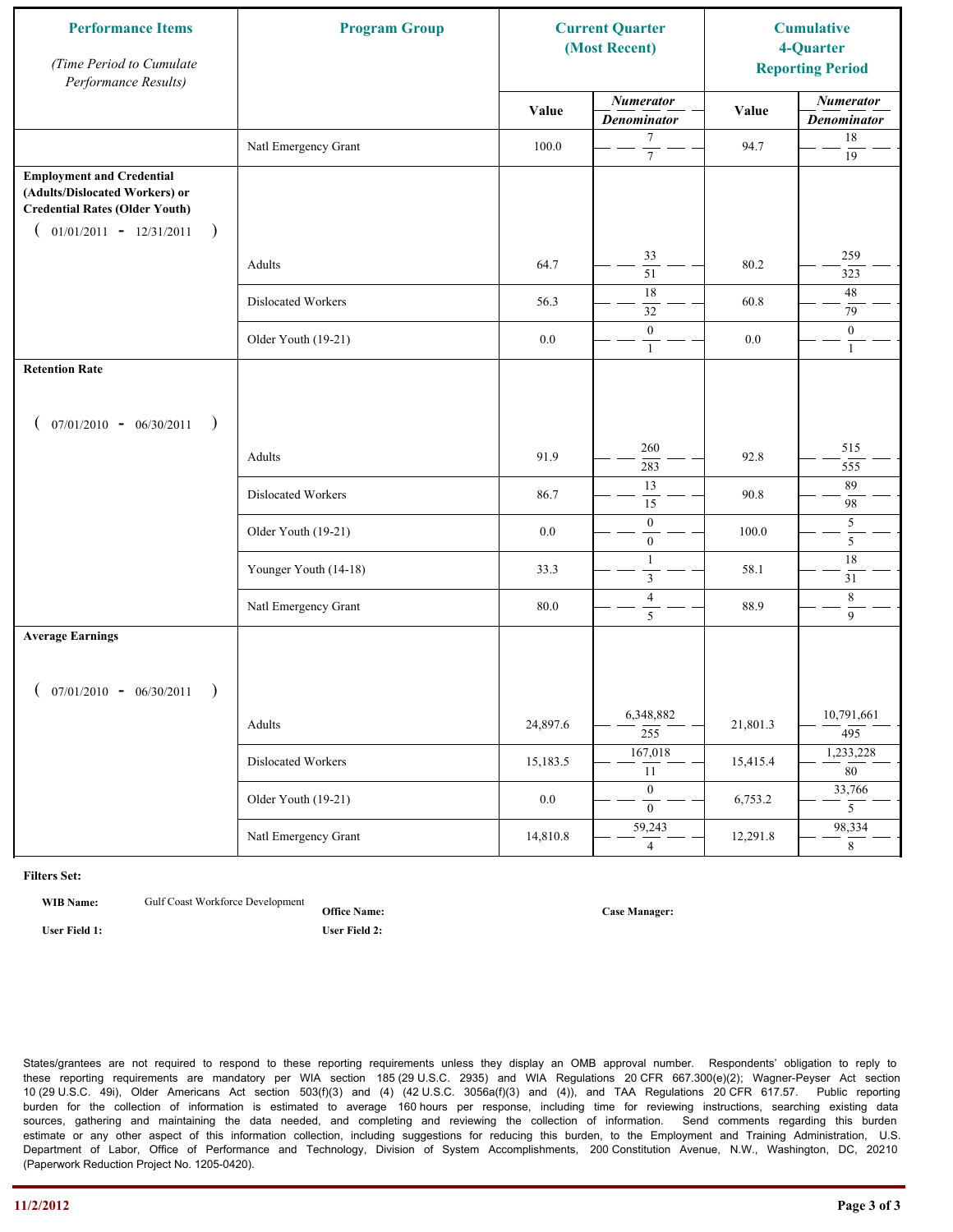**Report Due Date: Report Quarter End Date:** 11/15/2012 09/30/2012

**State:** FL

| <b>Performance Items</b><br>(Time Period to Cumulate<br>Performance Results) | <b>Program Group</b>              | <b>Current Quarter</b><br>(Most Recent) |                                        | <b>Cumulative</b><br>4-Quarter<br><b>Reporting Period</b> |                                        |
|------------------------------------------------------------------------------|-----------------------------------|-----------------------------------------|----------------------------------------|-----------------------------------------------------------|----------------------------------------|
|                                                                              |                                   | Value                                   | <b>Numerator</b><br><b>Denominator</b> | Value                                                     | <b>Numerator</b><br><b>Denominator</b> |
| <b>Total Participants</b>                                                    |                                   |                                         |                                        |                                                           |                                        |
| $10/01/2011 - 09/30/2012$ )                                                  |                                   |                                         |                                        |                                                           |                                        |
|                                                                              | <b>Total Adult Participants</b>   | 839                                     |                                        | 1,114                                                     |                                        |
|                                                                              | Total Adults (self-services only) | $\boldsymbol{0}$                        |                                        | $\boldsymbol{0}$                                          |                                        |
|                                                                              | <b>WIA Adults</b>                 | 266                                     |                                        | 441                                                       |                                        |
|                                                                              | WIA Dislocated Workers            | 605                                     |                                        | 775                                                       |                                        |
|                                                                              | Natl Emergency Grant              | $\overline{c}$                          |                                        | 4                                                         |                                        |
|                                                                              | Received Training Services        | 119                                     |                                        | 224                                                       |                                        |
|                                                                              | <b>WIA Adults</b>                 | 101                                     |                                        | 173                                                       |                                        |
|                                                                              | WIA Dislocated Workers            | 20                                      |                                        | 55                                                        |                                        |
|                                                                              | Total Youth (14-21) Participants  | 185                                     |                                        | 225                                                       |                                        |
|                                                                              | Younger Youth (14-18)             | 66                                      |                                        | 86                                                        |                                        |
|                                                                              | Older Youth (19-21)               | 119                                     |                                        | 139                                                       |                                        |
|                                                                              | Out-of-School Youth               | 140                                     |                                        | 169                                                       |                                        |
|                                                                              | In-School-Youth                   | $45\,$                                  |                                        | 56                                                        |                                        |
| <b>Total Exiters</b>                                                         |                                   |                                         |                                        |                                                           |                                        |
| $07/01/2011 - 06/30/2012$<br>$\rightarrow$                                   |                                   |                                         |                                        |                                                           |                                        |
|                                                                              | <b>Total Adult Exiters</b>        | 116                                     |                                        | 349                                                       |                                        |
|                                                                              | Total Adults (self-services only) | $\boldsymbol{0}$                        |                                        | $\boldsymbol{0}$                                          |                                        |
|                                                                              | <b>WIA Adults</b>                 | 65                                      |                                        | 227                                                       |                                        |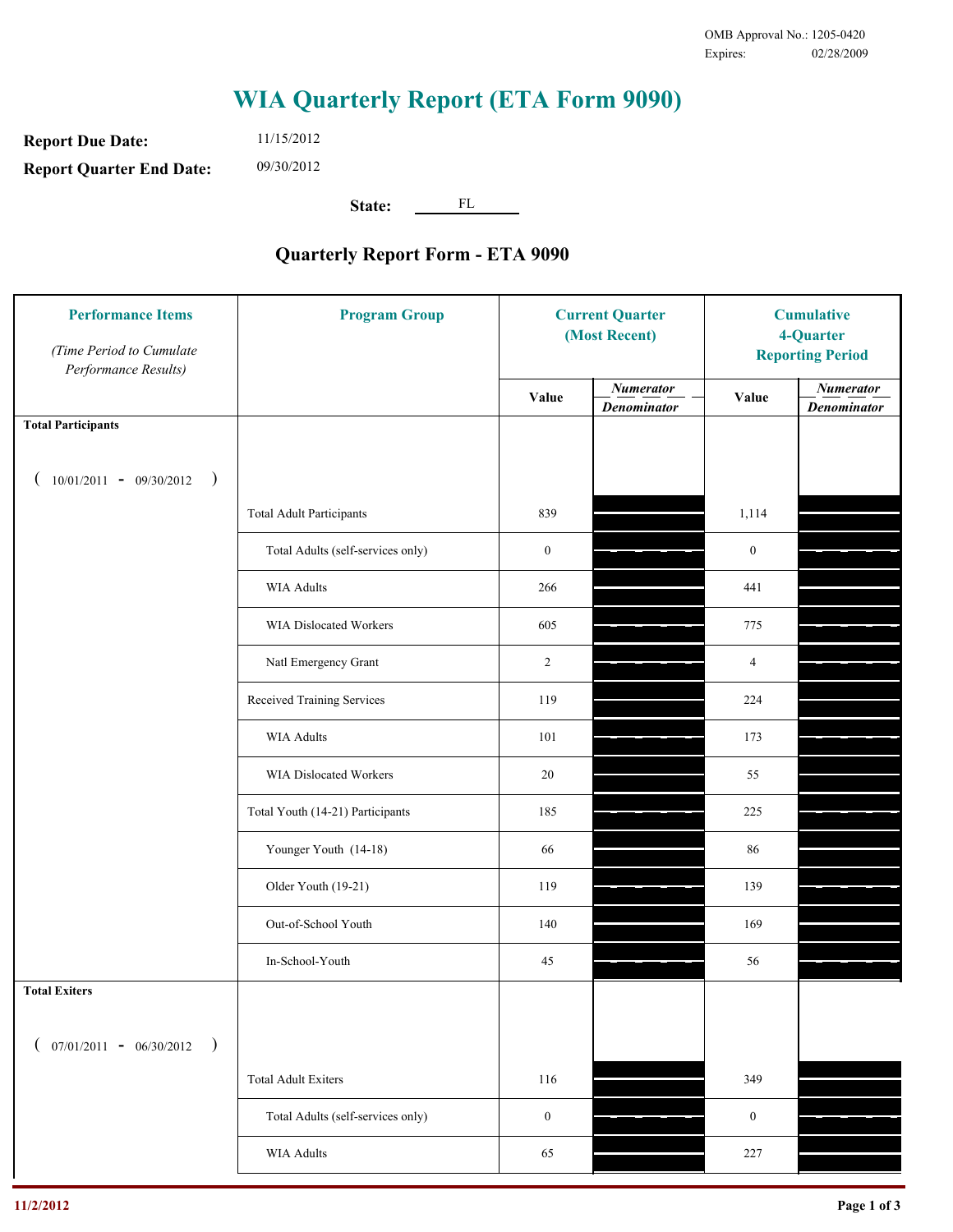| <b>Numerator</b><br><b>Numerator</b><br>Value<br>Value<br><b>Denominator</b><br><b>Denominator</b><br>79<br>198<br>WIA Dislocated Workers<br>Natl Emergency Grant<br>$\boldsymbol{0}$<br>$\mathfrak{Z}$<br>Total Youth (14-21) Exiters<br>14<br>72<br>Younger Youth (14-18)<br>6<br>38<br>Older Youth (19-21)<br>8<br>34<br>Out-of-School Youth<br>11<br>49<br>In-School Youth<br>3<br>23<br><b>Placement in Employment or</b><br>Education<br>$01/01/2011 - 12/31/2011$<br>$\rightarrow$<br>$\overline{ }$<br>$\tau$<br>39<br>50.0<br>58.2<br>WIA Youth (14-21)<br>$\overline{14}$<br>67<br><b>Attainment of Degree or</b><br>Certification<br>$($ 01/01/2011 - 12/31/2011<br>$\rightarrow$<br>13<br>67<br>81.3<br>82.7<br>WIA Youth (14-21)<br>$\overline{16}$<br>$\overline{81}$<br><b>Literacy or Numeracy Gains</b><br>$10/01/2011 - 09/30/2012$<br>$\overline{\phantom{a}}$<br>$\tau$<br>15<br>WIA Youth (14-21)<br>31.8<br>45.5<br>$\overline{22}$<br>$\overline{33}$<br>Youth Diploma or Equivilance Rate<br>$07/01/2011 - 06/30/2012$<br>$\rightarrow$<br>€<br>$\frac{3}{5}$<br>13<br>WIA Younger Youth (14-18)<br>60.0<br>43.3<br>$\overline{30}$<br><b>Skill Attainment Rate</b><br>$07/01/2011 - 06/30/2012$ )<br>$\left($<br>31<br>128<br>WIA Younger Youth (14-18)<br>91.2<br>91.4<br>$\overline{34}$<br>140<br><b>Entered Employment Rate</b><br>$($ 01/01/2011 - 12/31/2011<br>$\big)$<br>35<br>136<br>81.4<br>Adults<br>70.8<br>$\overline{43}$<br>192<br>33<br>127<br>Dislocated Workers<br>80.5<br>85.8<br>$41\,$<br>148<br>$\overline{4}$<br>19<br>Older Youth (19-21)<br>$80.0\,$<br>55.9 | <b>Performance Items</b><br>(Time Period to Cumulate<br>Performance Results) | <b>Program Group</b> | <b>Current Quarter</b><br>(Most Recent) | <b>Cumulative</b><br>4-Quarter<br><b>Reporting Period</b> |        |
|----------------------------------------------------------------------------------------------------------------------------------------------------------------------------------------------------------------------------------------------------------------------------------------------------------------------------------------------------------------------------------------------------------------------------------------------------------------------------------------------------------------------------------------------------------------------------------------------------------------------------------------------------------------------------------------------------------------------------------------------------------------------------------------------------------------------------------------------------------------------------------------------------------------------------------------------------------------------------------------------------------------------------------------------------------------------------------------------------------------------------------------------------------------------------------------------------------------------------------------------------------------------------------------------------------------------------------------------------------------------------------------------------------------------------------------------------------------------------------------------------------------------------------------------------------------------------------------------------------------|------------------------------------------------------------------------------|----------------------|-----------------------------------------|-----------------------------------------------------------|--------|
|                                                                                                                                                                                                                                                                                                                                                                                                                                                                                                                                                                                                                                                                                                                                                                                                                                                                                                                                                                                                                                                                                                                                                                                                                                                                                                                                                                                                                                                                                                                                                                                                                |                                                                              |                      |                                         |                                                           |        |
|                                                                                                                                                                                                                                                                                                                                                                                                                                                                                                                                                                                                                                                                                                                                                                                                                                                                                                                                                                                                                                                                                                                                                                                                                                                                                                                                                                                                                                                                                                                                                                                                                |                                                                              |                      |                                         |                                                           |        |
|                                                                                                                                                                                                                                                                                                                                                                                                                                                                                                                                                                                                                                                                                                                                                                                                                                                                                                                                                                                                                                                                                                                                                                                                                                                                                                                                                                                                                                                                                                                                                                                                                |                                                                              |                      |                                         |                                                           |        |
|                                                                                                                                                                                                                                                                                                                                                                                                                                                                                                                                                                                                                                                                                                                                                                                                                                                                                                                                                                                                                                                                                                                                                                                                                                                                                                                                                                                                                                                                                                                                                                                                                |                                                                              |                      |                                         |                                                           |        |
|                                                                                                                                                                                                                                                                                                                                                                                                                                                                                                                                                                                                                                                                                                                                                                                                                                                                                                                                                                                                                                                                                                                                                                                                                                                                                                                                                                                                                                                                                                                                                                                                                |                                                                              |                      |                                         |                                                           |        |
|                                                                                                                                                                                                                                                                                                                                                                                                                                                                                                                                                                                                                                                                                                                                                                                                                                                                                                                                                                                                                                                                                                                                                                                                                                                                                                                                                                                                                                                                                                                                                                                                                |                                                                              |                      |                                         |                                                           |        |
|                                                                                                                                                                                                                                                                                                                                                                                                                                                                                                                                                                                                                                                                                                                                                                                                                                                                                                                                                                                                                                                                                                                                                                                                                                                                                                                                                                                                                                                                                                                                                                                                                |                                                                              |                      |                                         |                                                           |        |
|                                                                                                                                                                                                                                                                                                                                                                                                                                                                                                                                                                                                                                                                                                                                                                                                                                                                                                                                                                                                                                                                                                                                                                                                                                                                                                                                                                                                                                                                                                                                                                                                                |                                                                              |                      |                                         |                                                           |        |
|                                                                                                                                                                                                                                                                                                                                                                                                                                                                                                                                                                                                                                                                                                                                                                                                                                                                                                                                                                                                                                                                                                                                                                                                                                                                                                                                                                                                                                                                                                                                                                                                                |                                                                              |                      |                                         |                                                           |        |
|                                                                                                                                                                                                                                                                                                                                                                                                                                                                                                                                                                                                                                                                                                                                                                                                                                                                                                                                                                                                                                                                                                                                                                                                                                                                                                                                                                                                                                                                                                                                                                                                                |                                                                              |                      |                                         |                                                           |        |
|                                                                                                                                                                                                                                                                                                                                                                                                                                                                                                                                                                                                                                                                                                                                                                                                                                                                                                                                                                                                                                                                                                                                                                                                                                                                                                                                                                                                                                                                                                                                                                                                                |                                                                              |                      |                                         |                                                           |        |
|                                                                                                                                                                                                                                                                                                                                                                                                                                                                                                                                                                                                                                                                                                                                                                                                                                                                                                                                                                                                                                                                                                                                                                                                                                                                                                                                                                                                                                                                                                                                                                                                                |                                                                              |                      |                                         |                                                           |        |
|                                                                                                                                                                                                                                                                                                                                                                                                                                                                                                                                                                                                                                                                                                                                                                                                                                                                                                                                                                                                                                                                                                                                                                                                                                                                                                                                                                                                                                                                                                                                                                                                                |                                                                              |                      |                                         |                                                           |        |
|                                                                                                                                                                                                                                                                                                                                                                                                                                                                                                                                                                                                                                                                                                                                                                                                                                                                                                                                                                                                                                                                                                                                                                                                                                                                                                                                                                                                                                                                                                                                                                                                                |                                                                              |                      |                                         |                                                           |        |
|                                                                                                                                                                                                                                                                                                                                                                                                                                                                                                                                                                                                                                                                                                                                                                                                                                                                                                                                                                                                                                                                                                                                                                                                                                                                                                                                                                                                                                                                                                                                                                                                                |                                                                              |                      |                                         |                                                           |        |
|                                                                                                                                                                                                                                                                                                                                                                                                                                                                                                                                                                                                                                                                                                                                                                                                                                                                                                                                                                                                                                                                                                                                                                                                                                                                                                                                                                                                                                                                                                                                                                                                                |                                                                              |                      |                                         |                                                           |        |
|                                                                                                                                                                                                                                                                                                                                                                                                                                                                                                                                                                                                                                                                                                                                                                                                                                                                                                                                                                                                                                                                                                                                                                                                                                                                                                                                                                                                                                                                                                                                                                                                                |                                                                              |                      |                                         |                                                           |        |
|                                                                                                                                                                                                                                                                                                                                                                                                                                                                                                                                                                                                                                                                                                                                                                                                                                                                                                                                                                                                                                                                                                                                                                                                                                                                                                                                                                                                                                                                                                                                                                                                                |                                                                              |                      |                                         |                                                           |        |
|                                                                                                                                                                                                                                                                                                                                                                                                                                                                                                                                                                                                                                                                                                                                                                                                                                                                                                                                                                                                                                                                                                                                                                                                                                                                                                                                                                                                                                                                                                                                                                                                                |                                                                              |                      |                                         |                                                           |        |
|                                                                                                                                                                                                                                                                                                                                                                                                                                                                                                                                                                                                                                                                                                                                                                                                                                                                                                                                                                                                                                                                                                                                                                                                                                                                                                                                                                                                                                                                                                                                                                                                                |                                                                              |                      |                                         |                                                           |        |
|                                                                                                                                                                                                                                                                                                                                                                                                                                                                                                                                                                                                                                                                                                                                                                                                                                                                                                                                                                                                                                                                                                                                                                                                                                                                                                                                                                                                                                                                                                                                                                                                                |                                                                              |                      |                                         |                                                           |        |
|                                                                                                                                                                                                                                                                                                                                                                                                                                                                                                                                                                                                                                                                                                                                                                                                                                                                                                                                                                                                                                                                                                                                                                                                                                                                                                                                                                                                                                                                                                                                                                                                                |                                                                              |                      |                                         |                                                           |        |
|                                                                                                                                                                                                                                                                                                                                                                                                                                                                                                                                                                                                                                                                                                                                                                                                                                                                                                                                                                                                                                                                                                                                                                                                                                                                                                                                                                                                                                                                                                                                                                                                                |                                                                              |                      |                                         |                                                           |        |
|                                                                                                                                                                                                                                                                                                                                                                                                                                                                                                                                                                                                                                                                                                                                                                                                                                                                                                                                                                                                                                                                                                                                                                                                                                                                                                                                                                                                                                                                                                                                                                                                                |                                                                              |                      |                                         |                                                           |        |
|                                                                                                                                                                                                                                                                                                                                                                                                                                                                                                                                                                                                                                                                                                                                                                                                                                                                                                                                                                                                                                                                                                                                                                                                                                                                                                                                                                                                                                                                                                                                                                                                                |                                                                              |                      |                                         |                                                           |        |
|                                                                                                                                                                                                                                                                                                                                                                                                                                                                                                                                                                                                                                                                                                                                                                                                                                                                                                                                                                                                                                                                                                                                                                                                                                                                                                                                                                                                                                                                                                                                                                                                                |                                                                              |                      |                                         |                                                           |        |
|                                                                                                                                                                                                                                                                                                                                                                                                                                                                                                                                                                                                                                                                                                                                                                                                                                                                                                                                                                                                                                                                                                                                                                                                                                                                                                                                                                                                                                                                                                                                                                                                                |                                                                              |                      |                                         |                                                           |        |
|                                                                                                                                                                                                                                                                                                                                                                                                                                                                                                                                                                                                                                                                                                                                                                                                                                                                                                                                                                                                                                                                                                                                                                                                                                                                                                                                                                                                                                                                                                                                                                                                                |                                                                              |                      |                                         |                                                           |        |
|                                                                                                                                                                                                                                                                                                                                                                                                                                                                                                                                                                                                                                                                                                                                                                                                                                                                                                                                                                                                                                                                                                                                                                                                                                                                                                                                                                                                                                                                                                                                                                                                                |                                                                              |                      | $\sqrt{5}$                              |                                                           | $34\,$ |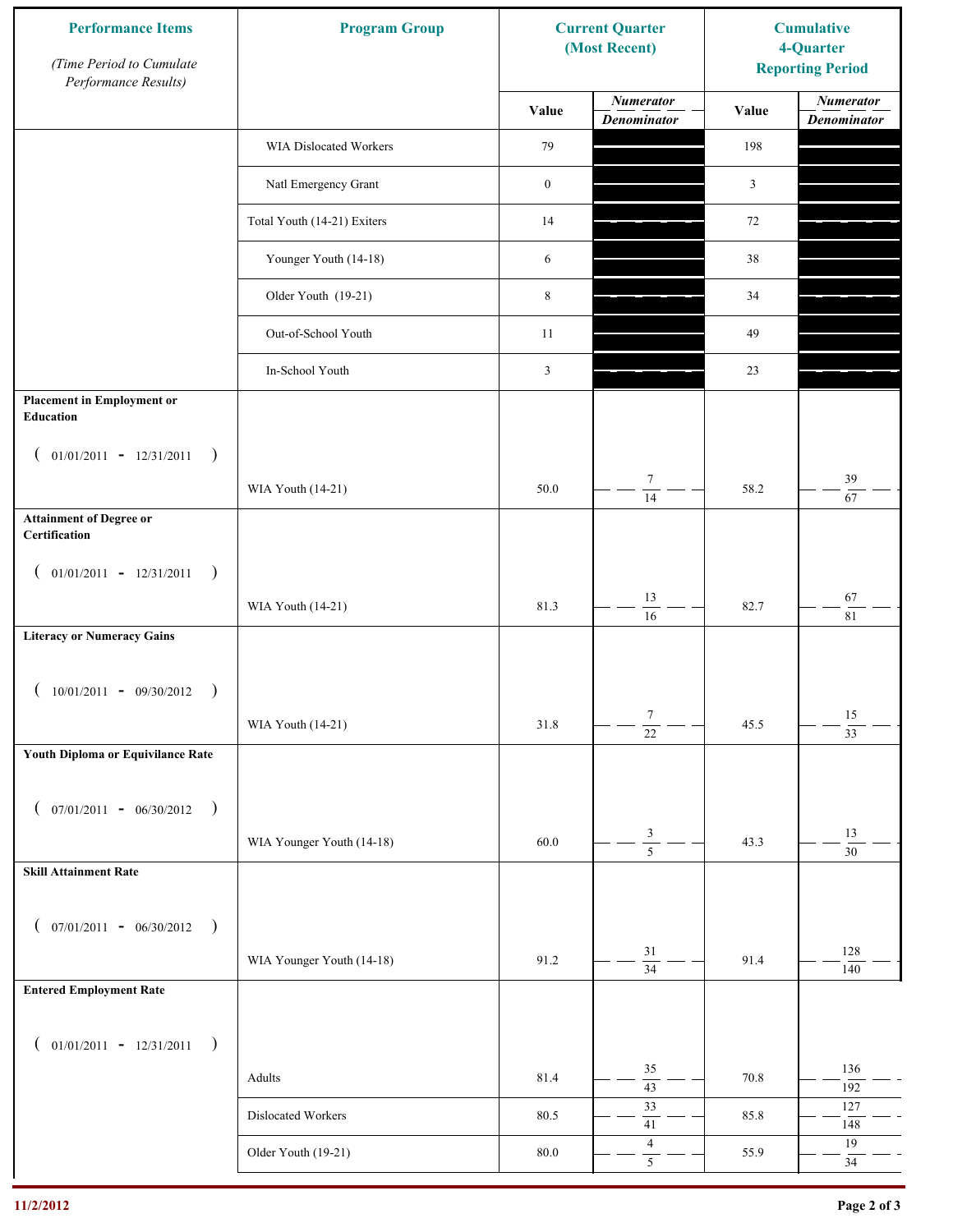| <b>Performance Items</b><br>(Time Period to Cumulate<br>Performance Results)                                                                              | <b>Program Group</b>  |          | <b>Current Quarter</b><br>(Most Recent) |          | <b>Cumulative</b><br>4-Quarter<br><b>Reporting Period</b> |
|-----------------------------------------------------------------------------------------------------------------------------------------------------------|-----------------------|----------|-----------------------------------------|----------|-----------------------------------------------------------|
|                                                                                                                                                           |                       | Value    | <b>Numerator</b><br><b>Denominator</b>  | Value    | <b>Numerator</b><br><b>Denominator</b>                    |
|                                                                                                                                                           | Natl Emergency Grant  | $0.0\,$  | $\mathbf{0}$<br>$\mathbf{0}$            | 100.0    | 1<br>$\mathbf{1}$                                         |
| <b>Employment and Credential</b><br>(Adults/Dislocated Workers) or<br><b>Credential Rates (Older Youth)</b><br>$01/01/2011 - 12/31/2011$<br>$\rightarrow$ |                       |          |                                         |          |                                                           |
|                                                                                                                                                           | Adults                | 51.9     | 14<br>$\overline{27}$                   | 52.8     | 104<br>197                                                |
|                                                                                                                                                           | Dislocated Workers    | 53.8     | $\overline{7}$<br>13                    | 64.2     | 34<br>53                                                  |
|                                                                                                                                                           | Older Youth (19-21)   | 83.3     | 5<br>6                                  | 60.9     | 28<br>46                                                  |
| <b>Retention Rate</b>                                                                                                                                     |                       |          |                                         |          |                                                           |
| $07/01/2010 - 06/30/2011$<br>$\rightarrow$                                                                                                                |                       |          |                                         |          |                                                           |
|                                                                                                                                                           | Adults                | 94.3     | 82<br>87                                | 95.6     | 240<br>251                                                |
|                                                                                                                                                           | Dislocated Workers    | 100.0    | $\overline{41}$<br>41                   | 97.8     | 135<br>138                                                |
|                                                                                                                                                           | Older Youth (19-21)   | 100.0    | 6<br>6                                  | 89.7     | 26<br>29                                                  |
|                                                                                                                                                           | Younger Youth (14-18) | 77.8     | $\tau$<br>9                             | 65.4     | 17<br>26                                                  |
|                                                                                                                                                           | Natl Emergency Grant  | 0.0      | $\boldsymbol{0}$<br>$\overline{0}$      | 100.0    | $\overline{c}$<br>$\overline{2}$                          |
| <b>Average Earnings</b>                                                                                                                                   |                       |          |                                         |          |                                                           |
| $07/01/2010 - 06/30/2011$<br>$\rightarrow$                                                                                                                |                       |          |                                         |          |                                                           |
|                                                                                                                                                           | Adults                | 12,772.7 | 1,021,815<br>$\overline{80}$            | 21,801.6 | 5,057,973<br>232                                          |
|                                                                                                                                                           | Dislocated Workers    | 17,555.1 | 684,650<br>$\overline{39}$              | 16,666.6 | 2,166,662<br>130                                          |
|                                                                                                                                                           | Older Youth (19-21)   | 1,213.5  | 7,281<br>6                              | 3,251.2  | 84,531<br>26                                              |
|                                                                                                                                                           | Natl Emergency Grant  | $0.0\,$  | $\overline{0}$<br>$\mathbf{0}$          | 13,576.5 | 27,153<br>$\overline{2}$                                  |

**WIB Name:** Workforce Plus

**Office Name:**

**User Field 1: User Field 2:**

**Case Manager:**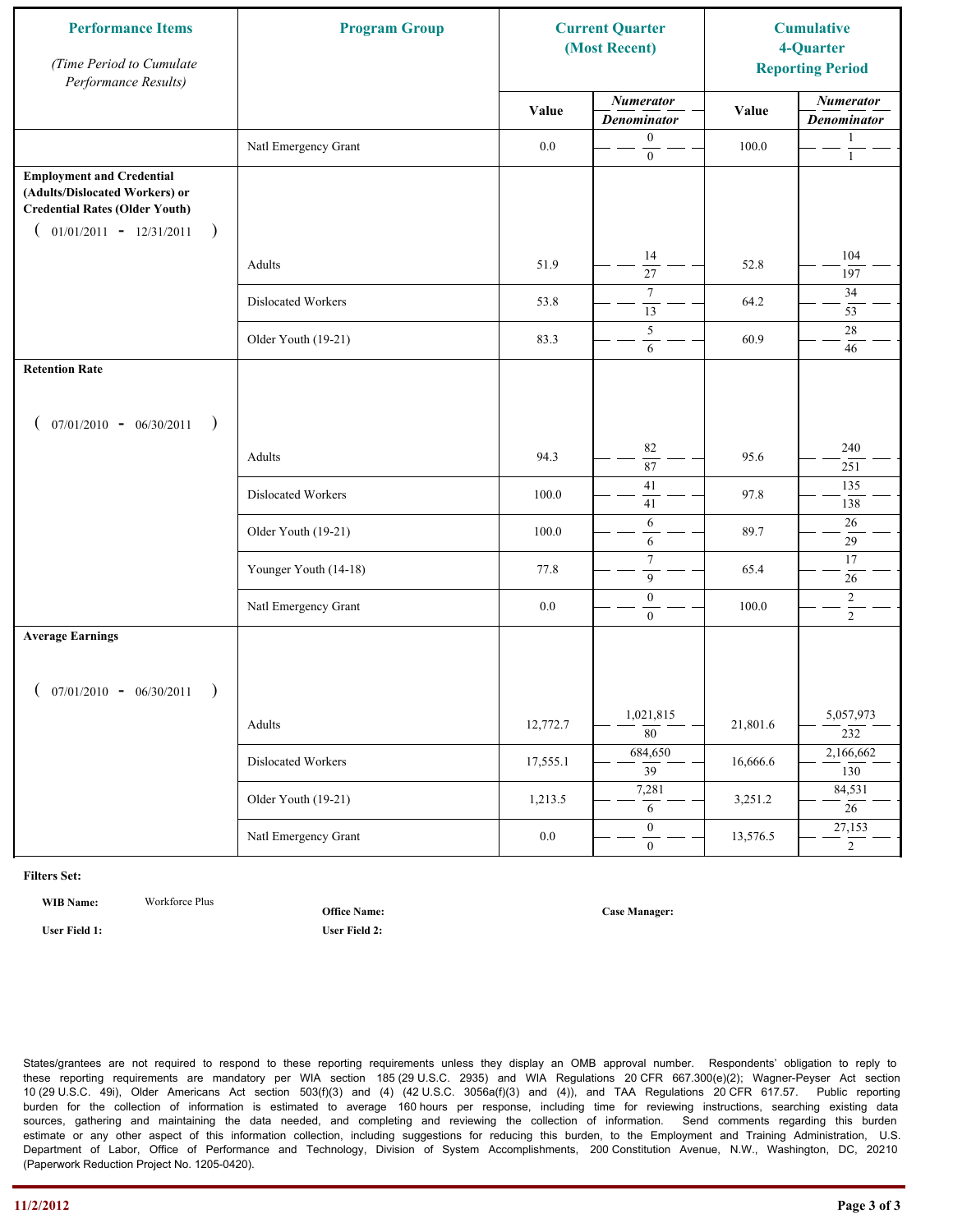**Report Due Date: Report Quarter End Date:** 11/15/2012 09/30/2012

**State:** FL

| <b>Performance Items</b><br>(Time Period to Cumulate<br>Performance Results) | <b>Program Group</b>              | <b>Current Quarter</b><br>(Most Recent) |                                        | <b>Cumulative</b><br>4-Quarter<br><b>Reporting Period</b> |                                        |
|------------------------------------------------------------------------------|-----------------------------------|-----------------------------------------|----------------------------------------|-----------------------------------------------------------|----------------------------------------|
|                                                                              |                                   | Value                                   | <b>Numerator</b><br><b>Denominator</b> | Value                                                     | <b>Numerator</b><br><b>Denominator</b> |
| <b>Total Participants</b>                                                    |                                   |                                         |                                        |                                                           |                                        |
| $10/01/2011 - 09/30/2012$<br>$\big)$                                         |                                   |                                         |                                        |                                                           |                                        |
|                                                                              | <b>Total Adult Participants</b>   | 45                                      |                                        | 83                                                        |                                        |
|                                                                              | Total Adults (self-services only) | $\boldsymbol{0}$                        |                                        | $\mathbf{0}$                                              |                                        |
|                                                                              | <b>WIA Adults</b>                 | 38                                      |                                        | 67                                                        |                                        |
|                                                                              | WIA Dislocated Workers            | 9                                       |                                        | $20\,$                                                    |                                        |
|                                                                              | Natl Emergency Grant              | $\boldsymbol{0}$                        |                                        | $\mathbf{0}$                                              |                                        |
|                                                                              | Received Training Services        | 19                                      |                                        | 38                                                        |                                        |
|                                                                              | <b>WIA Adults</b>                 | 17                                      |                                        | 30                                                        |                                        |
|                                                                              | WIA Dislocated Workers            | $\overline{c}$                          |                                        | 9                                                         |                                        |
|                                                                              | Total Youth (14-21) Participants  | 77                                      |                                        | 116                                                       |                                        |
|                                                                              | Younger Youth (14-18)             | 63                                      |                                        | 89                                                        |                                        |
|                                                                              | Older Youth (19-21)               | 14                                      |                                        | $27\,$                                                    |                                        |
|                                                                              | Out-of-School Youth               | 18                                      |                                        | 31                                                        |                                        |
|                                                                              | In-School-Youth                   | 59                                      |                                        | 85                                                        |                                        |
| <b>Total Exiters</b>                                                         |                                   |                                         |                                        |                                                           |                                        |
| $07/01/2011 - 06/30/2012$<br>$\rightarrow$                                   |                                   |                                         |                                        |                                                           |                                        |
|                                                                              | <b>Total Adult Exiters</b>        | 9                                       |                                        | 74                                                        |                                        |
|                                                                              | Total Adults (self-services only) | $\boldsymbol{0}$                        |                                        | $\boldsymbol{0}$                                          |                                        |
|                                                                              | <b>WIA Adults</b>                 | 9                                       |                                        | 61                                                        |                                        |
|                                                                              |                                   |                                         |                                        |                                                           |                                        |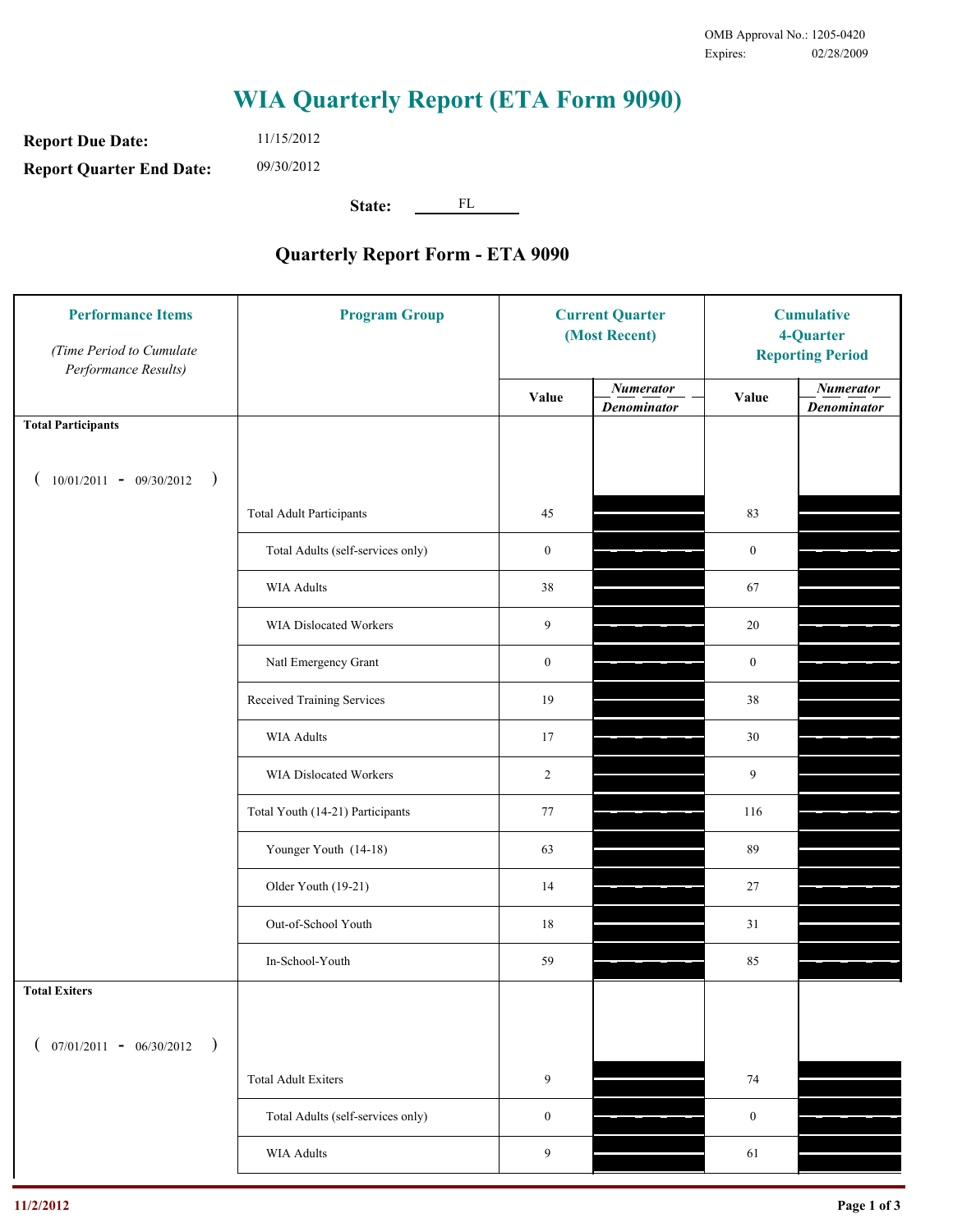| <b>Performance Items</b><br>(Time Period to Cumulate<br>Performance Results) | <b>Program Group</b>        |                  | <b>Current Quarter</b><br>(Most Recent)   | <b>Cumulative</b><br>4-Quarter<br><b>Reporting Period</b> |                                        |
|------------------------------------------------------------------------------|-----------------------------|------------------|-------------------------------------------|-----------------------------------------------------------|----------------------------------------|
|                                                                              |                             | Value            | <b>Numerator</b><br><b>Denominator</b>    | Value                                                     | <b>Numerator</b><br><b>Denominator</b> |
|                                                                              | WIA Dislocated Workers      | $\mathbf{1}$     |                                           | 16                                                        |                                        |
|                                                                              | Natl Emergency Grant        | $\boldsymbol{0}$ |                                           | $\boldsymbol{0}$                                          |                                        |
|                                                                              | Total Youth (14-21) Exiters | $\boldsymbol{7}$ |                                           | 109                                                       |                                        |
|                                                                              | Younger Youth (14-18)       | $\overline{4}$   |                                           | 78                                                        |                                        |
|                                                                              | Older Youth (19-21)         | $\mathfrak{Z}$   |                                           | 31                                                        |                                        |
|                                                                              | Out-of-School Youth         | 2                |                                           | 30                                                        |                                        |
|                                                                              | In-School Youth             | 5                |                                           | 79                                                        |                                        |
| <b>Placement in Employment or</b><br>Education                               |                             |                  |                                           |                                                           |                                        |
| $01/01/2011 - 12/31/2011$<br>$\rightarrow$<br>$\overline{ }$                 |                             |                  |                                           |                                                           |                                        |
|                                                                              | WIA Youth (14-21)           | 36.4             | 8<br>$\overline{22}$                      | 29.7                                                      | 27<br>$\overline{91}$                  |
| <b>Attainment of Degree or</b><br>Certification                              |                             |                  |                                           |                                                           |                                        |
| $($ 01/01/2011 - 12/31/2011<br>$\rightarrow$                                 |                             |                  |                                           |                                                           |                                        |
|                                                                              | WIA Youth (14-21)           | 95.8             | $23\,$<br>$\overline{24}$                 | 89.7                                                      | $\bf 87$<br>$\overline{97}$            |
| <b>Literacy or Numeracy Gains</b>                                            |                             |                  |                                           |                                                           |                                        |
| $10/01/2011 - 09/30/2012$<br>$\overline{\phantom{a}}$                        |                             |                  |                                           |                                                           |                                        |
|                                                                              | WIA Youth (14-21)           | 50.0             | $\mathbf{1}$<br>$\overline{2}$            | 8.3                                                       | $\overline{c}$<br>$\overline{24}$      |
| Youth Diploma or Equivilance Rate                                            |                             |                  |                                           |                                                           |                                        |
|                                                                              |                             |                  |                                           |                                                           |                                        |
| $07/01/2011 - 06/30/2012$<br>$\rightarrow$<br>€                              | WIA Younger Youth (14-18)   | 50.0             | $\mathbf{1}$                              | 65.0                                                      | 13                                     |
| <b>Skill Attainment Rate</b>                                                 |                             |                  | $\overline{2}$                            |                                                           | $20\,$                                 |
|                                                                              |                             |                  |                                           |                                                           |                                        |
| $07/01/2011 - 06/30/2012$ )<br>$\left($                                      |                             |                  | 46                                        |                                                           | 144                                    |
|                                                                              | WIA Younger Youth (14-18)   | 83.6             | $\overline{55}$                           | 70.9                                                      | 203                                    |
| <b>Entered Employment Rate</b>                                               |                             |                  |                                           |                                                           |                                        |
| $($ 01/01/2011 - 12/31/2011<br>$\big)$                                       |                             |                  |                                           |                                                           |                                        |
|                                                                              | Adults                      | $80.0\,$         | $\,8\,$<br>$\overline{10}$                | 73.5                                                      | 36<br>49                               |
|                                                                              | Dislocated Workers          | 60.0             | $\mathfrak{Z}$<br>$\overline{\mathbf{5}}$ | 84.2                                                      | 16<br>$19\,$                           |
|                                                                              | Older Youth (19-21)         | 40.0             | $\sqrt{2}$<br>$\overline{5}$              | 47.8                                                      | $11\,$<br>$23\,$                       |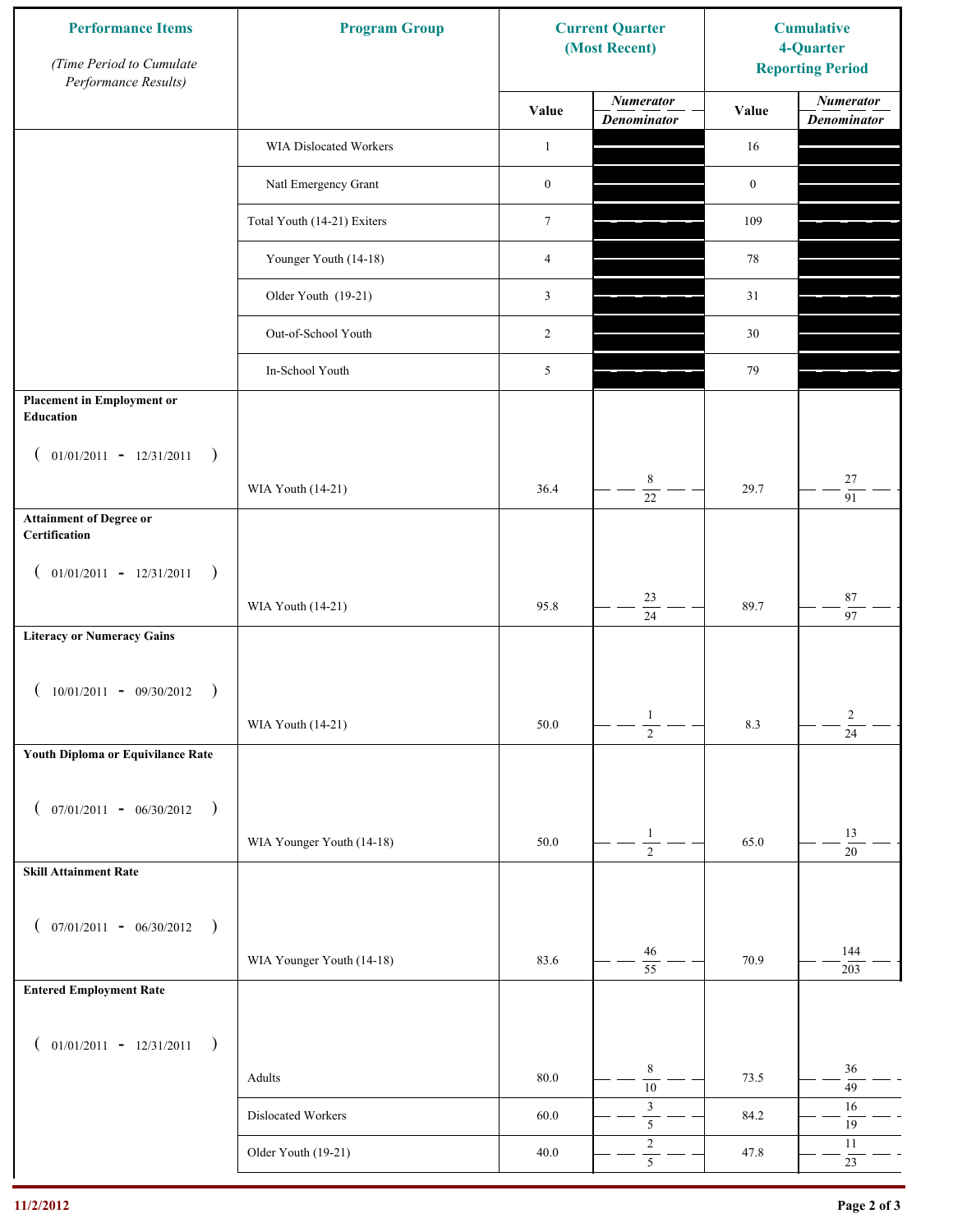| <b>Performance Items</b><br>(Time Period to Cumulate<br>Performance Results)                                                                          | <b>Program Group</b>  | <b>Current Quarter</b><br>(Most Recent) |                                        | <b>Cumulative</b><br>4-Quarter<br><b>Reporting Period</b> |                                        |
|-------------------------------------------------------------------------------------------------------------------------------------------------------|-----------------------|-----------------------------------------|----------------------------------------|-----------------------------------------------------------|----------------------------------------|
|                                                                                                                                                       |                       | Value                                   | <b>Numerator</b><br><b>Denominator</b> | Value                                                     | <b>Numerator</b><br><b>Denominator</b> |
|                                                                                                                                                       | Natl Emergency Grant  | $\boldsymbol{0}$                        | $\boldsymbol{0}$<br>$\overline{0}$     | $\boldsymbol{0}$                                          | $\boldsymbol{0}$<br>$\boldsymbol{0}$   |
| <b>Employment and Credential</b><br>(Adults/Dislocated Workers) or<br><b>Credential Rates (Older Youth)</b><br>$01/01/2011 - 12/31/2011$<br>$\lambda$ |                       |                                         |                                        |                                                           |                                        |
|                                                                                                                                                       | Adults                | 83.3                                    | $\sqrt{5}$<br>$\overline{6}$           | 74.0                                                      | $37\,$<br>50                           |
|                                                                                                                                                       | Dislocated Workers    | 66.7                                    | $\sqrt{2}$<br>$\overline{\mathbf{3}}$  | 82.4                                                      | 14<br>17                               |
|                                                                                                                                                       | Older Youth (19-21)   | 42.9                                    | $\mathfrak{Z}$<br>$\overline{7}$       | 32.0                                                      | 8<br>25                                |
| <b>Retention Rate</b>                                                                                                                                 |                       |                                         |                                        |                                                           |                                        |
| $07/01/2010 - 06/30/2011$<br>$\rightarrow$                                                                                                            |                       |                                         |                                        |                                                           |                                        |
|                                                                                                                                                       | Adults                | 92.7                                    | 38<br>41                               | 95.9                                                      | 94<br>98                               |
|                                                                                                                                                       | Dislocated Workers    | 100.0                                   | $\overline{5}$<br>5                    | 93.8                                                      | $\overline{15}$<br>16                  |
|                                                                                                                                                       | Older Youth (19-21)   | 0.0                                     | $\boldsymbol{0}$<br>$\mathbf{0}$       | 66.7                                                      | $\overline{c}$<br>$\overline{3}$       |
|                                                                                                                                                       | Younger Youth (14-18) | 100.0                                   | $\overline{2}$<br>$\sqrt{2}$           | 46.2                                                      | 6<br>13                                |
|                                                                                                                                                       | Natl Emergency Grant  | $\boldsymbol{0}$                        | $\boldsymbol{0}$<br>$\overline{0}$     | $\boldsymbol{0}$                                          | $\boldsymbol{0}$<br>$\overline{0}$     |
| <b>Average Earnings</b>                                                                                                                               |                       |                                         |                                        |                                                           |                                        |
| $07/01/2010 - 06/30/2011$                                                                                                                             |                       |                                         |                                        |                                                           |                                        |
|                                                                                                                                                       | Adults                | 21,077.2                                | 674,469<br>$\overline{32}$             | 17,634.3                                                  | 1,498,912<br>$8\overline{5}$           |
|                                                                                                                                                       | Dislocated Workers    | 20,490.6                                | 102,453<br>5                           | 16,674.2                                                  | 233,439<br>14                          |
|                                                                                                                                                       | Older Youth (19-21)   | $0.0\,$                                 | $\overline{0}$<br>$\boldsymbol{0}$     | 5,828.3                                                   | 17,485<br>$\mathbf{3}$                 |
|                                                                                                                                                       | Natl Emergency Grant  | $\boldsymbol{0}$                        | $\mathbf{0}$<br>$\boldsymbol{0}$       | $\boldsymbol{0}$                                          | $\overline{0}$<br>$\boldsymbol{0}$     |

**WIB Name:** North Florida Workforce Developm

**Office Name:**

**User Field 1: User Field 2:**

**Case Manager:**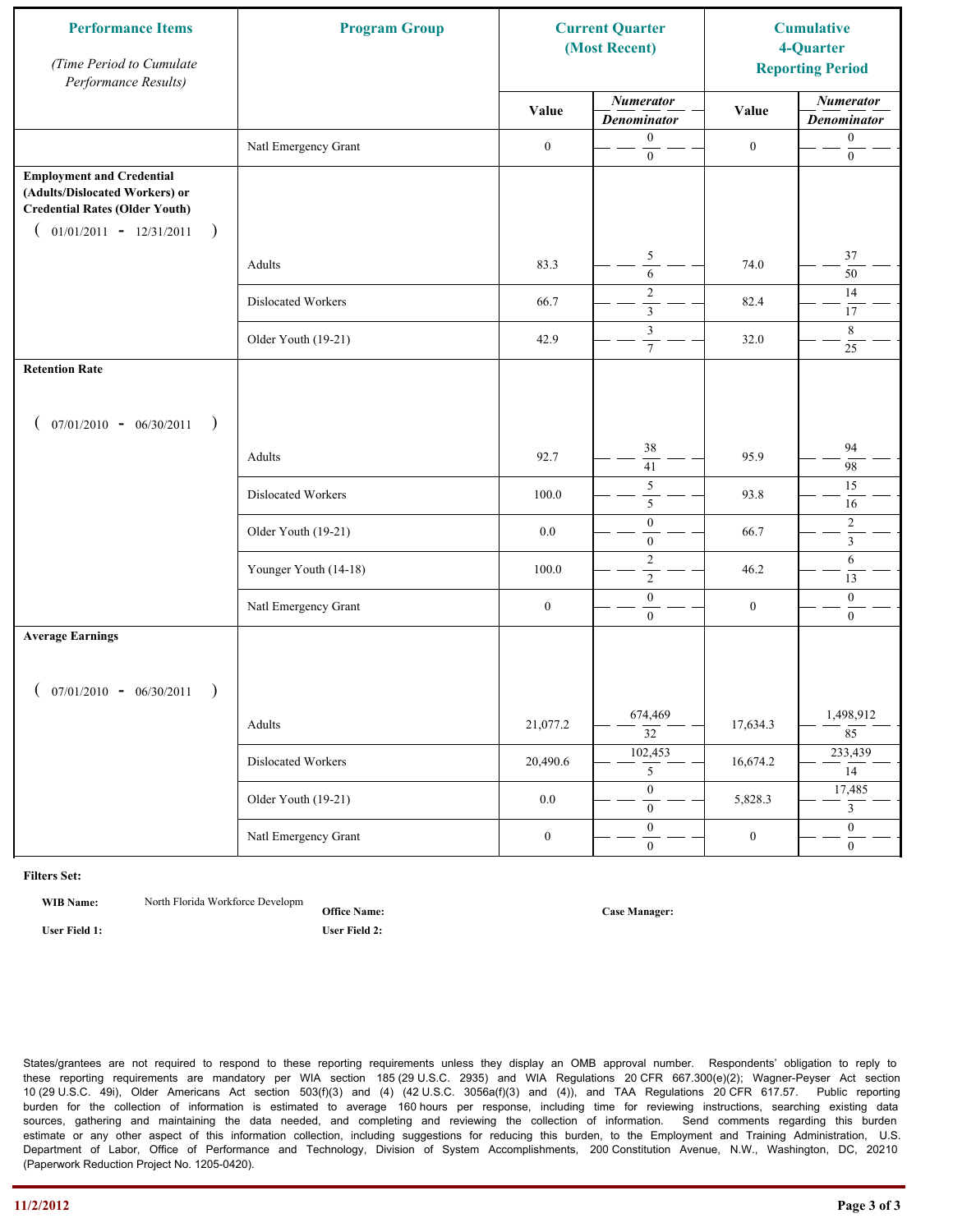**Report Due Date: Report Quarter End Date:** 11/15/2012 09/30/2012

**State:** FL

| <b>Performance Items</b><br>(Time Period to Cumulate<br>Performance Results) | <b>Program Group</b>              | <b>Current Quarter</b><br>(Most Recent) |                                        | <b>Cumulative</b><br>4-Quarter<br><b>Reporting Period</b> |                                        |
|------------------------------------------------------------------------------|-----------------------------------|-----------------------------------------|----------------------------------------|-----------------------------------------------------------|----------------------------------------|
|                                                                              |                                   | Value                                   | <b>Numerator</b><br><b>Denominator</b> | Value                                                     | <b>Numerator</b><br><b>Denominator</b> |
| <b>Total Participants</b>                                                    |                                   |                                         |                                        |                                                           |                                        |
| $10/01/2011 - 09/30/2012$<br>$\big)$                                         |                                   |                                         |                                        |                                                           |                                        |
|                                                                              | <b>Total Adult Participants</b>   | 154                                     |                                        | 253                                                       |                                        |
|                                                                              | Total Adults (self-services only) | $\boldsymbol{0}$                        |                                        | $\mathbf{0}$                                              |                                        |
|                                                                              | <b>WIA Adults</b>                 | 114                                     |                                        | 191                                                       |                                        |
|                                                                              | <b>WIA Dislocated Workers</b>     | 44                                      |                                        | 67                                                        |                                        |
|                                                                              | Natl Emergency Grant              | $\boldsymbol{0}$                        |                                        | $\mathbf{0}$                                              |                                        |
|                                                                              | Received Training Services        | 66                                      |                                        | 117                                                       |                                        |
|                                                                              | <b>WIA Adults</b>                 | 52                                      |                                        | 91                                                        |                                        |
|                                                                              | WIA Dislocated Workers            | 16                                      |                                        | 30                                                        |                                        |
|                                                                              | Total Youth (14-21) Participants  | 124                                     |                                        | 162                                                       |                                        |
|                                                                              | Younger Youth (14-18)             | 95                                      |                                        | 116                                                       |                                        |
|                                                                              | Older Youth (19-21)               | 29                                      |                                        | 46                                                        |                                        |
|                                                                              | Out-of-School Youth               | 58                                      |                                        | 82                                                        |                                        |
|                                                                              | In-School-Youth                   | 66                                      |                                        | 80                                                        |                                        |
| <b>Total Exiters</b>                                                         |                                   |                                         |                                        |                                                           |                                        |
| $07/01/2011 - 06/30/2012$<br>$\rightarrow$                                   |                                   |                                         |                                        |                                                           |                                        |
|                                                                              | <b>Total Adult Exiters</b>        | 26                                      |                                        | 148                                                       |                                        |
|                                                                              | Total Adults (self-services only) | $\boldsymbol{0}$                        |                                        | $\boldsymbol{0}$                                          |                                        |
|                                                                              | <b>WIA Adults</b>                 | 20                                      |                                        | 120                                                       |                                        |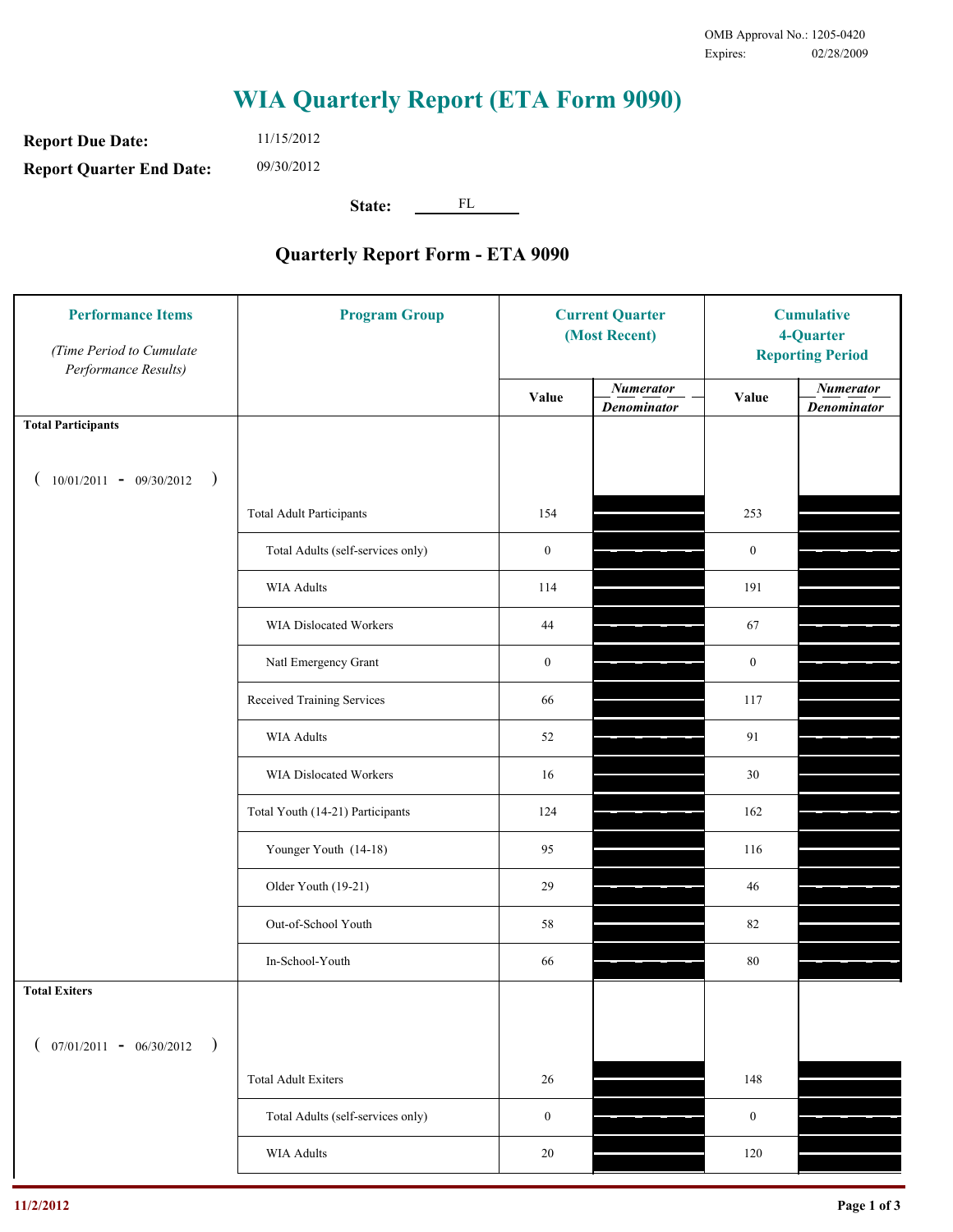| <b>Performance Items</b><br>(Time Period to Cumulate<br>Performance Results) | <b>Program Group</b>        |                  | <b>Current Quarter</b><br>(Most Recent) | <b>Cumulative</b><br>4-Quarter<br><b>Reporting Period</b> |                                        |
|------------------------------------------------------------------------------|-----------------------------|------------------|-----------------------------------------|-----------------------------------------------------------|----------------------------------------|
|                                                                              |                             | Value            | <b>Numerator</b><br><b>Denominator</b>  | Value                                                     | <b>Numerator</b><br><b>Denominator</b> |
|                                                                              | WIA Dislocated Workers      | 6                |                                         | 29                                                        |                                        |
|                                                                              | Natl Emergency Grant        | $\boldsymbol{0}$ |                                         | $\boldsymbol{0}$                                          |                                        |
|                                                                              | Total Youth (14-21) Exiters | 9                |                                         | 68                                                        |                                        |
|                                                                              | Younger Youth (14-18)       | 6                |                                         | 41                                                        |                                        |
|                                                                              | Older Youth (19-21)         | $\mathfrak{Z}$   |                                         | 27                                                        |                                        |
|                                                                              | Out-of-School Youth         | $\overline{4}$   |                                         | 39                                                        |                                        |
|                                                                              | In-School Youth             | 5                |                                         | 29                                                        |                                        |
| <b>Placement in Employment or</b><br>Education                               |                             |                  |                                         |                                                           |                                        |
| $01/01/2011 - 12/31/2011$<br>$\rightarrow$<br>$\overline{ }$                 |                             |                  |                                         |                                                           |                                        |
|                                                                              | WIA Youth (14-21)           | 50.0             | 5<br>$\overline{10}$                    | 50.8                                                      | 32<br>$\overline{63}$                  |
| <b>Attainment of Degree or</b><br>Certification                              |                             |                  |                                         |                                                           |                                        |
| $($ 01/01/2011 - 12/31/2011<br>$\rightarrow$                                 |                             |                  |                                         |                                                           |                                        |
|                                                                              | WIA Youth (14-21)           | 100.0            | $\boldsymbol{7}$<br>$\overline{7}$      | 77.8                                                      | $42\,$<br>$\overline{54}$              |
| <b>Literacy or Numeracy Gains</b>                                            |                             |                  |                                         |                                                           |                                        |
| $10/01/2011 - 09/30/2012$<br>$\overline{\phantom{a}}$                        |                             |                  |                                         |                                                           |                                        |
|                                                                              | WIA Youth (14-21)           | 12.5             | $\mathbf{1}$<br>$\overline{8}$          | 32.5                                                      | 13<br>$\overline{40}$                  |
| Youth Diploma or Equivilance Rate                                            |                             |                  |                                         |                                                           |                                        |
|                                                                              |                             |                  |                                         |                                                           |                                        |
| $07/01/2011 - 06/30/2012$<br>$\rightarrow$<br>€                              | WIA Younger Youth (14-18)   | 75.0             | $\ensuremath{\mathfrak{Z}}$             | 80.0                                                      | $28\,$                                 |
| <b>Skill Attainment Rate</b>                                                 |                             |                  | $\overline{4}$                          |                                                           | $\overline{35}$                        |
|                                                                              |                             |                  |                                         |                                                           |                                        |
| $07/01/2011 - 06/30/2012$ )<br>$\left($                                      |                             |                  |                                         |                                                           |                                        |
|                                                                              | WIA Younger Youth (14-18)   | 100.0            | $50\,$<br>$\overline{50}$               | 100.0                                                     | 154<br>154                             |
| <b>Entered Employment Rate</b>                                               |                             |                  |                                         |                                                           |                                        |
| $($ 01/01/2011 - 12/31/2011<br>$\big)$                                       |                             |                  |                                         |                                                           |                                        |
|                                                                              | Adults                      | 52.0             | 13<br>$\overline{25}$                   | 58.3                                                      | 56<br>96                               |
|                                                                              | Dislocated Workers          | 57.1             | $\sqrt{4}$<br>$\overline{7}$            | 75.7                                                      | $28\,$<br>$37\,$                       |
|                                                                              | Older Youth (19-21)         | 66.7             | $\overline{4}$<br>$\sqrt{6}$            | 41.9                                                      | 13<br>31                               |
|                                                                              |                             |                  |                                         |                                                           |                                        |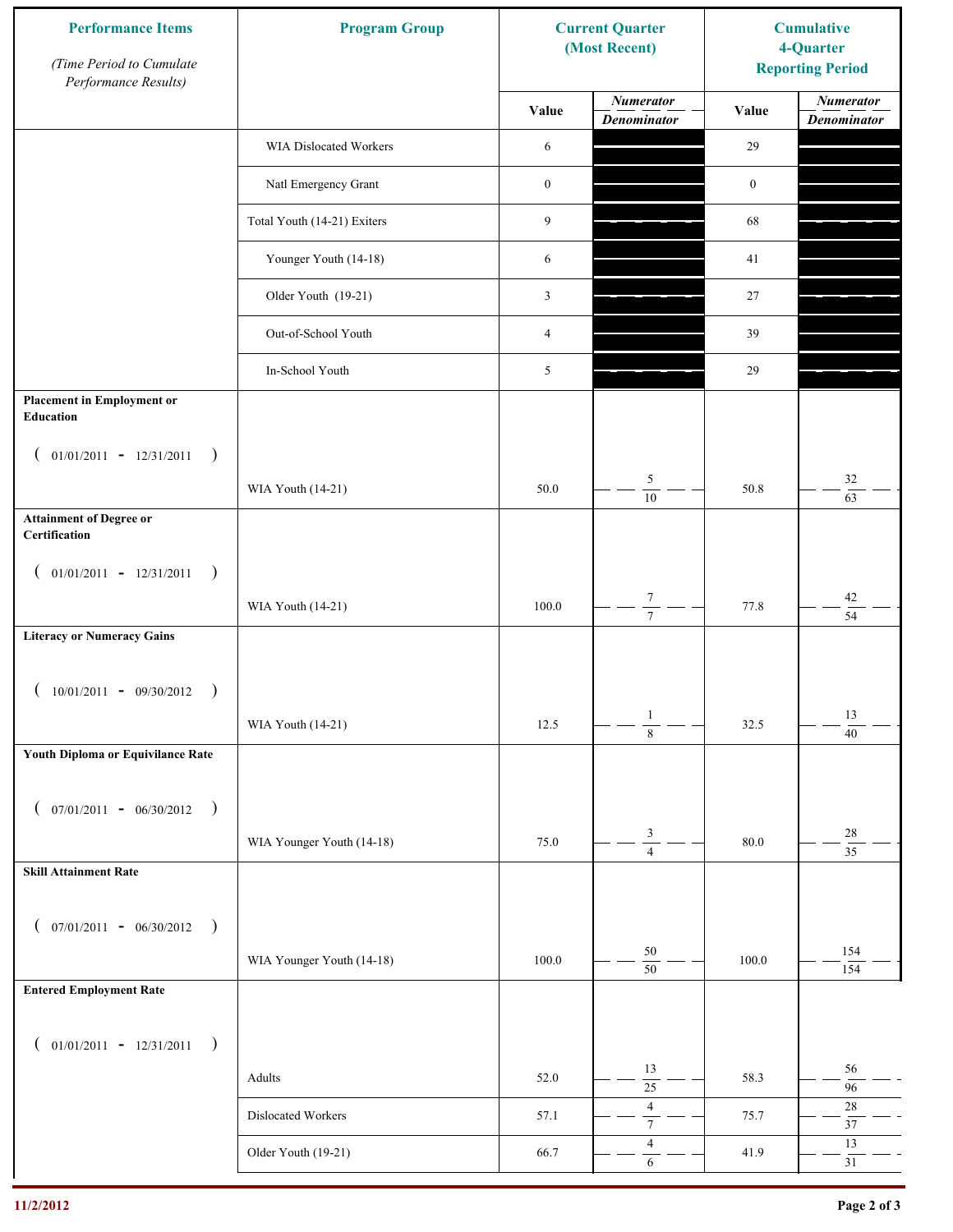| <b>Performance Items</b><br>(Time Period to Cumulate<br>Performance Results)                                                                              | <b>Program Group</b>  | <b>Current Quarter</b><br>(Most Recent) |                                        | <b>Cumulative</b><br>4-Quarter<br><b>Reporting Period</b> |                                        |
|-----------------------------------------------------------------------------------------------------------------------------------------------------------|-----------------------|-----------------------------------------|----------------------------------------|-----------------------------------------------------------|----------------------------------------|
|                                                                                                                                                           |                       | Value                                   | <b>Numerator</b><br><b>Denominator</b> | Value                                                     | <b>Numerator</b><br><b>Denominator</b> |
|                                                                                                                                                           | Natl Emergency Grant  | $\boldsymbol{0}$                        | $\boldsymbol{0}$<br>$\mathbf{0}$       | $\boldsymbol{0}$                                          | $\boldsymbol{0}$<br>$\boldsymbol{0}$   |
| <b>Employment and Credential</b><br>(Adults/Dislocated Workers) or<br><b>Credential Rates (Older Youth)</b><br>$01/01/2011 - 12/31/2011$<br>$\rightarrow$ |                       |                                         |                                        |                                                           |                                        |
|                                                                                                                                                           | Adults                | 39.3                                    | 11<br>$\overline{28}$                  | 68.4                                                      | 132<br>193                             |
|                                                                                                                                                           | Dislocated Workers    | 16.7                                    | $\mathbf{1}$<br>6                      | 38.2                                                      | 13<br>34                               |
|                                                                                                                                                           | Older Youth (19-21)   | 50.0                                    | 3<br>6                                 | 37.1                                                      | 13<br>35                               |
| <b>Retention Rate</b>                                                                                                                                     |                       |                                         |                                        |                                                           |                                        |
| $07/01/2010 - 06/30/2011$<br>$\rightarrow$                                                                                                                |                       |                                         |                                        |                                                           |                                        |
|                                                                                                                                                           | Adults                | 89.9                                    | 71<br>$\overline{79}$                  | 86.1                                                      | 199<br>231                             |
|                                                                                                                                                           | Dislocated Workers    | 100.0                                   | $\overline{11}$<br>11                  | 88.2                                                      | 30<br>34                               |
|                                                                                                                                                           | Older Youth (19-21)   | 60.0                                    | $\mathfrak{Z}$<br>5                    | 77.3                                                      | 17<br>$22\,$                           |
|                                                                                                                                                           | Younger Youth (14-18) | 72.7                                    | $\,$ 8 $\,$<br>11                      | 48.1                                                      | $25$<br>52                             |
|                                                                                                                                                           | Natl Emergency Grant  | $\boldsymbol{0}$                        | $\mathbf{0}$<br>$\overline{0}$         | $\boldsymbol{0}$                                          | $\mathbf{0}$<br>$\mathbf{0}$           |
| <b>Average Earnings</b>                                                                                                                                   |                       |                                         |                                        |                                                           |                                        |
| $07/01/2010 - 06/30/2011$<br>$\rightarrow$                                                                                                                |                       |                                         |                                        |                                                           |                                        |
|                                                                                                                                                           | Adults                | 19,434.5                                | 1,243,811<br>$\overline{64}$           | 19,756.3                                                  | 3,674,666<br>186                       |
|                                                                                                                                                           | Dislocated Workers    | 13,148.1                                | 131,481<br>$\overline{10}$             | 15,245.9                                                  | 381,148<br>25                          |
|                                                                                                                                                           | Older Youth (19-21)   | 73.2                                    | 366<br>5                               | 1,550.1                                                   | 34,102<br>$\overline{22}$              |
|                                                                                                                                                           | Natl Emergency Grant  | $\boldsymbol{0}$                        | $\overline{0}$<br>$\boldsymbol{0}$     | $\boldsymbol{0}$                                          | $\overline{0}$<br>$\overline{0}$       |

**WIB Name:** Florida Crown Workforce Board Inc.

**Office Name: User Field 1: User Field 2:**

**Case Manager:**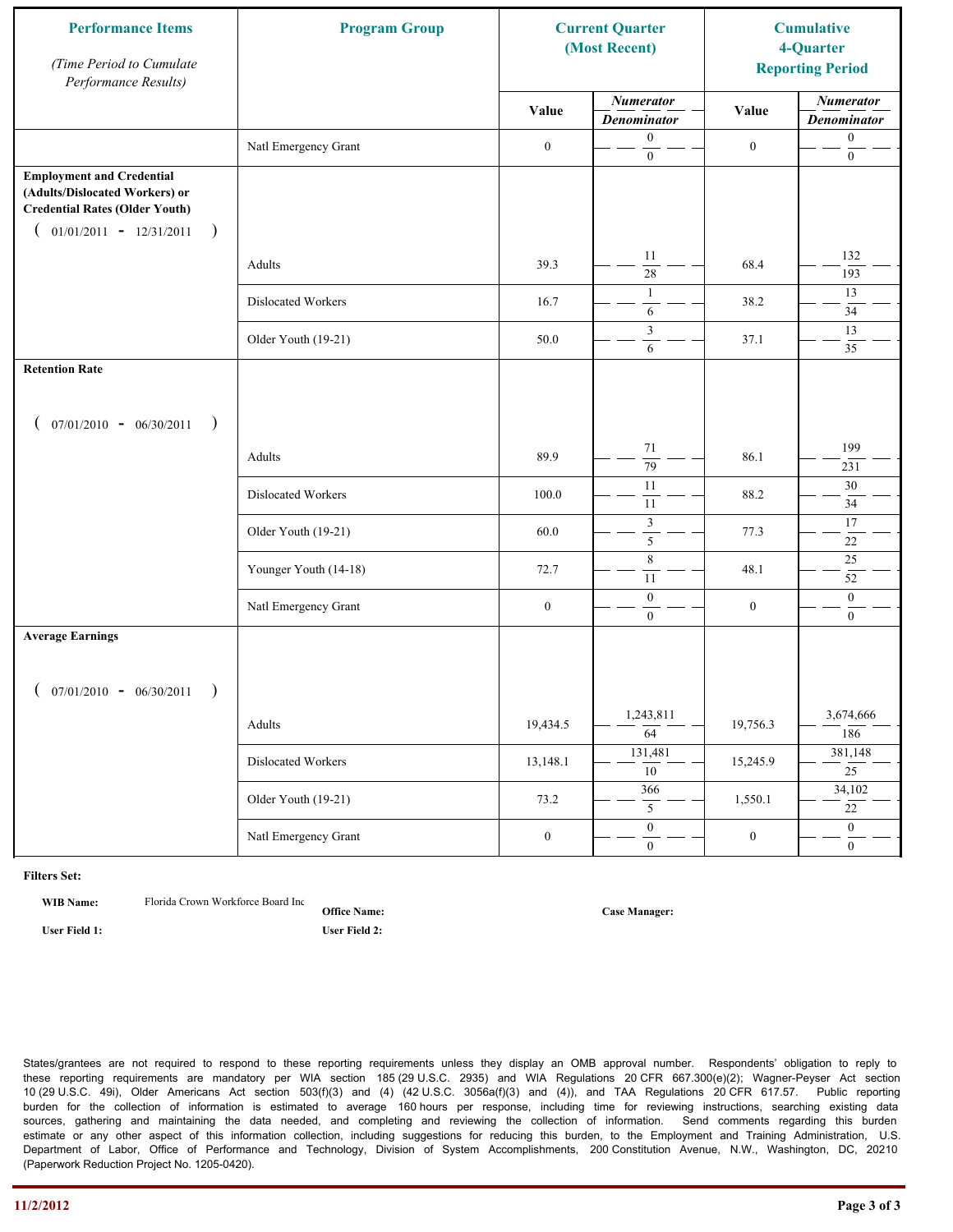**Report Due Date: Report Quarter End Date:** 11/15/2012 09/30/2012

**State:** FL

| <b>Performance Items</b><br>(Time Period to Cumulate<br>Performance Results) | <b>Program Group</b>              | <b>Current Quarter</b><br>(Most Recent) |                                        | <b>Cumulative</b><br>4-Quarter<br><b>Reporting Period</b> |                                        |
|------------------------------------------------------------------------------|-----------------------------------|-----------------------------------------|----------------------------------------|-----------------------------------------------------------|----------------------------------------|
|                                                                              |                                   | Value                                   | <b>Numerator</b><br><b>Denominator</b> | Value                                                     | <b>Numerator</b><br><b>Denominator</b> |
| <b>Total Participants</b>                                                    |                                   |                                         |                                        |                                                           |                                        |
| $10/01/2011 - 09/30/2012$<br>$\big)$                                         |                                   |                                         |                                        |                                                           |                                        |
|                                                                              | <b>Total Adult Participants</b>   | 2,320                                   |                                        | 3,674                                                     |                                        |
|                                                                              | Total Adults (self-services only) | $\boldsymbol{0}$                        |                                        | $\boldsymbol{0}$                                          |                                        |
|                                                                              | <b>WIA Adults</b>                 | 1,736                                   |                                        | 2,813                                                     |                                        |
|                                                                              | WIA Dislocated Workers            | 649                                     |                                        | 956                                                       |                                        |
|                                                                              | Natl Emergency Grant              | 37                                      |                                        | 110                                                       |                                        |
|                                                                              | Received Training Services        | 1,650                                   |                                        | 2,908                                                     |                                        |
|                                                                              | <b>WIA Adults</b>                 | 1,277                                   |                                        | 2,310                                                     |                                        |
|                                                                              | WIA Dislocated Workers            | 402                                     |                                        | 649                                                       |                                        |
|                                                                              | Total Youth (14-21) Participants  | 606                                     |                                        | 1,008                                                     |                                        |
|                                                                              | Younger Youth (14-18)             | 442                                     |                                        | 756                                                       |                                        |
|                                                                              | Older Youth (19-21)               | 164                                     |                                        | 252                                                       |                                        |
|                                                                              | Out-of-School Youth               | 218                                     |                                        | 337                                                       |                                        |
|                                                                              | In-School-Youth                   | 388                                     |                                        | 671                                                       |                                        |
| <b>Total Exiters</b>                                                         |                                   |                                         |                                        |                                                           |                                        |
| $07/01/2011 - 06/30/2012$<br>$\rightarrow$                                   |                                   |                                         |                                        |                                                           |                                        |
|                                                                              | <b>Total Adult Exiters</b>        | 699                                     |                                        | 1,539                                                     |                                        |
|                                                                              | Total Adults (self-services only) | $\boldsymbol{0}$                        |                                        | $\boldsymbol{0}$                                          |                                        |
|                                                                              | WIA Adults                        | 569                                     |                                        | 1,192                                                     |                                        |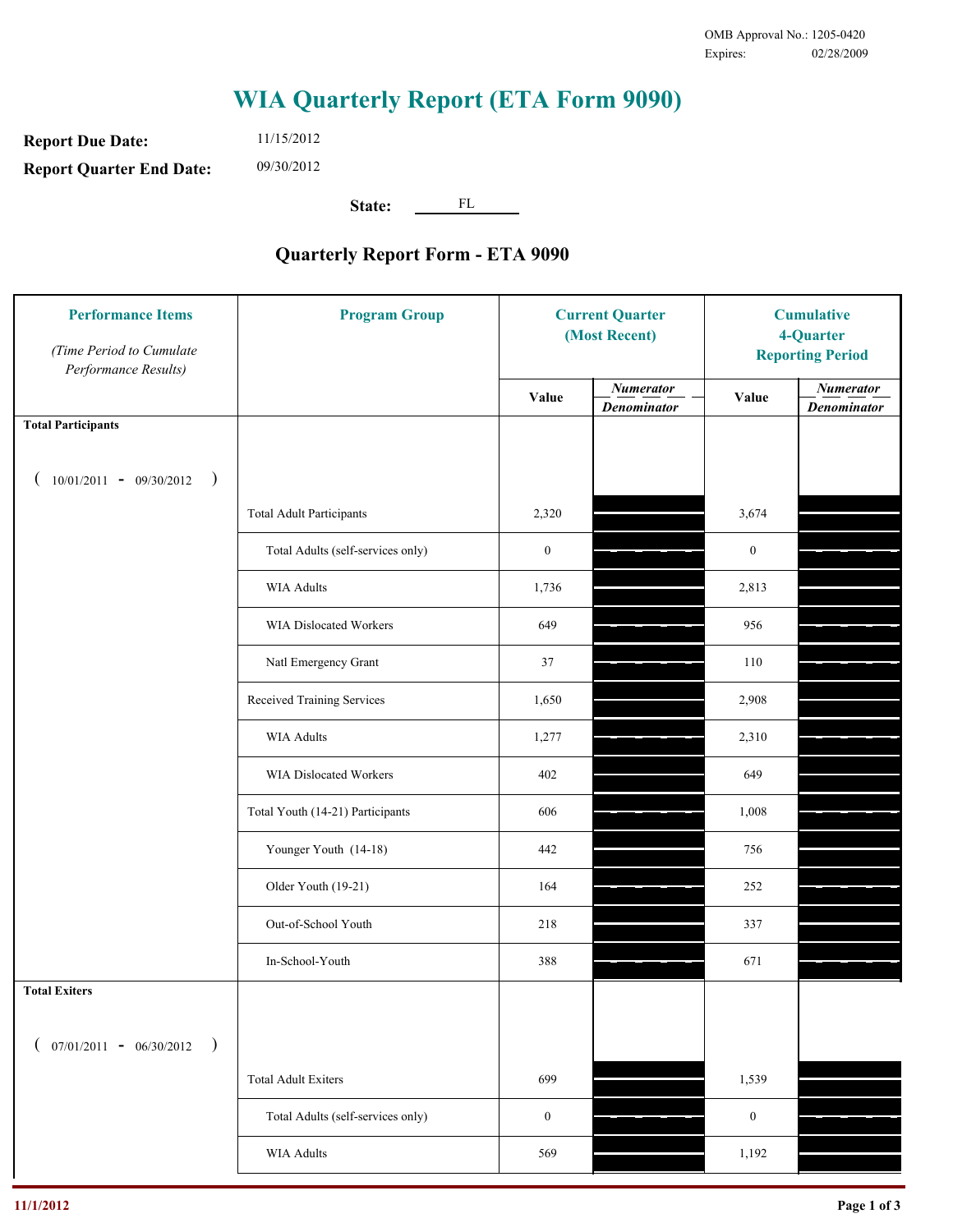| <b>Performance Items</b><br>(Time Period to Cumulate<br>Performance Results) | <b>Program Group</b>        |       | <b>Current Quarter</b><br>(Most Recent)       | <b>Cumulative</b><br>4-Quarter<br><b>Reporting Period</b> |                                        |
|------------------------------------------------------------------------------|-----------------------------|-------|-----------------------------------------------|-----------------------------------------------------------|----------------------------------------|
|                                                                              |                             | Value | <b>Numerator</b><br><b>Denominator</b>        | Value                                                     | <b>Numerator</b><br><b>Denominator</b> |
|                                                                              | WIA Dislocated Workers      | 145   |                                               | 386                                                       |                                        |
|                                                                              | Natl Emergency Grant        | 5     |                                               | 83                                                        |                                        |
|                                                                              | Total Youth (14-21) Exiters | 320   |                                               | 507                                                       |                                        |
|                                                                              | Younger Youth (14-18)       | 257   |                                               | 386                                                       |                                        |
|                                                                              | Older Youth (19-21)         | 63    |                                               | 121                                                       |                                        |
|                                                                              | Out-of-School Youth         | 71    |                                               | 145                                                       |                                        |
|                                                                              | In-School Youth             | 249   |                                               | 362                                                       |                                        |
| <b>Placement in Employment or</b><br>Education                               |                             |       |                                               |                                                           |                                        |
| $01/01/2011 - 12/31/2011$<br>$\rightarrow$<br>$\overline{ }$                 | WIA Youth (14-21)           | 39.5  | 15<br>$\overline{38}$                         | 40.5                                                      | 136                                    |
| <b>Attainment of Degree or</b><br>Certification                              |                             |       |                                               |                                                           | 336                                    |
| $($ 01/01/2011 - 12/31/2011<br>$\rightarrow$                                 |                             |       |                                               |                                                           |                                        |
|                                                                              | WIA Youth (14-21)           | 72.5  | 29<br>$\overline{40}$                         | 64.2                                                      | $262\,$<br>408                         |
| <b>Literacy or Numeracy Gains</b>                                            |                             |       |                                               |                                                           |                                        |
| $10/01/2011 - 09/30/2012$<br>$\rightarrow$                                   |                             |       |                                               |                                                           |                                        |
|                                                                              | WIA Youth (14-21)           | 61.5  | 16<br>$\overline{26}$                         | 59.4                                                      | 41<br>$\overline{69}$                  |
| Youth Diploma or Equivilance Rate                                            |                             |       |                                               |                                                           |                                        |
| $07/01/2011 - 06/30/2012$ )<br>€                                             |                             |       |                                               |                                                           |                                        |
|                                                                              | WIA Younger Youth (14-18)   | 81.4  | 105<br>$\overline{129}$                       | 72.1                                                      | 145<br>201                             |
| <b>Skill Attainment Rate</b>                                                 |                             |       |                                               |                                                           |                                        |
| $07/01/2011 - 06/30/2012$ )<br>$\left($                                      |                             |       |                                               |                                                           |                                        |
|                                                                              | WIA Younger Youth (14-18)   | 84.2  | 404<br>480                                    | 79.6                                                      | 528<br>663                             |
| <b>Entered Employment Rate</b>                                               |                             |       |                                               |                                                           |                                        |
| $($ 01/01/2011 - 12/31/2011<br>$\rightarrow$                                 |                             |       |                                               |                                                           |                                        |
|                                                                              | Adults                      | 63.5  | 54<br>85                                      | 73.9                                                      | 195<br>264                             |
|                                                                              | Dislocated Workers          | 94.5  | $52\,$<br>$\overline{55}$                     | 86.2                                                      | 305<br>354                             |
|                                                                              | Older Youth (19-21)         | 33.3  | $\ensuremath{\mathfrak{Z}}$<br>$\overline{9}$ | 38.4                                                      | $43\,$<br>112                          |
|                                                                              |                             |       |                                               |                                                           |                                        |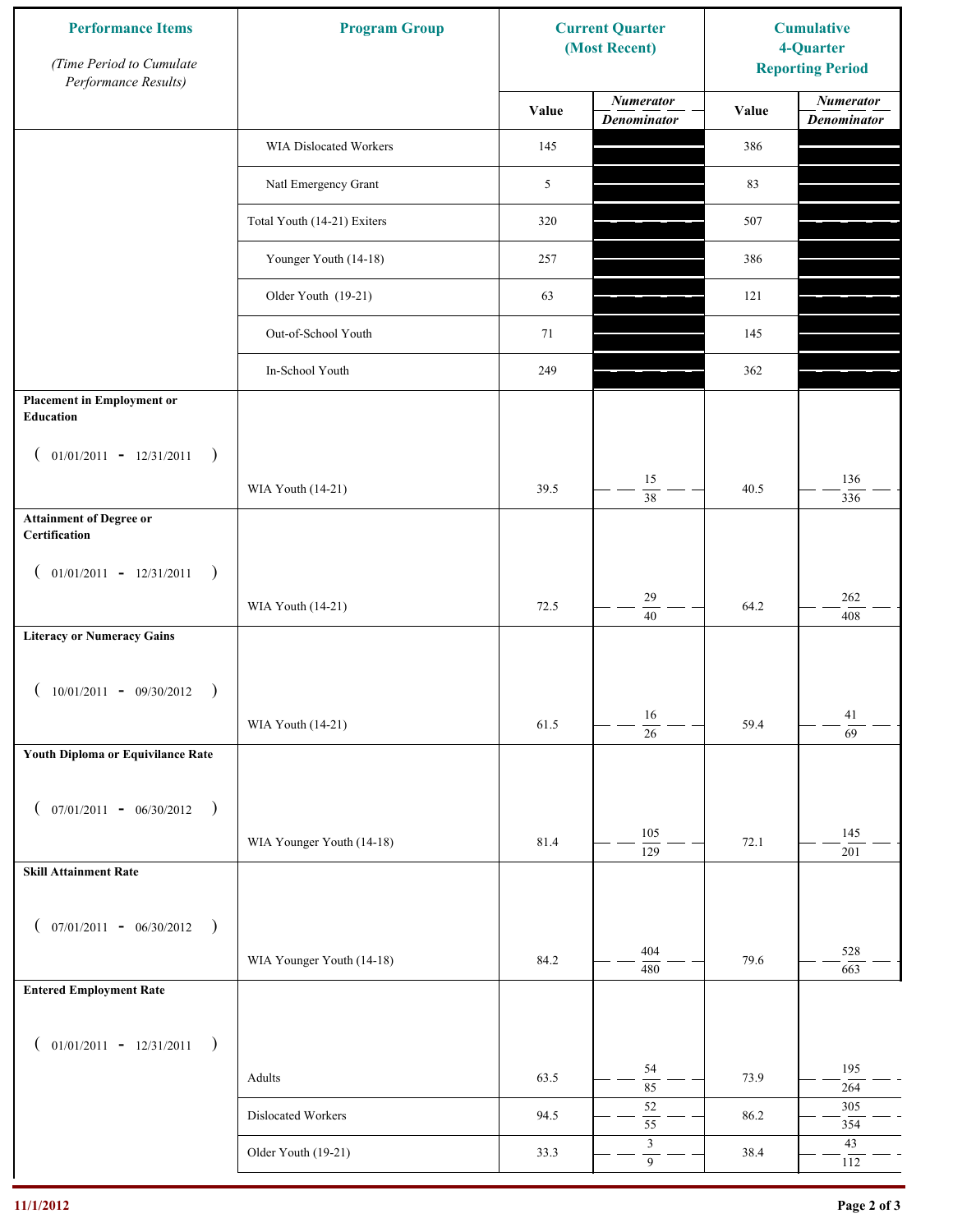| <b>Performance Items</b><br>(Time Period to Cumulate<br>Performance Results)                                                                              | <b>Program Group</b>  | <b>Current Quarter</b><br>(Most Recent) |                                        | <b>Cumulative</b><br>4-Quarter<br><b>Reporting Period</b> |                                        |
|-----------------------------------------------------------------------------------------------------------------------------------------------------------|-----------------------|-----------------------------------------|----------------------------------------|-----------------------------------------------------------|----------------------------------------|
|                                                                                                                                                           |                       | Value                                   | <b>Numerator</b><br><b>Denominator</b> | Value                                                     | <b>Numerator</b><br><b>Denominator</b> |
|                                                                                                                                                           | Natl Emergency Grant  | 47.9                                    | 23<br>$\overline{48}$                  | 48.6                                                      | 35<br>$72\,$                           |
| <b>Employment and Credential</b><br>(Adults/Dislocated Workers) or<br><b>Credential Rates (Older Youth)</b><br>$01/01/2011 - 12/31/2011$<br>$\rightarrow$ |                       |                                         |                                        |                                                           |                                        |
|                                                                                                                                                           | Adults                | 78.9                                    | 191<br>242                             | 85.8                                                      | 890<br>1,037                           |
|                                                                                                                                                           | Dislocated Workers    | 94.7                                    | 54<br>57                               | 79.2                                                      | 285<br>360                             |
|                                                                                                                                                           | Older Youth (19-21)   | 30.0                                    | 3<br>10                                | 30.2                                                      | 42<br>139                              |
| <b>Retention Rate</b>                                                                                                                                     |                       |                                         |                                        |                                                           |                                        |
| $07/01/2010 - 06/30/2011$<br>$\rightarrow$                                                                                                                |                       |                                         |                                        |                                                           |                                        |
|                                                                                                                                                           | Adults                | 89.7                                    | 383<br>427                             | 92.0                                                      | 830<br>902                             |
|                                                                                                                                                           | Dislocated Workers    | 85.1                                    | 80<br>94                               | 89.6                                                      | 302<br>337                             |
|                                                                                                                                                           | Older Youth (19-21)   | 74.2                                    | $\overline{23}$<br>31                  | 72.7                                                      | 40<br>55                               |
|                                                                                                                                                           | Younger Youth (14-18) | 63.9                                    | $\overline{76}$<br>$\overline{119}$    | 65.9                                                      | 149<br>226                             |
|                                                                                                                                                           | Natl Emergency Grant  | 100.0                                   | $\sqrt{5}$<br>5                        | 91.7                                                      | 44<br>48                               |
| <b>Average Earnings</b><br>$07/01/2010 - 06/30/2011$<br>$\rightarrow$                                                                                     |                       |                                         |                                        |                                                           |                                        |
|                                                                                                                                                           | Adults                | 19,926.3                                | 7,631,756<br>383                       | 20,204.6                                                  | 16,769,785<br>830                      |
|                                                                                                                                                           | Dislocated Workers    | 16,041.0                                | 1,283,276<br>$\overline{80}$           | 18,537.9                                                  | 5,598,456<br>302                       |
|                                                                                                                                                           | Older Youth (19-21)   | 3,218.7                                 | 90,123<br>28                           | 3,079.8                                                   | 150,911<br>$\overline{49}$             |
|                                                                                                                                                           | Natl Emergency Grant  | 11,369.2                                | 56,846<br>5 <sup>5</sup>               | 15,805.0                                                  | 695,418<br>44                          |

**WIB Name:** First Coast Workforce Development

**Office Name: User Field 1: User Field 2:**

**Case Manager:**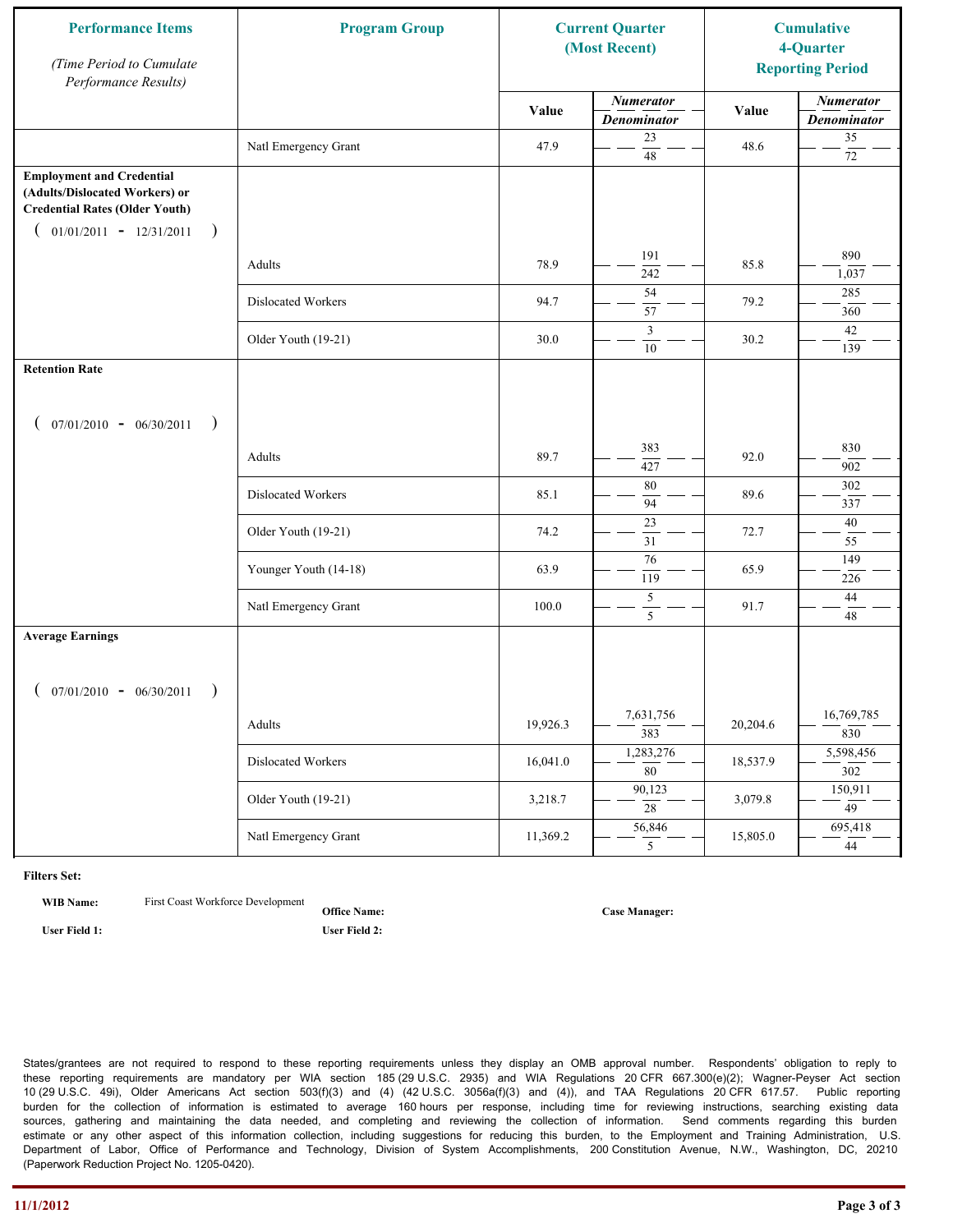**Report Due Date: Report Quarter End Date:** 11/15/2012 09/30/2012

**State:** FL

| <b>Performance Items</b><br>(Time Period to Cumulate<br>Performance Results) | <b>Program Group</b>              | <b>Current Quarter</b><br>(Most Recent) |                                        | <b>Cumulative</b><br>4-Quarter<br><b>Reporting Period</b> |                                        |
|------------------------------------------------------------------------------|-----------------------------------|-----------------------------------------|----------------------------------------|-----------------------------------------------------------|----------------------------------------|
|                                                                              |                                   | Value                                   | <b>Numerator</b><br><b>Denominator</b> | Value                                                     | <b>Numerator</b><br><b>Denominator</b> |
| <b>Total Participants</b>                                                    |                                   |                                         |                                        |                                                           |                                        |
| $10/01/2011 - 09/30/2012$ )                                                  |                                   |                                         |                                        |                                                           |                                        |
|                                                                              | <b>Total Adult Participants</b>   | 422                                     |                                        | 575                                                       |                                        |
|                                                                              | Total Adults (self-services only) | $\boldsymbol{0}$                        |                                        | $\boldsymbol{0}$                                          |                                        |
|                                                                              | <b>WIA Adults</b>                 | 305                                     |                                        | 413                                                       |                                        |
|                                                                              | WIA Dislocated Workers            | 129                                     |                                        | 178                                                       |                                        |
|                                                                              | Natl Emergency Grant              | $\boldsymbol{0}$                        |                                        | $\boldsymbol{0}$                                          |                                        |
|                                                                              | Received Training Services        | 119                                     |                                        | 160                                                       |                                        |
|                                                                              | <b>WIA Adults</b>                 | $90\,$                                  |                                        | 117                                                       |                                        |
|                                                                              | WIA Dislocated Workers            | 31                                      |                                        | 47                                                        |                                        |
|                                                                              | Total Youth (14-21) Participants  | 364                                     |                                        | 460                                                       |                                        |
|                                                                              | Younger Youth (14-18)             | 294                                     |                                        | 377                                                       |                                        |
|                                                                              | Older Youth (19-21)               | 70                                      |                                        | 83                                                        |                                        |
|                                                                              | Out-of-School Youth               | 101                                     |                                        | 118                                                       |                                        |
|                                                                              | In-School-Youth                   | 263                                     |                                        | 342                                                       |                                        |
| <b>Total Exiters</b>                                                         |                                   |                                         |                                        |                                                           |                                        |
| $07/01/2011 - 06/30/2012$<br>$\rightarrow$                                   |                                   |                                         |                                        |                                                           |                                        |
|                                                                              | <b>Total Adult Exiters</b>        | 33                                      |                                        | 280                                                       |                                        |
|                                                                              | Total Adults (self-services only) | $\boldsymbol{0}$                        |                                        | $\boldsymbol{0}$                                          |                                        |
|                                                                              | <b>WIA Adults</b>                 | 25                                      |                                        | 191                                                       |                                        |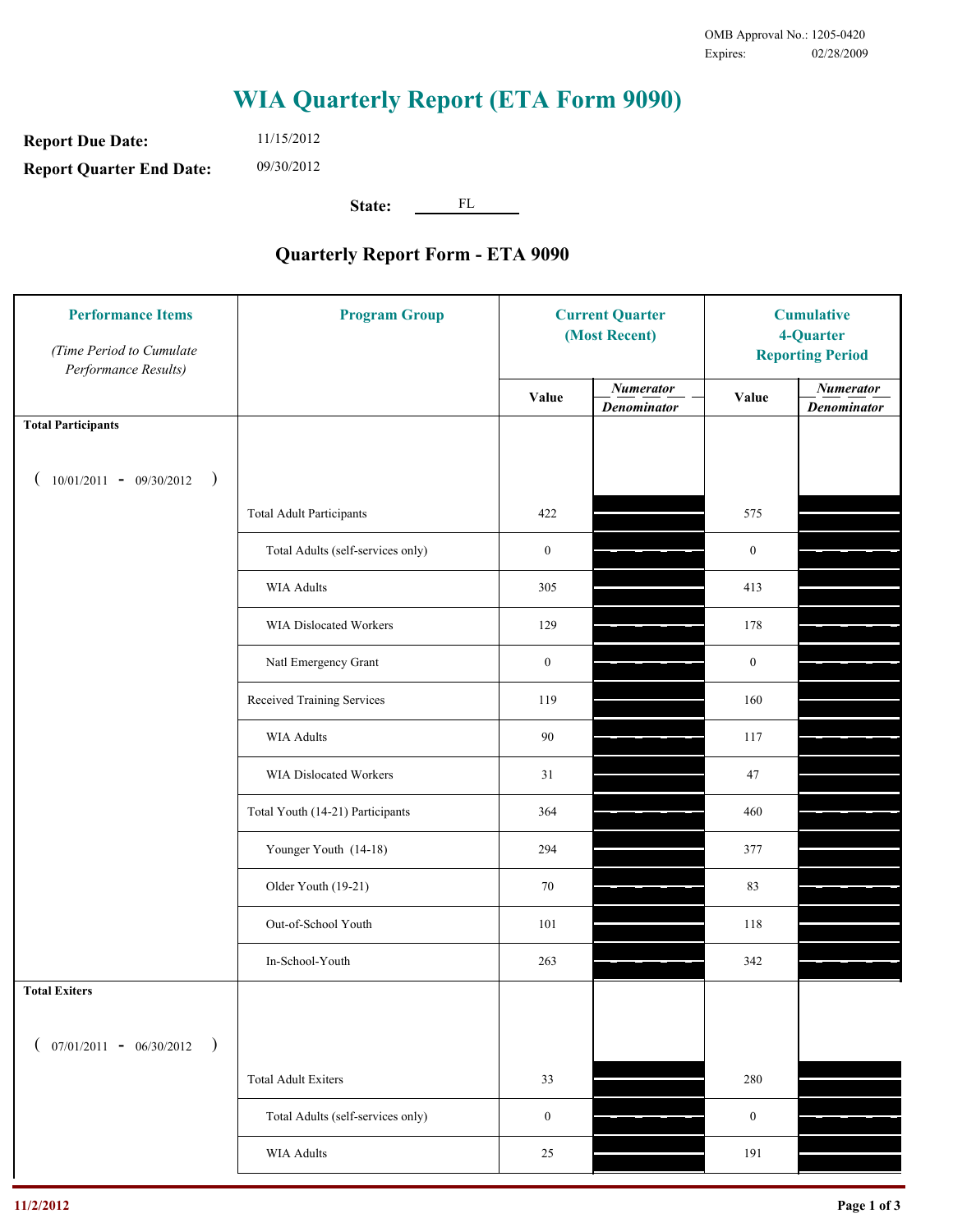| <b>Performance Items</b><br>(Time Period to Cumulate<br>Performance Results) | <b>Program Group</b>        |                  | <b>Current Quarter</b><br>(Most Recent)       | <b>Cumulative</b><br>4-Quarter<br><b>Reporting Period</b> |                                        |
|------------------------------------------------------------------------------|-----------------------------|------------------|-----------------------------------------------|-----------------------------------------------------------|----------------------------------------|
|                                                                              |                             | Value            | <b>Numerator</b><br><b>Denominator</b>        | Value                                                     | <b>Numerator</b><br><b>Denominator</b> |
|                                                                              | WIA Dislocated Workers      | 9                |                                               | 99                                                        |                                        |
|                                                                              | Natl Emergency Grant        | $\boldsymbol{0}$ |                                               | $\boldsymbol{0}$                                          |                                        |
|                                                                              | Total Youth (14-21) Exiters | 26               |                                               | 140                                                       |                                        |
|                                                                              | Younger Youth (14-18)       | 23               |                                               | 116                                                       |                                        |
|                                                                              | Older Youth (19-21)         | $\mathfrak{Z}$   |                                               | 24                                                        |                                        |
|                                                                              | Out-of-School Youth         | 3                |                                               | 34                                                        |                                        |
|                                                                              | In-School Youth             | 23               |                                               | 106                                                       |                                        |
| <b>Placement in Employment or</b><br>Education                               |                             |                  |                                               |                                                           |                                        |
| $01/01/2011 - 12/31/2011$<br>$\rightarrow$<br>$\overline{ }$                 | WIA Youth (14-21)           | 51.4             | 19                                            | 53.9                                                      | $76\,$                                 |
| <b>Attainment of Degree or</b><br>Certification                              |                             |                  | 37                                            |                                                           | 141                                    |
| $($ 01/01/2011 - 12/31/2011<br>$\rightarrow$                                 |                             |                  |                                               |                                                           |                                        |
|                                                                              | WIA Youth (14-21)           | 87.9             | 29<br>$\overline{33}$                         | 70.2                                                      | $\mathbf{92}$<br>131                   |
| <b>Literacy or Numeracy Gains</b>                                            |                             |                  |                                               |                                                           |                                        |
| $10/01/2011 - 09/30/2012$<br>$\rightarrow$                                   |                             |                  |                                               |                                                           |                                        |
|                                                                              | WIA Youth (14-21)           | 18.8             | 3<br>$\overline{16}$                          | $7.2\,$                                                   | 5<br>$\overline{69}$                   |
| Youth Diploma or Equivilance Rate                                            |                             |                  |                                               |                                                           |                                        |
| $07/01/2011 - 06/30/2012$<br>$\rightarrow$<br>€                              |                             |                  |                                               |                                                           |                                        |
|                                                                              | WIA Younger Youth (14-18)   | 84.2             | $16\,$<br>$\overline{19}$                     | 84.7                                                      | 83<br>$\overline{98}$                  |
| <b>Skill Attainment Rate</b>                                                 |                             |                  |                                               |                                                           |                                        |
| $07/01/2011 - 06/30/2012$ )<br>$\left($                                      |                             |                  |                                               |                                                           |                                        |
|                                                                              | WIA Younger Youth (14-18)   | 44.0             | $48\,$<br>$\overline{109}$                    | 64.0                                                      | 217<br>339                             |
| <b>Entered Employment Rate</b>                                               |                             |                  |                                               |                                                           |                                        |
| $($ 01/01/2011 - 12/31/2011<br>$\rightarrow$                                 |                             |                  |                                               |                                                           |                                        |
|                                                                              | Adults                      | 50.0             | 19<br>$\overline{38}$                         | 57.8                                                      | 149<br>258                             |
|                                                                              | Dislocated Workers          | 74.1             | $20\,$<br>$\overline{27}$                     | 72.0                                                      | 139<br>193                             |
|                                                                              | Older Youth (19-21)         | 75.0             | $\ensuremath{\mathfrak{Z}}$<br>$\overline{4}$ | 61.4                                                      | $27\,$<br>$44\,$                       |
|                                                                              |                             |                  |                                               |                                                           |                                        |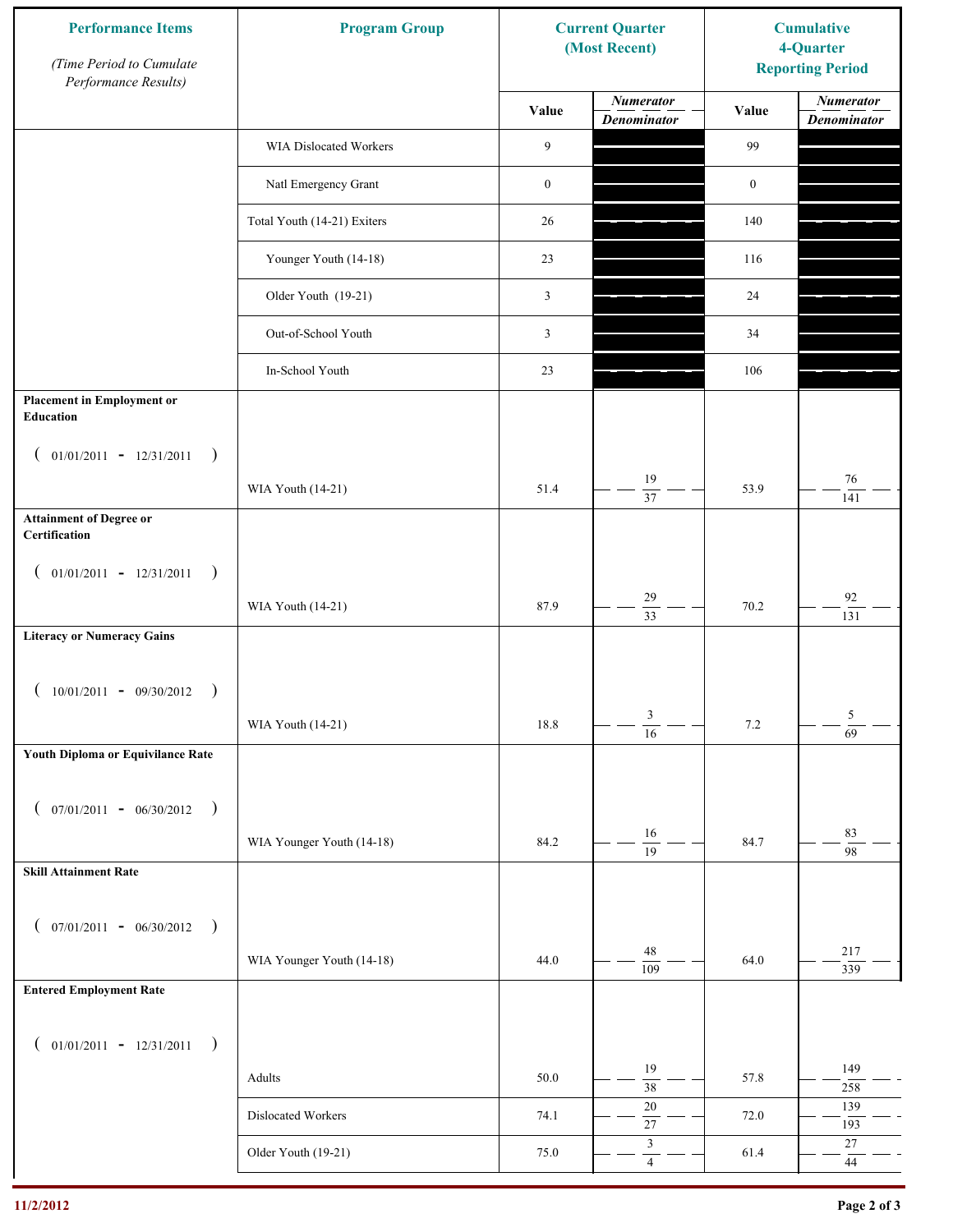| <b>Performance Items</b><br>(Time Period to Cumulate<br>Performance Results)                                                                              | <b>Program Group</b>  | <b>Current Quarter</b><br>(Most Recent) |                                        | <b>Cumulative</b><br>4-Quarter<br><b>Reporting Period</b> |                                        |
|-----------------------------------------------------------------------------------------------------------------------------------------------------------|-----------------------|-----------------------------------------|----------------------------------------|-----------------------------------------------------------|----------------------------------------|
|                                                                                                                                                           |                       | Value                                   | <b>Numerator</b><br><b>Denominator</b> | Value                                                     | <b>Numerator</b><br><b>Denominator</b> |
|                                                                                                                                                           | Natl Emergency Grant  | $\boldsymbol{0}$                        | $\boldsymbol{0}$<br>$\mathbf{0}$       | $\boldsymbol{0}$                                          | $\boldsymbol{0}$<br>$\boldsymbol{0}$   |
| <b>Employment and Credential</b><br>(Adults/Dislocated Workers) or<br><b>Credential Rates (Older Youth)</b><br>$01/01/2011 - 12/31/2011$<br>$\rightarrow$ |                       |                                         |                                        |                                                           |                                        |
|                                                                                                                                                           | Adults                | 48.6                                    | 18<br>$\overline{37}$                  | 55.3                                                      | 142<br>257                             |
|                                                                                                                                                           | Dislocated Workers    | 56.3                                    | 9<br>16                                | 61.0                                                      | 72<br>118                              |
|                                                                                                                                                           | Older Youth (19-21)   | 25.0                                    | $\mathbf{1}$<br>$\overline{4}$         | 25.5                                                      | 12<br>47                               |
| <b>Retention Rate</b>                                                                                                                                     |                       |                                         |                                        |                                                           |                                        |
| $07/01/2010 - 06/30/2011$<br>$\rightarrow$                                                                                                                |                       |                                         |                                        |                                                           |                                        |
|                                                                                                                                                           | Adults                | 88.0                                    | 139<br>158                             | 91.2                                                      | 309<br>339                             |
|                                                                                                                                                           | Dislocated Workers    | 84.3                                    | 43<br>51                               | 87.0                                                      | 107<br>123                             |
|                                                                                                                                                           | Older Youth (19-21)   | 69.2                                    | 9<br>$\overline{13}$                   | 70.3                                                      | 26<br>37                               |
|                                                                                                                                                           | Younger Youth (14-18) | 57.1                                    | $\,$ 8 $\,$<br>14                      | 55.0                                                      | $\overline{33}$<br>60                  |
|                                                                                                                                                           | Natl Emergency Grant  | $\boldsymbol{0}$                        | $\mathbf{0}$<br>$\overline{0}$         | $\boldsymbol{0}$                                          | $\mathbf{0}$<br>$\mathbf{0}$           |
| <b>Average Earnings</b>                                                                                                                                   |                       |                                         |                                        |                                                           |                                        |
| $07/01/2010 - 06/30/2011$<br>$\rightarrow$                                                                                                                |                       |                                         |                                        |                                                           |                                        |
|                                                                                                                                                           | Adults                | 13,427.8                                | 1,785,899<br>$\overline{133}$          | 14,331.3                                                  | 4,170,399<br>291                       |
|                                                                                                                                                           | Dislocated Workers    | 17,433.9                                | 714,788<br>$\overline{41}$             | 17,212.5                                                  | 1,772,885<br>103                       |
|                                                                                                                                                           | Older Youth (19-21)   | 3,947.6                                 | 51,319<br>$\overline{13}$              | 3,240.9                                                   | 110,192<br>$\overline{34}$             |
|                                                                                                                                                           | Natl Emergency Grant  | $\boldsymbol{0}$                        | $\overline{0}$<br>$\mathbf{0}$         | $\boldsymbol{0}$                                          | $\overline{0}$<br>$\overline{0}$       |

**WIB Name:** FloridaWorks

**User Field 1: User Field 2:**

**Office Name:**

**Case Manager:**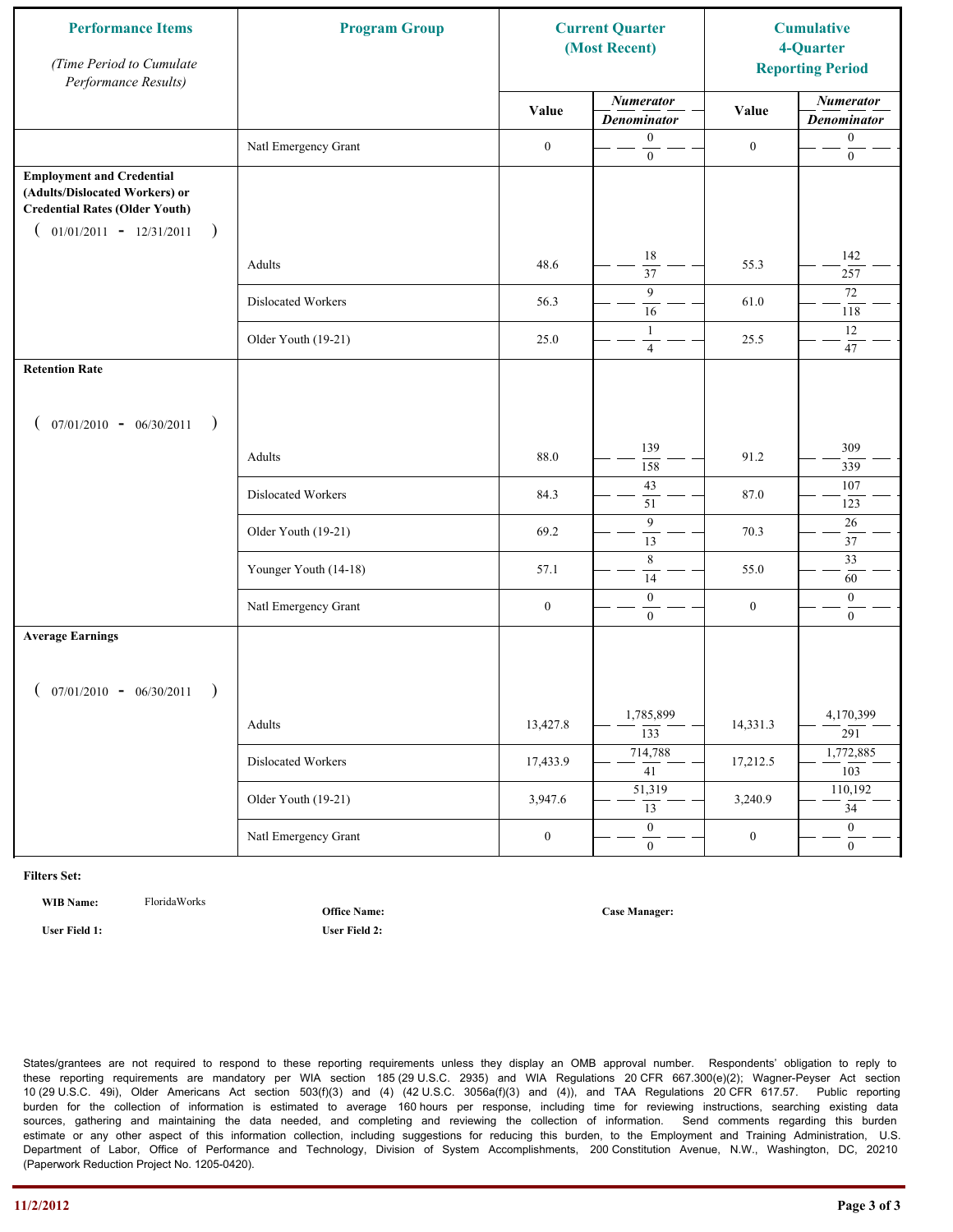**Report Due Date: Report Quarter End Date:** 11/15/2012 09/30/2012

**State:** FL

| <b>Performance Items</b><br>(Time Period to Cumulate<br>Performance Results) | <b>Program Group</b>              | <b>Current Quarter</b><br>(Most Recent) |                                        | <b>Cumulative</b><br>4-Quarter<br><b>Reporting Period</b> |                                        |
|------------------------------------------------------------------------------|-----------------------------------|-----------------------------------------|----------------------------------------|-----------------------------------------------------------|----------------------------------------|
|                                                                              |                                   | Value                                   | <b>Numerator</b><br><b>Denominator</b> | Value                                                     | <b>Numerator</b><br><b>Denominator</b> |
| <b>Total Participants</b>                                                    |                                   |                                         |                                        |                                                           |                                        |
| $10/01/2011 - 09/30/2012$<br>$\rightarrow$                                   |                                   |                                         |                                        |                                                           |                                        |
|                                                                              | <b>Total Adult Participants</b>   | 1,417                                   |                                        | 2,095                                                     |                                        |
|                                                                              | Total Adults (self-services only) | $\boldsymbol{0}$                        |                                        | $\boldsymbol{0}$                                          |                                        |
|                                                                              | <b>WIA Adults</b>                 | 696                                     |                                        | 990                                                       |                                        |
|                                                                              | WIA Dislocated Workers            | 742                                     |                                        | 1,131                                                     |                                        |
|                                                                              | Natl Emergency Grant              | 335                                     |                                        | 509                                                       |                                        |
|                                                                              | Received Training Services        | 226                                     |                                        | 578                                                       |                                        |
|                                                                              | <b>WIA Adults</b>                 | 144                                     |                                        | 298                                                       |                                        |
|                                                                              | WIA Dislocated Workers            | 83                                      |                                        | 291                                                       |                                        |
|                                                                              | Total Youth (14-21) Participants  | 271                                     |                                        | 393                                                       |                                        |
|                                                                              | Younger Youth (14-18)             | 140                                     |                                        | 196                                                       |                                        |
|                                                                              | Older Youth (19-21)               | 131                                     |                                        | 197                                                       |                                        |
|                                                                              | Out-of-School Youth               | 178                                     |                                        | 283                                                       |                                        |
|                                                                              | In-School-Youth                   | 93                                      |                                        | 110                                                       |                                        |
| <b>Total Exiters</b>                                                         |                                   |                                         |                                        |                                                           |                                        |
| $07/01/2011 - 06/30/2012$<br>$\rightarrow$                                   |                                   |                                         |                                        |                                                           |                                        |
|                                                                              | <b>Total Adult Exiters</b>        | 157                                     |                                        | 1,050                                                     |                                        |
|                                                                              | Total Adults (self-services only) | $\boldsymbol{0}$                        |                                        | $\boldsymbol{0}$                                          |                                        |
|                                                                              | WIA Adults                        | 70                                      |                                        | 489                                                       |                                        |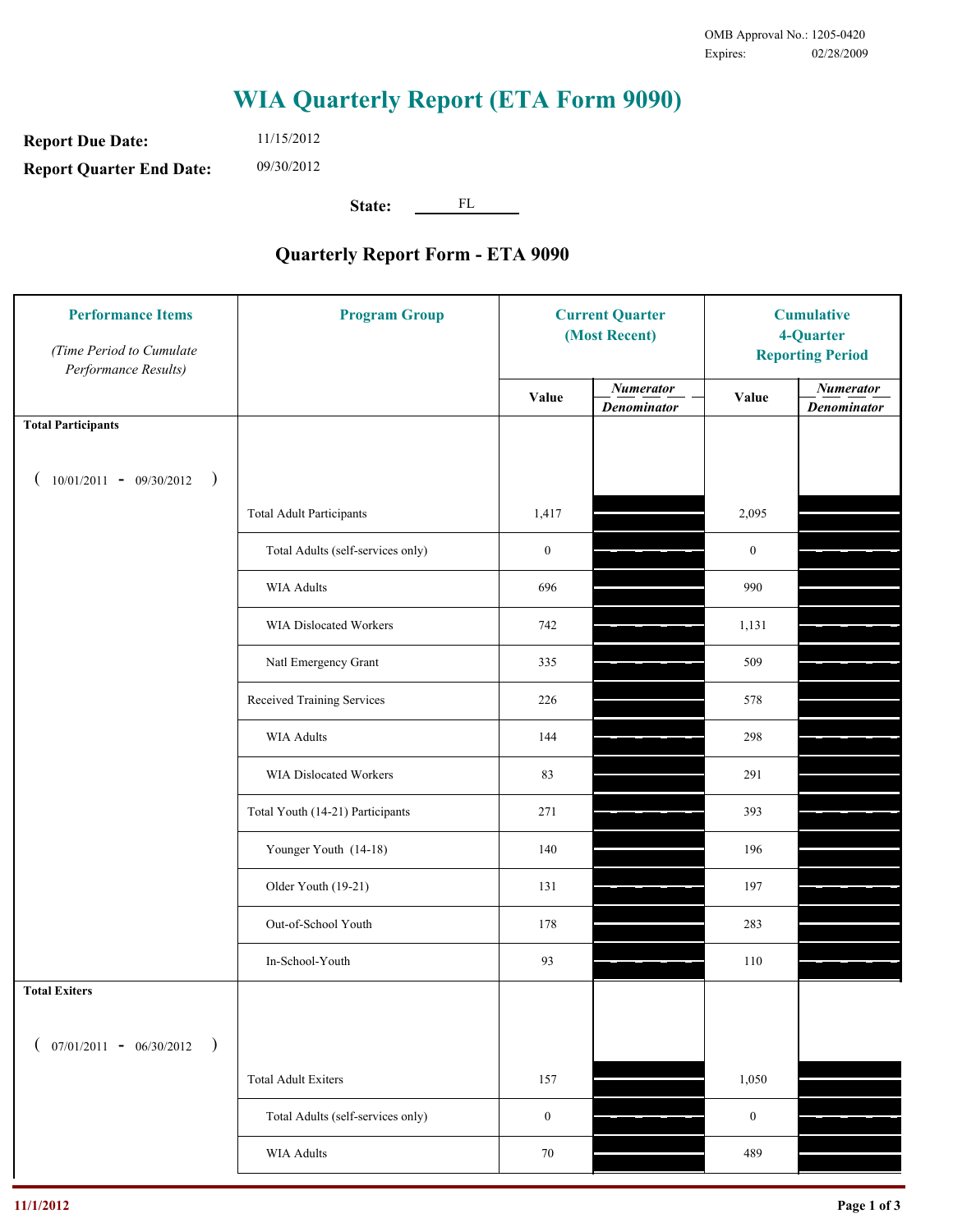| <b>Performance Items</b><br>(Time Period to Cumulate<br>Performance Results) | <b>Program Group</b>        |           | <b>Current Quarter</b><br>(Most Recent) | <b>Cumulative</b><br>4-Quarter<br><b>Reporting Period</b> |                                        |
|------------------------------------------------------------------------------|-----------------------------|-----------|-----------------------------------------|-----------------------------------------------------------|----------------------------------------|
|                                                                              |                             | Value     | <b>Numerator</b><br><b>Denominator</b>  | Value                                                     | <b>Numerator</b><br><b>Denominator</b> |
|                                                                              | WIA Dislocated Workers      | 86        |                                         | 558                                                       |                                        |
|                                                                              | Natl Emergency Grant        | 45        |                                         | 251                                                       |                                        |
|                                                                              | Total Youth (14-21) Exiters | 50        |                                         | 153                                                       |                                        |
|                                                                              | Younger Youth (14-18)       | 24        |                                         | 72                                                        |                                        |
|                                                                              | Older Youth (19-21)         | 26        |                                         | 81                                                        |                                        |
|                                                                              | Out-of-School Youth         | 47        |                                         | 130                                                       |                                        |
|                                                                              | In-School Youth             | 3         |                                         | 23                                                        |                                        |
| <b>Placement in Employment or</b><br>Education                               |                             |           |                                         |                                                           |                                        |
| $01/01/2011 - 12/31/2011$<br>$\rightarrow$<br>$\overline{ }$                 |                             |           | 17                                      |                                                           | $88\,$                                 |
| <b>Attainment of Degree or</b>                                               | WIA Youth (14-21)           | 94.4      | 18                                      | 67.2                                                      | 131                                    |
| Certification                                                                |                             |           |                                         |                                                           |                                        |
| $($ 01/01/2011 - 12/31/2011<br>$\rightarrow$                                 |                             |           |                                         |                                                           |                                        |
|                                                                              | WIA Youth (14-21)           | 91.3      | $21\,$<br>$\overline{23}$               | 85.9                                                      | 128<br>149                             |
| <b>Literacy or Numeracy Gains</b>                                            |                             |           |                                         |                                                           |                                        |
| $10/01/2011 - 09/30/2012$<br>$\rightarrow$                                   |                             |           |                                         |                                                           |                                        |
|                                                                              | WIA Youth (14-21)           | 61.4      | $35\,$<br>$\overline{57}$               | 50.0                                                      | 61<br>122                              |
| Youth Diploma or Equivilance Rate                                            |                             |           |                                         |                                                           |                                        |
| $07/01/2011 - 06/30/2012$<br>$\rightarrow$                                   |                             |           |                                         |                                                           |                                        |
| €                                                                            | WIA Younger Youth (14-18)   | 66.7      | 6                                       | 63.0                                                      | $17\,$                                 |
| <b>Skill Attainment Rate</b>                                                 |                             |           | $\overline{9}$                          |                                                           | $\overline{27}$                        |
|                                                                              |                             |           |                                         |                                                           |                                        |
| $07/01/2011 - 06/30/2012$ )<br>$\left($                                      |                             |           | 60                                      |                                                           | 231                                    |
|                                                                              | WIA Younger Youth (14-18)   | 87.0      | $\overline{69}$                         | 88.5                                                      | 261                                    |
| <b>Entered Employment Rate</b>                                               |                             |           |                                         |                                                           |                                        |
| $($ 01/01/2011 - 12/31/2011<br>$\rightarrow$                                 |                             |           |                                         |                                                           |                                        |
|                                                                              | Adults                      | 88.1      | 59<br>$\overline{67}$                   | 87.5                                                      | 293<br>335                             |
|                                                                              | Dislocated Workers          | 97.2      | 139<br>143                              | 93.4                                                      | 636<br>681                             |
|                                                                              | Older Youth (19-21)         | $100.0\,$ | $11\,$<br>$11\,$                        | 64.6                                                      | 53<br>$82\,$                           |
|                                                                              |                             |           |                                         |                                                           |                                        |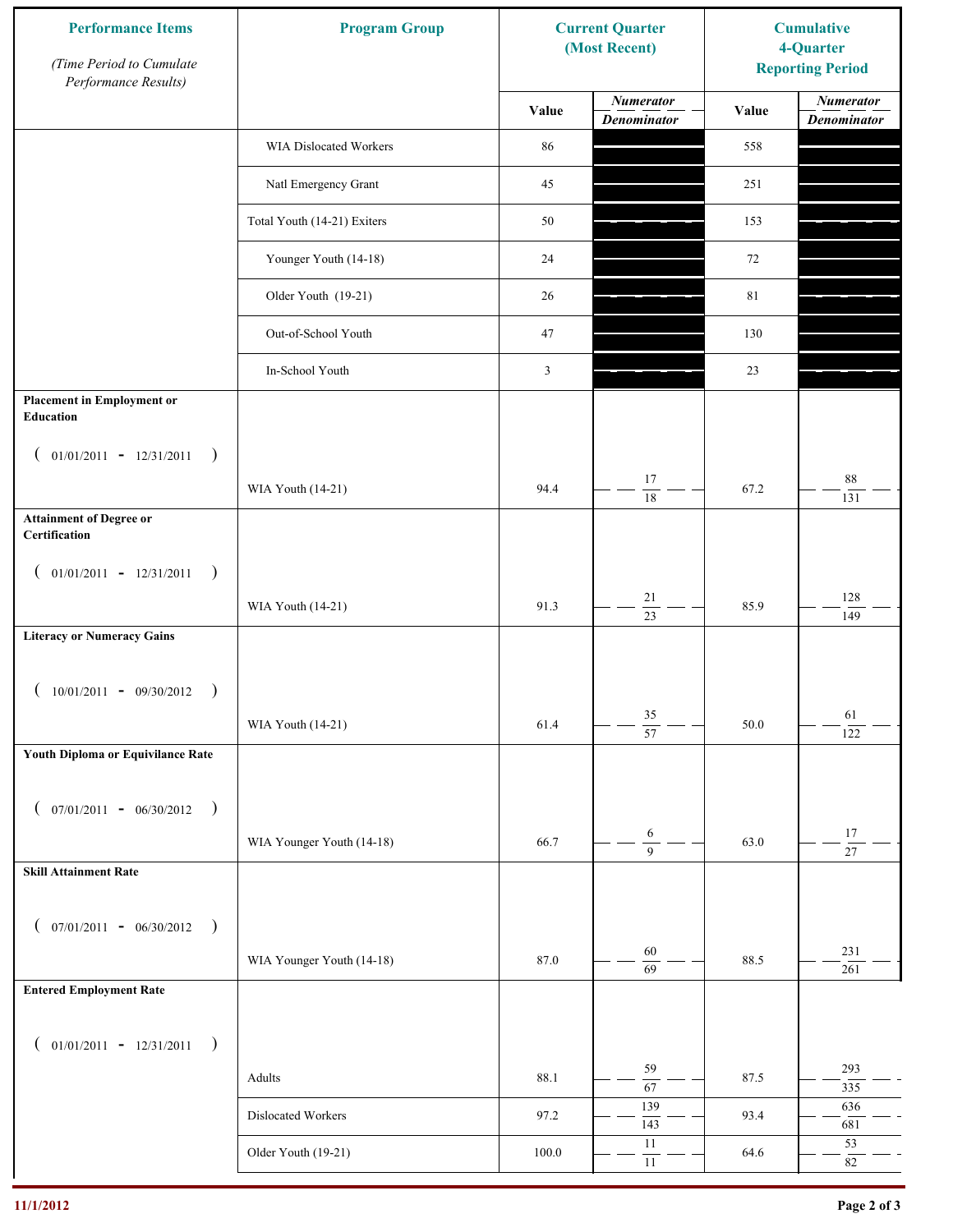| <b>Performance Items</b><br>(Time Period to Cumulate<br>Performance Results)                                                                              | <b>Program Group</b>  |          | <b>Current Quarter</b><br>(Most Recent) |          | <b>Cumulative</b><br>4-Quarter<br><b>Reporting Period</b> |
|-----------------------------------------------------------------------------------------------------------------------------------------------------------|-----------------------|----------|-----------------------------------------|----------|-----------------------------------------------------------|
|                                                                                                                                                           |                       | Value    | <b>Numerator</b><br><b>Denominator</b>  | Value    | <b>Numerator</b><br><b>Denominator</b>                    |
|                                                                                                                                                           | Natl Emergency Grant  | 98.4     | 61<br>62                                | 93.8     | 334<br>356                                                |
| <b>Employment and Credential</b><br>(Adults/Dislocated Workers) or<br><b>Credential Rates (Older Youth)</b><br>$01/01/2011 - 12/31/2011$<br>$\rightarrow$ |                       |          |                                         |          |                                                           |
|                                                                                                                                                           | Adults                | 74.3     | 55<br>$\overline{74}$                   | 69.2     | 384<br>555                                                |
|                                                                                                                                                           | Dislocated Workers    | 78.4     | 87<br>111                               | 74.1     | 367<br>495                                                |
|                                                                                                                                                           | Older Youth (19-21)   | 93.3     | 14<br>15                                | 61.6     | 61<br>99                                                  |
| <b>Retention Rate</b>                                                                                                                                     |                       |          |                                         |          |                                                           |
| $07/01/2010 - 06/30/2011$<br>$\rightarrow$                                                                                                                |                       |          |                                         |          |                                                           |
|                                                                                                                                                           | Adults                | 88.5     | 170<br>192                              | 91.0     | 537<br>590                                                |
|                                                                                                                                                           | Dislocated Workers    | 92.9     | 169<br>182                              | 91.0     | 547<br>601                                                |
|                                                                                                                                                           | Older Youth (19-21)   | 77.3     | 17<br>$22\,$                            | 78.7     | $48\,$<br>61                                              |
|                                                                                                                                                           | Younger Youth (14-18) | 40.0     | 8<br>$20\,$                             | 61.5     | 24<br>39                                                  |
|                                                                                                                                                           | Natl Emergency Grant  | 91.2     | 114<br>$\overline{125}$                 | 92.7     | 317<br>342                                                |
| <b>Average Earnings</b>                                                                                                                                   |                       |          |                                         |          |                                                           |
| $07/01/2010 - 06/30/2011$<br>$\rightarrow$                                                                                                                |                       |          |                                         |          |                                                           |
|                                                                                                                                                           | Adults                | 14,876.8 | 2,157,131<br>$\overline{145}$           | 15,028.0 | 7,168,366<br>477                                          |
|                                                                                                                                                           | Dislocated Workers    | 14,435.8 | 2,179,810<br>$\overline{151}$           | 13,759.1 | 6,700,666<br>487                                          |
|                                                                                                                                                           | Older Youth (19-21)   | 5,724.8  | 108,772<br>$\overline{19}$              | 4,836.7  | 261,184<br>$\overline{54}$                                |
|                                                                                                                                                           | Natl Emergency Grant  | 15,405.9 | 1,586,808<br>$\overline{103}$           | 13,861.2 | 4,033,601<br>291                                          |

**WIB Name:** CLM Workforce Connection Enterp

**Office Name: User Field 1: User Field 2:**

**Case Manager:**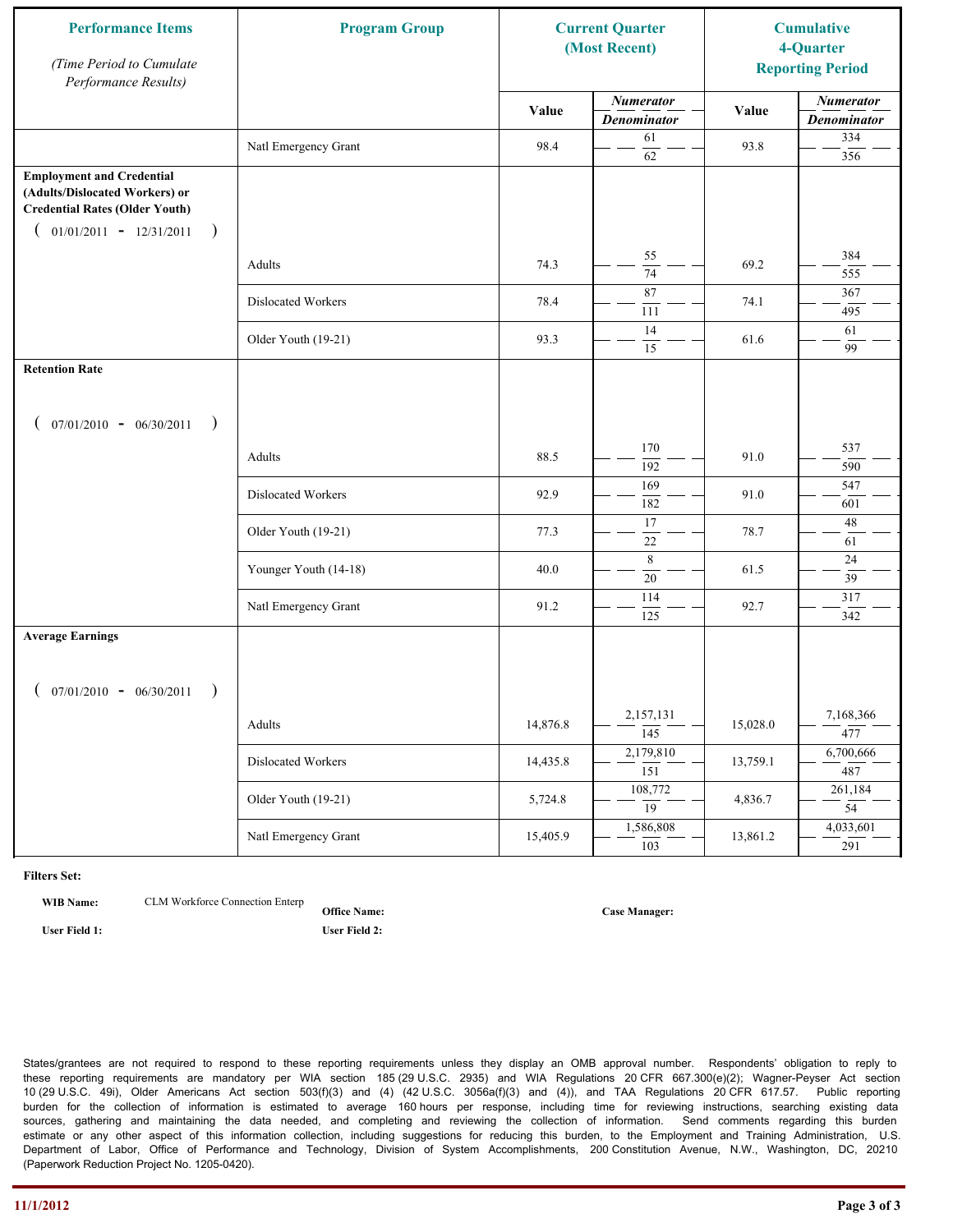**Report Due Date: Report Quarter End Date:** 11/15/2012 09/30/2012

**State:** FL

| <b>Performance Items</b><br>(Time Period to Cumulate<br>Performance Results) | <b>Program Group</b>              | <b>Current Quarter</b><br>(Most Recent) |                                        | <b>Cumulative</b><br>4-Quarter<br><b>Reporting Period</b> |                                        |
|------------------------------------------------------------------------------|-----------------------------------|-----------------------------------------|----------------------------------------|-----------------------------------------------------------|----------------------------------------|
|                                                                              |                                   | Value                                   | <b>Numerator</b><br><b>Denominator</b> | Value                                                     | <b>Numerator</b><br><b>Denominator</b> |
| <b>Total Participants</b>                                                    |                                   |                                         |                                        |                                                           |                                        |
| $10/01/2011 - 09/30/2012$ )                                                  |                                   |                                         |                                        |                                                           |                                        |
|                                                                              | <b>Total Adult Participants</b>   | 1,479                                   |                                        | 2,657                                                     |                                        |
|                                                                              | Total Adults (self-services only) | $\boldsymbol{0}$                        |                                        | $\boldsymbol{0}$                                          |                                        |
|                                                                              | WIA Adults                        | 1,251                                   |                                        | 2,293                                                     |                                        |
|                                                                              | WIA Dislocated Workers            | 357                                     |                                        | 574                                                       |                                        |
|                                                                              | Natl Emergency Grant              | 11                                      |                                        | 27                                                        |                                        |
|                                                                              | Received Training Services        | 600                                     |                                        | 1,225                                                     |                                        |
|                                                                              | WIA Adults                        | 516                                     |                                        | 1,037                                                     |                                        |
|                                                                              | WIA Dislocated Workers            | 123                                     |                                        | 268                                                       |                                        |
|                                                                              | Total Youth (14-21) Participants  | 180                                     |                                        | 404                                                       |                                        |
|                                                                              | Younger Youth (14-18)             | 96                                      |                                        | 248                                                       |                                        |
|                                                                              | Older Youth (19-21)               | 84                                      |                                        | 156                                                       |                                        |
|                                                                              | Out-of-School Youth               | 161                                     |                                        | 319                                                       |                                        |
|                                                                              | In-School-Youth                   | 19                                      |                                        | 85                                                        |                                        |
| <b>Total Exiters</b>                                                         |                                   |                                         |                                        |                                                           |                                        |
| $07/01/2011 - 06/30/2012$<br>$\rightarrow$                                   |                                   |                                         |                                        |                                                           |                                        |
|                                                                              | <b>Total Adult Exiters</b>        | 459                                     |                                        | 1,588                                                     |                                        |
|                                                                              | Total Adults (self-services only) | $\boldsymbol{0}$                        |                                        | $\boldsymbol{0}$                                          |                                        |
|                                                                              | <b>WIA Adults</b>                 | 413                                     |                                        | 1,387                                                     |                                        |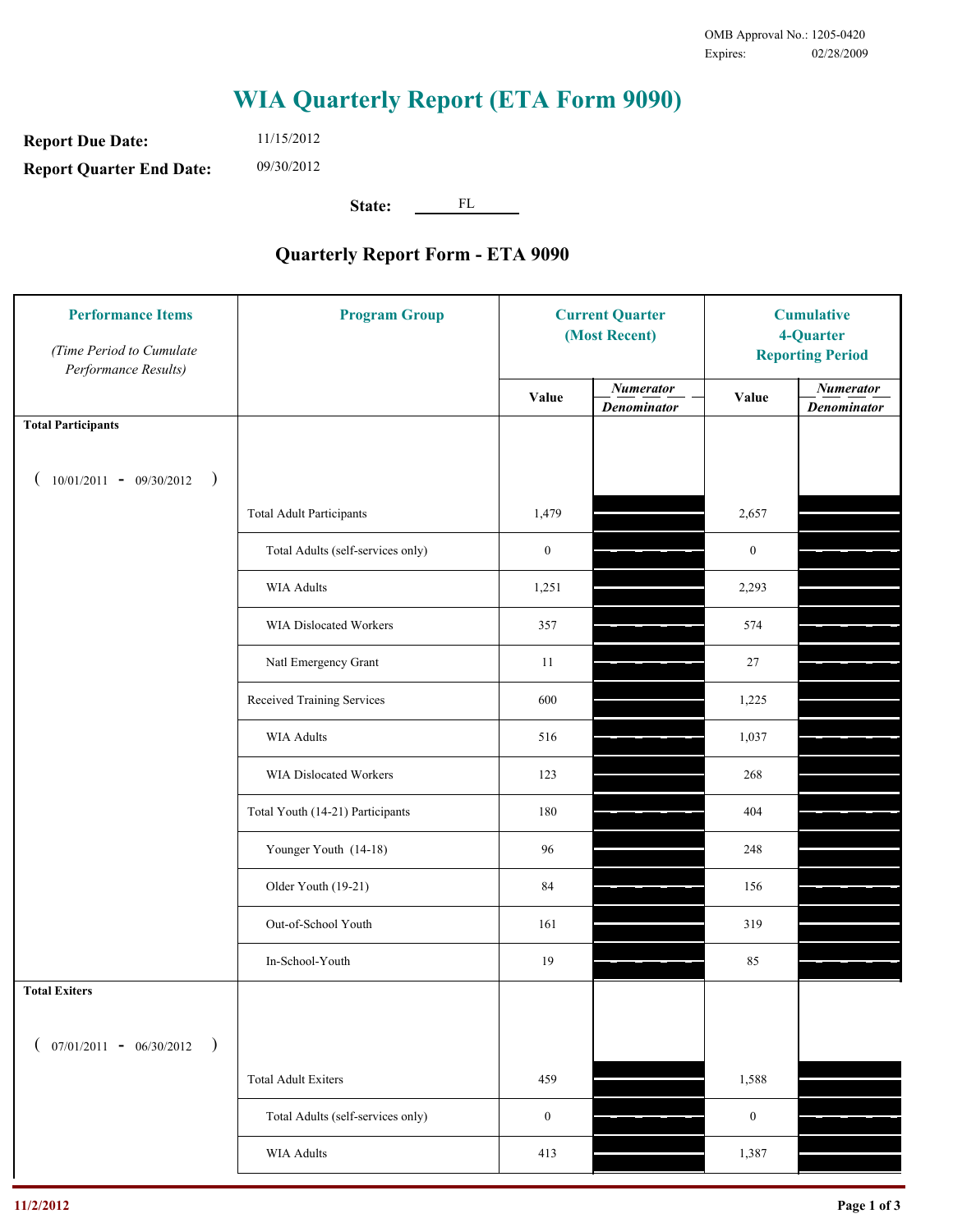| <b>Performance Items</b><br>(Time Period to Cumulate<br>Performance Results) | <b>Program Group</b>        |              | <b>Current Quarter</b><br>(Most Recent) |       | <b>Cumulative</b><br>4-Quarter<br><b>Reporting Period</b> |  |
|------------------------------------------------------------------------------|-----------------------------|--------------|-----------------------------------------|-------|-----------------------------------------------------------|--|
|                                                                              |                             | Value        | <b>Numerator</b><br><b>Denominator</b>  | Value | <b>Numerator</b><br><b>Denominator</b>                    |  |
|                                                                              | WIA Dislocated Workers      | 71           |                                         | 307   |                                                           |  |
|                                                                              | Natl Emergency Grant        | $\mathbf{1}$ |                                         | 35    |                                                           |  |
|                                                                              | Total Youth (14-21) Exiters | 118          |                                         | 278   |                                                           |  |
|                                                                              | Younger Youth (14-18)       | 79           |                                         | 189   |                                                           |  |
|                                                                              | Older Youth (19-21)         | 39           |                                         | 89    |                                                           |  |
|                                                                              | Out-of-School Youth         | 93           |                                         | 193   |                                                           |  |
|                                                                              | In-School Youth             | 25           |                                         | 85    |                                                           |  |
| <b>Placement in Employment or</b><br><b>Education</b>                        |                             |              |                                         |       |                                                           |  |
| $01/01/2011 - 12/31/2011$<br>$\rightarrow$<br>$\overline{ }$                 |                             |              |                                         |       |                                                           |  |
|                                                                              | WIA Youth (14-21)           | 29.3         | 17<br>58                                | 39.5  | 90<br>228                                                 |  |
| <b>Attainment of Degree or</b><br>Certification                              |                             |              |                                         |       |                                                           |  |
| $($ 01/01/2011 - 12/31/2011<br>$\rightarrow$                                 |                             |              |                                         |       |                                                           |  |
|                                                                              | WIA Youth (14-21)           | 56.7         | 34<br>$\overline{60}$                   | 71.3  | 154<br>216                                                |  |
| <b>Literacy or Numeracy Gains</b>                                            |                             |              |                                         |       |                                                           |  |
| $10/01/2011 - 09/30/2012$<br>$\rightarrow$                                   |                             |              |                                         |       |                                                           |  |
|                                                                              | WIA Youth (14-21)           | 76.7         | 23<br>$\overline{30}$                   | 69.2  | $8\sqrt{1}$<br>117                                        |  |
| Youth Diploma or Equivilance Rate                                            |                             |              |                                         |       |                                                           |  |
| $07/01/2011 - 06/30/2012$<br>$\rightarrow$                                   |                             |              |                                         |       |                                                           |  |
| €                                                                            | WIA Younger Youth (14-18)   | 29.9         | $20\,$                                  | 38.7  | 55                                                        |  |
| <b>Skill Attainment Rate</b>                                                 |                             |              | $\overline{67}$                         |       | 142                                                       |  |
|                                                                              |                             |              |                                         |       |                                                           |  |
| $07/01/2011 - 06/30/2012$ )<br>$\left($                                      |                             |              | $75\,$                                  |       | 224                                                       |  |
| <b>Entered Employment Rate</b>                                               | WIA Younger Youth (14-18)   | 71.4         | $\overline{105}$                        | 70.0  | 320                                                       |  |
|                                                                              |                             |              |                                         |       |                                                           |  |
| $($ 01/01/2011 - 12/31/2011<br>$\rightarrow$                                 |                             |              |                                         |       |                                                           |  |
|                                                                              | Adults                      | 72.9         | 151<br>207                              | 80.1  | 676<br>844                                                |  |
|                                                                              | Dislocated Workers          | 86.1         | 62<br>$\overline{72}$                   | 86.4  | 267<br>309                                                |  |
|                                                                              | Older Youth (19-21)         | 53.3         | $\,$ 8 $\,$<br>$\overline{15}$          | 47.0  | 31<br>66                                                  |  |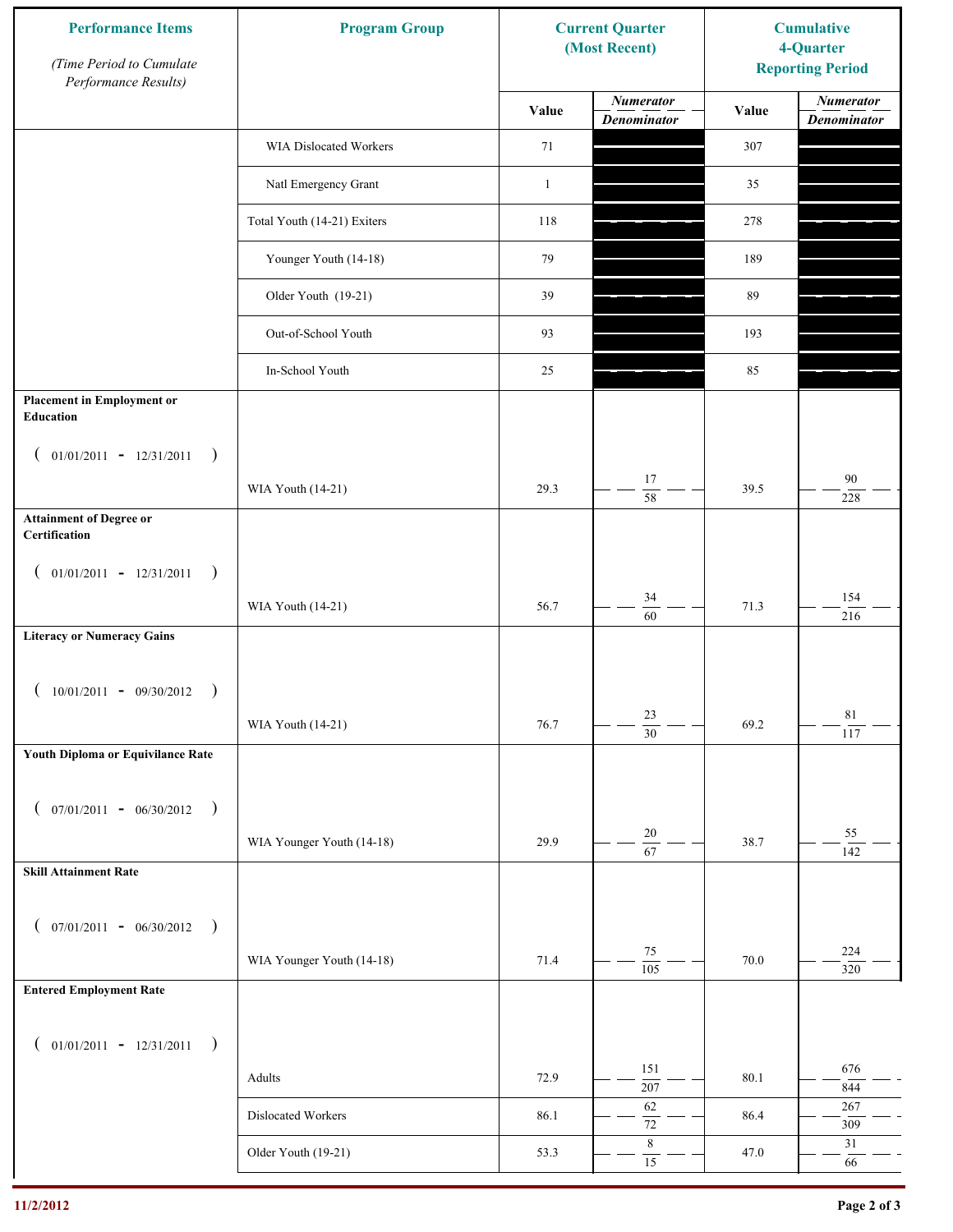| <b>Performance Items</b><br>(Time Period to Cumulate<br>Performance Results)                                                                              | <b>Program Group</b>  | <b>Current Quarter</b><br>(Most Recent) |                                        | <b>Cumulative</b><br>4-Quarter<br><b>Reporting Period</b> |                                        |
|-----------------------------------------------------------------------------------------------------------------------------------------------------------|-----------------------|-----------------------------------------|----------------------------------------|-----------------------------------------------------------|----------------------------------------|
|                                                                                                                                                           |                       | Value                                   | <b>Numerator</b><br><b>Denominator</b> | Value                                                     | <b>Numerator</b><br><b>Denominator</b> |
|                                                                                                                                                           | Natl Emergency Grant  | 100.0                                   | 10<br>$10\,$                           | 97.7                                                      | $43\,$<br>$44\,$                       |
| <b>Employment and Credential</b><br>(Adults/Dislocated Workers) or<br><b>Credential Rates (Older Youth)</b><br>$01/01/2011 - 12/31/2011$<br>$\rightarrow$ |                       |                                         |                                        |                                                           |                                        |
|                                                                                                                                                           | Adults                | 85.1                                    | 154<br>181                             | 85.8                                                      | 600<br>699                             |
|                                                                                                                                                           | Dislocated Workers    | 73.6                                    | 39<br>53                               | 80.0                                                      | 168<br>210                             |
|                                                                                                                                                           | Older Youth (19-21)   | 57.9                                    | 11<br>19                               | 46.1                                                      | 35<br>76                               |
| <b>Retention Rate</b>                                                                                                                                     |                       |                                         |                                        |                                                           |                                        |
| $07/01/2010 - 06/30/2011$<br>$\rightarrow$                                                                                                                |                       |                                         |                                        |                                                           |                                        |
|                                                                                                                                                           | Adults                | 87.6                                    | 275<br>314                             | 87.3                                                      | 994<br>1,139                           |
|                                                                                                                                                           | Dislocated Workers    | 87.3                                    | 55<br>63                               | 88.4                                                      | 205<br>232                             |
|                                                                                                                                                           | Older Youth (19-21)   | 80.0                                    | $\,$ 8 $\,$<br>$\overline{10}$         | 81.3                                                      | 13<br>16                               |
|                                                                                                                                                           | Younger Youth (14-18) | 42.9                                    | 24<br>56                               | 42.5                                                      | 45<br>106                              |
|                                                                                                                                                           | Natl Emergency Grant  | 100.0                                   | 10<br>$10\,$                           | 100.0                                                     | 16<br>16                               |
| <b>Average Earnings</b>                                                                                                                                   |                       |                                         |                                        |                                                           |                                        |
| $07/01/2010 - 06/30/2011$<br>$\rightarrow$                                                                                                                |                       |                                         |                                        |                                                           |                                        |
|                                                                                                                                                           | Adults                | 17,338.9                                | 4,612,140<br>$\frac{266}{ }$           | 16,895.1                                                  | 16,506,485<br>977                      |
|                                                                                                                                                           | Dislocated Workers    | 13,809.2                                | 745,697<br>$\overline{54}$             | 14,197.9                                                  | 2,867,971<br>202                       |
|                                                                                                                                                           | Older Youth (19-21)   | 3,042.8                                 | 24,342<br>8                            | 3,152.4                                                   | 40,981<br>13                           |
|                                                                                                                                                           | Natl Emergency Grant  | 17,423.2                                | 156,809<br>9                           | 18,257.0                                                  | 273,855<br>15                          |

**WIB Name:** Workforce Development Board of F

**Office Name: User Field 1: User Field 2:**

**Case Manager:**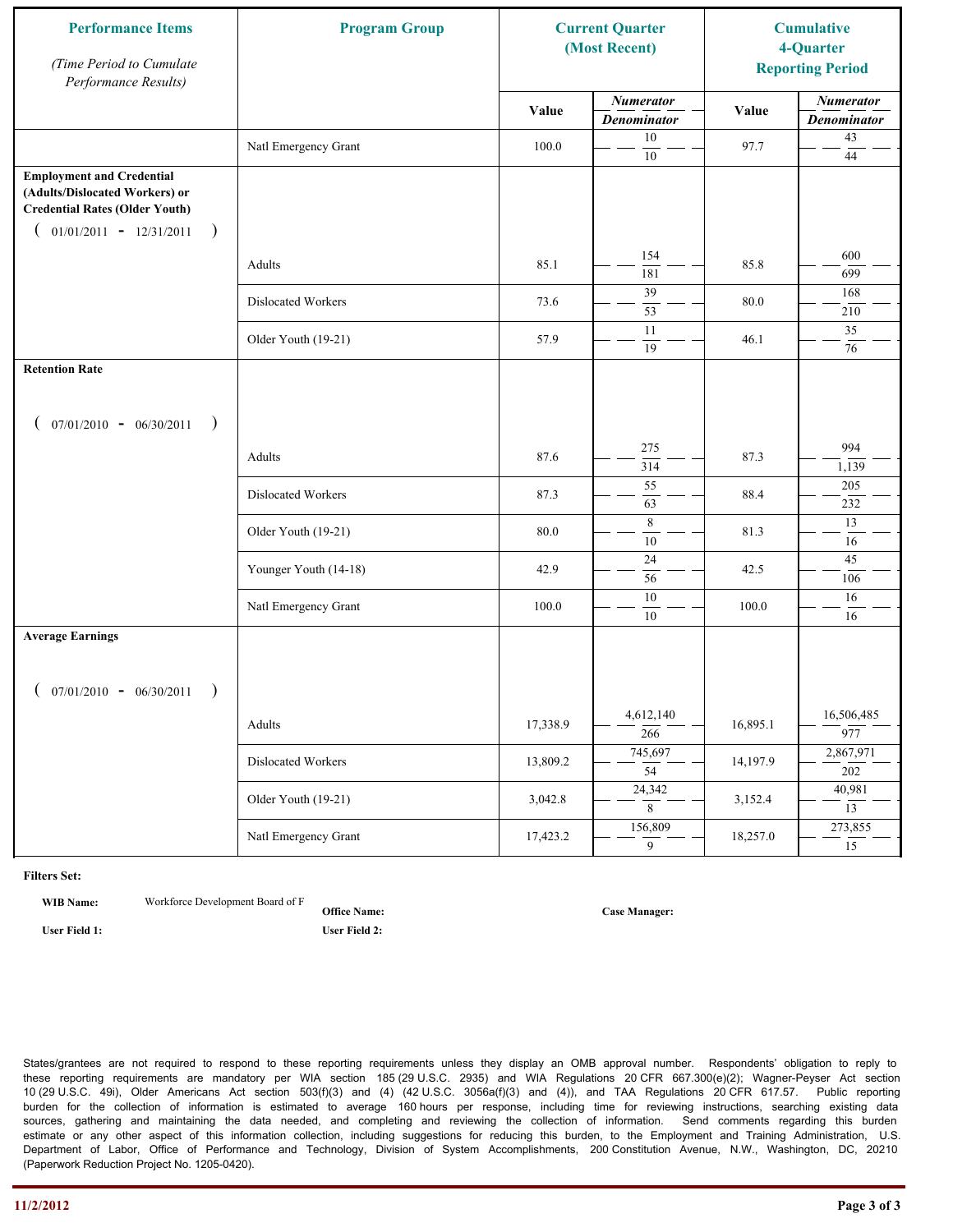**Report Due Date: Report Quarter End Date:** 11/15/2012 09/30/2012

**State:** FL

| <b>Performance Items</b><br>(Time Period to Cumulate<br>Performance Results) | <b>Program Group</b>              | <b>Current Quarter</b><br>(Most Recent) |                                        | <b>Cumulative</b><br>4-Quarter<br><b>Reporting Period</b> |                                        |
|------------------------------------------------------------------------------|-----------------------------------|-----------------------------------------|----------------------------------------|-----------------------------------------------------------|----------------------------------------|
|                                                                              |                                   | Value                                   | <b>Numerator</b><br><b>Denominator</b> | Value                                                     | <b>Numerator</b><br><b>Denominator</b> |
| <b>Total Participants</b>                                                    |                                   |                                         |                                        |                                                           |                                        |
| $10/01/2011 - 09/30/2012$ )                                                  |                                   |                                         |                                        |                                                           |                                        |
|                                                                              | <b>Total Adult Participants</b>   | 3,442                                   |                                        | 5,045                                                     |                                        |
|                                                                              | Total Adults (self-services only) | $\boldsymbol{0}$                        |                                        | $\boldsymbol{0}$                                          |                                        |
|                                                                              | <b>WIA Adults</b>                 | 2,133                                   |                                        | 2,885                                                     |                                        |
|                                                                              | WIA Dislocated Workers            | 1,336                                   |                                        | 2,222                                                     |                                        |
|                                                                              | Natl Emergency Grant              | $\overline{c}$                          |                                        | 6                                                         |                                        |
|                                                                              | Received Training Services        | 922                                     |                                        | 1,444                                                     |                                        |
|                                                                              | <b>WIA Adults</b>                 | 566                                     |                                        | 894                                                       |                                        |
|                                                                              | WIA Dislocated Workers            | 361                                     |                                        | 559                                                       |                                        |
|                                                                              | Total Youth (14-21) Participants  | 918                                     |                                        | 1,022                                                     |                                        |
|                                                                              | Younger Youth (14-18)             | 679                                     |                                        | 733                                                       |                                        |
|                                                                              | Older Youth (19-21)               | 239                                     |                                        | 289                                                       |                                        |
|                                                                              | Out-of-School Youth               | 194                                     |                                        | 251                                                       |                                        |
|                                                                              | In-School-Youth                   | 724                                     |                                        | 771                                                       |                                        |
| <b>Total Exiters</b>                                                         |                                   |                                         |                                        |                                                           |                                        |
| $07/01/2011 - 06/30/2012$<br>$\rightarrow$                                   |                                   |                                         |                                        |                                                           |                                        |
|                                                                              | <b>Total Adult Exiters</b>        | 505                                     |                                        | 2,010                                                     |                                        |
|                                                                              | Total Adults (self-services only) | $\boldsymbol{0}$                        |                                        | $\boldsymbol{0}$                                          |                                        |
|                                                                              | <b>WIA Adults</b>                 | 247                                     |                                        | 956                                                       |                                        |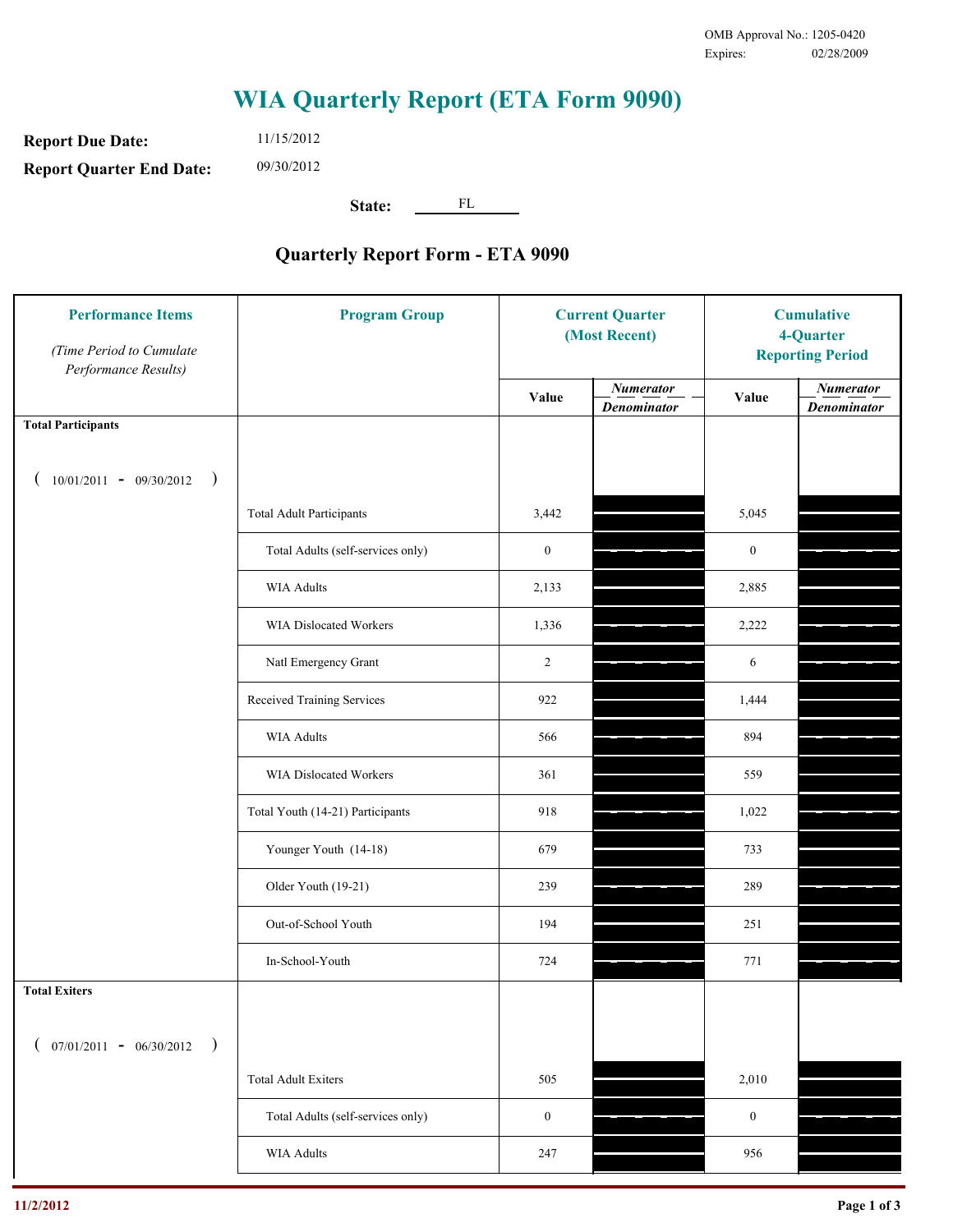| <b>Performance Items</b><br>(Time Period to Cumulate<br>Performance Results) | <b>Program Group</b>        |                | <b>Current Quarter</b><br>(Most Recent)                | <b>Cumulative</b><br>4-Quarter<br><b>Reporting Period</b> |                                        |
|------------------------------------------------------------------------------|-----------------------------|----------------|--------------------------------------------------------|-----------------------------------------------------------|----------------------------------------|
|                                                                              |                             | Value          | <b>Numerator</b><br><b>Denominator</b>                 | Value                                                     | <b>Numerator</b><br><b>Denominator</b> |
|                                                                              | WIA Dislocated Workers      | 265            |                                                        | 1,101                                                     |                                        |
|                                                                              | Natl Emergency Grant        | 2              |                                                        | 6                                                         |                                        |
|                                                                              | Total Youth (14-21) Exiters | 6              |                                                        | 765                                                       |                                        |
|                                                                              | Younger Youth (14-18)       | $\mathbf{1}$   |                                                        | 601                                                       |                                        |
|                                                                              | Older Youth (19-21)         | 5              |                                                        | 164                                                       |                                        |
|                                                                              | Out-of-School Youth         | $\overline{4}$ |                                                        | 164                                                       |                                        |
|                                                                              | In-School Youth             | 2              |                                                        | 601                                                       |                                        |
| <b>Placement in Employment or</b><br>Education                               |                             |                |                                                        |                                                           |                                        |
| $01/01/2011 - 12/31/2011$<br>$\rightarrow$<br>$\overline{ }$                 | WIA Youth (14-21)           | 72.1           | 31                                                     | 30.1                                                      | 264                                    |
| <b>Attainment of Degree or</b>                                               |                             |                | $\overline{43}$                                        |                                                           | 876                                    |
| Certification                                                                |                             |                |                                                        |                                                           |                                        |
| $($ 01/01/2011 - 12/31/2011<br>$\rightarrow$                                 |                             |                |                                                        |                                                           |                                        |
|                                                                              | WIA Youth (14-21)           | 95.7           | 44<br>46                                               | 95.1                                                      | 934<br>982                             |
| <b>Literacy or Numeracy Gains</b>                                            |                             |                |                                                        |                                                           |                                        |
| $10/01/2011 - 09/30/2012$<br>$\rightarrow$                                   |                             |                |                                                        |                                                           |                                        |
|                                                                              | WIA Youth (14-21)           | $0.0\,$        | $\boldsymbol{0}$<br>$\overline{0}$                     | $0.0\,$                                                   | $\boldsymbol{0}$<br>201                |
| Youth Diploma or Equivilance Rate                                            |                             |                |                                                        |                                                           |                                        |
|                                                                              |                             |                |                                                        |                                                           |                                        |
| $07/01/2011 - 06/30/2012$<br>$\rightarrow$<br>€                              |                             |                | $\boldsymbol{0}$                                       |                                                           | $\boldsymbol{0}$                       |
|                                                                              | WIA Younger Youth (14-18)   | $0.0\,$        | $\boldsymbol{0}$                                       | $0.0\,$                                                   | $20\,$                                 |
| <b>Skill Attainment Rate</b>                                                 |                             |                |                                                        |                                                           |                                        |
| $07/01/2011 - 06/30/2012$ )<br>$\left($                                      |                             |                |                                                        |                                                           |                                        |
|                                                                              | WIA Younger Youth (14-18)   | 25.0           | $\overline{c}$<br>$\overline{\overline{\overline{8}}}$ | 17.3                                                      | 104<br>602                             |
| <b>Entered Employment Rate</b>                                               |                             |                |                                                        |                                                           |                                        |
| $($ 01/01/2011 - 12/31/2011<br>$\rightarrow$                                 |                             |                |                                                        |                                                           |                                        |
|                                                                              | Adults                      | 77.8           | 63                                                     | 66.9                                                      | 414                                    |
|                                                                              | Dislocated Workers          | 79.9           | $\overline{81}$<br>143                                 | 74.4                                                      | 619<br>764                             |
|                                                                              |                             |                | 179<br>$18\,$                                          |                                                           | 1,027<br>153                           |
|                                                                              | Older Youth (19-21)         | 75.0           | $24\,$                                                 | 48.0                                                      | 319                                    |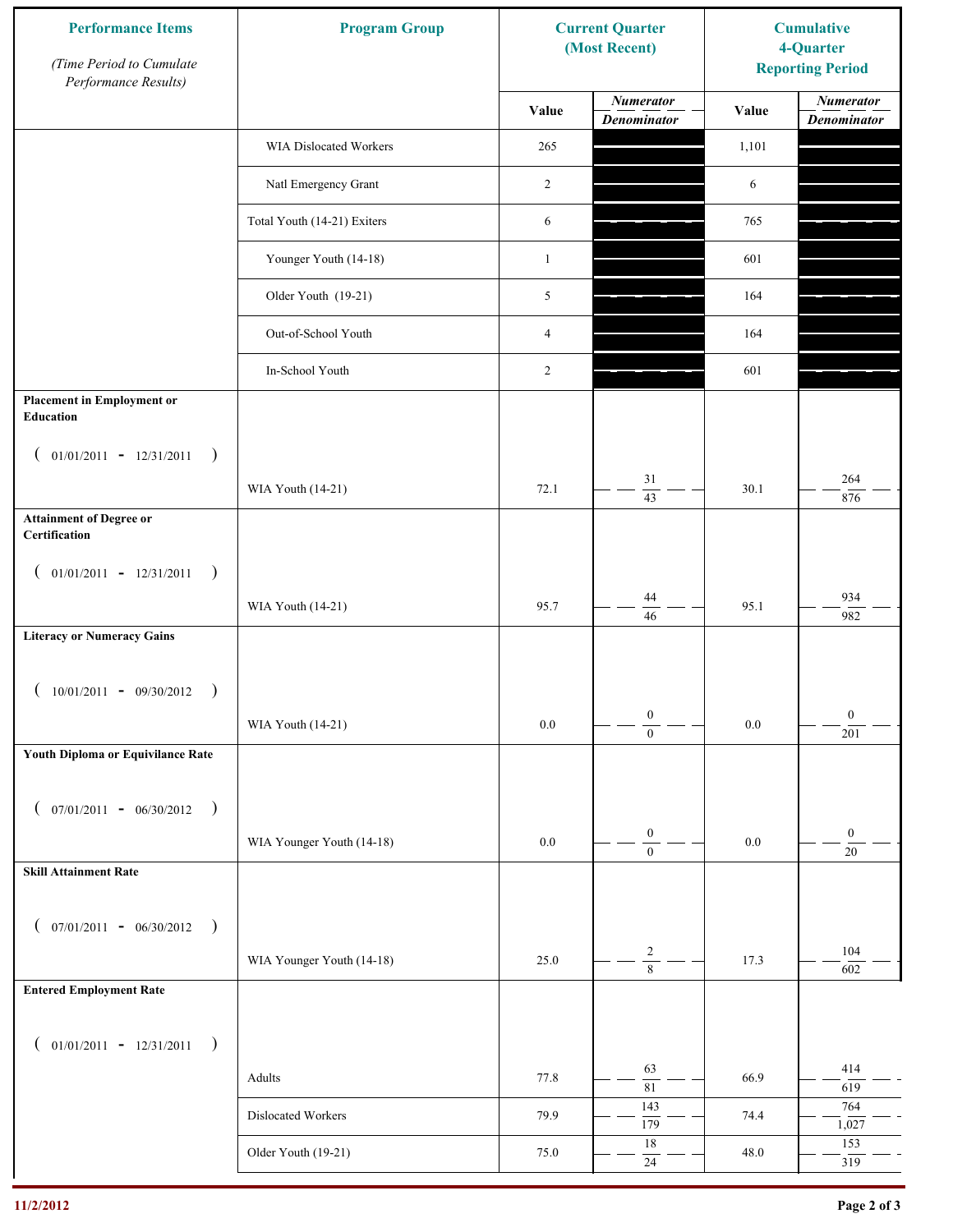| <b>Performance Items</b><br>(Time Period to Cumulate<br>Performance Results)                                                                              | <b>Program Group</b>  |          | <b>Current Quarter</b><br>(Most Recent) |          | <b>Cumulative</b><br>4-Quarter<br><b>Reporting Period</b> |
|-----------------------------------------------------------------------------------------------------------------------------------------------------------|-----------------------|----------|-----------------------------------------|----------|-----------------------------------------------------------|
|                                                                                                                                                           |                       | Value    | <b>Numerator</b><br><b>Denominator</b>  | Value    | <b>Numerator</b><br><b>Denominator</b>                    |
|                                                                                                                                                           | Natl Emergency Grant  | $0.0\,$  | $\boldsymbol{0}$<br>$\mathbf{0}$        | 33.3     | 1<br>$\mathfrak{Z}$                                       |
| <b>Employment and Credential</b><br>(Adults/Dislocated Workers) or<br><b>Credential Rates (Older Youth)</b><br>$01/01/2011 - 12/31/2011$<br>$\rightarrow$ |                       |          |                                         |          |                                                           |
|                                                                                                                                                           | Adults                | 61.6     | 53<br>86                                | 51.5     | 334<br>648                                                |
|                                                                                                                                                           | Dislocated Workers    | 51.5     | 51<br>$\overline{99}$                   | 46.7     | 272<br>583                                                |
|                                                                                                                                                           | Older Youth (19-21)   | 66.7     | 16<br>24                                | 46.5     | 164<br>353                                                |
| <b>Retention Rate</b>                                                                                                                                     |                       |          |                                         |          |                                                           |
| $07/01/2010 - 06/30/2011$<br>$\rightarrow$                                                                                                                |                       |          |                                         |          |                                                           |
|                                                                                                                                                           | Adults                | 86.8     | 171<br>197                              | 85.6     | 527<br>616                                                |
|                                                                                                                                                           | Dislocated Workers    | 83.7     | 206<br>246                              | 87.0     | 625<br>718                                                |
|                                                                                                                                                           | Older Youth (19-21)   | 66.7     | 14<br>21                                | 79.8     | 198<br>248                                                |
|                                                                                                                                                           | Younger Youth (14-18) | 50.0     | $\tau$<br>14                            | 62.0     | 57<br>92                                                  |
|                                                                                                                                                           | Natl Emergency Grant  | 0.0      | $\boldsymbol{0}$<br>$\mathbf{0}$        | 80.0     | $\overline{4}$<br>5                                       |
| <b>Average Earnings</b>                                                                                                                                   |                       |          |                                         |          |                                                           |
| $07/01/2010 - 06/30/2011$<br>$\rightarrow$                                                                                                                |                       |          |                                         |          |                                                           |
|                                                                                                                                                           | Adults                | 14,758.9 | 2,523,776<br>$\overline{171}$           | 13,363.0 | 7,042,319<br>527                                          |
|                                                                                                                                                           | Dislocated Workers    | 12,276.4 | 2,528,939<br>$\overline{206}$           | 12,307.0 | 7,691,906<br>625                                          |
|                                                                                                                                                           | Older Youth (19-21)   | 1,886.5  | 39,617<br>21                            | 3,525.4  | 870,771<br>247                                            |
|                                                                                                                                                           | Natl Emergency Grant  | $0.0\,$  | $\overline{0}$<br>$\overline{0}$        | 11,865.5 | 47,462<br>$\overline{4}$                                  |

**WIB Name:** Workforce Central Florida

**Office Name:**

**User Field 1: User Field 2:**

**Case Manager:**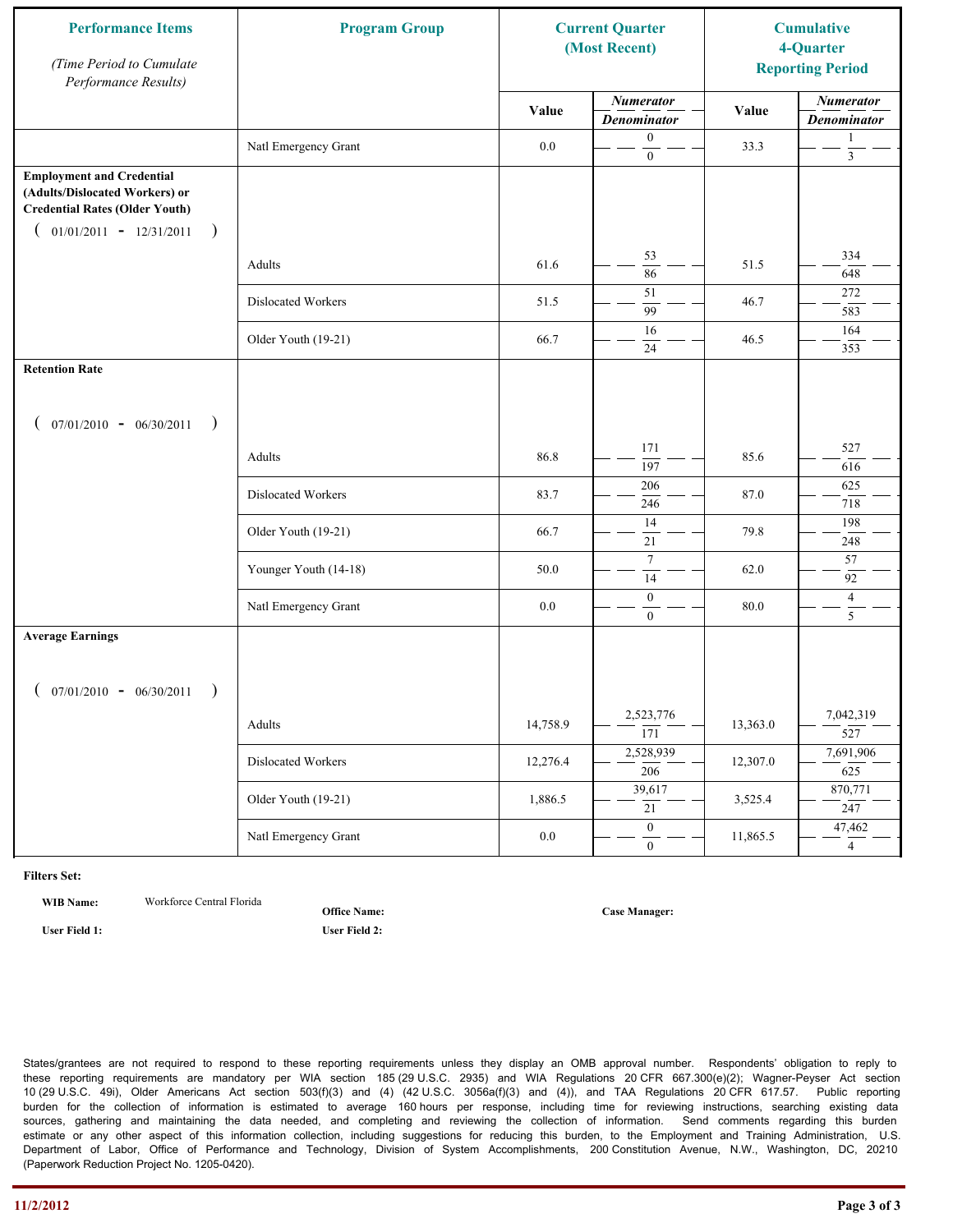**Report Due Date: Report Quarter End Date:** 11/15/2012 09/30/2012

**State:** FL

| <b>Performance Items</b><br>(Time Period to Cumulate<br>Performance Results) | <b>Program Group</b>              | <b>Current Quarter</b><br>(Most Recent) |                                        | <b>Cumulative</b><br>4-Quarter<br><b>Reporting Period</b> |                                        |
|------------------------------------------------------------------------------|-----------------------------------|-----------------------------------------|----------------------------------------|-----------------------------------------------------------|----------------------------------------|
|                                                                              |                                   | Value                                   | <b>Numerator</b><br><b>Denominator</b> | Value                                                     | <b>Numerator</b><br><b>Denominator</b> |
| <b>Total Participants</b>                                                    |                                   |                                         |                                        |                                                           |                                        |
| $10/01/2011 - 09/30/2012$<br>$\big)$                                         |                                   |                                         |                                        |                                                           |                                        |
|                                                                              | <b>Total Adult Participants</b>   | 2,335                                   |                                        | 2,984                                                     |                                        |
|                                                                              | Total Adults (self-services only) | $\boldsymbol{0}$                        |                                        | $\mathbf{0}$                                              |                                        |
|                                                                              | WIA Adults                        | 407                                     |                                        | 566                                                       |                                        |
|                                                                              | <b>WIA Dislocated Workers</b>     | 562                                     |                                        | 716                                                       |                                        |
|                                                                              | Natl Emergency Grant              | 1,589                                   |                                        | 1,978                                                     |                                        |
|                                                                              | Received Training Services        | 337                                     |                                        | 570                                                       |                                        |
|                                                                              | <b>WIA Adults</b>                 | 190                                     |                                        | 337                                                       |                                        |
|                                                                              | WIA Dislocated Workers            | 164                                     |                                        | 257                                                       |                                        |
|                                                                              | Total Youth (14-21) Participants  | 177                                     |                                        | 293                                                       |                                        |
|                                                                              | Younger Youth (14-18)             | 70                                      |                                        | 128                                                       |                                        |
|                                                                              | Older Youth (19-21)               | 107                                     |                                        | 165                                                       |                                        |
|                                                                              | Out-of-School Youth               | 156                                     |                                        | 258                                                       |                                        |
|                                                                              | In-School-Youth                   | $21\,$                                  |                                        | 35                                                        |                                        |
| <b>Total Exiters</b>                                                         |                                   |                                         |                                        |                                                           |                                        |
| $07/01/2011 - 06/30/2012$<br>$\rightarrow$                                   |                                   |                                         |                                        |                                                           |                                        |
|                                                                              | <b>Total Adult Exiters</b>        | 254                                     |                                        | 857                                                       |                                        |
|                                                                              | Total Adults (self-services only) | $\boldsymbol{0}$                        |                                        | $\boldsymbol{0}$                                          |                                        |
|                                                                              | <b>WIA Adults</b>                 | 56                                      |                                        | 230                                                       |                                        |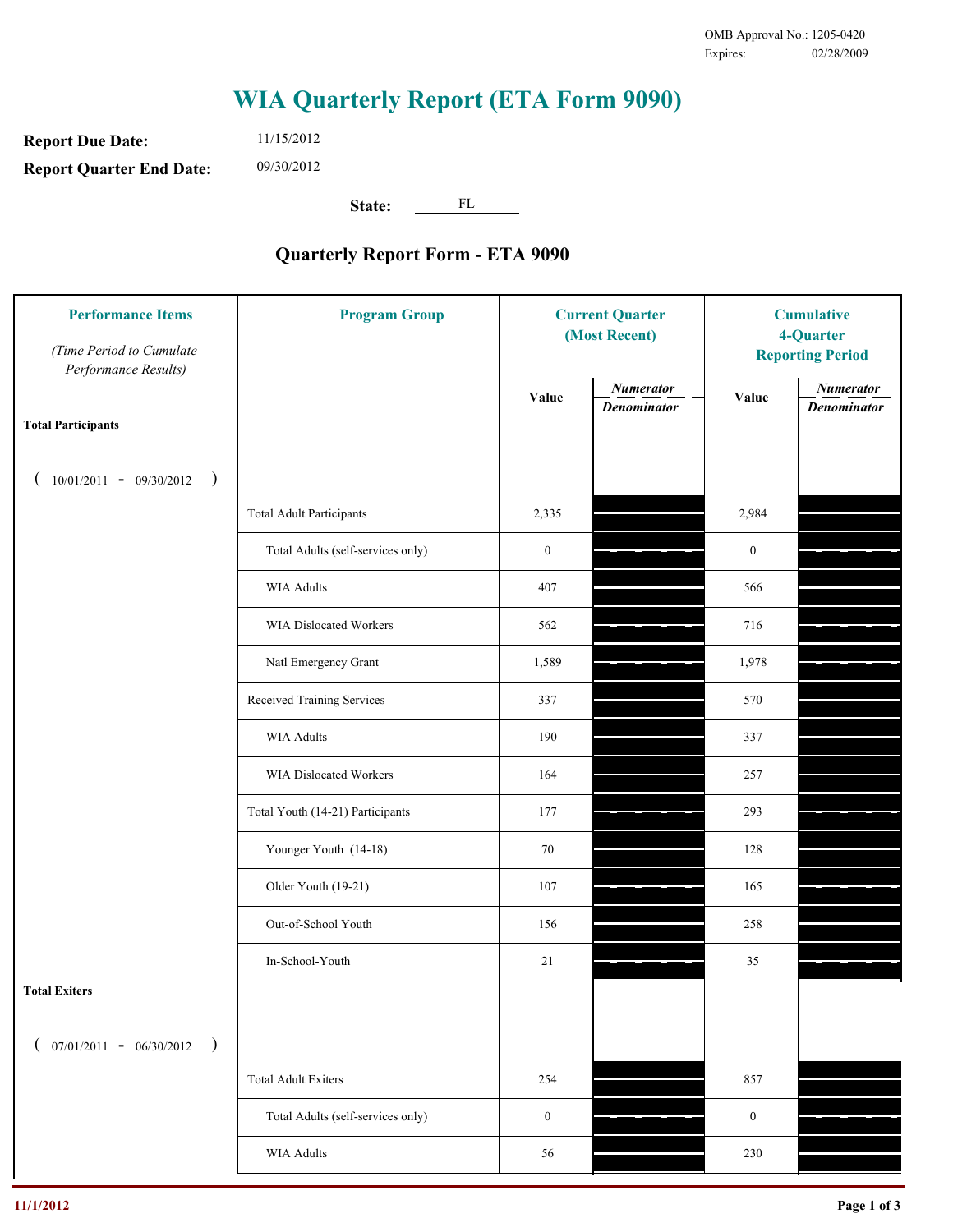| <b>Performance Items</b><br>(Time Period to Cumulate<br>Performance Results) | <b>Program Group</b>        | <b>Current Quarter</b><br>(Most Recent) |                                        | <b>Cumulative</b><br>4-Quarter<br><b>Reporting Period</b> |                                        |
|------------------------------------------------------------------------------|-----------------------------|-----------------------------------------|----------------------------------------|-----------------------------------------------------------|----------------------------------------|
|                                                                              |                             | Value                                   | <b>Numerator</b><br><b>Denominator</b> | Value                                                     | <b>Numerator</b><br><b>Denominator</b> |
|                                                                              | WIA Dislocated Workers      | 56                                      |                                        | 217                                                       |                                        |
|                                                                              | Natl Emergency Grant        | 167                                     |                                        | 474                                                       |                                        |
|                                                                              | Total Youth (14-21) Exiters | 99                                      |                                        | 136                                                       |                                        |
|                                                                              | Younger Youth (14-18)       | 50                                      |                                        | 64                                                        |                                        |
|                                                                              | Older Youth (19-21)         | 49                                      |                                        | 72                                                        |                                        |
|                                                                              | Out-of-School Youth         | 88                                      |                                        | 117                                                       |                                        |
|                                                                              | In-School Youth             | 11                                      |                                        | 19                                                        |                                        |
| <b>Placement in Employment or</b><br><b>Education</b>                        |                             |                                         |                                        |                                                           |                                        |
| $01/01/2011 - 12/31/2011$<br>$\rightarrow$<br>$\overline{ }$                 |                             |                                         |                                        |                                                           |                                        |
|                                                                              | WIA Youth (14-21)           | 70.0                                    | $\tau$<br>$\overline{10}$              | 60.0                                                      | 27<br>$\overline{45}$                  |
| <b>Attainment of Degree or</b><br>Certification                              |                             |                                         |                                        |                                                           |                                        |
| $($ 01/01/2011 - 12/31/2011<br>$\rightarrow$                                 |                             |                                         |                                        |                                                           |                                        |
|                                                                              | WIA Youth (14-21)           | 90.0                                    | $\boldsymbol{9}$<br>$\overline{10}$    | 73.9                                                      | $34\,$<br>46                           |
| <b>Literacy or Numeracy Gains</b>                                            |                             |                                         |                                        |                                                           |                                        |
| $10/01/2011 - 09/30/2012$                                                    |                             |                                         |                                        |                                                           |                                        |
|                                                                              | WIA Youth (14-21)           | 66.7                                    | $24\,$<br>$\overline{36}$              | 54.8                                                      | 63<br>115                              |
| Youth Diploma or Equivilance Rate                                            |                             |                                         |                                        |                                                           |                                        |
| $07/01/2011 - 06/30/2012$<br>$\rightarrow$<br>€                              |                             |                                         |                                        |                                                           |                                        |
|                                                                              | WIA Younger Youth (14-18)   | 33.3                                    | 12<br>$\overline{36}$                  | 38.6                                                      | $17\,$                                 |
| <b>Skill Attainment Rate</b>                                                 |                             |                                         |                                        |                                                           | 44                                     |
|                                                                              |                             |                                         |                                        |                                                           |                                        |
| $07/01/2011 - 06/30/2012$ )<br>$\left($                                      | WIA Younger Youth (14-18)   | 21.6                                    | 11                                     | 39.6                                                      | 42                                     |
| <b>Entered Employment Rate</b>                                               |                             |                                         | $\overline{51}$                        |                                                           | 106                                    |
|                                                                              |                             |                                         |                                        |                                                           |                                        |
| $($ 01/01/2011 - 12/31/2011<br>$\big)$                                       |                             |                                         | 19                                     |                                                           | 77                                     |
|                                                                              | Adults                      | 82.6                                    | $\overline{23}$<br>45                  | 67.5                                                      | 114<br>158                             |
|                                                                              | Dislocated Workers          | 73.8                                    | 61                                     | 75.6                                                      | 209                                    |
|                                                                              | Older Youth (19-21)         | 66.7                                    | $\overline{4}$<br>$\sqrt{6}$           | 54.8                                                      | 17<br>31                               |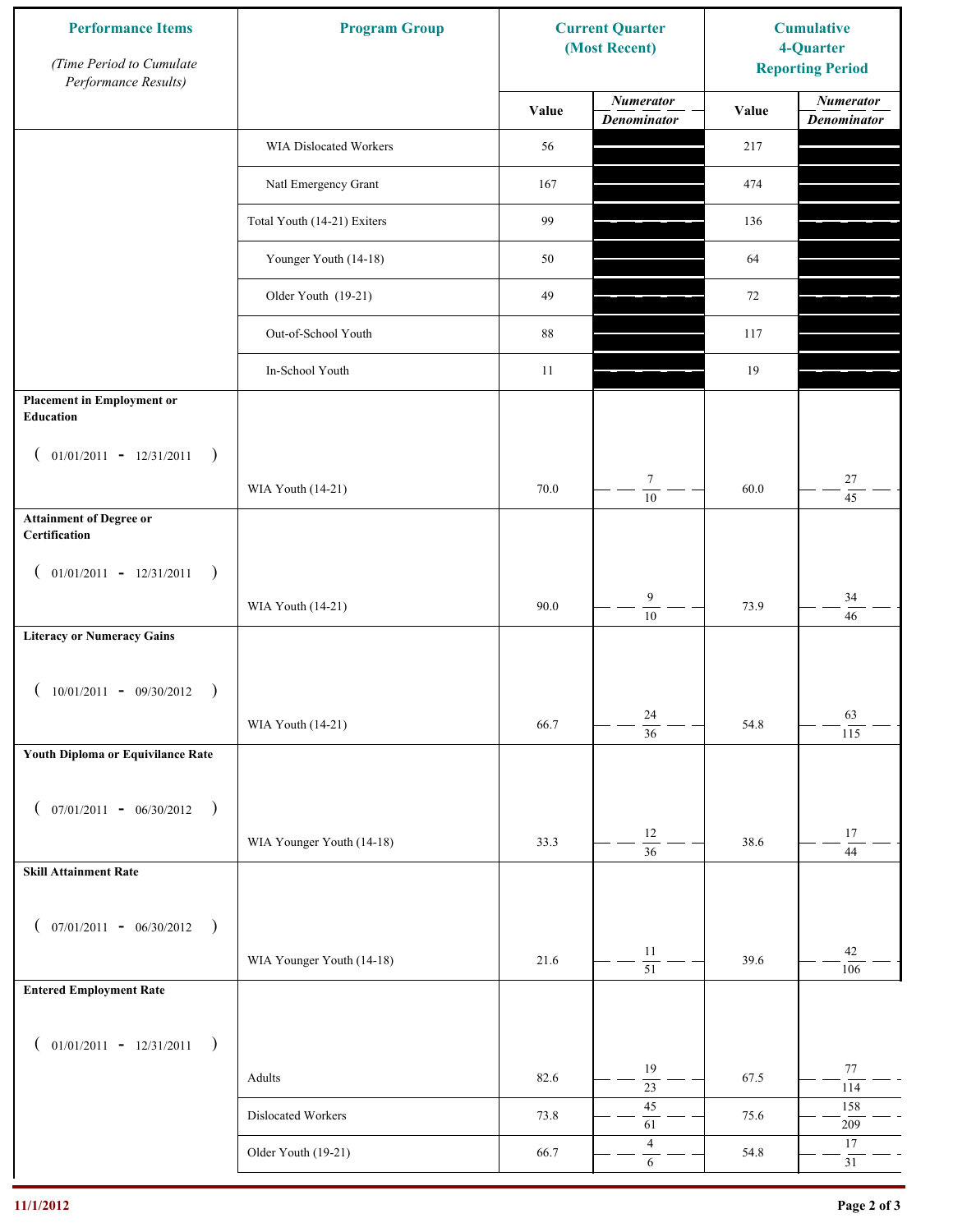| <b>Performance Items</b><br>(Time Period to Cumulate<br>Performance Results)                                                                              | <b>Program Group</b>  |          | <b>Current Quarter</b><br>(Most Recent) |          | <b>Cumulative</b><br>4-Quarter<br><b>Reporting Period</b> |
|-----------------------------------------------------------------------------------------------------------------------------------------------------------|-----------------------|----------|-----------------------------------------|----------|-----------------------------------------------------------|
|                                                                                                                                                           |                       | Value    | <b>Numerator</b><br><b>Denominator</b>  | Value    | <b>Numerator</b><br><b>Denominator</b>                    |
|                                                                                                                                                           | Natl Emergency Grant  | 93.1     | $8\sqrt{1}$<br>87                       | 95.6     | 196<br>205                                                |
| <b>Employment and Credential</b><br>(Adults/Dislocated Workers) or<br><b>Credential Rates (Older Youth)</b><br>$01/01/2011 - 12/31/2011$<br>$\rightarrow$ |                       |          |                                         |          |                                                           |
|                                                                                                                                                           | Adults                | 75.8     | 25<br>$\overline{33}$                   | 61.8     | 118<br>191                                                |
|                                                                                                                                                           | Dislocated Workers    | 42.0     | 21<br>50                                | 50.0     | 90<br>180                                                 |
|                                                                                                                                                           | Older Youth (19-21)   | 44.4     | $\overline{4}$<br>9                     | 45.0     | 18<br>40                                                  |
| <b>Retention Rate</b>                                                                                                                                     |                       |          |                                         |          |                                                           |
| $07/01/2010 - 06/30/2011$<br>$\rightarrow$                                                                                                                |                       |          |                                         |          |                                                           |
|                                                                                                                                                           | Adults                | 85.2     | 46<br>54                                | 90.0     | 153<br>170                                                |
|                                                                                                                                                           | Dislocated Workers    | 89.6     | $\overline{43}$<br>48                   | 88.5     | 123<br>139                                                |
|                                                                                                                                                           | Older Youth (19-21)   | 80.0     | $\,8\,$<br>10                           | 80.0     | 16<br>$20\,$                                              |
|                                                                                                                                                           | Younger Youth (14-18) | 66.7     | $\sqrt{2}$<br>$\mathfrak{Z}$            | 75.0     | 6<br>8                                                    |
|                                                                                                                                                           | Natl Emergency Grant  | 100.0    | $\overline{31}$<br>31                   | 95.8     | 46<br>48                                                  |
| <b>Average Earnings</b>                                                                                                                                   |                       |          |                                         |          |                                                           |
| $07/01/2010 - 06/30/2011$<br>$\rightarrow$                                                                                                                |                       |          |                                         |          |                                                           |
|                                                                                                                                                           | Adults                | 17,343.9 | 763,131<br>44                           | 21,575.8 | 3,171,639<br>147                                          |
|                                                                                                                                                           | Dislocated Workers    | 14,414.9 | 619,840<br>$\overline{43}$              | 16,581.6 | 1,890,298<br>114                                          |
|                                                                                                                                                           | Older Youth (19-21)   | 3,762.7  | 33,864<br>9                             | 3,184.4  | 60,503<br>19                                              |
|                                                                                                                                                           | Natl Emergency Grant  | 31,544.9 | 883,258<br>28                           | 29,378.1 | 1,204,501<br>41                                           |

**WIB Name:** Brevard Workforce Development Board Inc.

**Office Name:**

**User Field 1: User Field 2:**

**Case Manager:**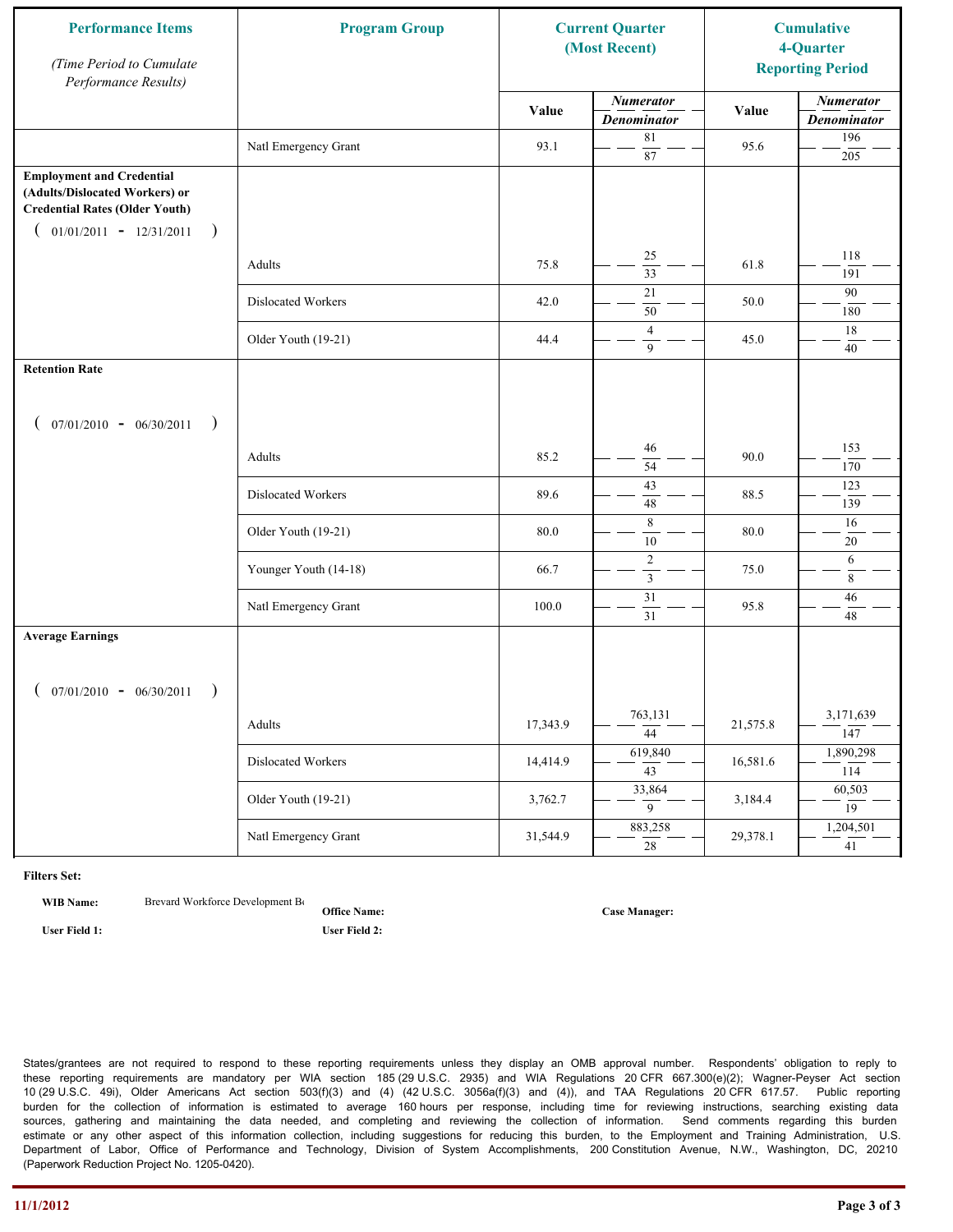**Report Due Date: Report Quarter End Date:** 11/15/2012 09/30/2012

**State:** FL

| <b>Performance Items</b><br>(Time Period to Cumulate<br>Performance Results) | <b>Program Group</b>              | <b>Current Quarter</b><br>(Most Recent) |                                        | <b>Cumulative</b><br>4-Quarter<br><b>Reporting Period</b> |                                        |
|------------------------------------------------------------------------------|-----------------------------------|-----------------------------------------|----------------------------------------|-----------------------------------------------------------|----------------------------------------|
|                                                                              |                                   | Value                                   | <b>Numerator</b><br><b>Denominator</b> | Value                                                     | <b>Numerator</b><br><b>Denominator</b> |
| <b>Total Participants</b>                                                    |                                   |                                         |                                        |                                                           |                                        |
| $10/01/2011 - 09/30/2012$<br>$\big)$                                         |                                   |                                         |                                        |                                                           |                                        |
|                                                                              | <b>Total Adult Participants</b>   | 2,515                                   |                                        | 4,564                                                     |                                        |
|                                                                              | Total Adults (self-services only) | $\boldsymbol{0}$                        |                                        | $\boldsymbol{0}$                                          |                                        |
|                                                                              | <b>WIA Adults</b>                 | 1,018                                   |                                        | 2,350                                                     |                                        |
|                                                                              | <b>WIA Dislocated Workers</b>     | 1,457                                   |                                        | 2,154                                                     |                                        |
|                                                                              | Natl Emergency Grant              | 56                                      |                                        | 95                                                        |                                        |
|                                                                              | Received Training Services        | 948                                     |                                        | 2,152                                                     |                                        |
|                                                                              | <b>WIA Adults</b>                 | 288                                     |                                        | 1,064                                                     |                                        |
|                                                                              | WIA Dislocated Workers            | 660                                     |                                        | 1,093                                                     |                                        |
|                                                                              | Total Youth (14-21) Participants  | 954                                     |                                        | 1,289                                                     |                                        |
|                                                                              | Younger Youth (14-18)             | 565                                     |                                        | 716                                                       |                                        |
|                                                                              | Older Youth (19-21)               | 389                                     |                                        | 573                                                       |                                        |
|                                                                              | Out-of-School Youth               | 463                                     |                                        | 700                                                       |                                        |
|                                                                              | In-School-Youth                   | 491                                     |                                        | 589                                                       |                                        |
| <b>Total Exiters</b>                                                         |                                   |                                         |                                        |                                                           |                                        |
| $07/01/2011 - 06/30/2012$<br>$\rightarrow$                                   |                                   |                                         |                                        |                                                           |                                        |
|                                                                              | <b>Total Adult Exiters</b>        | 980                                     |                                        | 2,446                                                     |                                        |
|                                                                              | Total Adults (self-services only) | $\boldsymbol{0}$                        |                                        | $\boldsymbol{0}$                                          |                                        |
|                                                                              | WIA Adults                        | 759                                     |                                        | 1,513                                                     |                                        |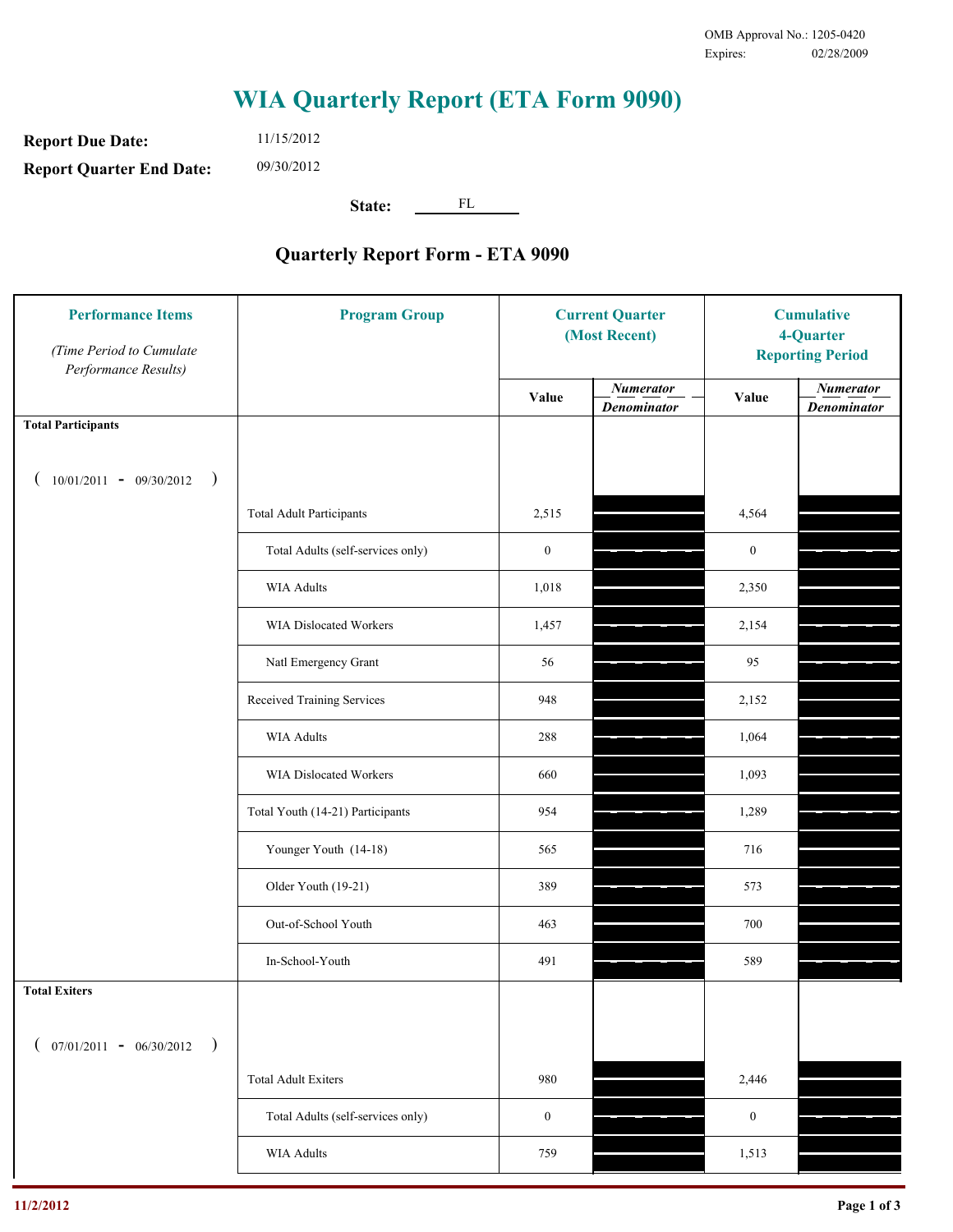| <b>Performance Items</b><br>(Time Period to Cumulate<br>Performance Results) | <b>Program Group</b>        | <b>Current Quarter</b><br>(Most Recent) |                                        | <b>Cumulative</b><br>4-Quarter<br><b>Reporting Period</b> |                                        |
|------------------------------------------------------------------------------|-----------------------------|-----------------------------------------|----------------------------------------|-----------------------------------------------------------|----------------------------------------|
|                                                                              |                             | Value                                   | <b>Numerator</b><br><b>Denominator</b> | Value                                                     | <b>Numerator</b><br><b>Denominator</b> |
|                                                                              | WIA Dislocated Workers      | 209                                     |                                        | 907                                                       |                                        |
|                                                                              | Natl Emergency Grant        | 16                                      |                                        | 52                                                        |                                        |
|                                                                              | Total Youth (14-21) Exiters | 120                                     |                                        | 412                                                       |                                        |
|                                                                              | Younger Youth (14-18)       | 47                                      |                                        | 185                                                       |                                        |
|                                                                              | Older Youth (19-21)         | 73                                      |                                        | 227                                                       |                                        |
|                                                                              | Out-of-School Youth         | 82                                      |                                        | 289                                                       |                                        |
|                                                                              | In-School Youth             | 38                                      |                                        | 123                                                       |                                        |
| <b>Placement in Employment or</b><br>Education                               |                             |                                         |                                        |                                                           |                                        |
| $01/01/2011 - 12/31/2011$<br>$\rightarrow$<br>$\overline{ }$                 |                             | 88.5                                    | 54                                     | 63.0                                                      | 244                                    |
| <b>Attainment of Degree or</b>                                               | WIA Youth (14-21)           |                                         | 61                                     |                                                           | 387                                    |
| Certification                                                                |                             |                                         |                                        |                                                           |                                        |
| $($ 01/01/2011 - 12/31/2011<br>$\rightarrow$                                 |                             |                                         |                                        |                                                           |                                        |
|                                                                              | WIA Youth (14-21)           | 90.5                                    | 86<br>$\overline{95}$                  | 71.5                                                      | 354<br>495                             |
| <b>Literacy or Numeracy Gains</b>                                            |                             |                                         |                                        |                                                           |                                        |
| $10/01/2011 - 09/30/2012$<br>$\rightarrow$                                   |                             |                                         |                                        |                                                           |                                        |
|                                                                              | WIA Youth (14-21)           | $81.8\,$                                | 9<br>$\overline{11}$                   | 75.8                                                      | 50<br>66                               |
| Youth Diploma or Equivilance Rate                                            |                             |                                         |                                        |                                                           |                                        |
| $07/01/2011 - 06/30/2012$ )                                                  |                             |                                         |                                        |                                                           |                                        |
| €                                                                            | WIA Younger Youth (14-18)   | 70.6                                    | $24\,$                                 | 80.8                                                      | 101                                    |
| <b>Skill Attainment Rate</b>                                                 |                             |                                         | $\overline{34}$                        |                                                           | 125                                    |
|                                                                              |                             |                                         |                                        |                                                           |                                        |
| $07/01/2011 - 06/30/2012$ )<br>$\left($                                      |                             |                                         | 226                                    |                                                           | 613                                    |
|                                                                              | WIA Younger Youth (14-18)   | 85.0                                    | $\frac{1}{266}$                        | 93.2                                                      | 658                                    |
| <b>Entered Employment Rate</b>                                               |                             |                                         |                                        |                                                           |                                        |
| $($ 01/01/2011 - 12/31/2011<br>$\rightarrow$                                 |                             |                                         |                                        |                                                           |                                        |
|                                                                              | Adults                      | 90.3                                    | 65<br>$\overline{72}$                  | 90.0                                                      | 270<br>$300\,$                         |
|                                                                              | Dislocated Workers          | 97.3                                    | 289<br>297                             | 97.6                                                      | 882<br>904                             |
|                                                                              | Older Youth (19-21)         | 92.3                                    | $36\,$<br>39                           | 90.4                                                      | 132<br>146                             |
|                                                                              |                             |                                         |                                        |                                                           |                                        |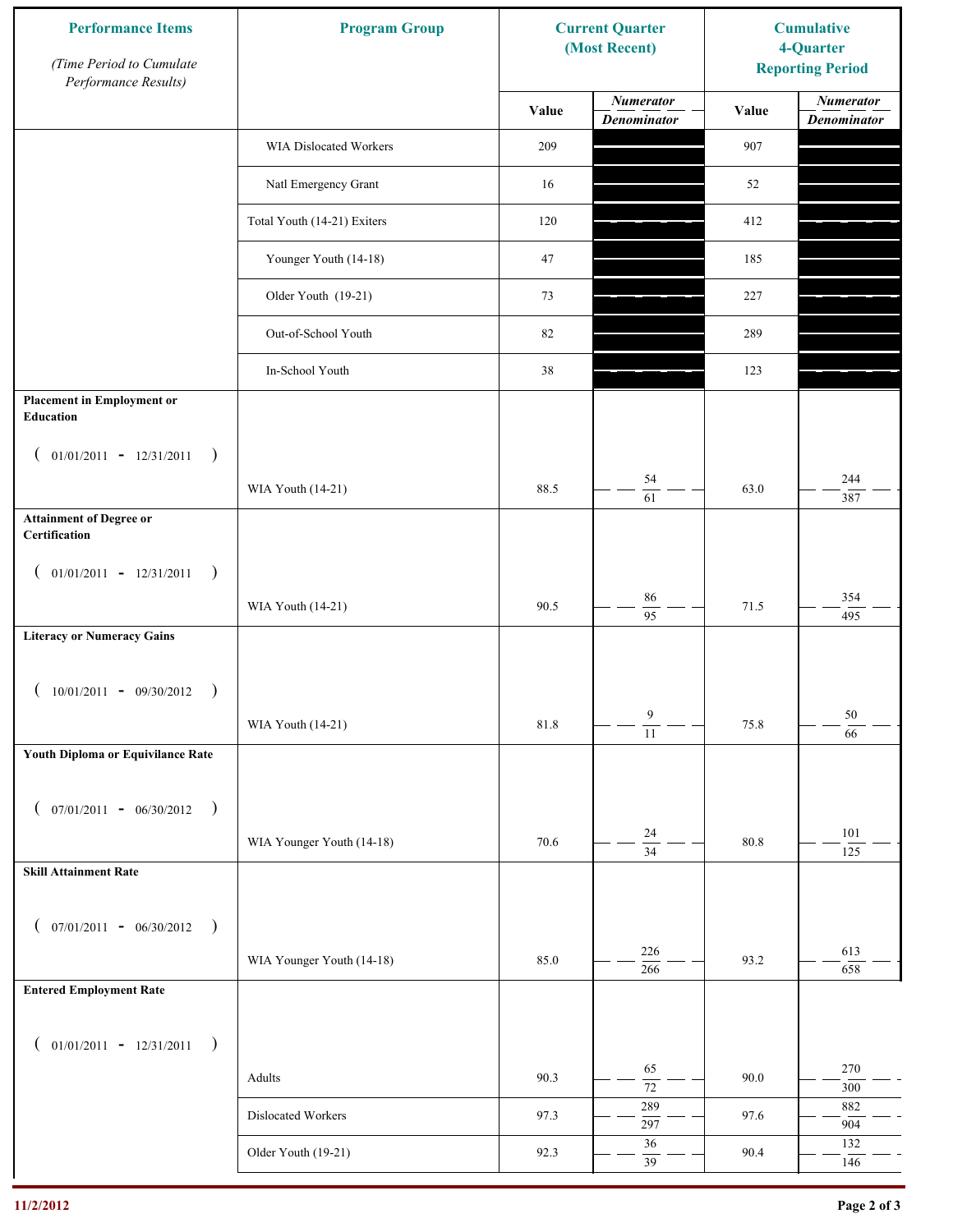| <b>Performance Items</b><br>(Time Period to Cumulate<br>Performance Results)                                                                              | <b>Program Group</b>  |          | <b>Current Quarter</b><br>(Most Recent) |          | <b>Cumulative</b><br>4-Quarter<br><b>Reporting Period</b> |
|-----------------------------------------------------------------------------------------------------------------------------------------------------------|-----------------------|----------|-----------------------------------------|----------|-----------------------------------------------------------|
|                                                                                                                                                           |                       | Value    | <b>Numerator</b><br><b>Denominator</b>  | Value    | <b>Numerator</b><br><b>Denominator</b>                    |
|                                                                                                                                                           | Natl Emergency Grant  | 100.0    | 12<br>$\overline{12}$                   | 100.0    | $43\,$<br>43                                              |
| <b>Employment and Credential</b><br>(Adults/Dislocated Workers) or<br><b>Credential Rates (Older Youth)</b><br>$01/01/2011 - 12/31/2011$<br>$\rightarrow$ |                       |          |                                         |          |                                                           |
|                                                                                                                                                           | Adults                | 86.6     | 58<br>$\overline{67}$                   | 94.5     | 1,035<br>1,095                                            |
|                                                                                                                                                           | Dislocated Workers    | 79.4     | 197<br>248                              | 81.5     | 632<br>775                                                |
|                                                                                                                                                           | Older Youth (19-21)   | 84.2     | 48<br>57                                | 84.2     | 186<br>221                                                |
| <b>Retention Rate</b>                                                                                                                                     |                       |          |                                         |          |                                                           |
| $07/01/2010 - 06/30/2011$<br>$\rightarrow$                                                                                                                |                       |          |                                         |          |                                                           |
|                                                                                                                                                           | Adults                | 91.8     | 1,389<br>1,513                          | 92.9     | 2,190<br>2,357                                            |
|                                                                                                                                                           | Dislocated Workers    | 95.5     | 253<br>265                              | 93.3     | 665<br>713                                                |
|                                                                                                                                                           | Older Youth (19-21)   | 88.2     | 45<br>51                                | 90.4     | 151<br>167                                                |
|                                                                                                                                                           | Younger Youth (14-18) | 55.6     | 25<br>45                                | 67.3     | 136<br>202                                                |
|                                                                                                                                                           | Natl Emergency Grant  | 100.0    | 14<br>14                                | 95.2     | 20<br>21                                                  |
| <b>Average Earnings</b>                                                                                                                                   |                       |          |                                         |          |                                                           |
| $07/01/2010 - 06/30/2011$<br>$\rightarrow$                                                                                                                | Adults                | 23,640.2 | 32,056,121<br>1,356                     | 22,990.4 | 49,130,415<br>2,137                                       |
|                                                                                                                                                           | Dislocated Workers    | 15,901.9 | 3,593,836<br>$\overline{226}$           | 17,792.6 | 10,746,706<br>604                                         |
|                                                                                                                                                           | Older Youth (19-21)   | 6,070.3  | 273,165<br>$\overline{45}$              | 4,823.8  | 713,928<br>148                                            |
|                                                                                                                                                           | Natl Emergency Grant  | 18,032.6 | 252,457<br>14                           | 17,638.7 | 335,136<br>19                                             |

**WIB Name:** Worknet Pinellas Inc.

**Office Name:**

**User Field 1: User Field 2:**

**Case Manager:**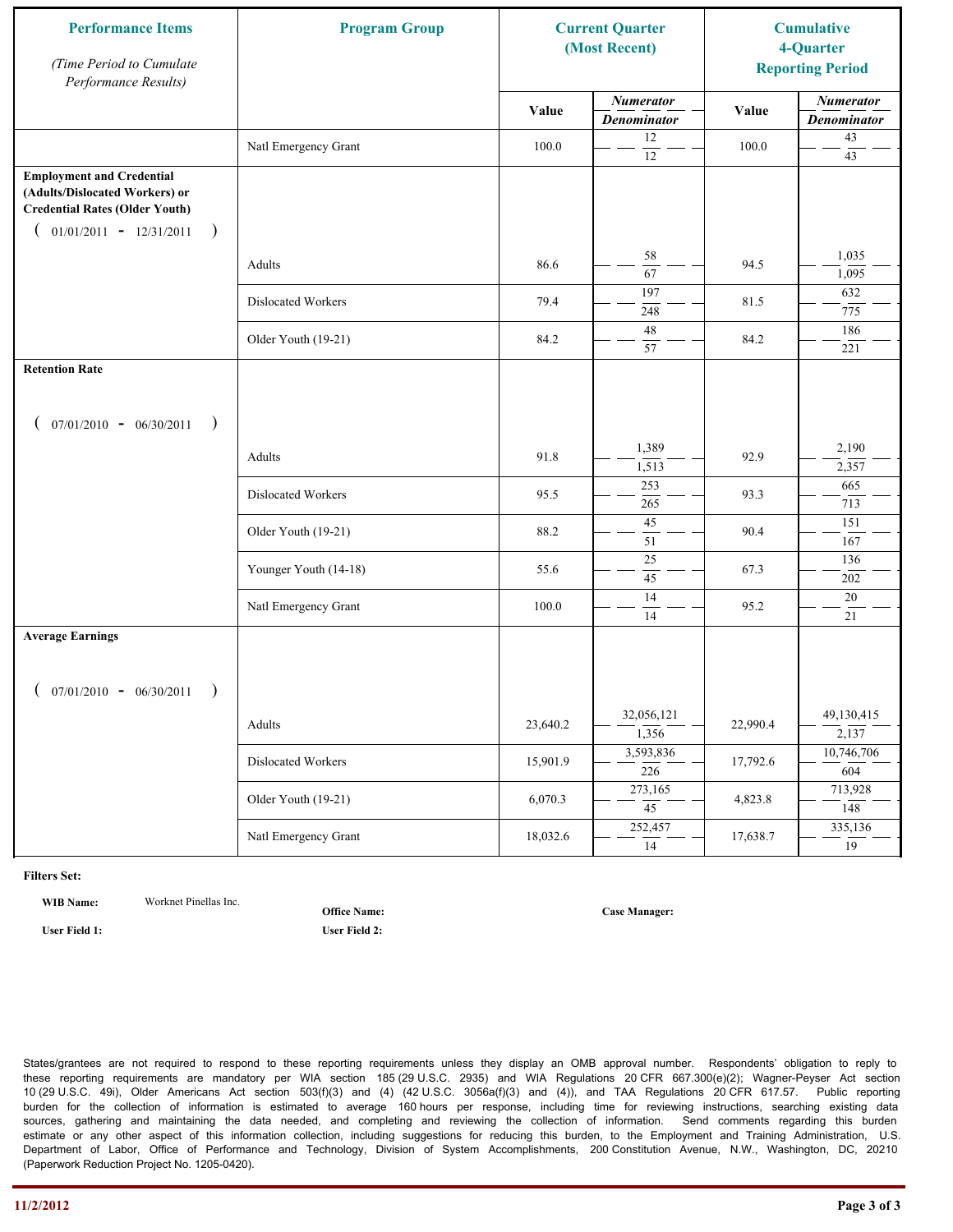**Report Due Date: Report Quarter End Date:** 11/15/2012 09/30/2012

**State:** FL

| <b>Performance Items</b><br>(Time Period to Cumulate<br>Performance Results) | <b>Program Group</b>              | <b>Current Quarter</b><br>(Most Recent) |                                        | <b>Cumulative</b><br>4-Quarter<br><b>Reporting Period</b> |                                        |
|------------------------------------------------------------------------------|-----------------------------------|-----------------------------------------|----------------------------------------|-----------------------------------------------------------|----------------------------------------|
|                                                                              |                                   | Value                                   | <b>Numerator</b><br><b>Denominator</b> | Value                                                     | <b>Numerator</b><br><b>Denominator</b> |
| <b>Total Participants</b>                                                    |                                   |                                         |                                        |                                                           |                                        |
| $10/01/2011 - 09/30/2012$ )                                                  |                                   |                                         |                                        |                                                           |                                        |
|                                                                              | <b>Total Adult Participants</b>   | 2,415                                   |                                        | 3,995                                                     |                                        |
|                                                                              | Total Adults (self-services only) | $\boldsymbol{0}$                        |                                        | $\boldsymbol{0}$                                          |                                        |
|                                                                              | WIA Adults                        | 1,394                                   |                                        | 2,467                                                     |                                        |
|                                                                              | WIA Dislocated Workers            | 1,038                                   |                                        | 1,555                                                     |                                        |
|                                                                              | Natl Emergency Grant              | 23                                      |                                        | 42                                                        |                                        |
|                                                                              | Received Training Services        | 1,255                                   |                                        | 2,596                                                     |                                        |
|                                                                              | WIA Adults                        | 764                                     |                                        | 1,757                                                     |                                        |
|                                                                              | WIA Dislocated Workers            | 499                                     |                                        | 856                                                       |                                        |
|                                                                              | Total Youth (14-21) Participants  | 636                                     |                                        | 1,113                                                     |                                        |
|                                                                              | Younger Youth (14-18)             | 380                                     |                                        | 559                                                       |                                        |
|                                                                              | Older Youth (19-21)               | 256                                     |                                        | 554                                                       |                                        |
|                                                                              | Out-of-School Youth               | 345                                     |                                        | 684                                                       |                                        |
|                                                                              | In-School-Youth                   | 291                                     |                                        | 429                                                       |                                        |
| <b>Total Exiters</b>                                                         |                                   |                                         |                                        |                                                           |                                        |
| $07/01/2011 - 06/30/2012$<br>$\rightarrow$                                   |                                   |                                         |                                        |                                                           |                                        |
|                                                                              | <b>Total Adult Exiters</b>        | 991                                     |                                        | 1,974                                                     |                                        |
|                                                                              | Total Adults (self-services only) | $\boldsymbol{0}$                        |                                        | $\boldsymbol{0}$                                          |                                        |
|                                                                              | WIA Adults                        | 783                                     |                                        | 1,276                                                     |                                        |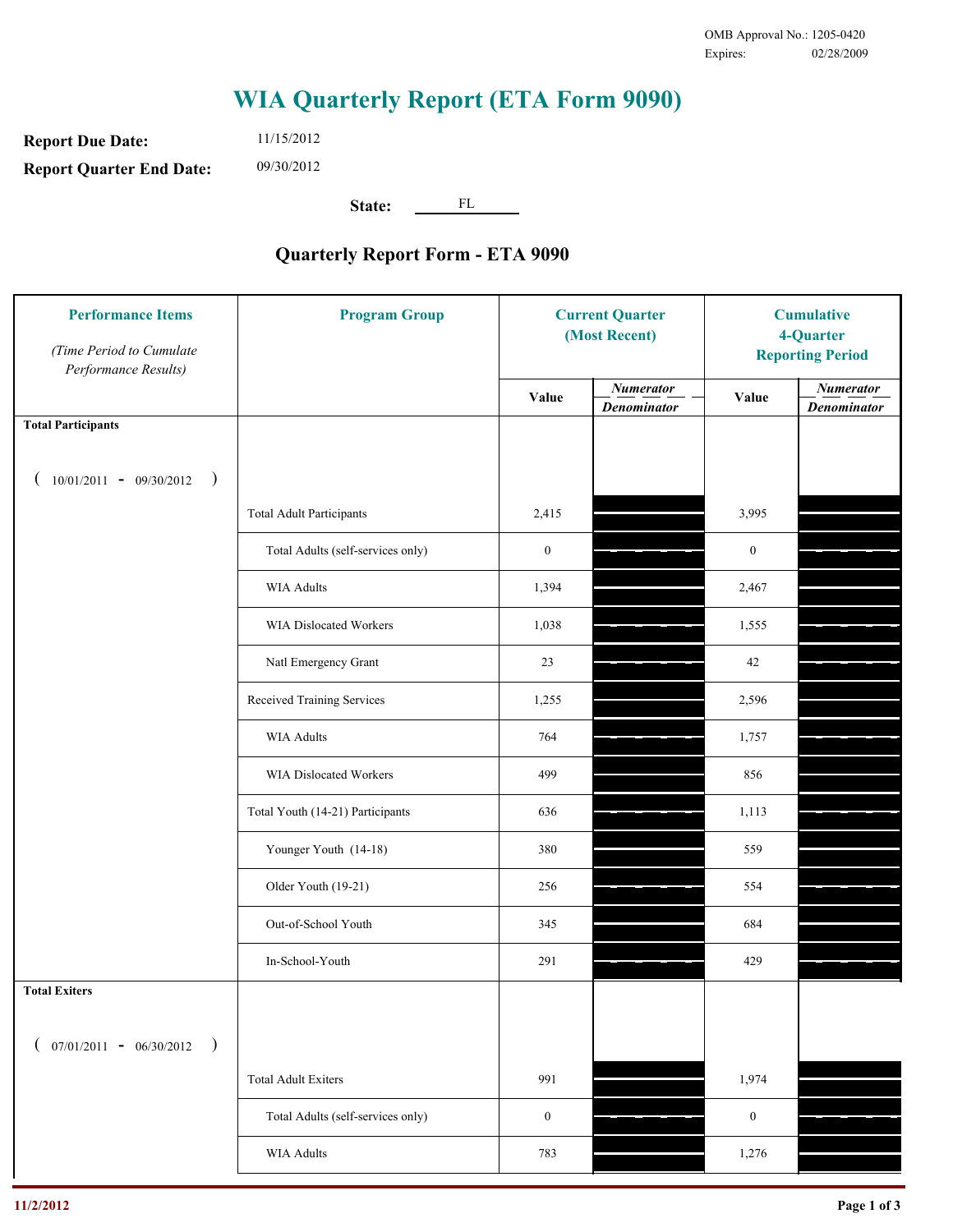| <b>Performance Items</b><br>(Time Period to Cumulate<br>Performance Results) | <b>Program Group</b>        |       | <b>Current Quarter</b><br>(Most Recent) | <b>Cumulative</b><br>4-Quarter<br><b>Reporting Period</b> |                                        |
|------------------------------------------------------------------------------|-----------------------------|-------|-----------------------------------------|-----------------------------------------------------------|----------------------------------------|
|                                                                              |                             | Value | <b>Numerator</b><br><b>Denominator</b>  | Value                                                     | <b>Numerator</b><br><b>Denominator</b> |
|                                                                              | WIA Dislocated Workers      | 211   |                                         | 710                                                       |                                        |
|                                                                              | Natl Emergency Grant        | 9     |                                         | 19                                                        |                                        |
|                                                                              | Total Youth (14-21) Exiters | 234   |                                         | 585                                                       |                                        |
|                                                                              | Younger Youth (14-18)       | 92    |                                         | 240                                                       |                                        |
|                                                                              | Older Youth (19-21)         | 142   |                                         | 345                                                       |                                        |
|                                                                              | Out-of-School Youth         | 175   |                                         | 402                                                       |                                        |
|                                                                              | In-School Youth             | 59    |                                         | 183                                                       |                                        |
| <b>Placement in Employment or</b><br>Education                               |                             |       |                                         |                                                           |                                        |
| $01/01/2011 - 12/31/2011$<br>$\rightarrow$<br>$\overline{ }$                 | WIA Youth (14-21)           | 62.2  | 61                                      | 50.7                                                      | 267                                    |
| <b>Attainment of Degree or</b>                                               |                             |       | 98                                      |                                                           | 527                                    |
| Certification<br>$($ 01/01/2011 - 12/31/2011<br>$\rightarrow$                |                             |       |                                         |                                                           |                                        |
|                                                                              | WIA Youth (14-21)           | 24.0  | 24<br>$\overline{100}$                  | 60.0                                                      | 339<br>565                             |
| <b>Literacy or Numeracy Gains</b>                                            |                             |       |                                         |                                                           |                                        |
| $10/01/2011 - 09/30/2012$<br>$\rightarrow$                                   |                             |       |                                         |                                                           |                                        |
|                                                                              | WIA Youth (14-21)           | 42.9  | 39<br>$\overline{91}$                   | 48.1                                                      | 125<br>260                             |
| Youth Diploma or Equivilance Rate                                            |                             |       |                                         |                                                           |                                        |
| $07/01/2011 - 06/30/2012$ )<br>€                                             |                             |       |                                         |                                                           |                                        |
|                                                                              | WIA Younger Youth (14-18)   | 21.3  | $10\,$<br>$47\,$                        | 38.8                                                      | 47<br>121                              |
| <b>Skill Attainment Rate</b>                                                 |                             |       |                                         |                                                           |                                        |
| $07/01/2011 - 06/30/2012$ )<br>$\left($                                      |                             |       |                                         |                                                           |                                        |
|                                                                              | WIA Younger Youth (14-18)   | 40.5  | 49<br>$\overline{121}$                  | 67.9                                                      | 212<br>312                             |
| <b>Entered Employment Rate</b>                                               |                             |       |                                         |                                                           |                                        |
| $($ 01/01/2011 - 12/31/2011<br>$\rightarrow$                                 |                             |       |                                         |                                                           |                                        |
|                                                                              | Adults                      | 78.4  | 69                                      | 70.1                                                      | 401                                    |
|                                                                              | Dislocated Workers          | 81.9  | $\overline{88}$<br>122                  | 82.1                                                      | 572<br>684                             |
|                                                                              | Older Youth (19-21)         | 69.6  | 149<br>39                               | 64.3                                                      | 833<br>144                             |
|                                                                              |                             |       | 56                                      |                                                           | 224                                    |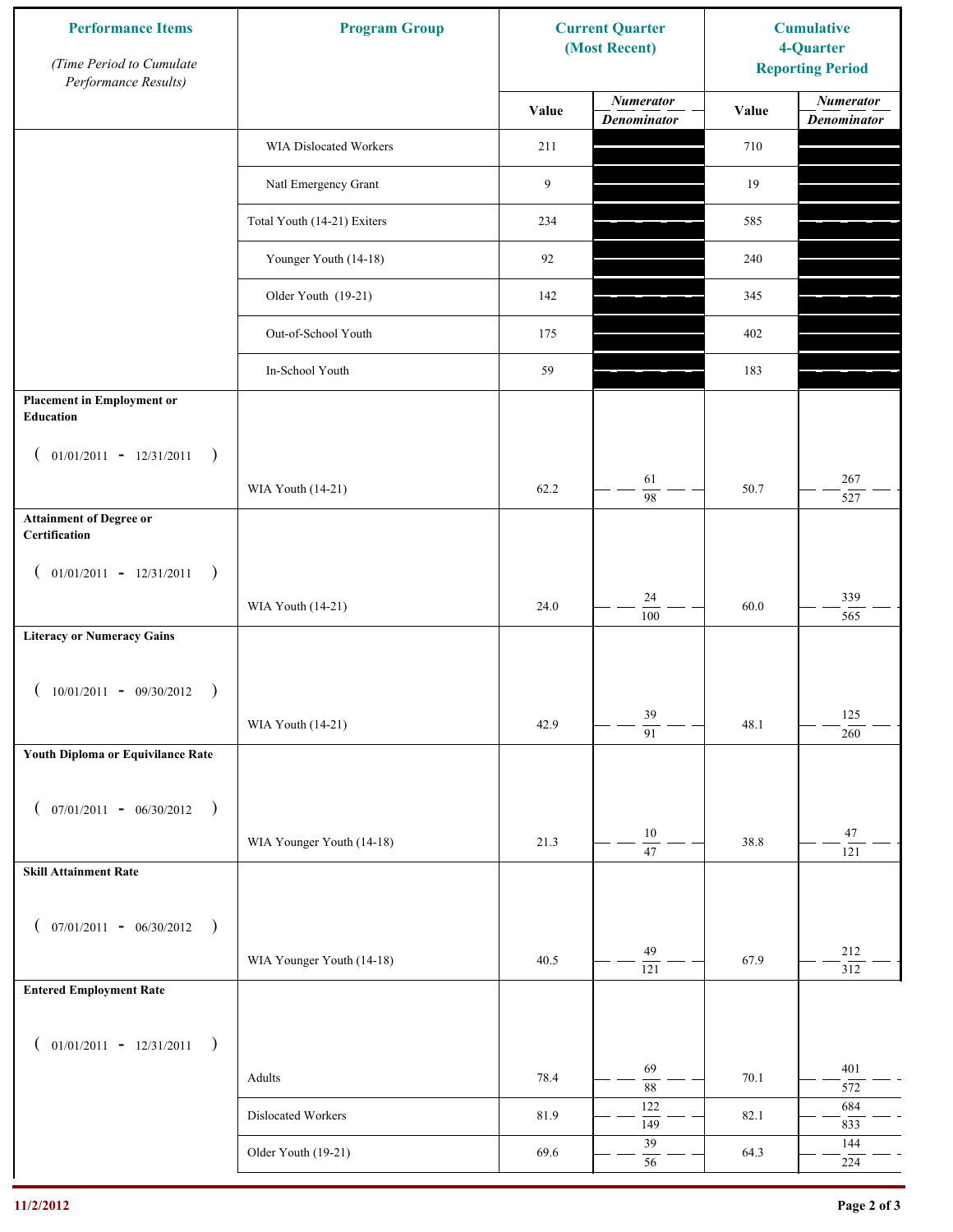| <b>Performance Items</b><br>(Time Period to Cumulate<br>Performance Results)                                                                              | <b>Program Group</b>  |          | <b>Current Quarter</b><br>(Most Recent) |          | <b>Cumulative</b><br>4-Quarter<br><b>Reporting Period</b> |
|-----------------------------------------------------------------------------------------------------------------------------------------------------------|-----------------------|----------|-----------------------------------------|----------|-----------------------------------------------------------|
|                                                                                                                                                           |                       | Value    | <b>Numerator</b><br><b>Denominator</b>  | Value    | <b>Numerator</b><br><b>Denominator</b>                    |
|                                                                                                                                                           | Natl Emergency Grant  | 66.7     | 2<br>$\overline{\mathbf{3}}$            | 83.3     | 5<br>6                                                    |
| <b>Employment and Credential</b><br>(Adults/Dislocated Workers) or<br><b>Credential Rates (Older Youth)</b><br>$01/01/2011 - 12/31/2011$<br>$\rightarrow$ |                       |          |                                         |          |                                                           |
|                                                                                                                                                           | Adults                | 42.3     | 30<br>$\overline{71}$                   | 45.2     | 573<br>1,267                                              |
|                                                                                                                                                           | Dislocated Workers    | 47.9     | 58<br>121                               | 48.7     | 358<br>735                                                |
|                                                                                                                                                           | Older Youth (19-21)   | 10.3     | 6<br>58                                 | 34.4     | 83<br>241                                                 |
| <b>Retention Rate</b>                                                                                                                                     |                       |          |                                         |          |                                                           |
| $07/01/2010 - 06/30/2011$<br>$\rightarrow$                                                                                                                |                       |          |                                         |          |                                                           |
|                                                                                                                                                           | Adults                | 88.9     | 829<br>932                              | 89.0     | 1,037<br>1,165                                            |
|                                                                                                                                                           | Dislocated Workers    | 86.4     | 197<br>228                              | 87.6     | 615<br>702                                                |
|                                                                                                                                                           | Older Youth (19-21)   | 59.4     | 38<br>64                                | 72.4     | 92<br>127                                                 |
|                                                                                                                                                           | Younger Youth (14-18) | 37.9     | 50<br>132                               | 48.1     | 103<br>214                                                |
|                                                                                                                                                           | Natl Emergency Grant  | 100.0    | $\mathfrak{Z}$<br>$\overline{3}$        | 100.0    | 3<br>$\mathfrak{Z}$                                       |
| <b>Average Earnings</b>                                                                                                                                   |                       |          |                                         |          |                                                           |
| $07/01/2010 - 06/30/2011$<br>$\rightarrow$                                                                                                                |                       |          |                                         |          |                                                           |
|                                                                                                                                                           | Adults                | 23,328.1 | 19,339,024<br>$\overline{829}$          | 21,714.0 | 22,517,413<br>1,037                                       |
|                                                                                                                                                           | Dislocated Workers    | 16,023.5 | 3,156,638<br>$\overline{197}$           | 16,770.6 | 10,313,889<br>615                                         |
|                                                                                                                                                           | Older Youth (19-21)   | 1,865.6  | 113,799<br>61                           | 2,832.3  | 339,880<br>120                                            |
|                                                                                                                                                           | Natl Emergency Grant  | 12,908.7 | 38,726<br>$\mathbf{3}$                  | 12,908.7 | 38,726<br>$\overline{3}$                                  |

**WIB Name:** Tampa Bay Workforce Alliance

**Office Name:**

**User Field 1: User Field 2:**

**Case Manager:**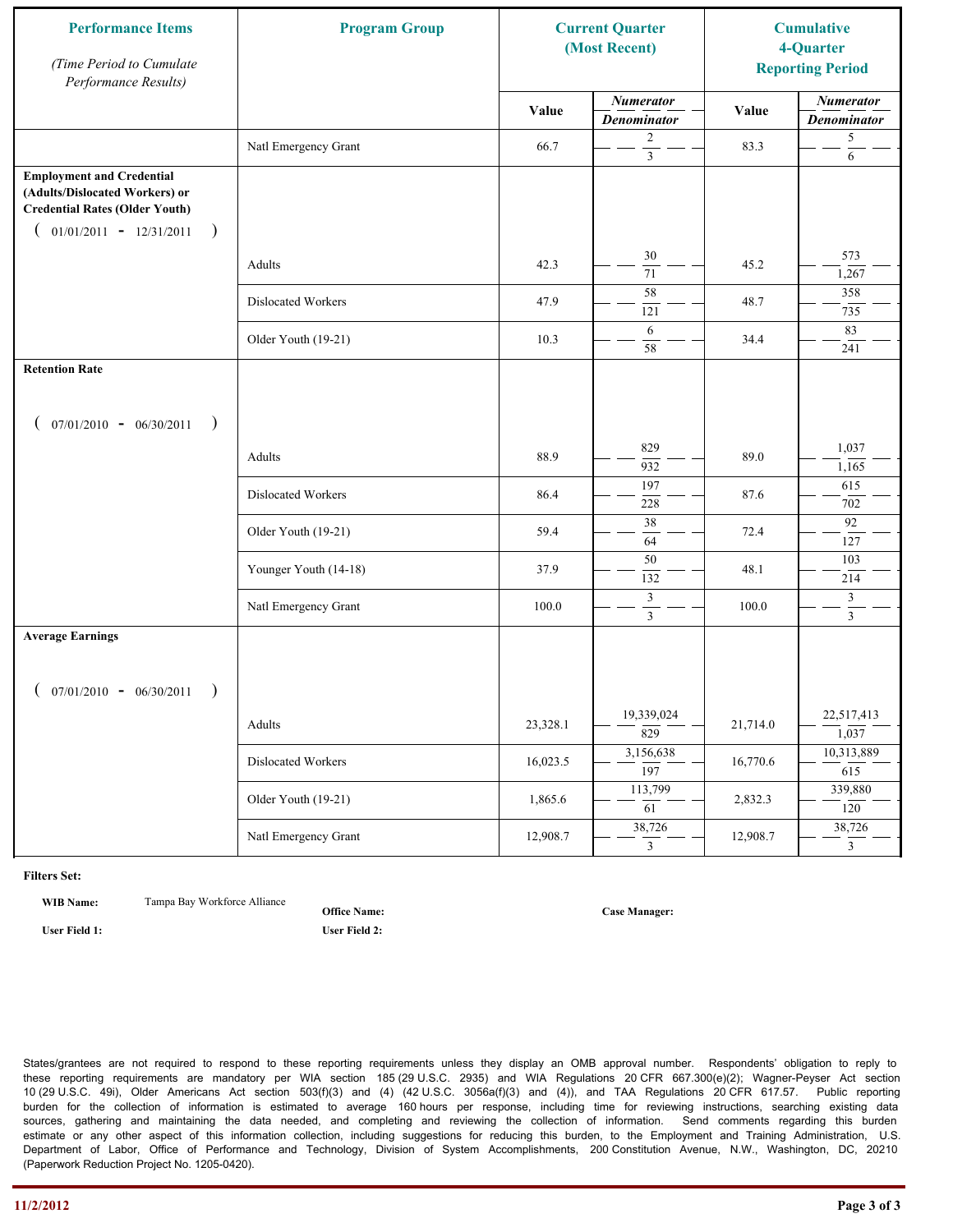**Report Due Date: Report Quarter End Date:** 11/15/2012 09/30/2012

**State:** FL

| <b>Performance Items</b><br>(Time Period to Cumulate<br>Performance Results) | <b>Program Group</b>              | <b>Current Quarter</b><br>(Most Recent) |                                        | <b>Cumulative</b><br>4-Quarter<br><b>Reporting Period</b> |                                        |
|------------------------------------------------------------------------------|-----------------------------------|-----------------------------------------|----------------------------------------|-----------------------------------------------------------|----------------------------------------|
|                                                                              |                                   | Value                                   | <b>Numerator</b><br><b>Denominator</b> | Value                                                     | <b>Numerator</b><br><b>Denominator</b> |
| <b>Total Participants</b>                                                    |                                   |                                         |                                        |                                                           |                                        |
| $10/01/2011 - 09/30/2012$<br>$\big)$                                         |                                   |                                         |                                        |                                                           |                                        |
|                                                                              | <b>Total Adult Participants</b>   | 1,313                                   |                                        | 1,594                                                     |                                        |
|                                                                              | Total Adults (self-services only) | $\boldsymbol{0}$                        |                                        | $\mathbf{0}$                                              |                                        |
|                                                                              | <b>WIA Adults</b>                 | 627                                     |                                        | 783                                                       |                                        |
|                                                                              | WIA Dislocated Workers            | 682                                     |                                        | 790                                                       |                                        |
|                                                                              | Natl Emergency Grant              | 44                                      |                                        | 64                                                        |                                        |
|                                                                              | Received Training Services        | 563                                     |                                        | 821                                                       |                                        |
|                                                                              | <b>WIA Adults</b>                 | 272                                     |                                        | 392                                                       |                                        |
|                                                                              | WIA Dislocated Workers            | 298                                     |                                        | 440                                                       |                                        |
|                                                                              | Total Youth (14-21) Participants  | 245                                     |                                        | 344                                                       |                                        |
|                                                                              | Younger Youth (14-18)             | 97                                      |                                        | 130                                                       |                                        |
|                                                                              | Older Youth (19-21)               | 148                                     |                                        | 214                                                       |                                        |
|                                                                              | Out-of-School Youth               | 213                                     |                                        | 305                                                       |                                        |
|                                                                              | In-School-Youth                   | $32\,$                                  |                                        | 39                                                        |                                        |
| <b>Total Exiters</b>                                                         |                                   |                                         |                                        |                                                           |                                        |
| $07/01/2011 - 06/30/2012$<br>$\rightarrow$                                   |                                   |                                         |                                        |                                                           |                                        |
|                                                                              | <b>Total Adult Exiters</b>        | 71                                      |                                        | 527                                                       |                                        |
|                                                                              | Total Adults (self-services only) | $\boldsymbol{0}$                        |                                        | $\boldsymbol{0}$                                          |                                        |
|                                                                              | WIA Adults                        | 46                                      |                                        | 354                                                       |                                        |
|                                                                              |                                   |                                         |                                        |                                                           |                                        |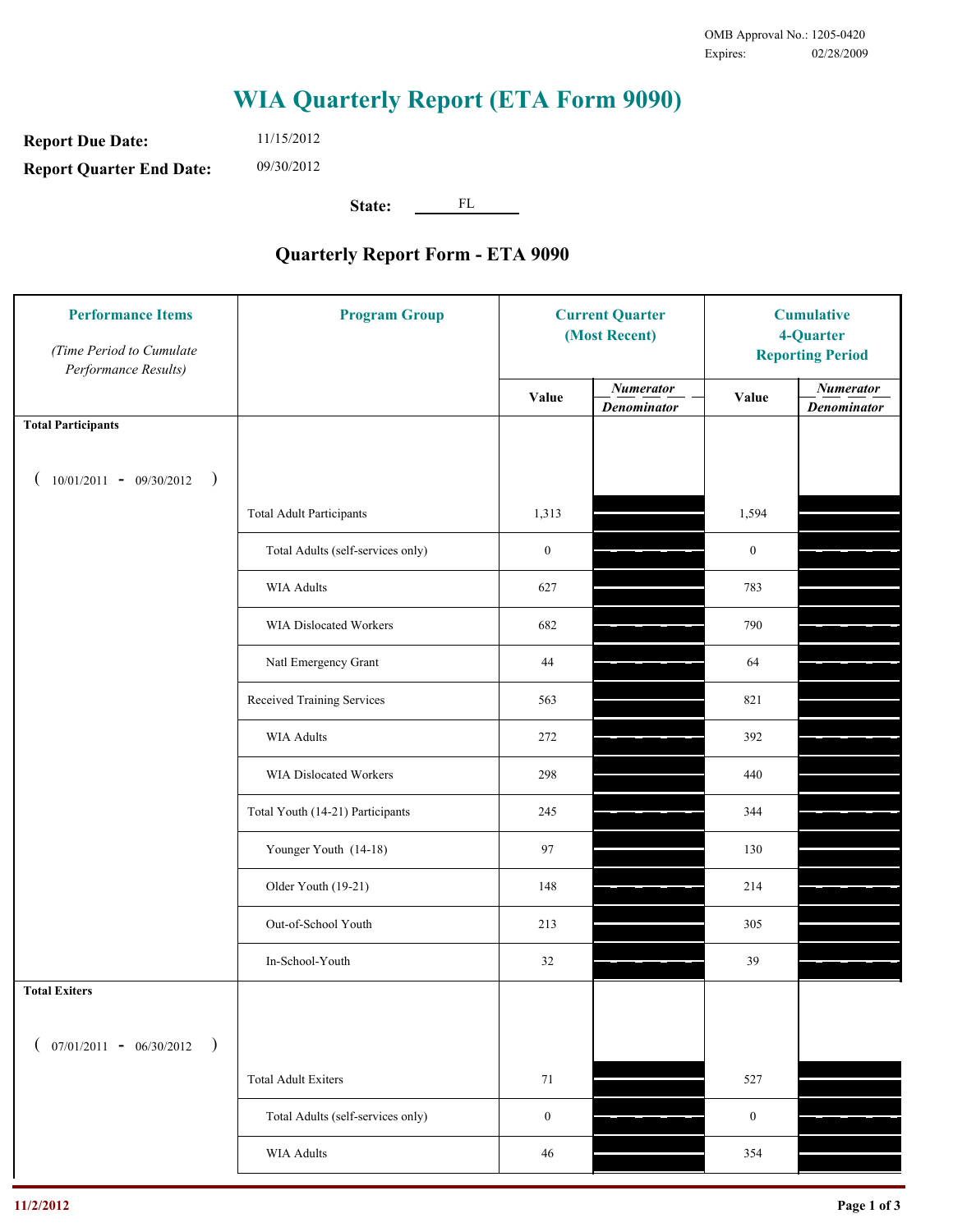| <b>Performance Items</b><br>(Time Period to Cumulate<br>Performance Results) | <b>Program Group</b>        | <b>Current Quarter</b><br>(Most Recent) |                                        | <b>Cumulative</b><br>4-Quarter<br><b>Reporting Period</b> |                                        |
|------------------------------------------------------------------------------|-----------------------------|-----------------------------------------|----------------------------------------|-----------------------------------------------------------|----------------------------------------|
|                                                                              |                             | Value                                   | <b>Numerator</b><br><b>Denominator</b> | Value                                                     | <b>Numerator</b><br><b>Denominator</b> |
|                                                                              | WIA Dislocated Workers      | 21                                      |                                        | 156                                                       |                                        |
|                                                                              | Natl Emergency Grant        | 5                                       |                                        | 20                                                        |                                        |
|                                                                              | Total Youth (14-21) Exiters | 30                                      |                                        | 115                                                       |                                        |
|                                                                              | Younger Youth (14-18)       | $10\,$                                  |                                        | 40                                                        |                                        |
|                                                                              | Older Youth (19-21)         | 20                                      |                                        | 75                                                        |                                        |
|                                                                              | Out-of-School Youth         | 27                                      |                                        | 107                                                       |                                        |
|                                                                              | In-School Youth             | $\mathfrak{Z}$                          |                                        | 8                                                         |                                        |
| <b>Placement in Employment or</b><br><b>Education</b>                        |                             |                                         |                                        |                                                           |                                        |
| $01/01/2011 - 12/31/2011$<br>$\rightarrow$<br>$\overline{ }$                 |                             |                                         |                                        |                                                           |                                        |
|                                                                              | WIA Youth (14-21)           | 62.5                                    | 15<br>24                               | 72.7                                                      | 56<br>$77\,$                           |
| <b>Attainment of Degree or</b><br>Certification                              |                             |                                         |                                        |                                                           |                                        |
| $($ 01/01/2011 - 12/31/2011<br>$\rightarrow$                                 |                             |                                         |                                        |                                                           |                                        |
|                                                                              | WIA Youth (14-21)           | 100.0                                   | 26<br>$\overline{26}$                  | 100.0                                                     | $85\,$<br>85                           |
| <b>Literacy or Numeracy Gains</b>                                            |                             |                                         |                                        |                                                           |                                        |
| $10/01/2011 - 09/30/2012$<br>$\rightarrow$                                   |                             |                                         |                                        |                                                           |                                        |
|                                                                              | WIA Youth (14-21)           | 34.1                                    | 14<br>$\overline{41}$                  | 28.8                                                      | 30<br>104                              |
| Youth Diploma or Equivilance Rate                                            |                             |                                         |                                        |                                                           |                                        |
| $07/01/2011 - 06/30/2012$<br>$\rightarrow$<br>€                              |                             |                                         |                                        |                                                           |                                        |
|                                                                              | WIA Younger Youth (14-18)   | 50.0                                    | $\sqrt{2}$                             | 25.0                                                      | 6                                      |
| <b>Skill Attainment Rate</b>                                                 |                             |                                         | $\overline{4}$                         |                                                           | $\overline{24}$                        |
| $07/01/2011 - 06/30/2012$ )                                                  |                             |                                         |                                        |                                                           |                                        |
| $\left($                                                                     | WIA Younger Youth (14-18)   | 78.9                                    | 15                                     | 78.9                                                      | 56                                     |
| <b>Entered Employment Rate</b>                                               |                             |                                         | $\overline{19}$                        |                                                           | 71                                     |
|                                                                              |                             |                                         |                                        |                                                           |                                        |
| $($ 01/01/2011 - 12/31/2011<br>$\big)$                                       |                             |                                         | 22                                     |                                                           | $80\,$                                 |
|                                                                              | Adults                      | 91.7                                    | $\overline{24}$<br>33                  | 95.2                                                      | $\bf 84$<br>169                        |
|                                                                              | Dislocated Workers          | 94.3                                    | $\overline{35}$                        | 95.5                                                      | 177                                    |
|                                                                              | Older Youth (19-21)         | 56.3                                    | $\boldsymbol{9}$<br>$16\,$             | 69.6                                                      | $32\,$<br>$46\,$                       |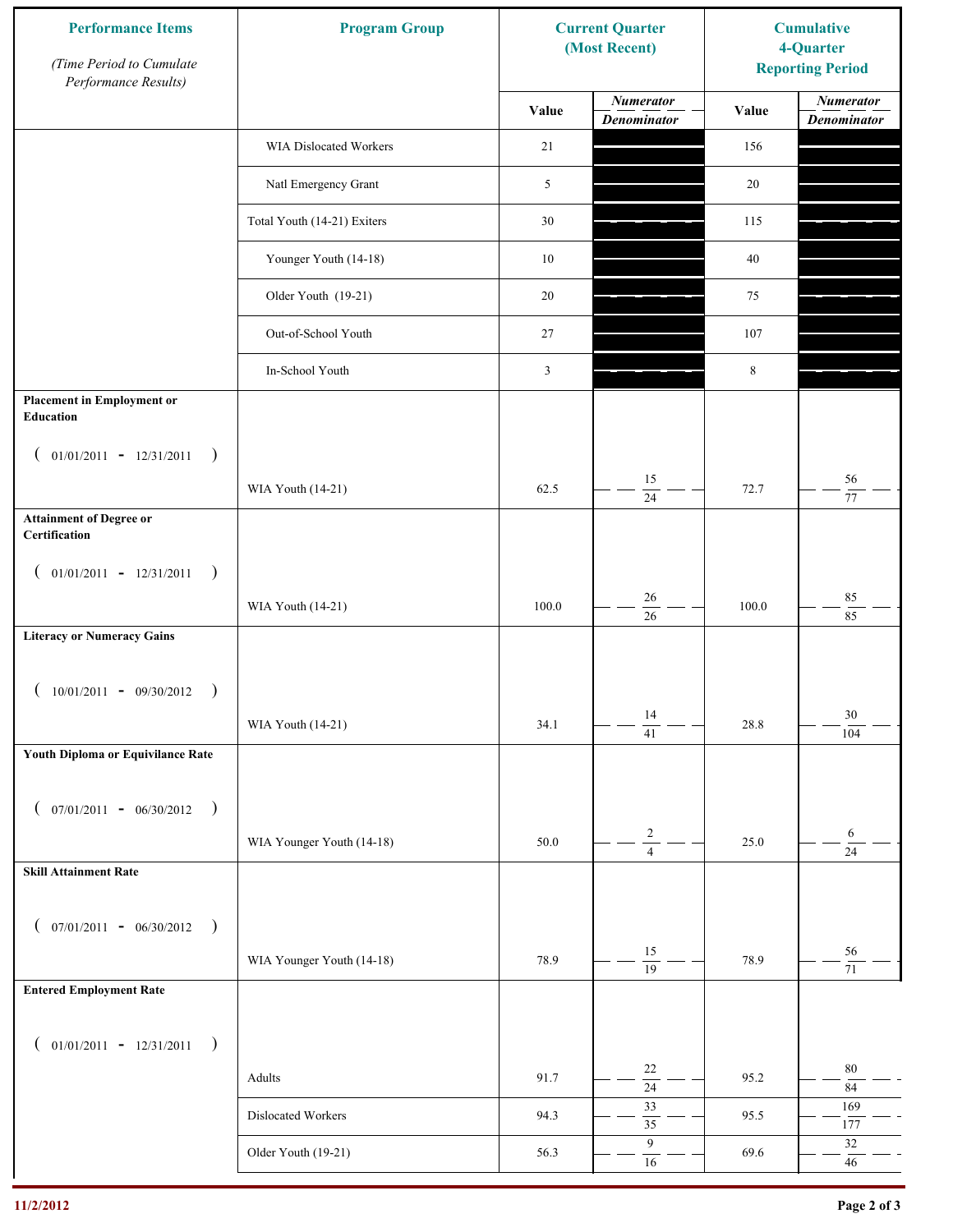| <b>Performance Items</b><br>(Time Period to Cumulate<br>Performance Results)                                                                              | <b>Program Group</b>  | <b>Current Quarter</b><br>(Most Recent) |                                        | <b>Cumulative</b><br>4-Quarter<br><b>Reporting Period</b> |                                        |
|-----------------------------------------------------------------------------------------------------------------------------------------------------------|-----------------------|-----------------------------------------|----------------------------------------|-----------------------------------------------------------|----------------------------------------|
|                                                                                                                                                           |                       | Value                                   | <b>Numerator</b><br><b>Denominator</b> | Value                                                     | <b>Numerator</b><br><b>Denominator</b> |
|                                                                                                                                                           | Natl Emergency Grant  | 100.0                                   | 8<br>$\,8\,$                           | 100.0                                                     | 8<br>$\,8\,$                           |
| <b>Employment and Credential</b><br>(Adults/Dislocated Workers) or<br><b>Credential Rates (Older Youth)</b><br>$01/01/2011 - 12/31/2011$<br>$\rightarrow$ |                       |                                         |                                        |                                                           |                                        |
|                                                                                                                                                           | Adults                | 82.8                                    | 24<br>$\overline{29}$                  | 97.4                                                      | 646<br>663                             |
|                                                                                                                                                           | Dislocated Workers    | 83.9                                    | 26<br>31                               | 89.1                                                      | 131<br>147                             |
|                                                                                                                                                           | Older Youth (19-21)   | 56.3                                    | 9<br>16                                | 70.0                                                      | 35<br>50                               |
| <b>Retention Rate</b>                                                                                                                                     |                       |                                         |                                        |                                                           |                                        |
| $07/01/2010 - 06/30/2011$<br>$\rightarrow$                                                                                                                |                       |                                         |                                        |                                                           |                                        |
|                                                                                                                                                           | Adults                | 97.3                                    | 364<br>374                             | 96.2                                                      | 829<br>862                             |
|                                                                                                                                                           | Dislocated Workers    | 88.0                                    | 44<br>50                               | 93.0                                                      | 133<br>143                             |
|                                                                                                                                                           | Older Youth (19-21)   | 100.0                                   | $\overline{10}$<br>10                  | 92.1                                                      | 35<br>38                               |
|                                                                                                                                                           | Younger Youth (14-18) | 66.7                                    | 6<br>9                                 | 68.3                                                      | $28\,$<br>41                           |
|                                                                                                                                                           | Natl Emergency Grant  | $\boldsymbol{0}$                        | $\boldsymbol{0}$<br>$\mathbf{0}$       | $\boldsymbol{0}$                                          | $\mathbf{0}$<br>$\overline{0}$         |
| <b>Average Earnings</b>                                                                                                                                   |                       |                                         |                                        |                                                           |                                        |
| $07/01/2010 - 06/30/2011$<br>$\rightarrow$                                                                                                                |                       |                                         |                                        |                                                           |                                        |
|                                                                                                                                                           | Adults                | 24,827.4                                | 8,366,845<br>$\overline{337}$          | 22,940.3                                                  | 17,641,080<br>769                      |
|                                                                                                                                                           | Dislocated Workers    | 15,641.4                                | 641,297<br>$\overline{41}$             | 16,459.9                                                  | 2,024,564<br>123                       |
|                                                                                                                                                           | Older Youth (19-21)   | 4,801.5                                 | 48,015<br>10                           | 4,448.2                                                   | 155,687<br>$\overline{35}$             |
|                                                                                                                                                           | Natl Emergency Grant  | $\boldsymbol{0}$                        | $\overline{0}$<br>$\mathbf{0}$         | $\boldsymbol{0}$                                          | $\overline{0}$<br>$\overline{0}$       |

**WIB Name:** Pasco-Hernando Workforce Board I

**Office Name: User Field 1: User Field 2:**

**Case Manager:**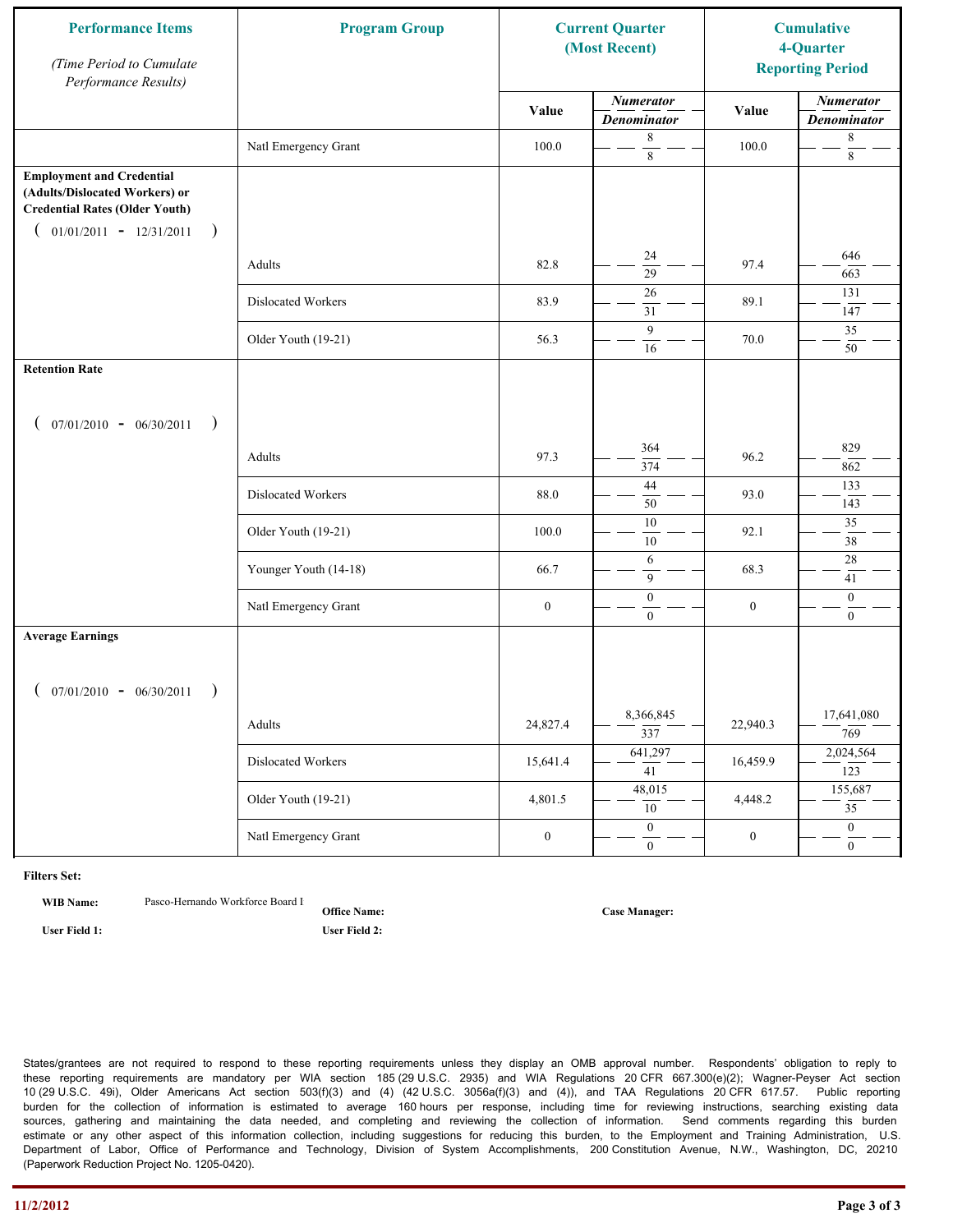**Report Due Date: Report Quarter End Date:** 11/15/2012 09/30/2012

**State:** FL

| <b>Performance Items</b><br>(Time Period to Cumulate<br>Performance Results) | <b>Program Group</b>              | <b>Current Quarter</b><br>(Most Recent) |                                        | <b>Cumulative</b><br>4-Quarter<br><b>Reporting Period</b> |                                        |
|------------------------------------------------------------------------------|-----------------------------------|-----------------------------------------|----------------------------------------|-----------------------------------------------------------|----------------------------------------|
|                                                                              |                                   | Value                                   | <b>Numerator</b><br><b>Denominator</b> | Value                                                     | <b>Numerator</b><br><b>Denominator</b> |
| <b>Total Participants</b>                                                    |                                   |                                         |                                        |                                                           |                                        |
| $10/01/2011 - 09/30/2012$<br>$\rightarrow$                                   |                                   |                                         |                                        |                                                           |                                        |
|                                                                              | <b>Total Adult Participants</b>   | 1,539                                   |                                        | 2,257                                                     |                                        |
|                                                                              | Total Adults (self-services only) | $\boldsymbol{0}$                        |                                        | $\boldsymbol{0}$                                          |                                        |
|                                                                              | <b>WIA Adults</b>                 | 836                                     |                                        | 1,296                                                     |                                        |
|                                                                              | WIA Dislocated Workers            | 740                                     |                                        | 1,012                                                     |                                        |
|                                                                              | Natl Emergency Grant              | $\boldsymbol{0}$                        |                                        | $\boldsymbol{0}$                                          |                                        |
|                                                                              | Received Training Services        | 405                                     |                                        | 1,012                                                     |                                        |
|                                                                              | <b>WIA Adults</b>                 | 232                                     |                                        | 670                                                       |                                        |
|                                                                              | WIA Dislocated Workers            | 183                                     |                                        | 368                                                       |                                        |
|                                                                              | Total Youth (14-21) Participants  | 224                                     |                                        | 415                                                       |                                        |
|                                                                              | Younger Youth (14-18)             | 139                                     |                                        | 237                                                       |                                        |
|                                                                              | Older Youth (19-21)               | 85                                      |                                        | 178                                                       |                                        |
|                                                                              | Out-of-School Youth               | 104                                     |                                        | 217                                                       |                                        |
|                                                                              | In-School-Youth                   | 120                                     |                                        | 198                                                       |                                        |
| <b>Total Exiters</b>                                                         |                                   |                                         |                                        |                                                           |                                        |
| $07/01/2011 - 06/30/2012$<br>$\rightarrow$                                   |                                   |                                         |                                        |                                                           |                                        |
|                                                                              | <b>Total Adult Exiters</b>        | 432                                     |                                        | 780                                                       |                                        |
|                                                                              | Total Adults (self-services only) | $\boldsymbol{0}$                        |                                        | $\boldsymbol{0}$                                          |                                        |
|                                                                              | WIA Adults                        | 342                                     |                                        | 487                                                       |                                        |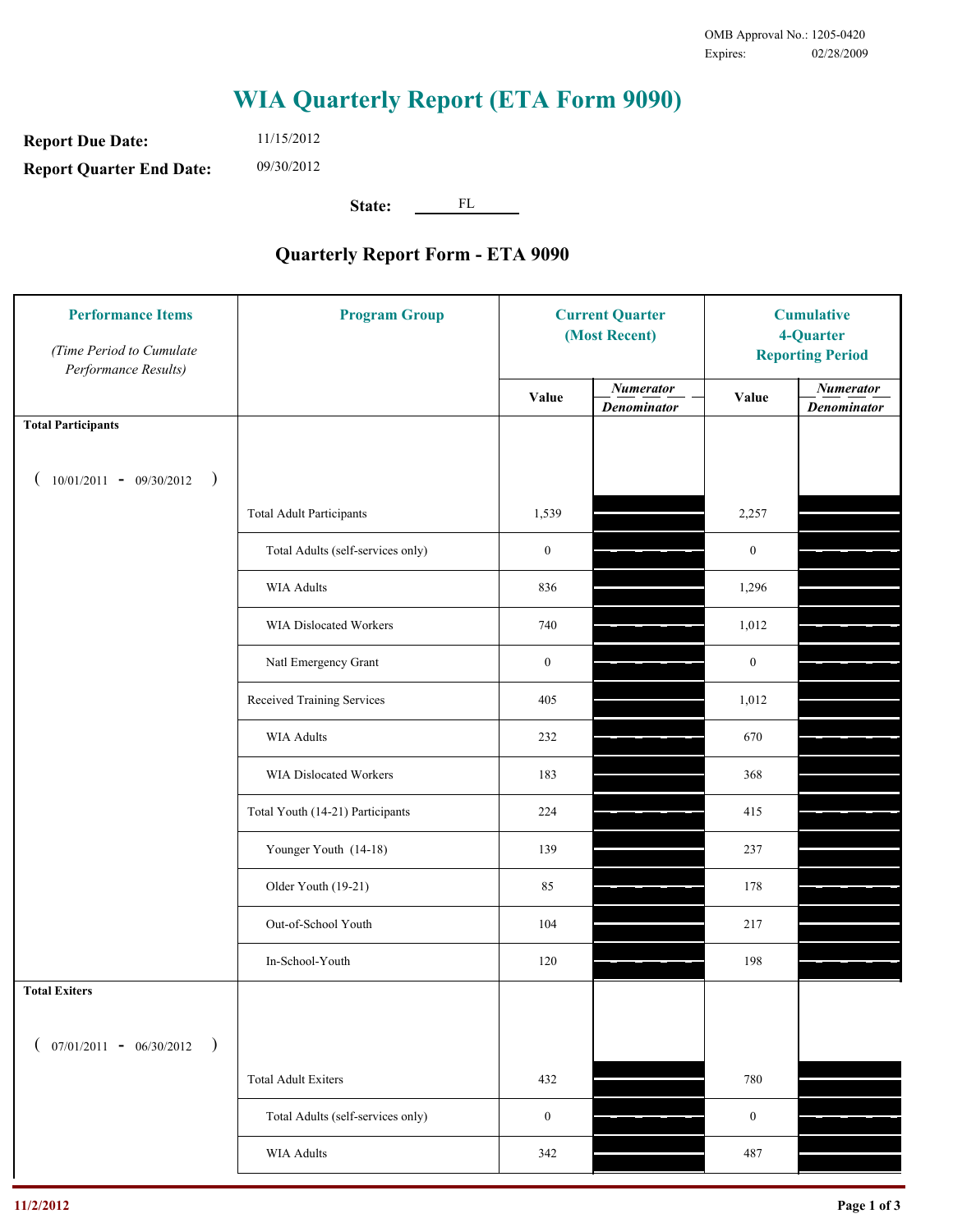| <b>Performance Items</b><br>(Time Period to Cumulate<br>Performance Results) | <b>Program Group</b>        | <b>Current Quarter</b><br>(Most Recent) |                                        | <b>Cumulative</b><br>4-Quarter<br><b>Reporting Period</b> |                                        |
|------------------------------------------------------------------------------|-----------------------------|-----------------------------------------|----------------------------------------|-----------------------------------------------------------|----------------------------------------|
|                                                                              |                             | Value                                   | <b>Numerator</b><br><b>Denominator</b> | Value                                                     | <b>Numerator</b><br><b>Denominator</b> |
|                                                                              | WIA Dislocated Workers      | 97                                      |                                        | 307                                                       |                                        |
|                                                                              | Natl Emergency Grant        | $\boldsymbol{0}$                        |                                        | $\boldsymbol{0}$                                          |                                        |
|                                                                              | Total Youth (14-21) Exiters | 122                                     |                                        | 235                                                       |                                        |
|                                                                              | Younger Youth (14-18)       | 75                                      |                                        | 121                                                       |                                        |
|                                                                              | Older Youth (19-21)         | 47                                      |                                        | 114                                                       |                                        |
|                                                                              | Out-of-School Youth         | 53                                      |                                        | 137                                                       |                                        |
|                                                                              | In-School Youth             | 69                                      |                                        | 98                                                        |                                        |
| <b>Placement in Employment or</b><br>Education                               |                             |                                         |                                        |                                                           |                                        |
| $01/01/2011 - 12/31/2011$<br>$\rightarrow$<br>$\overline{ }$                 |                             |                                         |                                        |                                                           |                                        |
|                                                                              | WIA Youth (14-21)           | 75.0                                    | 18<br>24                               | 70.3                                                      | 137<br>195                             |
| <b>Attainment of Degree or</b><br>Certification                              |                             |                                         |                                        |                                                           |                                        |
| $($ 01/01/2011 - 12/31/2011<br>$\rightarrow$                                 |                             |                                         |                                        |                                                           |                                        |
|                                                                              | WIA Youth (14-21)           | 88.0                                    | $22\,$<br>$\overline{25}$              | 94.7                                                      | 195<br>206                             |
| <b>Literacy or Numeracy Gains</b>                                            |                             |                                         |                                        |                                                           |                                        |
| $10/01/2011 - 09/30/2012$<br>$\rightarrow$                                   |                             |                                         |                                        |                                                           |                                        |
|                                                                              | WIA Youth (14-21)           | 89.3                                    | 25<br>$\overline{28}$                  | 74.8                                                      | 77<br>103                              |
| Youth Diploma or Equivilance Rate                                            |                             |                                         |                                        |                                                           |                                        |
| $07/01/2011 - 06/30/2012$<br>$\rightarrow$<br>€                              |                             |                                         |                                        |                                                           |                                        |
|                                                                              | WIA Younger Youth (14-18)   | 80.3                                    | 53                                     | 77.5                                                      | 79                                     |
| <b>Skill Attainment Rate</b>                                                 |                             |                                         | $\overline{66}$                        |                                                           | 102                                    |
|                                                                              |                             |                                         |                                        |                                                           |                                        |
| $07/01/2011 - 06/30/2012$ )<br>$\left($                                      |                             |                                         | 121                                    |                                                           | 237                                    |
|                                                                              | WIA Younger Youth (14-18)   | 96.8                                    | $\overline{125}$                       | 92.9                                                      | 255                                    |
| <b>Entered Employment Rate</b>                                               |                             |                                         |                                        |                                                           |                                        |
| $($ 01/01/2011 - 12/31/2011<br>$\rightarrow$                                 |                             |                                         |                                        |                                                           |                                        |
|                                                                              | Adults                      | 82.8                                    | 24<br>$\overline{29}$                  | 87.0                                                      | $80\,$<br>92                           |
|                                                                              | Dislocated Workers          | 92.6                                    | 63<br>68                               | 88.0                                                      | 176<br>$200\,$                         |
|                                                                              | Older Youth (19-21)         | 77.8                                    | 14<br>$\overline{18}$                  | 67.0                                                      | 61<br>91                               |
|                                                                              |                             |                                         |                                        |                                                           |                                        |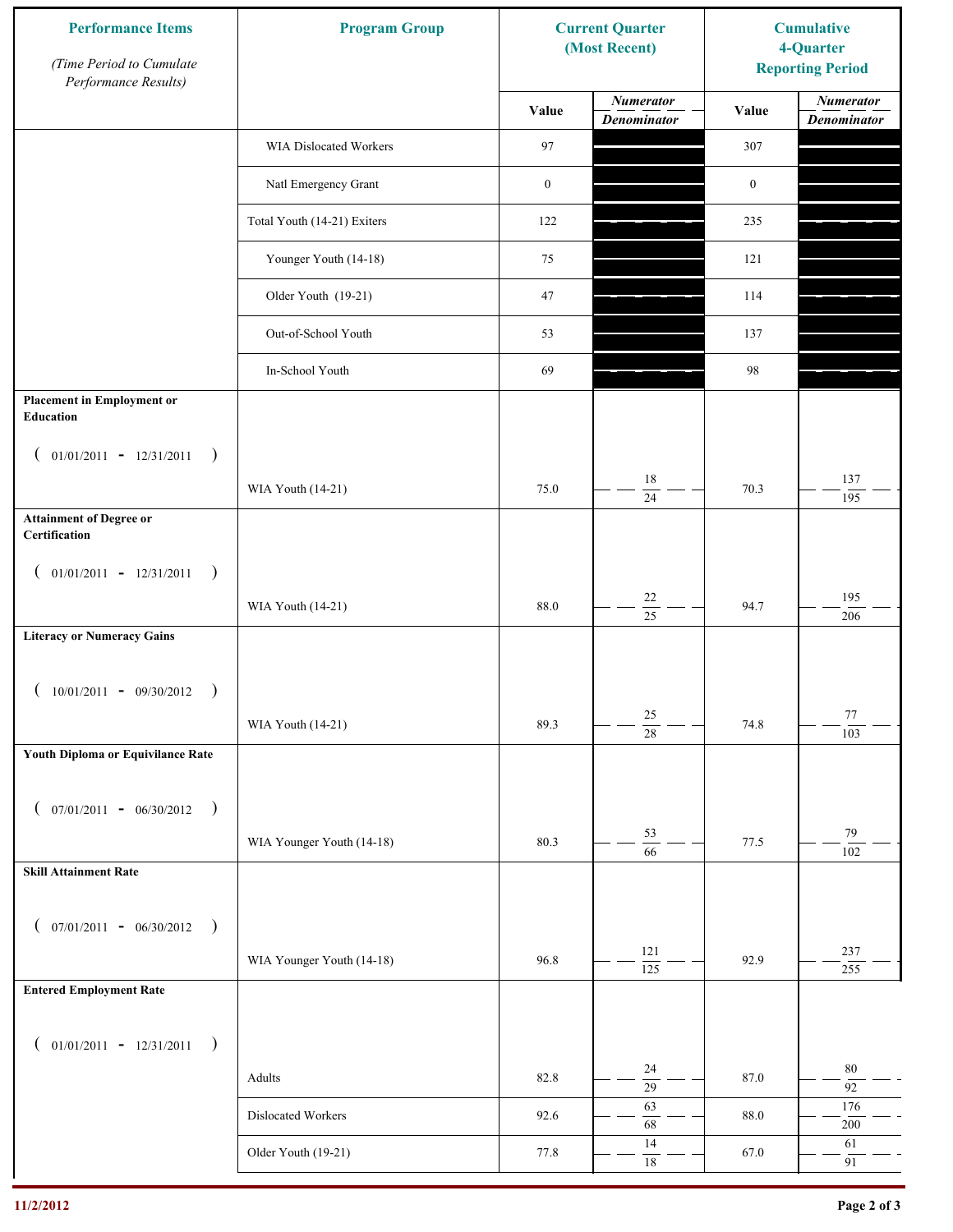| <b>Performance Items</b><br>(Time Period to Cumulate<br>Performance Results)                                                                              | <b>Program Group</b>  | <b>Current Quarter</b><br>(Most Recent) |                                        | <b>Cumulative</b><br>4-Quarter<br><b>Reporting Period</b> |                                        |
|-----------------------------------------------------------------------------------------------------------------------------------------------------------|-----------------------|-----------------------------------------|----------------------------------------|-----------------------------------------------------------|----------------------------------------|
|                                                                                                                                                           |                       | Value                                   | <b>Numerator</b><br><b>Denominator</b> | Value                                                     | <b>Numerator</b><br><b>Denominator</b> |
|                                                                                                                                                           | Natl Emergency Grant  | $\boldsymbol{0}$                        | $\boldsymbol{0}$<br>$\mathbf{0}$       | $\boldsymbol{0}$                                          | $\boldsymbol{0}$<br>$\boldsymbol{0}$   |
| <b>Employment and Credential</b><br>(Adults/Dislocated Workers) or<br><b>Credential Rates (Older Youth)</b><br>$01/01/2011 - 12/31/2011$<br>$\rightarrow$ |                       |                                         |                                        |                                                           |                                        |
|                                                                                                                                                           | Adults                | 75.8                                    | 25<br>$\overline{33}$                  | 84.9                                                      | 242<br>285                             |
|                                                                                                                                                           | Dislocated Workers    | 75.0                                    | 39<br>52                               | 77.2                                                      | 112<br>145                             |
|                                                                                                                                                           | Older Youth (19-21)   | 68.4                                    | 13<br>19                               | 66.3                                                      | 65<br>98                               |
| <b>Retention Rate</b>                                                                                                                                     |                       |                                         |                                        |                                                           |                                        |
| $07/01/2010 - 06/30/2011$<br>$\rightarrow$                                                                                                                |                       |                                         |                                        |                                                           |                                        |
|                                                                                                                                                           | Adults                | 94.2                                    | 145<br>154                             | 94.9                                                      | 278<br>293                             |
|                                                                                                                                                           | Dislocated Workers    | 86.5                                    | 45<br>52                               | 92.8                                                      | 128<br>138                             |
|                                                                                                                                                           | Older Youth (19-21)   | 80.0                                    | $\overline{16}$<br>$20\,$              | 84.5                                                      | 49<br>58                               |
|                                                                                                                                                           | Younger Youth (14-18) | 69.7                                    | 46<br>66                               | 66.7                                                      | 72<br>108                              |
|                                                                                                                                                           | Natl Emergency Grant  | $\boldsymbol{0}$                        | $\boldsymbol{0}$<br>$\overline{0}$     | $\boldsymbol{0}$                                          | $\boldsymbol{0}$<br>$\overline{0}$     |
| <b>Average Earnings</b>                                                                                                                                   |                       |                                         |                                        |                                                           |                                        |
| $07/01/2010 - 06/30/2011$<br>$\rightarrow$                                                                                                                |                       |                                         |                                        |                                                           |                                        |
|                                                                                                                                                           | Adults                | 27,550.7                                | 3,994,850<br>$\overline{145}$          | 25,505.3                                                  | 6,988,440<br>274                       |
|                                                                                                                                                           | Dislocated Workers    | 16,423.6                                | 739,060<br>$\overline{45}$             | 15,245.3                                                  | 1,951,396<br>128                       |
|                                                                                                                                                           | Older Youth (19-21)   | 3,865.7                                 | 65,717<br>17                           | 3,536.8                                                   | 180,377<br>$\overline{51}$             |
|                                                                                                                                                           | Natl Emergency Grant  | $\boldsymbol{0}$                        | $\overline{0}$<br>$\mathbf{0}$         | $\boldsymbol{0}$                                          | $\overline{0}$<br>$\overline{0}$       |

**WIB Name:** Polk County Workforce Developme

**Office Name: User Field 1: User Field 2:**

**Case Manager:**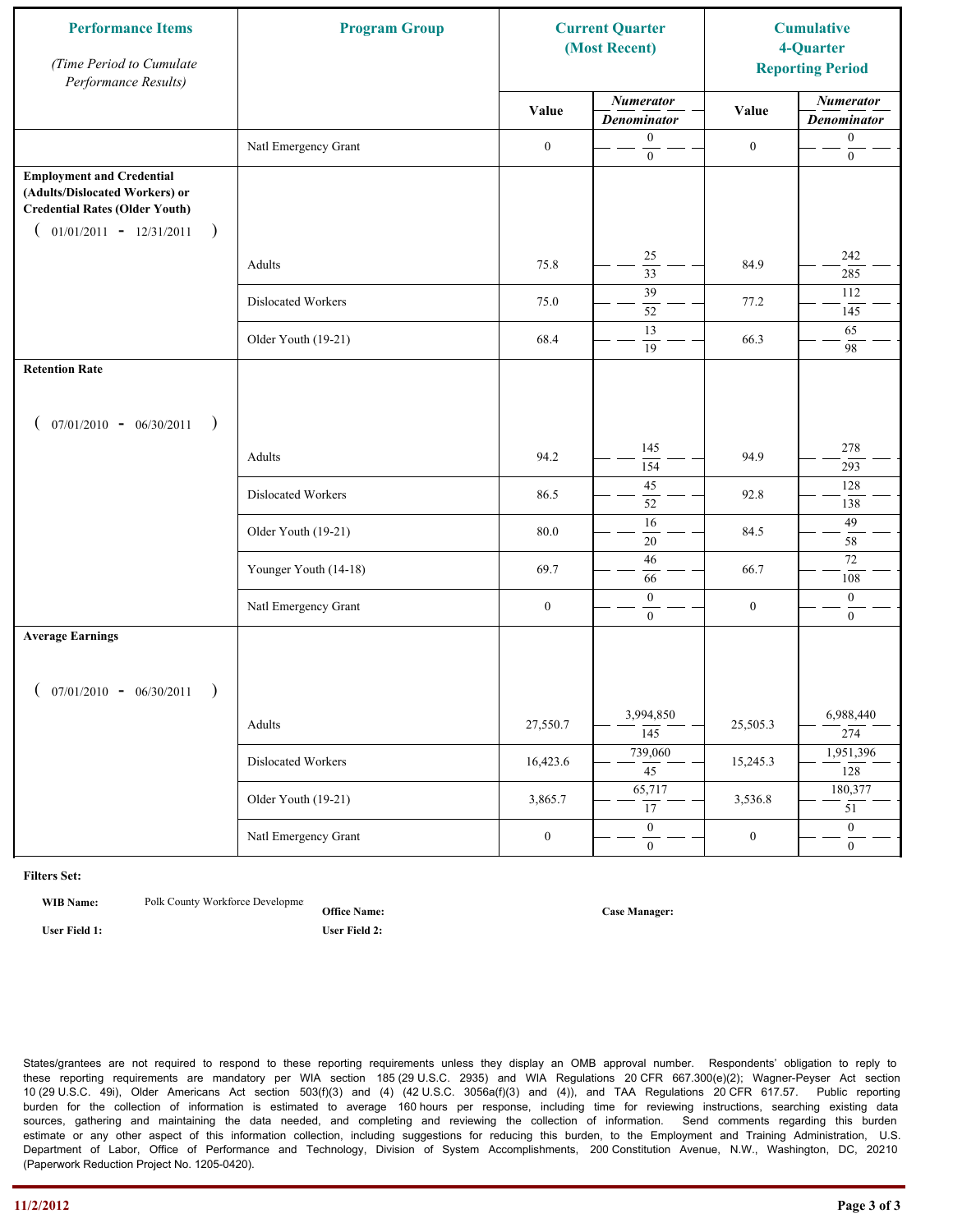**Report Due Date: Report Quarter End Date:** 11/15/2012 09/30/2012

**State:** FL

| <b>Performance Items</b><br>(Time Period to Cumulate<br>Performance Results) | <b>Program Group</b>              | <b>Current Quarter</b><br>(Most Recent) |                                        | <b>Cumulative</b><br>4-Quarter<br><b>Reporting Period</b> |                                        |
|------------------------------------------------------------------------------|-----------------------------------|-----------------------------------------|----------------------------------------|-----------------------------------------------------------|----------------------------------------|
|                                                                              |                                   | Value                                   | <b>Numerator</b><br><b>Denominator</b> | Value                                                     | <b>Numerator</b><br><b>Denominator</b> |
| <b>Total Participants</b>                                                    |                                   |                                         |                                        |                                                           |                                        |
| $10/01/2011 - 09/30/2012$ )                                                  |                                   |                                         |                                        |                                                           |                                        |
|                                                                              | <b>Total Adult Participants</b>   | 660                                     |                                        | 1,287                                                     |                                        |
|                                                                              | Total Adults (self-services only) | $\boldsymbol{0}$                        |                                        | $\mathbf{0}$                                              |                                        |
|                                                                              | WIA Adults                        | 406                                     |                                        | 902                                                       |                                        |
|                                                                              | WIA Dislocated Workers            | 276                                     |                                        | 430                                                       |                                        |
|                                                                              | Natl Emergency Grant              | $\boldsymbol{0}$                        |                                        | $\mathbf{0}$                                              |                                        |
|                                                                              | Received Training Services        | 343                                     |                                        | 852                                                       |                                        |
|                                                                              | <b>WIA Adults</b>                 | 229                                     |                                        | 642                                                       |                                        |
|                                                                              | WIA Dislocated Workers            | 119                                     |                                        | 233                                                       |                                        |
|                                                                              | Total Youth (14-21) Participants  | 153                                     |                                        | 217                                                       |                                        |
|                                                                              | Younger Youth (14-18)             | 86                                      |                                        | 129                                                       |                                        |
|                                                                              | Older Youth (19-21)               | 67                                      |                                        | 88                                                        |                                        |
|                                                                              | Out-of-School Youth               | 88                                      |                                        | 116                                                       |                                        |
|                                                                              | In-School-Youth                   | 65                                      |                                        | 101                                                       |                                        |
| <b>Total Exiters</b>                                                         |                                   |                                         |                                        |                                                           |                                        |
| $07/01/2011 - 06/30/2012$<br>$\rightarrow$                                   |                                   |                                         |                                        |                                                           |                                        |
|                                                                              | <b>Total Adult Exiters</b>        | 254                                     |                                        | 786                                                       |                                        |
|                                                                              | Total Adults (self-services only) | $\boldsymbol{0}$                        |                                        | $\mathbf{0}$                                              |                                        |
|                                                                              | WIA Adults                        | 213                                     |                                        | 600                                                       |                                        |
|                                                                              |                                   |                                         |                                        |                                                           |                                        |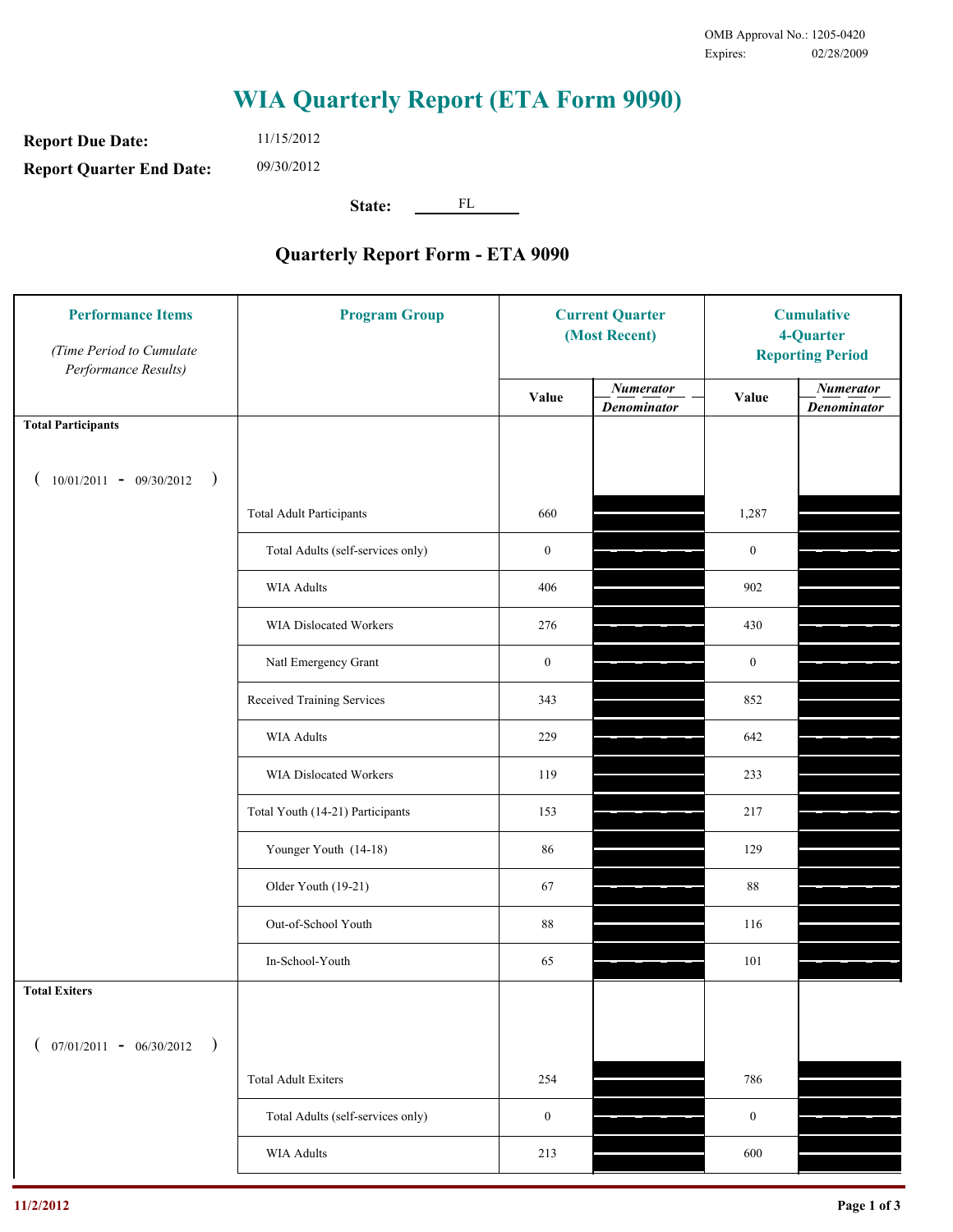| <b>Performance Items</b><br>(Time Period to Cumulate<br>Performance Results) | <b>Program Group</b>        | <b>Current Quarter</b><br>(Most Recent) |                                        | <b>Cumulative</b><br>4-Quarter<br><b>Reporting Period</b> |                                        |
|------------------------------------------------------------------------------|-----------------------------|-----------------------------------------|----------------------------------------|-----------------------------------------------------------|----------------------------------------|
|                                                                              |                             | Value                                   | <b>Numerator</b><br><b>Denominator</b> | Value                                                     | <b>Numerator</b><br><b>Denominator</b> |
|                                                                              | WIA Dislocated Workers      | 47                                      |                                        | 212                                                       |                                        |
|                                                                              | Natl Emergency Grant        | $\boldsymbol{0}$                        |                                        | $\boldsymbol{0}$                                          |                                        |
|                                                                              | Total Youth (14-21) Exiters | 45                                      |                                        | $88\,$                                                    |                                        |
|                                                                              | Younger Youth (14-18)       | 33                                      |                                        | 53                                                        |                                        |
|                                                                              | Older Youth (19-21)         | 12                                      |                                        | 35                                                        |                                        |
|                                                                              | Out-of-School Youth         | 13                                      |                                        | $48\,$                                                    |                                        |
|                                                                              | In-School Youth             | 32                                      |                                        | 40                                                        |                                        |
| <b>Placement in Employment or</b><br>Education                               |                             |                                         |                                        |                                                           |                                        |
| $01/01/2011 - 12/31/2011$<br>$\rightarrow$<br>$\overline{ }$                 |                             |                                         |                                        |                                                           |                                        |
|                                                                              | WIA Youth (14-21)           | 50.0                                    | $\overline{c}$<br>$\overline{4}$       | 44.1                                                      | $71\,$<br>161                          |
| <b>Attainment of Degree or</b><br>Certification                              |                             |                                         |                                        |                                                           |                                        |
| $($ 01/01/2011 - 12/31/2011<br>$\big)$                                       |                             |                                         |                                        |                                                           |                                        |
|                                                                              | WIA Youth (14-21)           | 100.0                                   | $\sqrt{6}$<br>6                        | 65.8                                                      | 123<br>187                             |
| <b>Literacy or Numeracy Gains</b>                                            |                             |                                         |                                        |                                                           |                                        |
| $10/01/2011 - 09/30/2012$<br>$\rightarrow$                                   |                             |                                         |                                        |                                                           |                                        |
|                                                                              | WIA Youth (14-21)           | 33.3                                    | 3<br>$\overline{9}$                    | 34.9                                                      | 15<br>$\overline{43}$                  |
| Youth Diploma or Equivilance Rate                                            |                             |                                         |                                        |                                                           |                                        |
|                                                                              |                             |                                         |                                        |                                                           |                                        |
| $07/01/2011 - 06/30/2012$<br>$\rightarrow$<br>€                              | WIA Younger Youth (14-18)   | 94.7                                    | $18\,$                                 | 89.3                                                      | $25\,$                                 |
| <b>Skill Attainment Rate</b>                                                 |                             |                                         | $\overline{19}$                        |                                                           | $\overline{28}$                        |
|                                                                              |                             |                                         |                                        |                                                           |                                        |
| $07/01/2011 - 06/30/2012$ )<br>$\left($                                      |                             |                                         |                                        |                                                           |                                        |
|                                                                              | WIA Younger Youth (14-18)   | 96.3                                    | $77\,$<br>$\overline{80}$              | 88.2                                                      | 90<br>102                              |
| <b>Entered Employment Rate</b>                                               |                             |                                         |                                        |                                                           |                                        |
| $($ 01/01/2011 - 12/31/2011<br>$\big)$                                       |                             |                                         |                                        |                                                           |                                        |
|                                                                              | Adults                      | 56.4                                    | 44<br>$\overline{78}$                  | 52.0                                                      | 131<br>$252\,$                         |
|                                                                              | Dislocated Workers          | 93.1                                    | 54<br>58                               | 89.0                                                      | 186<br>209                             |
|                                                                              | Older Youth (19-21)         | 50.0                                    | $\mathbf{1}$<br>$\overline{2}$         | 51.1                                                      | $23\,$<br>$45\,$                       |
|                                                                              |                             |                                         |                                        |                                                           |                                        |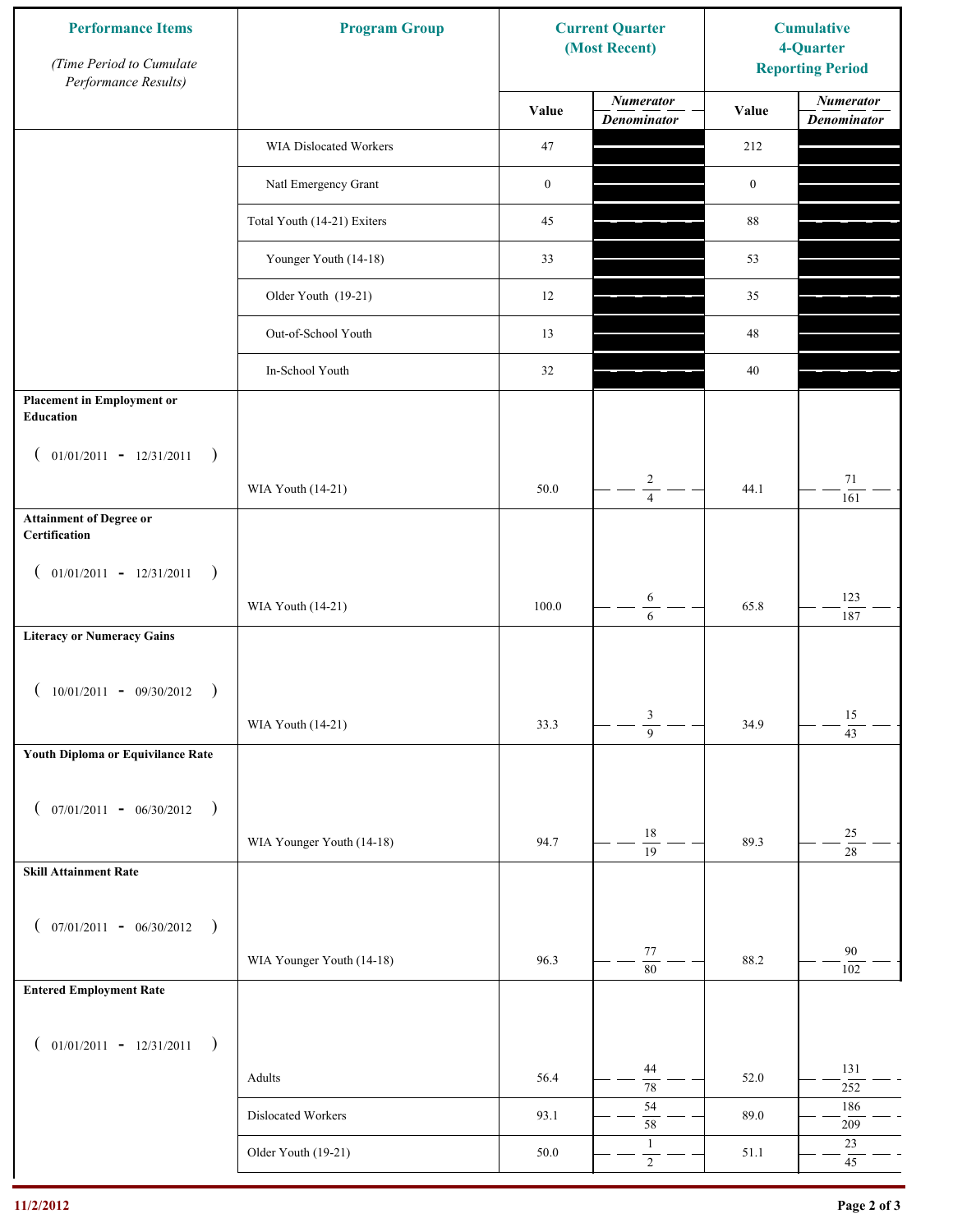| <b>Performance Items</b><br>(Time Period to Cumulate<br>Performance Results)                                                                              | <b>Program Group</b>  |                  | <b>Current Quarter</b><br>(Most Recent)   |                  | <b>Cumulative</b><br>4-Quarter<br><b>Reporting Period</b> |
|-----------------------------------------------------------------------------------------------------------------------------------------------------------|-----------------------|------------------|-------------------------------------------|------------------|-----------------------------------------------------------|
|                                                                                                                                                           |                       | Value            | <b>Numerator</b><br><b>Denominator</b>    | Value            | <b>Numerator</b><br><b>Denominator</b>                    |
|                                                                                                                                                           | Natl Emergency Grant  | $\boldsymbol{0}$ | $\boldsymbol{0}$<br>$\mathbf{0}$          | $\boldsymbol{0}$ | $\boldsymbol{0}$<br>$\boldsymbol{0}$                      |
| <b>Employment and Credential</b><br>(Adults/Dislocated Workers) or<br><b>Credential Rates (Older Youth)</b><br>$01/01/2011 - 12/31/2011$<br>$\rightarrow$ |                       |                  |                                           |                  |                                                           |
|                                                                                                                                                           | Adults                | 84.2             | 80<br>$\overline{95}$                     | 77.4             | 509<br>658                                                |
|                                                                                                                                                           | Dislocated Workers    | 64.8             | 35<br>54                                  | 60.8             | 115<br>189                                                |
|                                                                                                                                                           | Older Youth (19-21)   | 66.7             | $\overline{2}$<br>$\overline{\mathbf{3}}$ | 42.4             | 25<br>59                                                  |
| <b>Retention Rate</b>                                                                                                                                     |                       |                  |                                           |                  |                                                           |
| $07/01/2010 - 06/30/2011$<br>$\rightarrow$                                                                                                                |                       |                  |                                           |                  |                                                           |
|                                                                                                                                                           | Adults                | 94.8             | 347<br>366                                | 95.8             | 631<br>659                                                |
|                                                                                                                                                           | Dislocated Workers    | 88.3             | 53<br>60                                  | 91.4             | 159<br>174                                                |
|                                                                                                                                                           | Older Youth (19-21)   | 88.9             | 24<br>27                                  | 83.8             | 31<br>37                                                  |
|                                                                                                                                                           | Younger Youth (14-18) | 54.5             | $\overline{30}$<br>55                     | 54.3             | 38<br>70                                                  |
|                                                                                                                                                           | Natl Emergency Grant  | $\boldsymbol{0}$ | $\boldsymbol{0}$<br>$\overline{0}$        | $\boldsymbol{0}$ | $\boldsymbol{0}$<br>$\overline{0}$                        |
| <b>Average Earnings</b>                                                                                                                                   |                       |                  |                                           |                  |                                                           |
| $07/01/2010 - 06/30/2011$<br>$\rightarrow$                                                                                                                |                       |                  |                                           |                  |                                                           |
|                                                                                                                                                           | Adults                | 20,976.2         | 7,068,994<br>$\overline{337}$             | 21,349.7         | 12,916,547<br>605                                         |
|                                                                                                                                                           | Dislocated Workers    | 15,135.0         | 711,344<br>$\overline{47}$                | 13,759.3         | 1,981,336<br>144                                          |
|                                                                                                                                                           | Older Youth (19-21)   | 4,660.7          | 116,518<br>$\overline{25}$                | 4,341.9          | 147,625<br>$\overline{34}$                                |
|                                                                                                                                                           | Natl Emergency Grant  | $\boldsymbol{0}$ | $\overline{0}$<br>$\mathbf{0}$            | $\boldsymbol{0}$ | $\overline{0}$<br>$\overline{0}$                          |

**WIB Name:** Suncoast Workforce Development E

**Office Name: User Field 1: User Field 2:**

**Case Manager:**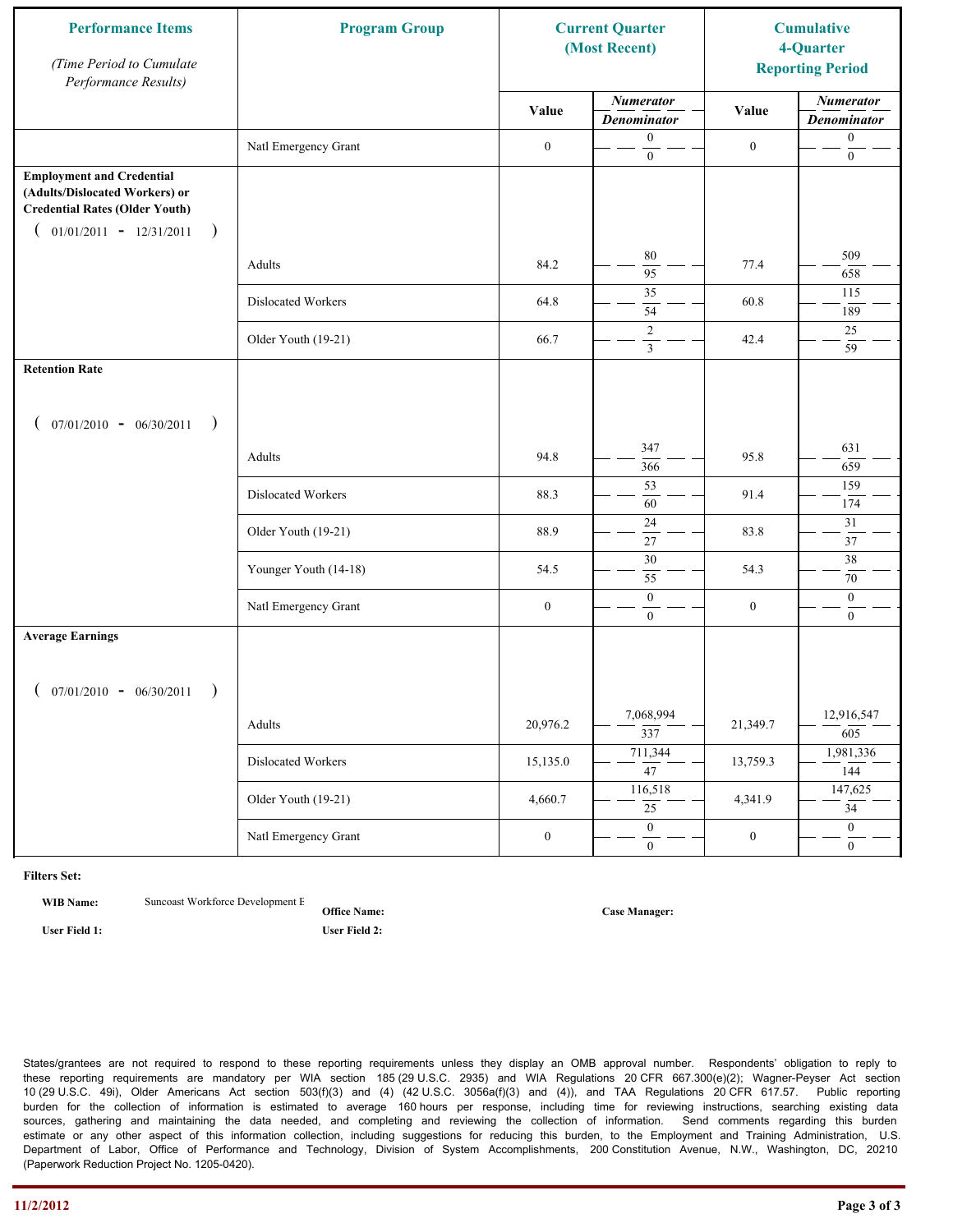**Report Due Date: Report Quarter End Date:** 11/15/2012 09/30/2012

**State:** FL

| <b>Performance Items</b><br>(Time Period to Cumulate<br>Performance Results) | <b>Program Group</b>              | <b>Current Quarter</b><br>(Most Recent) |                                        | <b>Cumulative</b><br>4-Quarter<br><b>Reporting Period</b> |                                        |
|------------------------------------------------------------------------------|-----------------------------------|-----------------------------------------|----------------------------------------|-----------------------------------------------------------|----------------------------------------|
|                                                                              |                                   | Value                                   | <b>Numerator</b><br><b>Denominator</b> | Value                                                     | <b>Numerator</b><br><b>Denominator</b> |
| <b>Total Participants</b>                                                    |                                   |                                         |                                        |                                                           |                                        |
| $10/01/2011 - 09/30/2012$ )                                                  |                                   |                                         |                                        |                                                           |                                        |
|                                                                              | <b>Total Adult Participants</b>   | 182                                     |                                        | 282                                                       |                                        |
|                                                                              | Total Adults (self-services only) | $\boldsymbol{0}$                        |                                        | $\boldsymbol{0}$                                          |                                        |
|                                                                              | <b>WIA Adults</b>                 | 134                                     |                                        | 216                                                       |                                        |
|                                                                              | <b>WIA Dislocated Workers</b>     | 48                                      |                                        | 66                                                        |                                        |
|                                                                              | Natl Emergency Grant              | $\boldsymbol{0}$                        |                                        | $\boldsymbol{0}$                                          |                                        |
|                                                                              | Received Training Services        | 114                                     |                                        | 201                                                       |                                        |
|                                                                              | <b>WIA Adults</b>                 | 83                                      |                                        | 158                                                       |                                        |
|                                                                              | WIA Dislocated Workers            | 31                                      |                                        | 43                                                        |                                        |
|                                                                              | Total Youth (14-21) Participants  | 134                                     |                                        | 152                                                       |                                        |
|                                                                              | Younger Youth (14-18)             | 102                                     |                                        | 114                                                       |                                        |
|                                                                              | Older Youth (19-21)               | 32                                      |                                        | 38                                                        |                                        |
|                                                                              | Out-of-School Youth               | 50                                      |                                        | 59                                                        |                                        |
|                                                                              | In-School-Youth                   | 84                                      |                                        | 93                                                        |                                        |
| <b>Total Exiters</b>                                                         |                                   |                                         |                                        |                                                           |                                        |
| $($ 07/01/2011 - 06/30/2012<br>$\rightarrow$                                 |                                   |                                         |                                        |                                                           |                                        |
|                                                                              | <b>Total Adult Exiters</b>        | 24                                      |                                        | 173                                                       |                                        |
|                                                                              | Total Adults (self-services only) | $\mathbf{0}$                            |                                        | $\boldsymbol{0}$                                          |                                        |
|                                                                              | WIA Adults                        | 19                                      |                                        | 146                                                       |                                        |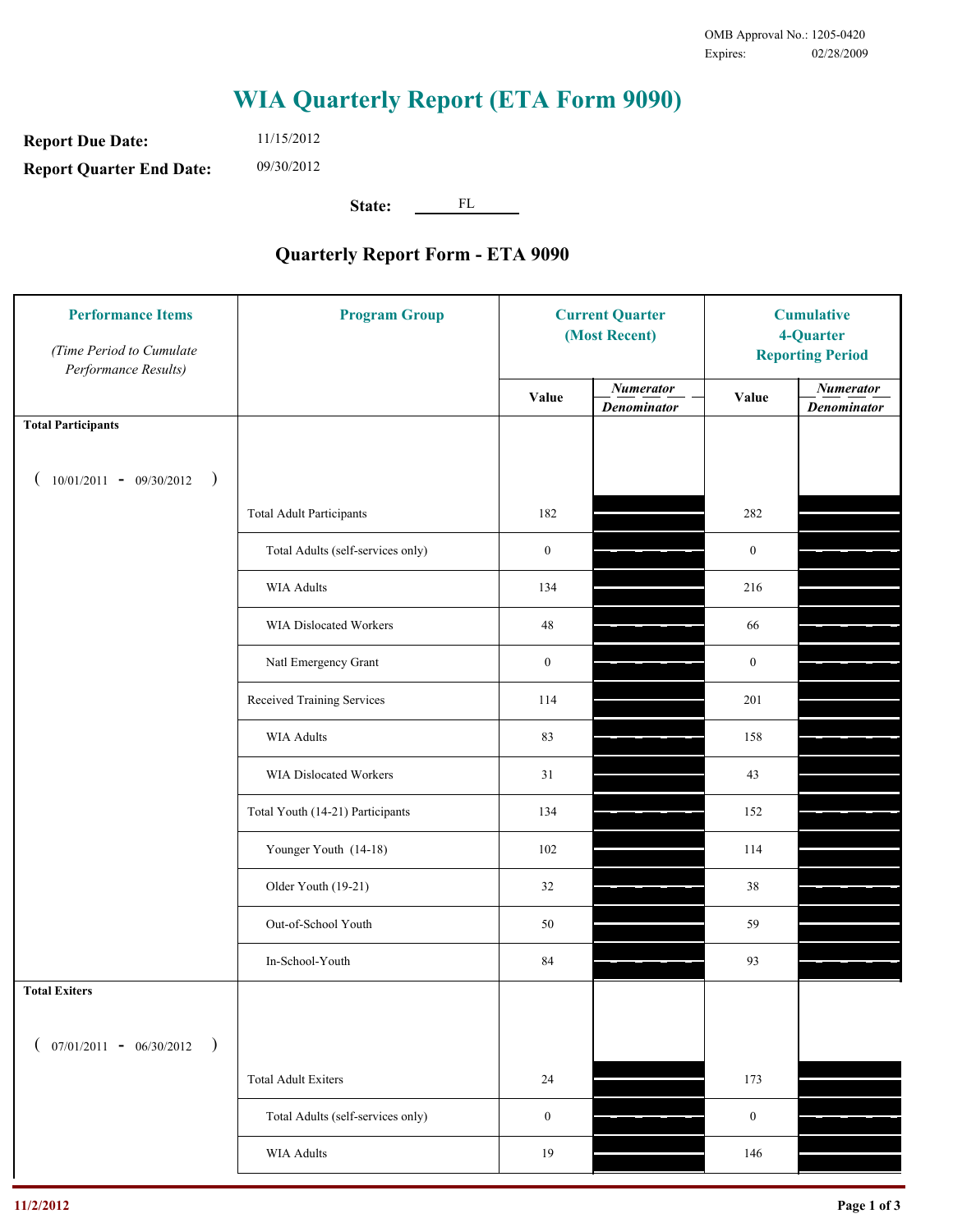| <b>Performance Items</b><br>(Time Period to Cumulate<br>Performance Results) | <b>Program Group</b>        |                  | <b>Current Quarter</b><br>(Most Recent) | <b>Cumulative</b><br>4-Quarter<br><b>Reporting Period</b> |                                        |
|------------------------------------------------------------------------------|-----------------------------|------------------|-----------------------------------------|-----------------------------------------------------------|----------------------------------------|
|                                                                              |                             | Value            | <b>Numerator</b><br><b>Denominator</b>  | Value                                                     | <b>Numerator</b><br><b>Denominator</b> |
|                                                                              | WIA Dislocated Workers      | 5                |                                         | 27                                                        |                                        |
|                                                                              | Natl Emergency Grant        | $\boldsymbol{0}$ |                                         | $\boldsymbol{0}$                                          |                                        |
|                                                                              | Total Youth (14-21) Exiters | 3                |                                         | 45                                                        |                                        |
|                                                                              | Younger Youth (14-18)       | 2                |                                         | 33                                                        |                                        |
|                                                                              | Older Youth (19-21)         | $\mathbf{1}$     |                                         | 12                                                        |                                        |
|                                                                              | Out-of-School Youth         | $\mathbf{1}$     |                                         | 15                                                        |                                        |
|                                                                              | In-School Youth             | 2                |                                         | 30                                                        |                                        |
| <b>Placement in Employment or</b><br>Education                               |                             |                  |                                         |                                                           |                                        |
| $01/01/2011 - 12/31/2011$<br>$\rightarrow$<br>$\overline{ }$                 |                             |                  |                                         |                                                           |                                        |
|                                                                              | WIA Youth (14-21)           | 71.4             | 5<br>$\overline{7}$                     | 78.3                                                      | 47<br>60                               |
| <b>Attainment of Degree or</b><br>Certification                              |                             |                  |                                         |                                                           |                                        |
| $($ 01/01/2011 - 12/31/2011<br>$\rightarrow$                                 |                             |                  |                                         |                                                           |                                        |
|                                                                              | WIA Youth (14-21)           | 85.7             | $\sqrt{6}$<br>$\overline{7}$            | 88.9                                                      | 56<br>63                               |
| <b>Literacy or Numeracy Gains</b>                                            |                             |                  |                                         |                                                           |                                        |
| $10/01/2011 - 09/30/2012$                                                    |                             |                  |                                         |                                                           |                                        |
|                                                                              | WIA Youth (14-21)           | 66.7             | $\overline{c}$<br>$\overline{3}$        | 60.0                                                      | $\frac{3}{5}$                          |
| Youth Diploma or Equivilance Rate                                            |                             |                  |                                         |                                                           |                                        |
| $07/01/2011 - 06/30/2012$<br>$\rightarrow$<br>€                              |                             |                  |                                         |                                                           |                                        |
|                                                                              | WIA Younger Youth (14-18)   | 100.0            | $\overline{\mathbf{c}}$                 | 92.9                                                      | $26\,$                                 |
| <b>Skill Attainment Rate</b>                                                 |                             |                  | $\overline{2}$                          |                                                           | $28\,$                                 |
|                                                                              |                             |                  |                                         |                                                           |                                        |
| $07/01/2011 - 06/30/2012$ )<br>$\left($                                      |                             | 100.0            | 12                                      | 100.0                                                     | 73                                     |
| <b>Entered Employment Rate</b>                                               | WIA Younger Youth (14-18)   |                  | $\overline{12}$                         |                                                           | $\overline{73}$                        |
|                                                                              |                             |                  |                                         |                                                           |                                        |
| $($ 01/01/2011 - 12/31/2011<br>$\rightarrow$                                 |                             |                  |                                         |                                                           |                                        |
|                                                                              | Adults                      | $80.0\,$         | 16<br>$\overline{20}$                   | 64.6                                                      | 42<br>65                               |
|                                                                              | Dislocated Workers          | 70.0             | $\boldsymbol{7}$<br>$10\,$              | 69.7                                                      | $23\,$<br>33                           |
|                                                                              | Older Youth (19-21)         | $0.0\,$          | $\boldsymbol{0}$<br>$\mathbf{0}$        | 64.3                                                      | 9<br>$14\,$                            |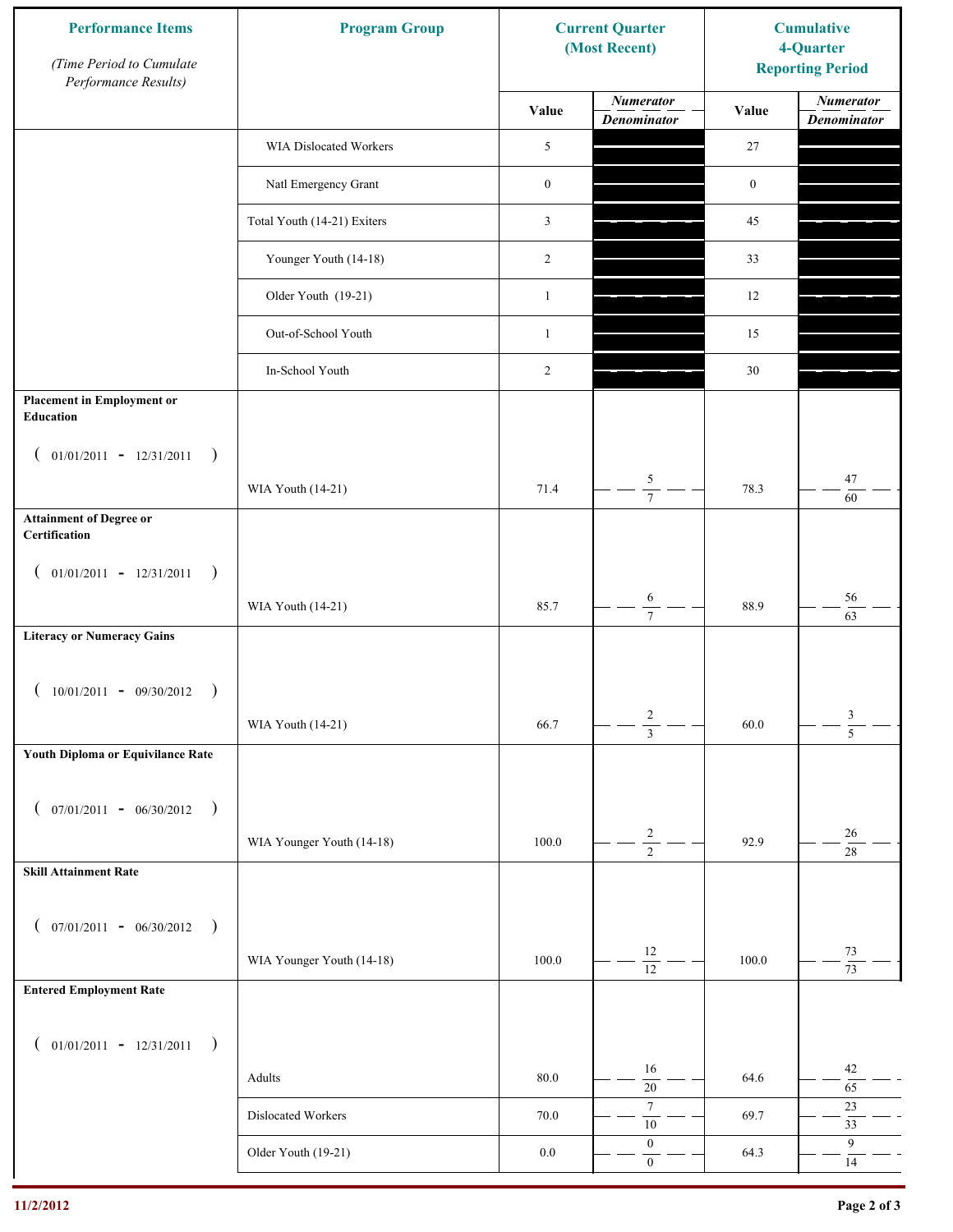| <b>Performance Items</b><br>(Time Period to Cumulate<br>Performance Results)                                                                              | <b>Program Group</b>  | <b>Current Quarter</b><br>(Most Recent) |                                        | <b>Cumulative</b><br>4-Quarter<br><b>Reporting Period</b> |                                        |
|-----------------------------------------------------------------------------------------------------------------------------------------------------------|-----------------------|-----------------------------------------|----------------------------------------|-----------------------------------------------------------|----------------------------------------|
|                                                                                                                                                           |                       | Value                                   | <b>Numerator</b><br><b>Denominator</b> | Value                                                     | <b>Numerator</b><br><b>Denominator</b> |
|                                                                                                                                                           | Natl Emergency Grant  | $\boldsymbol{0}$                        | $\boldsymbol{0}$<br>$\boldsymbol{0}$   | $\boldsymbol{0}$                                          | $\boldsymbol{0}$<br>$\boldsymbol{0}$   |
| <b>Employment and Credential</b><br>(Adults/Dislocated Workers) or<br><b>Credential Rates (Older Youth)</b><br>$01/01/2011 - 12/31/2011$<br>$\rightarrow$ |                       |                                         |                                        |                                                           |                                        |
|                                                                                                                                                           | Adults                | 64.7                                    | 22<br>$\overline{34}$                  | 80.8                                                      | 168<br>208                             |
|                                                                                                                                                           | Dislocated Workers    | 55.6                                    | 5<br>9                                 | 40.6                                                      | 13<br>32                               |
|                                                                                                                                                           | Older Youth (19-21)   | 100.0                                   | $\mathbf{1}$<br>$\mathbf{1}$           | 55.6                                                      | $10\,$<br>$18\,$                       |
| <b>Retention Rate</b>                                                                                                                                     |                       |                                         |                                        |                                                           |                                        |
| $07/01/2010 - 06/30/2011$<br>$\rightarrow$                                                                                                                |                       |                                         |                                        |                                                           |                                        |
|                                                                                                                                                           | Adults                | 91.6                                    | 76<br>83                               | 88.2                                                      | 253<br>287                             |
|                                                                                                                                                           | Dislocated Workers    | 83.3                                    | $\sqrt{5}$<br>$\sqrt{6}$               | 91.7                                                      | 11<br>12                               |
|                                                                                                                                                           | Older Youth (19-21)   | 75.0                                    | $\mathfrak z$<br>$\overline{4}$        | 81.8                                                      | 9<br>11                                |
|                                                                                                                                                           | Younger Youth (14-18) | 75.0                                    | 12<br>16                               | 78.6                                                      | $44\,$<br>56                           |
|                                                                                                                                                           | Natl Emergency Grant  | $\boldsymbol{0}$                        | $\boldsymbol{0}$<br>$\mathbf{0}$       | $\boldsymbol{0}$                                          | $\boldsymbol{0}$<br>$\overline{0}$     |
| <b>Average Earnings</b>                                                                                                                                   |                       |                                         |                                        |                                                           |                                        |
| $07/01/2010 - 06/30/2011$<br>$\rightarrow$                                                                                                                |                       |                                         |                                        |                                                           |                                        |
|                                                                                                                                                           | Adults                | 25,954.0                                | 1,738,920<br>$\overline{67}$           | 18,852.7                                                  | 3,940,205<br>209                       |
|                                                                                                                                                           | Dislocated Workers    | 15,824.4                                | 79,122<br>$\overline{5}$               | 18,260.7                                                  | 200,868<br>11                          |
|                                                                                                                                                           | Older Youth (19-21)   | 4,334.0                                 | 17,336<br>$\overline{4}$               | 5,970.9                                                   | 59,709<br>10                           |
|                                                                                                                                                           | Natl Emergency Grant  | $\boldsymbol{0}$                        | $\overline{0}$<br>$\mathbf{0}$         | $\boldsymbol{0}$                                          | $\overline{0}$<br>$\overline{0}$       |

WIB Name: **Heartland Workforce** 

**Office Name:**

**User Field 1: User Field 2:**

**Case Manager:**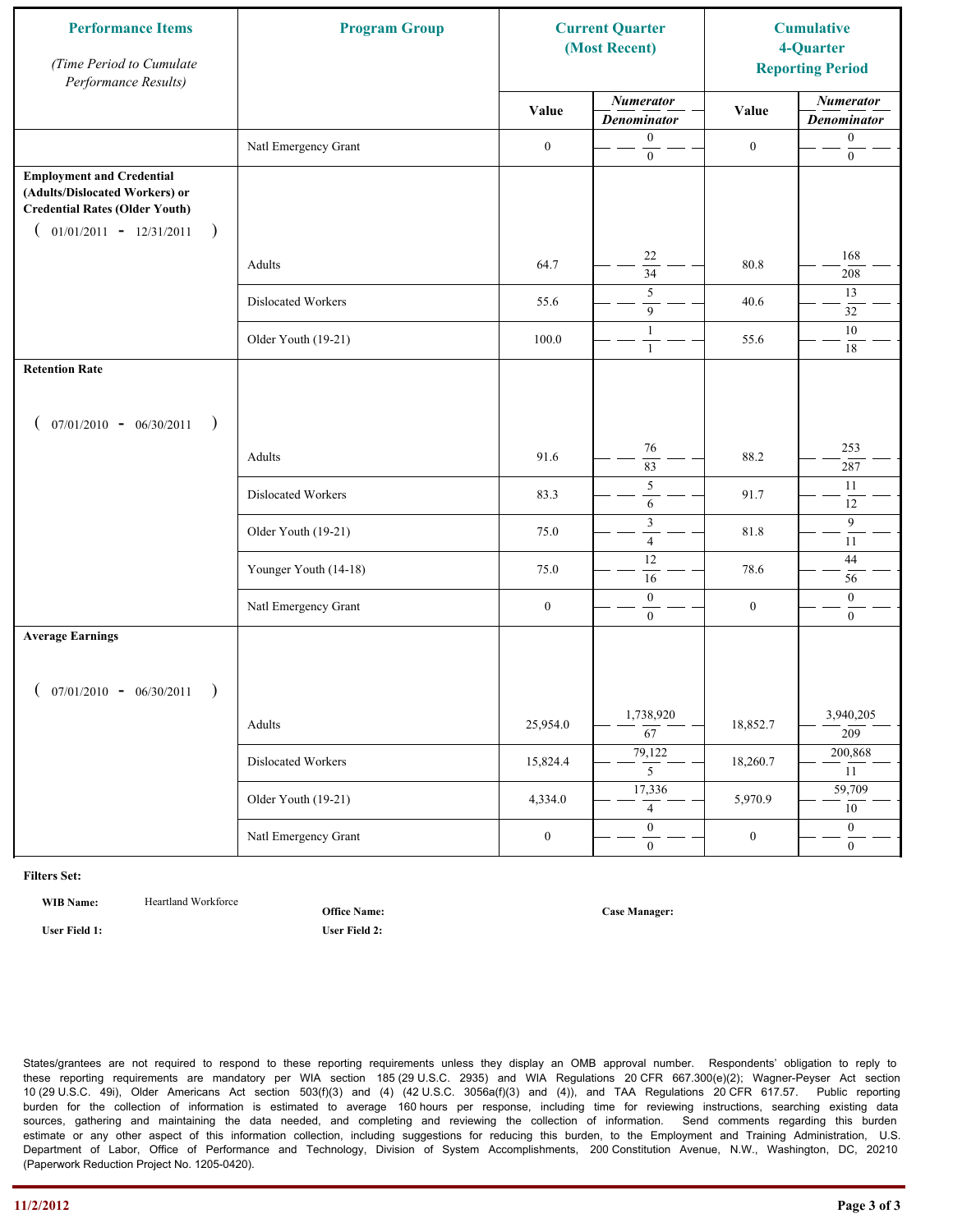**Report Due Date: Report Quarter End Date:** 11/15/2012 09/30/2012

**State:** FL

| <b>Performance Items</b><br>(Time Period to Cumulate<br>Performance Results) | <b>Program Group</b>              | <b>Current Quarter</b><br>(Most Recent) |                                        | <b>Cumulative</b><br>4-Quarter<br><b>Reporting Period</b> |                                        |
|------------------------------------------------------------------------------|-----------------------------------|-----------------------------------------|----------------------------------------|-----------------------------------------------------------|----------------------------------------|
|                                                                              |                                   | Value                                   | <b>Numerator</b><br><b>Denominator</b> | Value                                                     | <b>Numerator</b><br><b>Denominator</b> |
| <b>Total Participants</b>                                                    |                                   |                                         |                                        |                                                           |                                        |
| $10/01/2011 - 09/30/2012$ )                                                  |                                   |                                         |                                        |                                                           |                                        |
|                                                                              | <b>Total Adult Participants</b>   | 759                                     |                                        | 1,091                                                     |                                        |
|                                                                              | Total Adults (self-services only) | $\boldsymbol{0}$                        |                                        | $\boldsymbol{0}$                                          |                                        |
|                                                                              | <b>WIA Adults</b>                 | 401                                     |                                        | 575                                                       |                                        |
|                                                                              | <b>WIA Dislocated Workers</b>     | 372                                     |                                        | 533                                                       |                                        |
|                                                                              | Natl Emergency Grant              | $\overline{c}$                          |                                        | $\overline{4}$                                            |                                        |
|                                                                              | Received Training Services        | 360                                     |                                        | 616                                                       |                                        |
|                                                                              | <b>WIA Adults</b>                 | 212                                     |                                        | 359                                                       |                                        |
|                                                                              | WIA Dislocated Workers            | 152                                     |                                        | 268                                                       |                                        |
|                                                                              | Total Youth (14-21) Participants  | 112                                     |                                        | 426                                                       |                                        |
|                                                                              | Younger Youth (14-18)             | 81                                      |                                        | 263                                                       |                                        |
|                                                                              | Older Youth (19-21)               | 31                                      |                                        | 163                                                       |                                        |
|                                                                              | Out-of-School Youth               | 43                                      |                                        | 238                                                       |                                        |
|                                                                              | In-School-Youth                   | 69                                      |                                        | 188                                                       |                                        |
| <b>Total Exiters</b>                                                         |                                   |                                         |                                        |                                                           |                                        |
| $($ 07/01/2011 - 06/30/2012<br>$\rightarrow$                                 |                                   |                                         |                                        |                                                           |                                        |
|                                                                              | <b>Total Adult Exiters</b>        | 98                                      |                                        | 578                                                       |                                        |
|                                                                              | Total Adults (self-services only) | $\mathbf{0}$                            |                                        | $\boldsymbol{0}$                                          |                                        |
|                                                                              | WIA Adults                        | 60                                      |                                        | 303                                                       |                                        |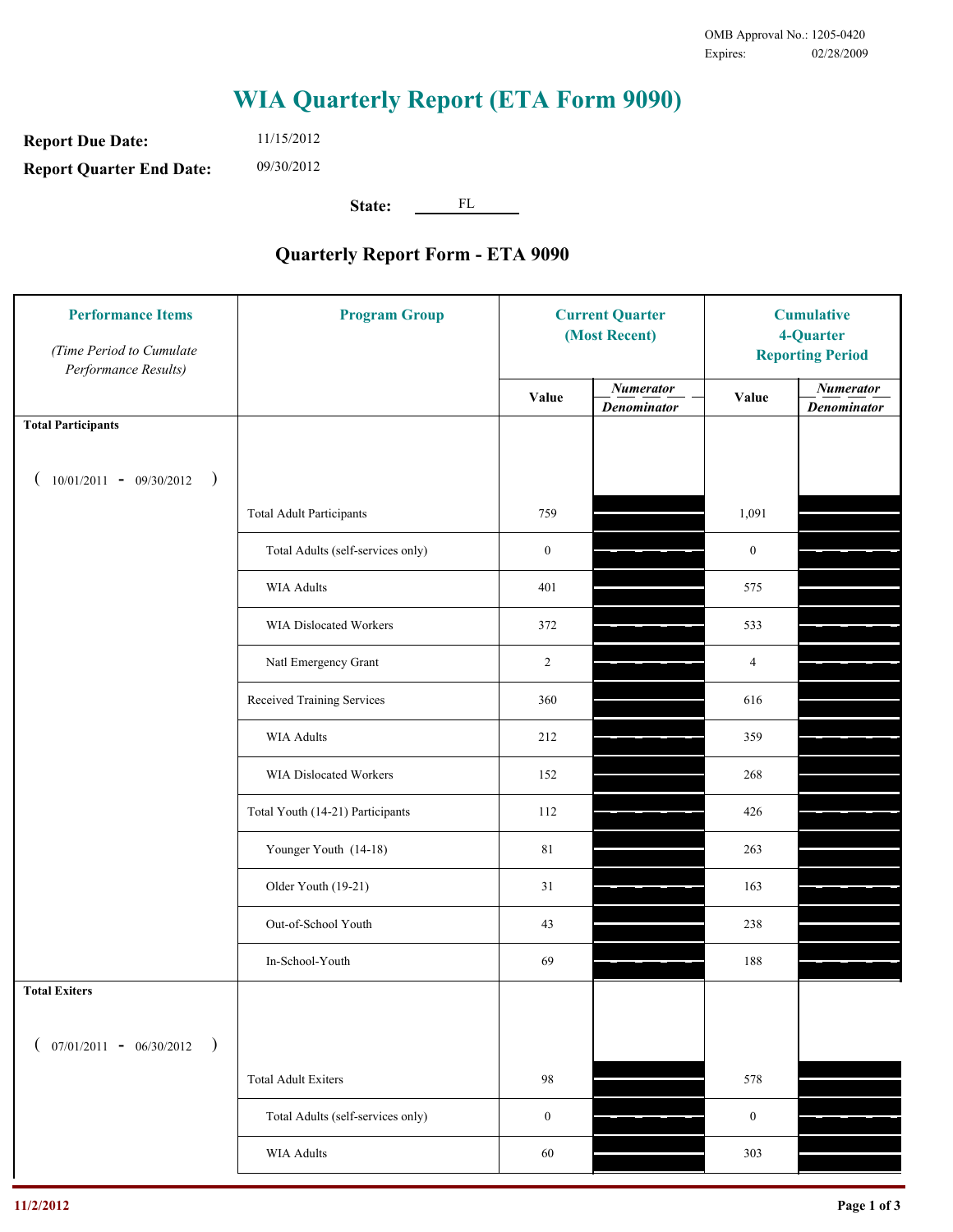| <b>Performance Items</b><br>(Time Period to Cumulate<br>Performance Results) | <b>Program Group</b>        |                  | <b>Current Quarter</b><br>(Most Recent) | <b>Cumulative</b><br>4-Quarter<br><b>Reporting Period</b> |                                        |
|------------------------------------------------------------------------------|-----------------------------|------------------|-----------------------------------------|-----------------------------------------------------------|----------------------------------------|
|                                                                              |                             | Value            | <b>Numerator</b><br><b>Denominator</b>  | Value                                                     | <b>Numerator</b><br><b>Denominator</b> |
|                                                                              | WIA Dislocated Workers      | 38               |                                         | 288                                                       |                                        |
|                                                                              | Natl Emergency Grant        | $\boldsymbol{0}$ |                                         | $\overline{c}$                                            |                                        |
|                                                                              | Total Youth (14-21) Exiters | 262              |                                         | 357                                                       |                                        |
|                                                                              | Younger Youth (14-18)       | 151              |                                         | 206                                                       |                                        |
|                                                                              | Older Youth (19-21)         | 111              |                                         | 151                                                       |                                        |
|                                                                              | Out-of-School Youth         | 170              |                                         | 220                                                       |                                        |
|                                                                              | In-School Youth             | 92               |                                         | 137                                                       |                                        |
| <b>Placement in Employment or</b><br>Education                               |                             |                  |                                         |                                                           |                                        |
| $01/01/2011 - 12/31/2011$<br>$\rightarrow$<br>$\overline{ }$                 | WIA Youth (14-21)           | 64.7             | 11<br>17                                | 56.0                                                      | 61<br>109                              |
| <b>Attainment of Degree or</b><br>Certification                              |                             |                  |                                         |                                                           |                                        |
| $($ 01/01/2011 - 12/31/2011<br>$\rightarrow$                                 |                             |                  |                                         |                                                           |                                        |
|                                                                              | WIA Youth (14-21)           | 41.7             | $\mathfrak{S}$<br>$\overline{12}$       | 51.7                                                      | 46<br>89                               |
| <b>Literacy or Numeracy Gains</b>                                            |                             |                  |                                         |                                                           |                                        |
| $10/01/2011 - 09/30/2012$                                                    |                             |                  |                                         |                                                           |                                        |
|                                                                              | WIA Youth (14-21)           | 60.0             | $\overline{9}$<br>$\overline{15}$       | 16.9                                                      | 20<br>118                              |
| Youth Diploma or Equivilance Rate                                            |                             |                  |                                         |                                                           |                                        |
| $07/01/2011 - 06/30/2012$<br>$\rightarrow$<br>€                              |                             |                  |                                         |                                                           |                                        |
|                                                                              | WIA Younger Youth (14-18)   | 25.8             | 17<br>66                                | 40.8                                                      | 42<br>103                              |
| <b>Skill Attainment Rate</b>                                                 |                             |                  |                                         |                                                           |                                        |
| $07/01/2011 - 06/30/2012$ )<br>$\left($                                      |                             |                  |                                         |                                                           |                                        |
|                                                                              | WIA Younger Youth (14-18)   | 17.8             | $18\,$<br>$\overline{101}$              | 21.2                                                      | 45<br>212                              |
| <b>Entered Employment Rate</b>                                               |                             |                  |                                         |                                                           |                                        |
| $($ 01/01/2011 - 12/31/2011<br>$\rightarrow$                                 |                             |                  |                                         |                                                           |                                        |
|                                                                              | Adults                      | 84.0             | 21<br>$\overline{25}$                   | 69.6                                                      | 181<br>$260\,$                         |
|                                                                              | Dislocated Workers          | 83.6             | $51\,$<br>61                            | 78.3                                                      | 365<br>466                             |
|                                                                              | Older Youth (19-21)         | 55.6             | $\sqrt{5}$<br>$\overline{9}$            | 62.3                                                      | 33<br>53                               |
|                                                                              |                             |                  |                                         |                                                           |                                        |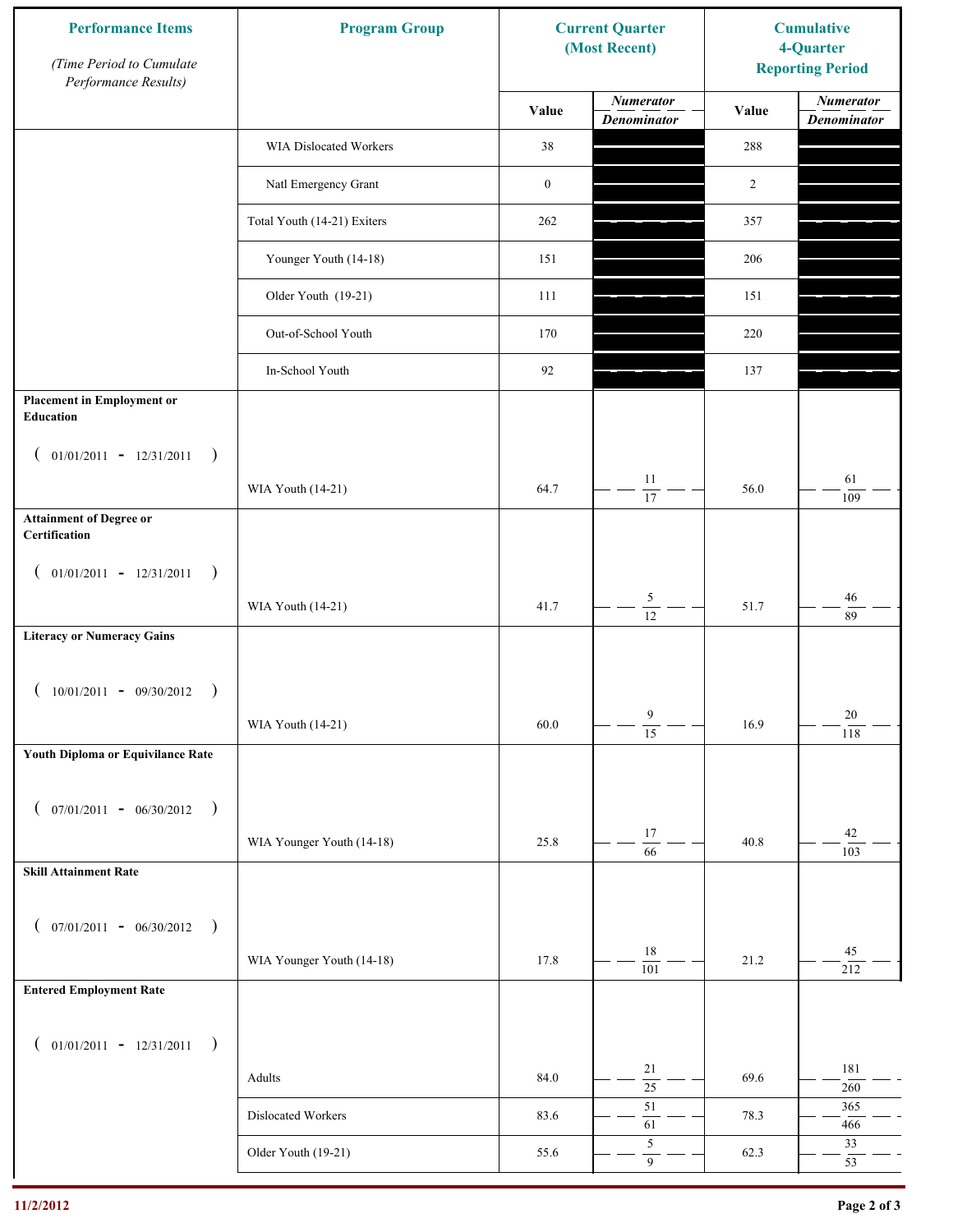| <b>Performance Items</b><br>(Time Period to Cumulate<br>Performance Results)                                                                              | <b>Program Group</b>  | <b>Current Quarter</b><br>(Most Recent) |                                        | <b>Cumulative</b><br>4-Quarter<br><b>Reporting Period</b> |                                        |
|-----------------------------------------------------------------------------------------------------------------------------------------------------------|-----------------------|-----------------------------------------|----------------------------------------|-----------------------------------------------------------|----------------------------------------|
|                                                                                                                                                           |                       | Value                                   | <b>Numerator</b><br><b>Denominator</b> | Value                                                     | <b>Numerator</b><br><b>Denominator</b> |
|                                                                                                                                                           | Natl Emergency Grant  | 50.0                                    | 1<br>$\sqrt{2}$                        | 75.0                                                      | 3<br>$\overline{4}$                    |
| <b>Employment and Credential</b><br>(Adults/Dislocated Workers) or<br><b>Credential Rates (Older Youth)</b><br>$01/01/2011 - 12/31/2011$<br>$\rightarrow$ |                       |                                         |                                        |                                                           |                                        |
|                                                                                                                                                           | Adults                | 63.4                                    | 26<br>41                               | 53.0                                                      | 236<br>445                             |
|                                                                                                                                                           | Dislocated Workers    | 48.2                                    | $27\,$<br>56                           | 43.0                                                      | 170<br>395                             |
|                                                                                                                                                           | Older Youth (19-21)   | $0.0\,$                                 | $\boldsymbol{0}$<br>9                  | 10.9                                                      | 6<br>55                                |
| <b>Retention Rate</b>                                                                                                                                     |                       |                                         |                                        |                                                           |                                        |
| $07/01/2010 - 06/30/2011$<br>$\rightarrow$                                                                                                                |                       |                                         |                                        |                                                           |                                        |
|                                                                                                                                                           | Adults                | 94.9                                    | 169<br>178                             | 92.5                                                      | 359<br>388                             |
|                                                                                                                                                           | Dislocated Workers    | 89.5                                    | 128<br>143                             | 92.1                                                      | 303<br>329                             |
|                                                                                                                                                           | Older Youth (19-21)   | 85.7                                    | 6<br>$\tau$                            | 76.7                                                      | 23<br>30                               |
|                                                                                                                                                           | Younger Youth (14-18) | 62.5                                    | $\overline{15}$<br>24                  | 63.1                                                      | 41<br>65                               |
|                                                                                                                                                           | Natl Emergency Grant  | 100.0                                   | 1<br>$\mathbf{1}$                      | 100.0                                                     | $\mathfrak{Z}$<br>$\mathfrak{Z}$       |
| <b>Average Earnings</b><br>$07/01/2010 - 06/30/2011$<br>$\rightarrow$                                                                                     |                       |                                         |                                        |                                                           |                                        |
|                                                                                                                                                           | Adults                | 18,780.5                                | 2,986,101<br>$\overline{159}$          | 17,490.3                                                  | 5,876,732<br>336                       |
|                                                                                                                                                           | Dislocated Workers    | 15,157.3                                | 1,803,721<br>$\overline{119}$          | 15,022.6                                                  | 4,266,425<br>284                       |
|                                                                                                                                                           | Older Youth (19-21)   | 5,868.9                                 | 41,082<br>$7\overline{ }$              | 3,538.0                                                   | 106,139<br>$\overline{30}$             |
|                                                                                                                                                           | Natl Emergency Grant  | 12,351.0                                | 12,351<br>$\mathbf{1}$                 | 11,349.5                                                  | 22,699<br>$\overline{2}$               |

**WIB Name:** Workforce Solutions

**Office Name:**

**User Field 1: User Field 2:**

**Case Manager:**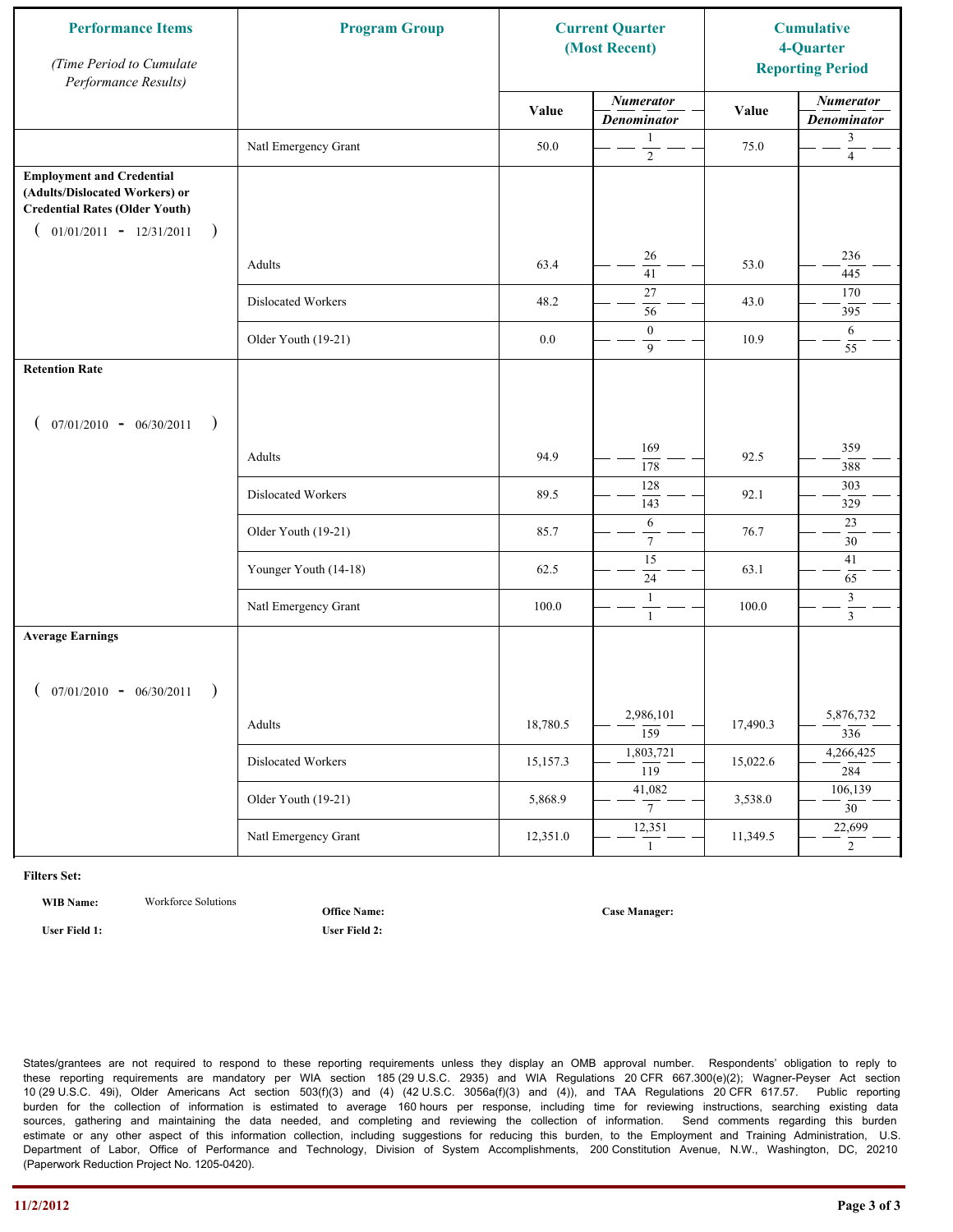**Report Due Date: Report Quarter End Date:** 11/15/2012 09/30/2012

**State:** FL

| <b>Performance Items</b><br>(Time Period to Cumulate<br>Performance Results) | <b>Program Group</b>              | <b>Current Quarter</b><br>(Most Recent) |                                        | <b>Cumulative</b><br>4-Quarter<br><b>Reporting Period</b> |                                        |
|------------------------------------------------------------------------------|-----------------------------------|-----------------------------------------|----------------------------------------|-----------------------------------------------------------|----------------------------------------|
|                                                                              |                                   | Value                                   | <b>Numerator</b><br><b>Denominator</b> | Value                                                     | <b>Numerator</b><br><b>Denominator</b> |
| <b>Total Participants</b>                                                    |                                   |                                         |                                        |                                                           |                                        |
| $10/01/2011 - 09/30/2012$<br>$\rightarrow$                                   |                                   |                                         |                                        |                                                           |                                        |
|                                                                              | <b>Total Adult Participants</b>   | 1,130                                   |                                        | 1,515                                                     |                                        |
|                                                                              | Total Adults (self-services only) | $\boldsymbol{0}$                        |                                        | $\boldsymbol{0}$                                          |                                        |
|                                                                              | <b>WIA Adults</b>                 | 888                                     |                                        | 1,134                                                     |                                        |
|                                                                              | WIA Dislocated Workers            | 241                                     |                                        | 372                                                       |                                        |
|                                                                              | Natl Emergency Grant              | $10\,$                                  |                                        | 23                                                        |                                        |
|                                                                              | Received Training Services        | 409                                     |                                        | 715                                                       |                                        |
|                                                                              | <b>WIA Adults</b>                 | 300                                     |                                        | 523                                                       |                                        |
|                                                                              | WIA Dislocated Workers            | 111                                     |                                        | 197                                                       |                                        |
|                                                                              | Total Youth (14-21) Participants  | 756                                     |                                        | 863                                                       |                                        |
|                                                                              | Younger Youth (14-18)             | 374                                     |                                        | 397                                                       |                                        |
|                                                                              | Older Youth (19-21)               | 382                                     |                                        | 466                                                       |                                        |
|                                                                              | Out-of-School Youth               | 477                                     |                                        | 570                                                       |                                        |
|                                                                              | In-School-Youth                   | 279                                     |                                        | 293                                                       |                                        |
| <b>Total Exiters</b>                                                         |                                   |                                         |                                        |                                                           |                                        |
| $07/01/2011 - 06/30/2012$<br>$\rightarrow$                                   |                                   |                                         |                                        |                                                           |                                        |
|                                                                              | <b>Total Adult Exiters</b>        | 229                                     |                                        | 589                                                       |                                        |
|                                                                              | Total Adults (self-services only) | $\boldsymbol{0}$                        |                                        | $\boldsymbol{0}$                                          |                                        |
|                                                                              | WIA Adults                        | 173                                     |                                        | 378                                                       |                                        |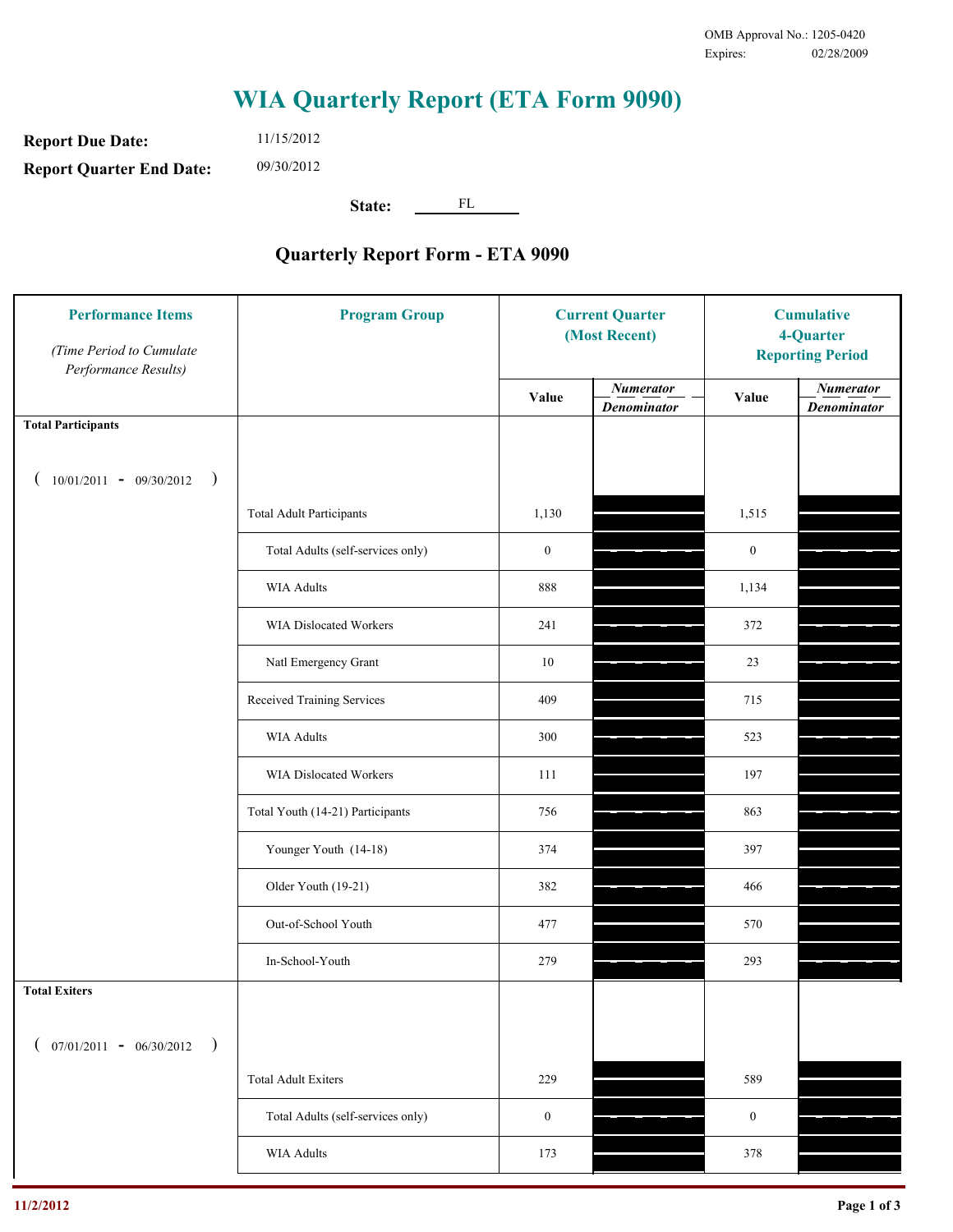| <b>Performance Items</b><br>(Time Period to Cumulate<br>Performance Results) | <b>Program Group</b>        |                  | <b>Current Quarter</b><br>(Most Recent) | <b>Cumulative</b><br>4-Quarter<br><b>Reporting Period</b> |                                        |
|------------------------------------------------------------------------------|-----------------------------|------------------|-----------------------------------------|-----------------------------------------------------------|----------------------------------------|
|                                                                              |                             | Value            | <b>Numerator</b><br><b>Denominator</b>  | Value                                                     | <b>Numerator</b><br><b>Denominator</b> |
|                                                                              | WIA Dislocated Workers      | 52               |                                         | 204                                                       |                                        |
|                                                                              | Natl Emergency Grant        | 6                |                                         | 13                                                        |                                        |
|                                                                              | Total Youth (14-21) Exiters | 32               |                                         | 159                                                       |                                        |
|                                                                              | Younger Youth (14-18)       | $\boldsymbol{7}$ |                                         | 50                                                        |                                        |
|                                                                              | Older Youth (19-21)         | 25               |                                         | 109                                                       |                                        |
|                                                                              | Out-of-School Youth         | 29               |                                         | 123                                                       |                                        |
|                                                                              | In-School Youth             | $\mathfrak{Z}$   |                                         | 36                                                        |                                        |
| <b>Placement in Employment or</b><br>Education                               |                             |                  |                                         |                                                           |                                        |
| $01/01/2011 - 12/31/2011$<br>$\rightarrow$<br>$\overline{ }$                 | WIA Youth (14-21)           | $80.0\,$         | 24                                      | 59.4                                                      | 120                                    |
| <b>Attainment of Degree or</b><br>Certification                              |                             |                  | $\overline{30}$                         |                                                           | 202                                    |
| $($ 01/01/2011 - 12/31/2011<br>$\rightarrow$                                 |                             |                  |                                         |                                                           |                                        |
|                                                                              | WIA Youth (14-21)           | 72.7             | 24<br>$\overline{33}$                   | 66.5                                                      | 131<br>197                             |
| <b>Literacy or Numeracy Gains</b>                                            |                             |                  |                                         |                                                           |                                        |
| $10/01/2011 - 09/30/2012$<br>$\rightarrow$                                   |                             |                  |                                         |                                                           |                                        |
|                                                                              | WIA Youth (14-21)           | 47.4             | $18\,$<br>$\overline{38}$               | 44.1                                                      | 56<br>127                              |
| Youth Diploma or Equivilance Rate                                            |                             |                  |                                         |                                                           |                                        |
| $07/01/2011 - 06/30/2012$<br>$\rightarrow$<br>€                              |                             |                  |                                         |                                                           |                                        |
|                                                                              | WIA Younger Youth (14-18)   | $0.0\,$          | $\boldsymbol{0}$<br>$\overline{2}$      | 91.4                                                      | $32\,$<br>$\overline{35}$              |
| <b>Skill Attainment Rate</b>                                                 |                             |                  |                                         |                                                           |                                        |
| $07/01/2011 - 06/30/2012$ )<br>$\left($                                      |                             |                  |                                         |                                                           |                                        |
|                                                                              | WIA Younger Youth (14-18)   | 66.7             | $12\,$<br>$\overline{18}$               | 92.0                                                      | 115                                    |
| <b>Entered Employment Rate</b>                                               |                             |                  |                                         |                                                           | 125                                    |
| $($ 01/01/2011 - 12/31/2011<br>$\big)$                                       |                             |                  |                                         |                                                           |                                        |
|                                                                              | Adults                      | 64.3             | 9<br>$\overline{14}$                    | 51.8                                                      | 113<br>218                             |
|                                                                              | Dislocated Workers          | 85.0             | 34<br>$40\,$                            | 65.9                                                      | 299<br>454                             |
|                                                                              | Older Youth (19-21)         | 84.2             | 16<br>$\overline{19}$                   | 54.2                                                      | 71<br>131                              |
|                                                                              |                             |                  |                                         |                                                           |                                        |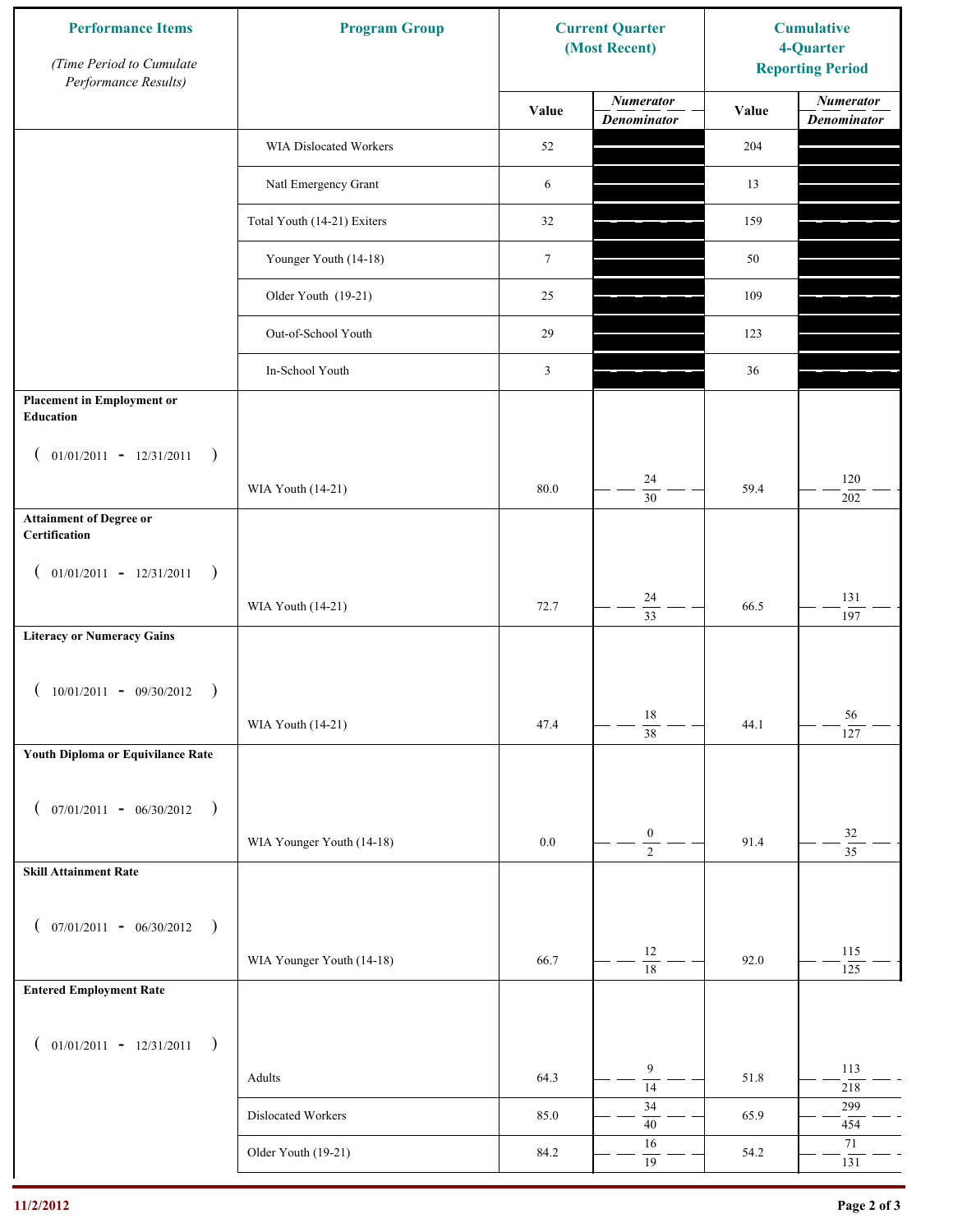| <b>Performance Items</b><br>(Time Period to Cumulate<br>Performance Results)                                                                              | <b>Program Group</b>  | <b>Current Quarter</b><br>(Most Recent) |                                        | <b>Cumulative</b><br>4-Quarter<br><b>Reporting Period</b> |                                        |
|-----------------------------------------------------------------------------------------------------------------------------------------------------------|-----------------------|-----------------------------------------|----------------------------------------|-----------------------------------------------------------|----------------------------------------|
|                                                                                                                                                           |                       | Value                                   | <b>Numerator</b><br><b>Denominator</b> | Value                                                     | <b>Numerator</b><br><b>Denominator</b> |
|                                                                                                                                                           | Natl Emergency Grant  | 100.0                                   | 1<br>$\mathbf{1}$                      | 71.4                                                      | 5<br>$\tau$                            |
| <b>Employment and Credential</b><br>(Adults/Dislocated Workers) or<br><b>Credential Rates (Older Youth)</b><br>$01/01/2011 - 12/31/2011$<br>$\rightarrow$ |                       |                                         |                                        |                                                           |                                        |
|                                                                                                                                                           | Adults                | 63.6                                    | 14<br>$\overline{22}$                  | 84.0                                                      | 862<br>1,026                           |
|                                                                                                                                                           | Dislocated Workers    | 72.4                                    | 21<br>$\overline{29}$                  | 57.5                                                      | 191<br>332                             |
|                                                                                                                                                           | Older Youth (19-21)   | 73.9                                    | 17<br>23                               | 43.4                                                      | 63<br>145                              |
| <b>Retention Rate</b>                                                                                                                                     |                       |                                         |                                        |                                                           |                                        |
| $07/01/2010 - 06/30/2011$<br>$\rightarrow$                                                                                                                |                       |                                         |                                        |                                                           |                                        |
|                                                                                                                                                           | Adults                | 95.2                                    | 675<br>709                             | 95.2                                                      | 1,176<br>1,235                         |
|                                                                                                                                                           | Dislocated Workers    | 90.6                                    | 125<br>138                             | 89.4                                                      | 286<br>320                             |
|                                                                                                                                                           | Older Youth (19-21)   | 76.2                                    | 16<br>21                               | 80.0                                                      | $72\,$<br>90                           |
|                                                                                                                                                           | Younger Youth (14-18) | 58.8                                    | 10<br>17                               | 67.2                                                      | 43<br>64                               |
|                                                                                                                                                           | Natl Emergency Grant  | 66.7                                    | $\sqrt{2}$<br>$\overline{3}$           | 75.0                                                      | $\mathfrak{Z}$<br>$\overline{4}$       |
| <b>Average Earnings</b>                                                                                                                                   |                       |                                         |                                        |                                                           |                                        |
| $07/01/2010 - 06/30/2011$<br>$\rightarrow$                                                                                                                |                       |                                         |                                        |                                                           |                                        |
|                                                                                                                                                           | Adults                | 29,721.4                                | 19,705,299<br>663                      | 27,840.9                                                  | 31,766,473<br>1,141                    |
|                                                                                                                                                           | Dislocated Workers    | 23,447.3                                | 2,766,781<br>$\overline{118}$          | 23,509.9                                                  | 6,394,700<br>272                       |
|                                                                                                                                                           | Older Youth (19-21)   | 3,640.8                                 | 69,176<br>19                           | 4,003.6                                                   | 320,286<br>80                          |
|                                                                                                                                                           | Natl Emergency Grant  | 17,021.5                                | 34,043<br>$\overline{2}$               | 16,875.0                                                  | 50,625<br>$\mathbf{3}$                 |

**WIB Name:** Workforce Alliance Inc.

**Office Name:**

**User Field 1: User Field 2:**

**Case Manager:**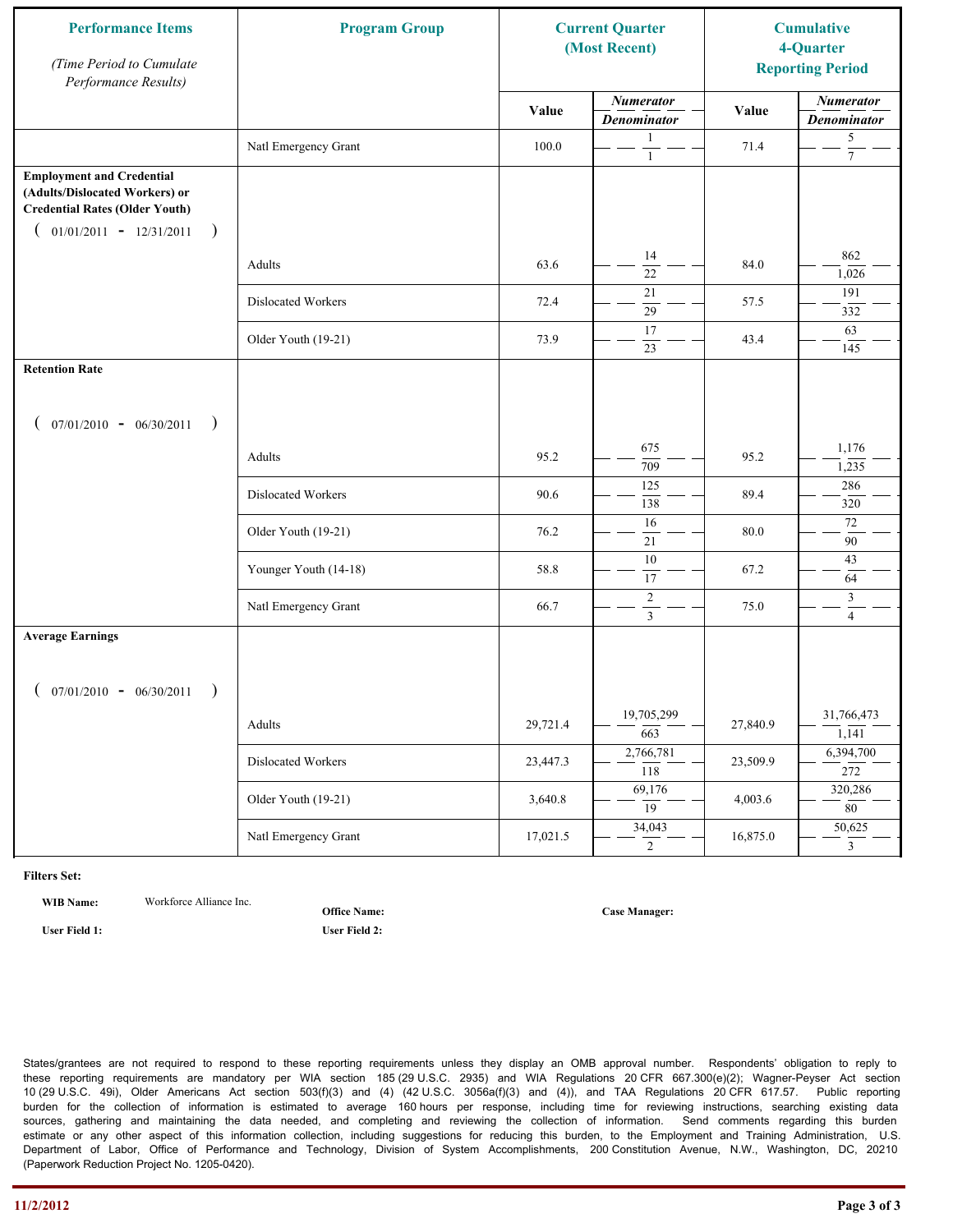**Report Due Date: Report Quarter End Date:** 11/15/2012 09/30/2012

**State:** FL

| <b>Performance Items</b><br>(Time Period to Cumulate<br>Performance Results) | <b>Program Group</b>              | <b>Current Quarter</b><br>(Most Recent) |                                        | <b>Cumulative</b><br>4-Quarter<br><b>Reporting Period</b> |                                        |
|------------------------------------------------------------------------------|-----------------------------------|-----------------------------------------|----------------------------------------|-----------------------------------------------------------|----------------------------------------|
|                                                                              |                                   | Value                                   | <b>Numerator</b><br><b>Denominator</b> | Value                                                     | <b>Numerator</b><br><b>Denominator</b> |
| <b>Total Participants</b>                                                    |                                   |                                         |                                        |                                                           |                                        |
| $10/01/2011 - 09/30/2012$<br>$\big)$                                         |                                   |                                         |                                        |                                                           |                                        |
|                                                                              | <b>Total Adult Participants</b>   | 3,242                                   |                                        | 4,395                                                     |                                        |
|                                                                              | Total Adults (self-services only) | $\boldsymbol{0}$                        |                                        | $\boldsymbol{0}$                                          |                                        |
|                                                                              | <b>WIA Adults</b>                 | 1,597                                   |                                        | 2,066                                                     |                                        |
|                                                                              | <b>WIA Dislocated Workers</b>     | 1,701                                   |                                        | 2,402                                                     |                                        |
|                                                                              | Natl Emergency Grant              | $\boldsymbol{0}$                        |                                        | $\boldsymbol{0}$                                          |                                        |
|                                                                              | Received Training Services        | 1,666                                   |                                        | 2,752                                                     |                                        |
|                                                                              | <b>WIA Adults</b>                 | 851                                     |                                        | 1,343                                                     |                                        |
|                                                                              | WIA Dislocated Workers            | 837                                     |                                        | 1,454                                                     |                                        |
|                                                                              | Total Youth (14-21) Participants  | 984                                     |                                        | 1,281                                                     |                                        |
|                                                                              | Younger Youth (14-18)             | 554                                     |                                        | 693                                                       |                                        |
|                                                                              | Older Youth (19-21)               | 430                                     |                                        | 588                                                       |                                        |
|                                                                              | Out-of-School Youth               | 552                                     |                                        | 747                                                       |                                        |
|                                                                              | In-School-Youth                   | 432                                     |                                        | 534                                                       |                                        |
| <b>Total Exiters</b>                                                         |                                   |                                         |                                        |                                                           |                                        |
| $07/01/2011 - 06/30/2012$<br>$\rightarrow$                                   |                                   |                                         |                                        |                                                           |                                        |
|                                                                              | <b>Total Adult Exiters</b>        | 315                                     |                                        | 1,606                                                     |                                        |
|                                                                              | Total Adults (self-services only) | $\boldsymbol{0}$                        |                                        | $\boldsymbol{0}$                                          |                                        |
|                                                                              | WIA Adults                        | 139                                     |                                        | 636                                                       |                                        |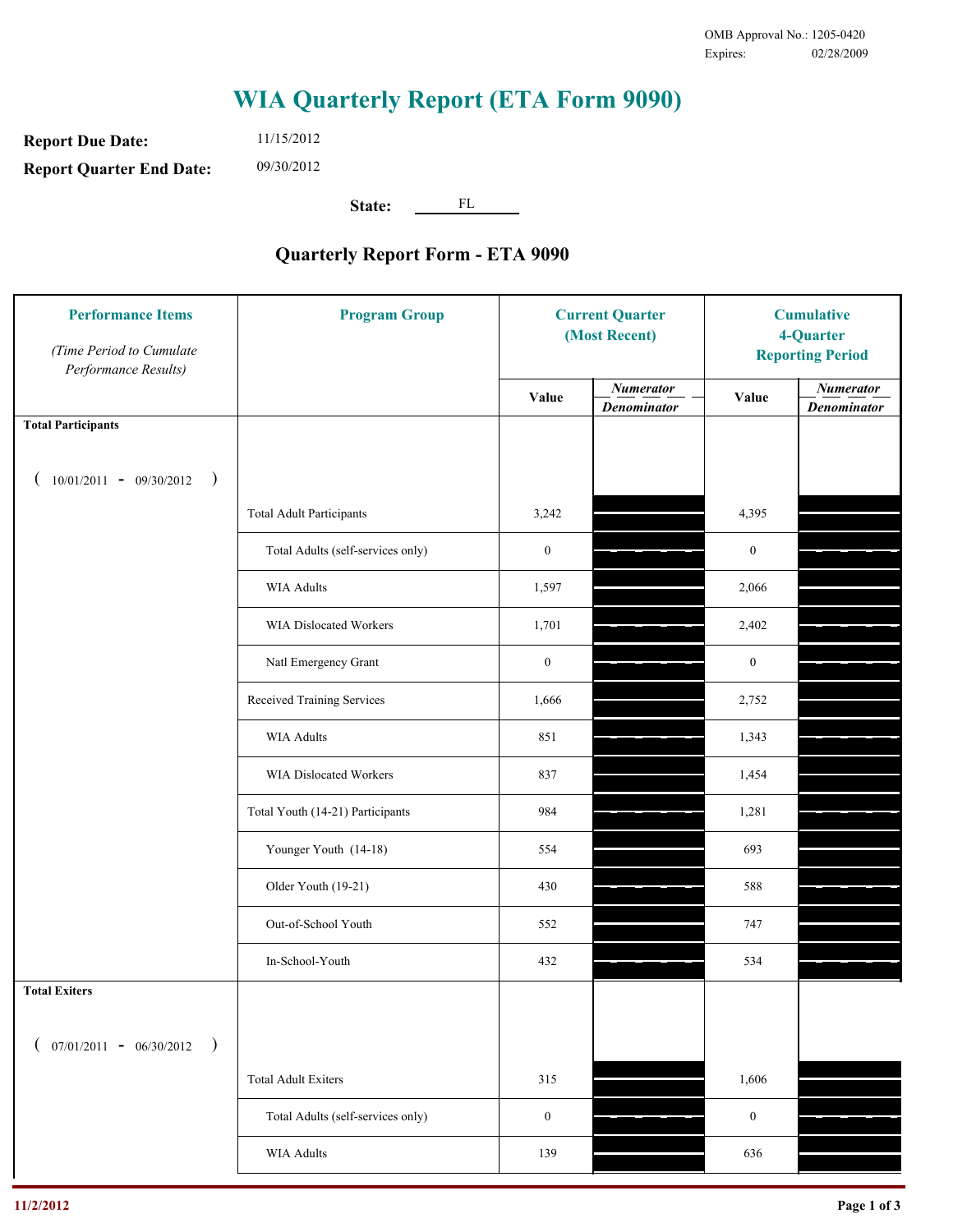| <b>Numerator</b><br><b>Numerator</b><br>Value<br>Value<br><b>Denominator</b><br><b>Denominator</b><br>WIA Dislocated Workers<br>179<br>1,002<br>Natl Emergency Grant<br>$\boldsymbol{0}$<br>$\boldsymbol{0}$<br>Total Youth (14-21) Exiters<br>247<br>452<br>Younger Youth (14-18)<br>122<br>228<br>Older Youth (19-21)<br>125<br>224<br>Out-of-School Youth<br>287<br>157<br>90<br>In-School Youth<br>165<br><b>Placement in Employment or</b><br>Education<br>$01/01/2011 - 12/31/2011$<br>$\rightarrow$<br>$\overline{ }$<br>$31\,$<br>269<br>93.9<br>73.7<br>WIA Youth (14-21)<br>$\overline{33}$<br>365<br><b>Attainment of Degree or</b><br>Certification<br>$($ 01/01/2011 - 12/31/2011<br>$\rightarrow$<br>199<br>16<br>45.7<br>55.3<br>WIA Youth (14-21)<br>$\overline{35}$<br>360<br><b>Literacy or Numeracy Gains</b><br>$10/01/2011 - 09/30/2012$<br>$\rightarrow$<br>$8\sqrt{1}$<br>226<br>WIA Youth (14-21)<br>84.4<br>79.0<br>$\overline{96}$<br>286<br>Youth Diploma or Equivilance Rate<br>$07/01/2011 - 06/30/2012$ )<br>€<br>141<br>$75\,$<br>WIA Younger Youth (14-18)<br>78.9<br>83.4<br>$\overline{95}$<br>169<br><b>Skill Attainment Rate</b><br>$07/01/2011 - 06/30/2012$ )<br>$\left($<br>136<br>396<br>WIA Younger Youth (14-18)<br>58.1<br>73.2<br>$\overline{234}$<br>541<br><b>Entered Employment Rate</b><br>$($ 01/01/2011 - 12/31/2011<br>$\rightarrow$<br>91<br>299<br>91.0<br>77.5<br>Adults<br>100<br>386<br>228<br>870<br>Dislocated Workers<br>94.2<br>92.8<br>242<br>938<br>19<br>126<br>Older Youth (19-21)<br>90.5<br>81.3<br>$21\,$<br>155 | <b>Performance Items</b><br>(Time Period to Cumulate<br>Performance Results) | <b>Program Group</b> | <b>Current Quarter</b><br>(Most Recent) | <b>Cumulative</b><br>4-Quarter<br><b>Reporting Period</b> |  |
|-------------------------------------------------------------------------------------------------------------------------------------------------------------------------------------------------------------------------------------------------------------------------------------------------------------------------------------------------------------------------------------------------------------------------------------------------------------------------------------------------------------------------------------------------------------------------------------------------------------------------------------------------------------------------------------------------------------------------------------------------------------------------------------------------------------------------------------------------------------------------------------------------------------------------------------------------------------------------------------------------------------------------------------------------------------------------------------------------------------------------------------------------------------------------------------------------------------------------------------------------------------------------------------------------------------------------------------------------------------------------------------------------------------------------------------------------------------------------------------------------------------------------------------------------------------------------------------|------------------------------------------------------------------------------|----------------------|-----------------------------------------|-----------------------------------------------------------|--|
|                                                                                                                                                                                                                                                                                                                                                                                                                                                                                                                                                                                                                                                                                                                                                                                                                                                                                                                                                                                                                                                                                                                                                                                                                                                                                                                                                                                                                                                                                                                                                                                     |                                                                              |                      |                                         |                                                           |  |
|                                                                                                                                                                                                                                                                                                                                                                                                                                                                                                                                                                                                                                                                                                                                                                                                                                                                                                                                                                                                                                                                                                                                                                                                                                                                                                                                                                                                                                                                                                                                                                                     |                                                                              |                      |                                         |                                                           |  |
|                                                                                                                                                                                                                                                                                                                                                                                                                                                                                                                                                                                                                                                                                                                                                                                                                                                                                                                                                                                                                                                                                                                                                                                                                                                                                                                                                                                                                                                                                                                                                                                     |                                                                              |                      |                                         |                                                           |  |
|                                                                                                                                                                                                                                                                                                                                                                                                                                                                                                                                                                                                                                                                                                                                                                                                                                                                                                                                                                                                                                                                                                                                                                                                                                                                                                                                                                                                                                                                                                                                                                                     |                                                                              |                      |                                         |                                                           |  |
|                                                                                                                                                                                                                                                                                                                                                                                                                                                                                                                                                                                                                                                                                                                                                                                                                                                                                                                                                                                                                                                                                                                                                                                                                                                                                                                                                                                                                                                                                                                                                                                     |                                                                              |                      |                                         |                                                           |  |
|                                                                                                                                                                                                                                                                                                                                                                                                                                                                                                                                                                                                                                                                                                                                                                                                                                                                                                                                                                                                                                                                                                                                                                                                                                                                                                                                                                                                                                                                                                                                                                                     |                                                                              |                      |                                         |                                                           |  |
|                                                                                                                                                                                                                                                                                                                                                                                                                                                                                                                                                                                                                                                                                                                                                                                                                                                                                                                                                                                                                                                                                                                                                                                                                                                                                                                                                                                                                                                                                                                                                                                     |                                                                              |                      |                                         |                                                           |  |
|                                                                                                                                                                                                                                                                                                                                                                                                                                                                                                                                                                                                                                                                                                                                                                                                                                                                                                                                                                                                                                                                                                                                                                                                                                                                                                                                                                                                                                                                                                                                                                                     |                                                                              |                      |                                         |                                                           |  |
|                                                                                                                                                                                                                                                                                                                                                                                                                                                                                                                                                                                                                                                                                                                                                                                                                                                                                                                                                                                                                                                                                                                                                                                                                                                                                                                                                                                                                                                                                                                                                                                     |                                                                              |                      |                                         |                                                           |  |
|                                                                                                                                                                                                                                                                                                                                                                                                                                                                                                                                                                                                                                                                                                                                                                                                                                                                                                                                                                                                                                                                                                                                                                                                                                                                                                                                                                                                                                                                                                                                                                                     |                                                                              |                      |                                         |                                                           |  |
|                                                                                                                                                                                                                                                                                                                                                                                                                                                                                                                                                                                                                                                                                                                                                                                                                                                                                                                                                                                                                                                                                                                                                                                                                                                                                                                                                                                                                                                                                                                                                                                     |                                                                              |                      |                                         |                                                           |  |
|                                                                                                                                                                                                                                                                                                                                                                                                                                                                                                                                                                                                                                                                                                                                                                                                                                                                                                                                                                                                                                                                                                                                                                                                                                                                                                                                                                                                                                                                                                                                                                                     |                                                                              |                      |                                         |                                                           |  |
|                                                                                                                                                                                                                                                                                                                                                                                                                                                                                                                                                                                                                                                                                                                                                                                                                                                                                                                                                                                                                                                                                                                                                                                                                                                                                                                                                                                                                                                                                                                                                                                     |                                                                              |                      |                                         |                                                           |  |
|                                                                                                                                                                                                                                                                                                                                                                                                                                                                                                                                                                                                                                                                                                                                                                                                                                                                                                                                                                                                                                                                                                                                                                                                                                                                                                                                                                                                                                                                                                                                                                                     |                                                                              |                      |                                         |                                                           |  |
|                                                                                                                                                                                                                                                                                                                                                                                                                                                                                                                                                                                                                                                                                                                                                                                                                                                                                                                                                                                                                                                                                                                                                                                                                                                                                                                                                                                                                                                                                                                                                                                     |                                                                              |                      |                                         |                                                           |  |
|                                                                                                                                                                                                                                                                                                                                                                                                                                                                                                                                                                                                                                                                                                                                                                                                                                                                                                                                                                                                                                                                                                                                                                                                                                                                                                                                                                                                                                                                                                                                                                                     |                                                                              |                      |                                         |                                                           |  |
|                                                                                                                                                                                                                                                                                                                                                                                                                                                                                                                                                                                                                                                                                                                                                                                                                                                                                                                                                                                                                                                                                                                                                                                                                                                                                                                                                                                                                                                                                                                                                                                     |                                                                              |                      |                                         |                                                           |  |
|                                                                                                                                                                                                                                                                                                                                                                                                                                                                                                                                                                                                                                                                                                                                                                                                                                                                                                                                                                                                                                                                                                                                                                                                                                                                                                                                                                                                                                                                                                                                                                                     |                                                                              |                      |                                         |                                                           |  |
|                                                                                                                                                                                                                                                                                                                                                                                                                                                                                                                                                                                                                                                                                                                                                                                                                                                                                                                                                                                                                                                                                                                                                                                                                                                                                                                                                                                                                                                                                                                                                                                     |                                                                              |                      |                                         |                                                           |  |
|                                                                                                                                                                                                                                                                                                                                                                                                                                                                                                                                                                                                                                                                                                                                                                                                                                                                                                                                                                                                                                                                                                                                                                                                                                                                                                                                                                                                                                                                                                                                                                                     |                                                                              |                      |                                         |                                                           |  |
|                                                                                                                                                                                                                                                                                                                                                                                                                                                                                                                                                                                                                                                                                                                                                                                                                                                                                                                                                                                                                                                                                                                                                                                                                                                                                                                                                                                                                                                                                                                                                                                     |                                                                              |                      |                                         |                                                           |  |
|                                                                                                                                                                                                                                                                                                                                                                                                                                                                                                                                                                                                                                                                                                                                                                                                                                                                                                                                                                                                                                                                                                                                                                                                                                                                                                                                                                                                                                                                                                                                                                                     |                                                                              |                      |                                         |                                                           |  |
|                                                                                                                                                                                                                                                                                                                                                                                                                                                                                                                                                                                                                                                                                                                                                                                                                                                                                                                                                                                                                                                                                                                                                                                                                                                                                                                                                                                                                                                                                                                                                                                     |                                                                              |                      |                                         |                                                           |  |
|                                                                                                                                                                                                                                                                                                                                                                                                                                                                                                                                                                                                                                                                                                                                                                                                                                                                                                                                                                                                                                                                                                                                                                                                                                                                                                                                                                                                                                                                                                                                                                                     |                                                                              |                      |                                         |                                                           |  |
|                                                                                                                                                                                                                                                                                                                                                                                                                                                                                                                                                                                                                                                                                                                                                                                                                                                                                                                                                                                                                                                                                                                                                                                                                                                                                                                                                                                                                                                                                                                                                                                     |                                                                              |                      |                                         |                                                           |  |
|                                                                                                                                                                                                                                                                                                                                                                                                                                                                                                                                                                                                                                                                                                                                                                                                                                                                                                                                                                                                                                                                                                                                                                                                                                                                                                                                                                                                                                                                                                                                                                                     |                                                                              |                      |                                         |                                                           |  |
|                                                                                                                                                                                                                                                                                                                                                                                                                                                                                                                                                                                                                                                                                                                                                                                                                                                                                                                                                                                                                                                                                                                                                                                                                                                                                                                                                                                                                                                                                                                                                                                     |                                                                              |                      |                                         |                                                           |  |
|                                                                                                                                                                                                                                                                                                                                                                                                                                                                                                                                                                                                                                                                                                                                                                                                                                                                                                                                                                                                                                                                                                                                                                                                                                                                                                                                                                                                                                                                                                                                                                                     |                                                                              |                      |                                         |                                                           |  |
|                                                                                                                                                                                                                                                                                                                                                                                                                                                                                                                                                                                                                                                                                                                                                                                                                                                                                                                                                                                                                                                                                                                                                                                                                                                                                                                                                                                                                                                                                                                                                                                     |                                                                              |                      |                                         |                                                           |  |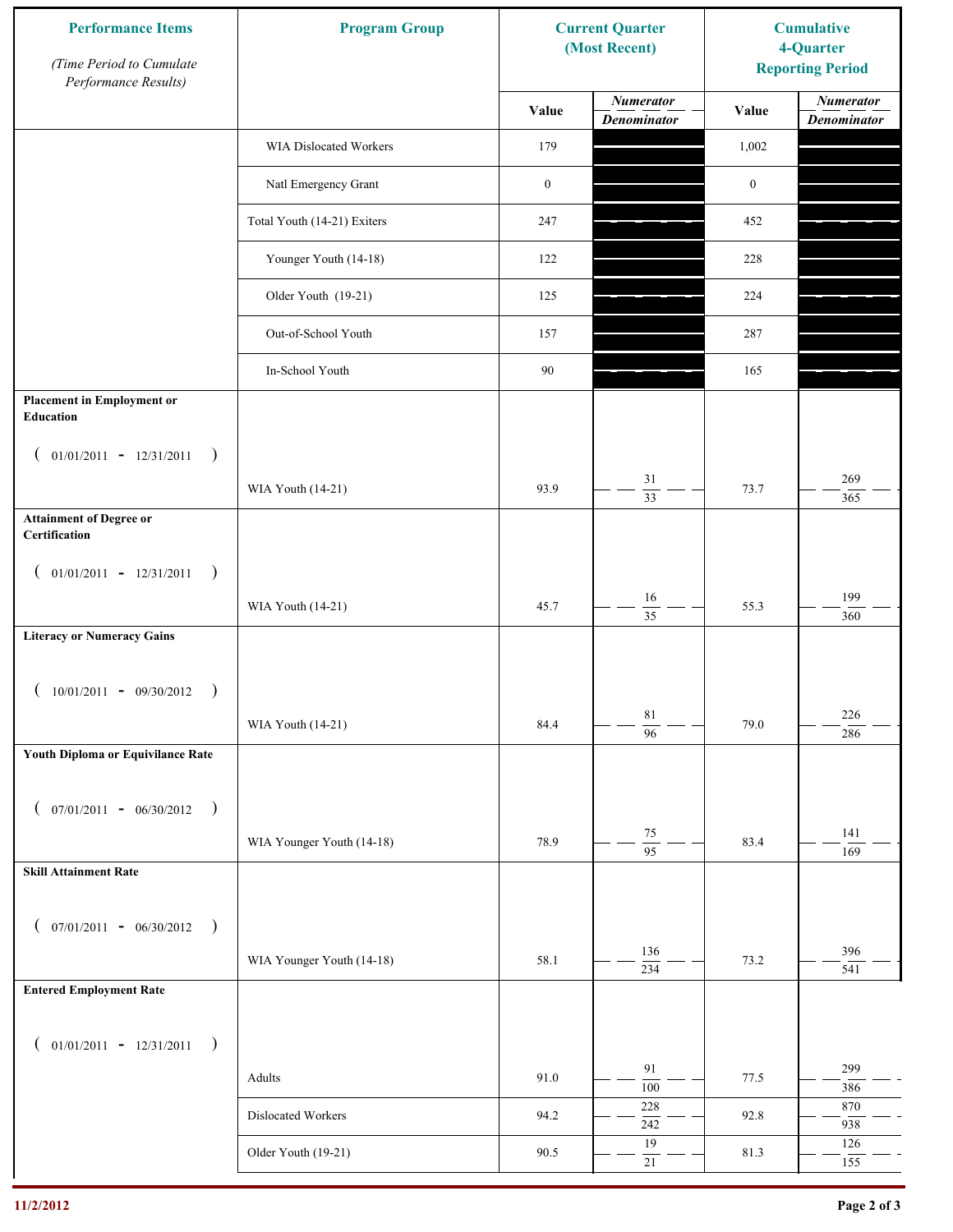| <b>Performance Items</b><br>(Time Period to Cumulate<br>Performance Results)                                                                              | <b>Program Group</b>  | <b>Current Quarter</b><br>(Most Recent) |                                        | <b>Cumulative</b><br>4-Quarter<br><b>Reporting Period</b> |                                        |
|-----------------------------------------------------------------------------------------------------------------------------------------------------------|-----------------------|-----------------------------------------|----------------------------------------|-----------------------------------------------------------|----------------------------------------|
|                                                                                                                                                           |                       | Value                                   | <b>Numerator</b><br><b>Denominator</b> | Value                                                     | <b>Numerator</b><br><b>Denominator</b> |
|                                                                                                                                                           | Natl Emergency Grant  | $\boldsymbol{0}$                        | $\boldsymbol{0}$<br>$\mathbf{0}$       | $\boldsymbol{0}$                                          | $\boldsymbol{0}$<br>$\boldsymbol{0}$   |
| <b>Employment and Credential</b><br>(Adults/Dislocated Workers) or<br><b>Credential Rates (Older Youth)</b><br>$01/01/2011 - 12/31/2011$<br>$\rightarrow$ |                       |                                         |                                        |                                                           |                                        |
|                                                                                                                                                           | Adults                | 79.7                                    | 98<br>123                              | 74.6                                                      | 318<br>426                             |
|                                                                                                                                                           | Dislocated Workers    | 82.1                                    | 156<br>190                             | 80.1                                                      | 566<br>707                             |
|                                                                                                                                                           | Older Youth (19-21)   | 29.2                                    | $\tau$<br>24                           | 32.8                                                      | 58<br>177                              |
| <b>Retention Rate</b>                                                                                                                                     |                       |                                         |                                        |                                                           |                                        |
| $07/01/2010 - 06/30/2011$<br>$\rightarrow$                                                                                                                |                       |                                         |                                        |                                                           |                                        |
|                                                                                                                                                           | Adults                | 90.4                                    | 103<br>114                             | 89.0                                                      | 348<br>391                             |
|                                                                                                                                                           | Dislocated Workers    | 93.5                                    | 217<br>232                             | 93.3                                                      | 622<br>667                             |
|                                                                                                                                                           | Older Youth (19-21)   | 79.5                                    | $\overline{35}$<br>44                  | 82.8                                                      | 111<br>134                             |
|                                                                                                                                                           | Younger Youth (14-18) | 73.6                                    | 39<br>53                               | 69.8                                                      | 111<br>159                             |
|                                                                                                                                                           | Natl Emergency Grant  | $\boldsymbol{0}$                        | $\boldsymbol{0}$<br>$\overline{0}$     | $\boldsymbol{0}$                                          | $\boldsymbol{0}$<br>$\overline{0}$     |
| <b>Average Earnings</b>                                                                                                                                   |                       |                                         |                                        |                                                           |                                        |
| $07/01/2010 - 06/30/2011$<br>$\rightarrow$                                                                                                                |                       |                                         |                                        |                                                           |                                        |
|                                                                                                                                                           | Adults                | 15,184.4                                | 1,336,226<br>$\overline{88}$           | 18,025.0                                                  | 5,569,735<br>309                       |
|                                                                                                                                                           | Dislocated Workers    | 22,361.9                                | 4,248,754<br>$\overline{190}$          | 22,121.1                                                  | 11,790,524<br>533                      |
|                                                                                                                                                           | Older Youth (19-21)   | 3,381.2                                 | 121,724<br>$\overline{36}$             | 3,606.5                                                   | 400,324<br>111                         |
|                                                                                                                                                           | Natl Emergency Grant  | $\boldsymbol{0}$                        | $\theta$<br>$\mathbf{0}$               | $\boldsymbol{0}$                                          | $\overline{0}$<br>$\mathbf{0}$         |

**WIB Name:** Workforce One

**User Field 1: User Field 2:**

**Office Name:**

**Case Manager:**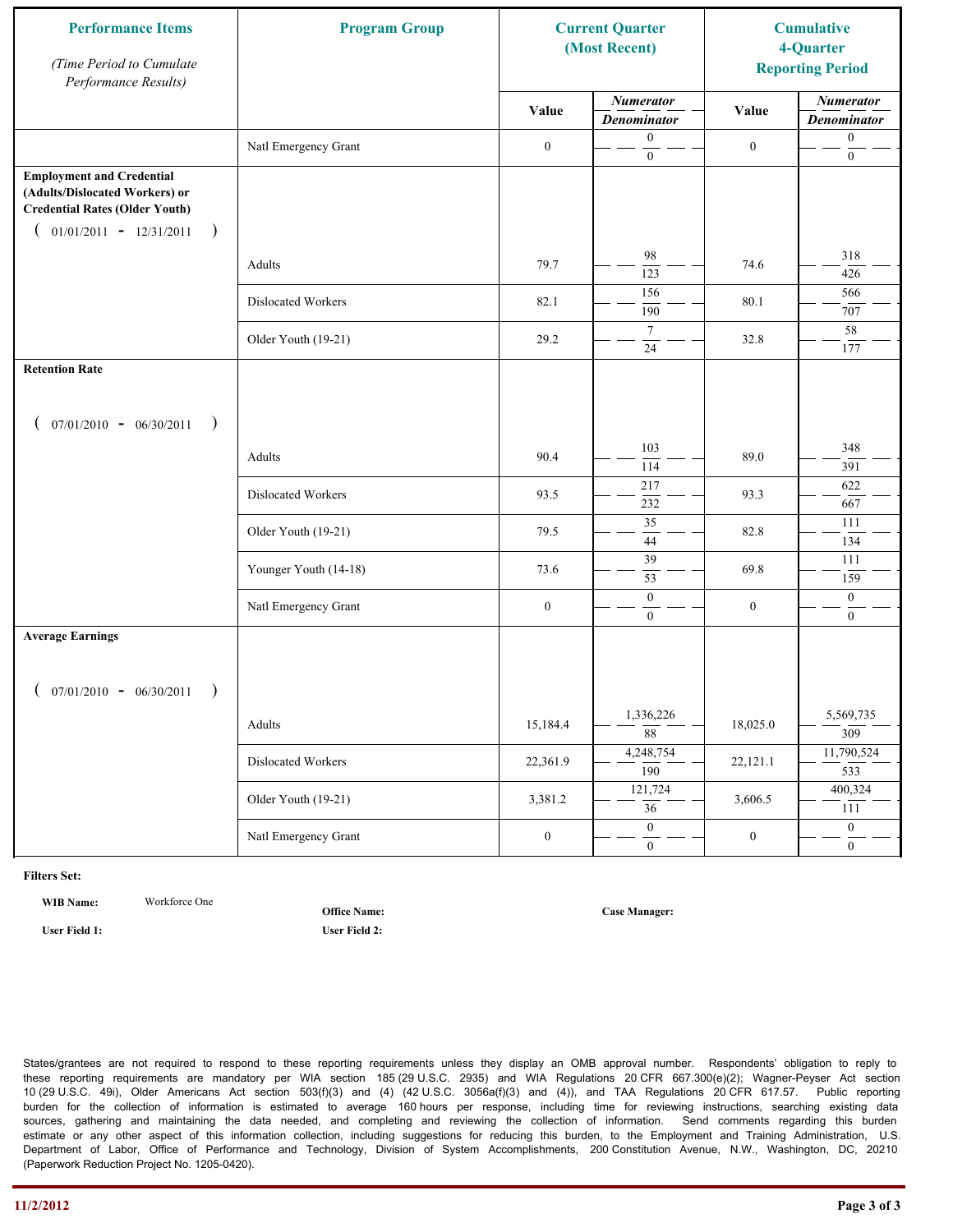**Report Due Date: Report Quarter End Date:** 11/15/2012 09/30/2012

**State:** FL

| <b>Performance Items</b><br>(Time Period to Cumulate<br>Performance Results) | <b>Program Group</b>              | <b>Current Quarter</b><br>(Most Recent) |                                        | <b>Cumulative</b><br>4-Quarter<br><b>Reporting Period</b> |                                        |
|------------------------------------------------------------------------------|-----------------------------------|-----------------------------------------|----------------------------------------|-----------------------------------------------------------|----------------------------------------|
|                                                                              |                                   | Value                                   | <b>Numerator</b><br><b>Denominator</b> | Value                                                     | <b>Numerator</b><br><b>Denominator</b> |
| <b>Total Participants</b>                                                    |                                   |                                         |                                        |                                                           |                                        |
| $10/01/2011 - 09/30/2012$<br>$\big)$                                         |                                   |                                         |                                        |                                                           |                                        |
|                                                                              | <b>Total Adult Participants</b>   | 6,742                                   |                                        | 8,745                                                     |                                        |
|                                                                              | Total Adults (self-services only) | $\boldsymbol{0}$                        |                                        | $\boldsymbol{0}$                                          |                                        |
|                                                                              | WIA Adults                        | 4,189                                   |                                        | 5,575                                                     |                                        |
|                                                                              | WIA Dislocated Workers            | 2,634                                   |                                        | 3,268                                                     |                                        |
|                                                                              | Natl Emergency Grant              | 118                                     |                                        | 165                                                       |                                        |
|                                                                              | Received Training Services        | 2,521                                   |                                        | 3,963                                                     |                                        |
|                                                                              | <b>WIA Adults</b>                 | 1,363                                   |                                        | 2,232                                                     |                                        |
|                                                                              | WIA Dislocated Workers            | 1,182                                   |                                        | 1,777                                                     |                                        |
|                                                                              | Total Youth (14-21) Participants  | 2,634                                   |                                        | 3,197                                                     |                                        |
|                                                                              | Younger Youth (14-18)             | 1,846                                   |                                        | 2,172                                                     |                                        |
|                                                                              | Older Youth (19-21)               | 788                                     |                                        | 1,025                                                     |                                        |
|                                                                              | Out-of-School Youth               | 1,313                                   |                                        | 1,658                                                     |                                        |
|                                                                              | In-School-Youth                   | 1,321                                   |                                        | 1,539                                                     |                                        |
| <b>Total Exiters</b>                                                         |                                   |                                         |                                        |                                                           |                                        |
| $07/01/2011 - 06/30/2012$<br>$\rightarrow$                                   |                                   |                                         |                                        |                                                           |                                        |
|                                                                              | <b>Total Adult Exiters</b>        | 802                                     |                                        | 2,791                                                     |                                        |
|                                                                              | Total Adults (self-services only) | $\boldsymbol{0}$                        |                                        | $\boldsymbol{0}$                                          |                                        |
|                                                                              | WIA Adults                        | 569                                     |                                        | 1,969                                                     |                                        |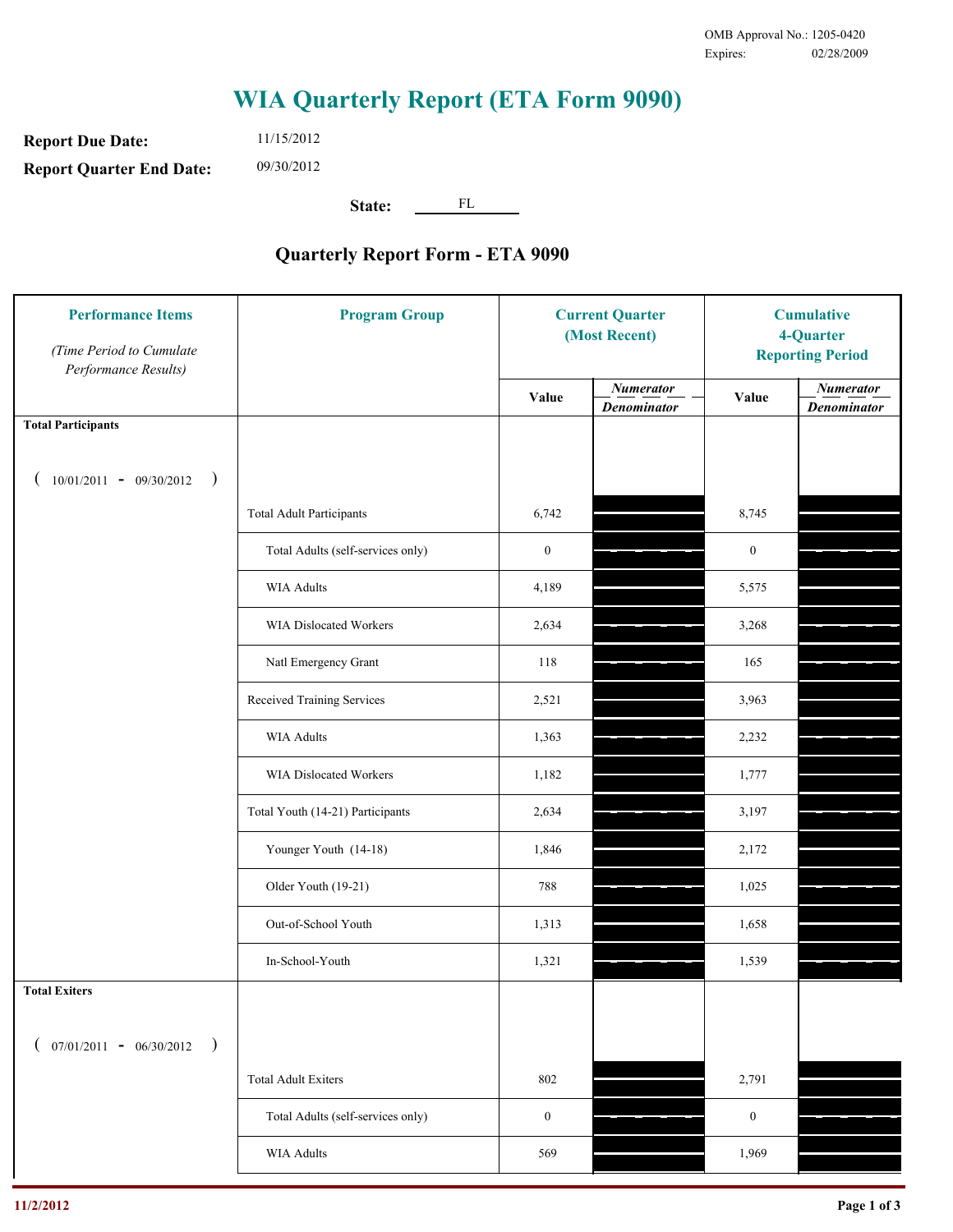| <b>Performance Items</b><br>(Time Period to Cumulate<br>Performance Results) | <b>Program Group</b>        |       | <b>Current Quarter</b><br>(Most Recent) | <b>Cumulative</b><br>4-Quarter<br><b>Reporting Period</b> |                                        |
|------------------------------------------------------------------------------|-----------------------------|-------|-----------------------------------------|-----------------------------------------------------------|----------------------------------------|
|                                                                              |                             | Value | <b>Numerator</b><br><b>Denominator</b>  | Value                                                     | <b>Numerator</b><br><b>Denominator</b> |
|                                                                              | WIA Dislocated Workers      | 234   |                                         | 847                                                       |                                        |
|                                                                              | Natl Emergency Grant        | 32    |                                         | 53                                                        |                                        |
|                                                                              | Total Youth (14-21) Exiters | 233   |                                         | 789                                                       |                                        |
|                                                                              | Younger Youth (14-18)       | 142   |                                         | 513                                                       |                                        |
|                                                                              | Older Youth (19-21)         | 91    |                                         | 276                                                       |                                        |
|                                                                              | Out-of-School Youth         | 138   |                                         | 426                                                       |                                        |
|                                                                              | In-School Youth             | 95    |                                         | 363                                                       |                                        |
| <b>Placement in Employment or</b><br>Education                               |                             |       |                                         |                                                           |                                        |
| $01/01/2011 - 12/31/2011$<br>$\rightarrow$<br>$\overline{ }$                 |                             |       |                                         |                                                           |                                        |
|                                                                              | WIA Youth (14-21)           | 72.2  | 78<br>108                               | 68.0                                                      | 330<br>485                             |
| <b>Attainment of Degree or</b><br>Certification                              |                             |       |                                         |                                                           |                                        |
| $($ 01/01/2011 - 12/31/2011<br>$\rightarrow$                                 |                             |       |                                         |                                                           |                                        |
|                                                                              | WIA Youth (14-21)           | 75.9  | $82\,$<br>$\overline{108}$              | 77.6                                                      | 387<br>499                             |
| <b>Literacy or Numeracy Gains</b>                                            |                             |       |                                         |                                                           |                                        |
| $10/01/2011 - 09/30/2012$<br>$\rightarrow$                                   |                             |       |                                         |                                                           |                                        |
|                                                                              | WIA Youth (14-21)           | 54.0  | 68<br>$\overline{126}$                  | 53.9                                                      | 299<br>555                             |
| Youth Diploma or Equivilance Rate                                            |                             |       |                                         |                                                           |                                        |
| $07/01/2011 - 06/30/2012$ )<br>$\overline{ }$                                |                             |       |                                         |                                                           |                                        |
|                                                                              | WIA Younger Youth (14-18)   | 47.2  | 51                                      | 73.1                                                      | 293                                    |
| <b>Skill Attainment Rate</b>                                                 |                             |       | 108                                     |                                                           | 401                                    |
|                                                                              |                             |       |                                         |                                                           |                                        |
| $07/01/2011 - 06/30/2012$ )<br>$\left($                                      |                             |       | 1,180                                   |                                                           | 2,786                                  |
|                                                                              | WIA Younger Youth (14-18)   | 91.3  | 1,292                                   | 89.2                                                      | 3,124                                  |
| <b>Entered Employment Rate</b>                                               |                             |       |                                         |                                                           |                                        |
| $($ 01/01/2011 - 12/31/2011<br>$\rightarrow$                                 |                             |       |                                         |                                                           |                                        |
|                                                                              | Adults                      | 86.5  | 358<br>414                              | 86.0                                                      | 1,323<br>1,539                         |
|                                                                              | Dislocated Workers          | 92.7  | 204<br>$220\,$                          | 92.9                                                      | 799<br>860                             |
|                                                                              | Older Youth (19-21)         | 74.2  | $23\,$<br>$\overline{31}$               | 72.8                                                      | 59<br>$81\,$                           |
|                                                                              |                             |       |                                         |                                                           |                                        |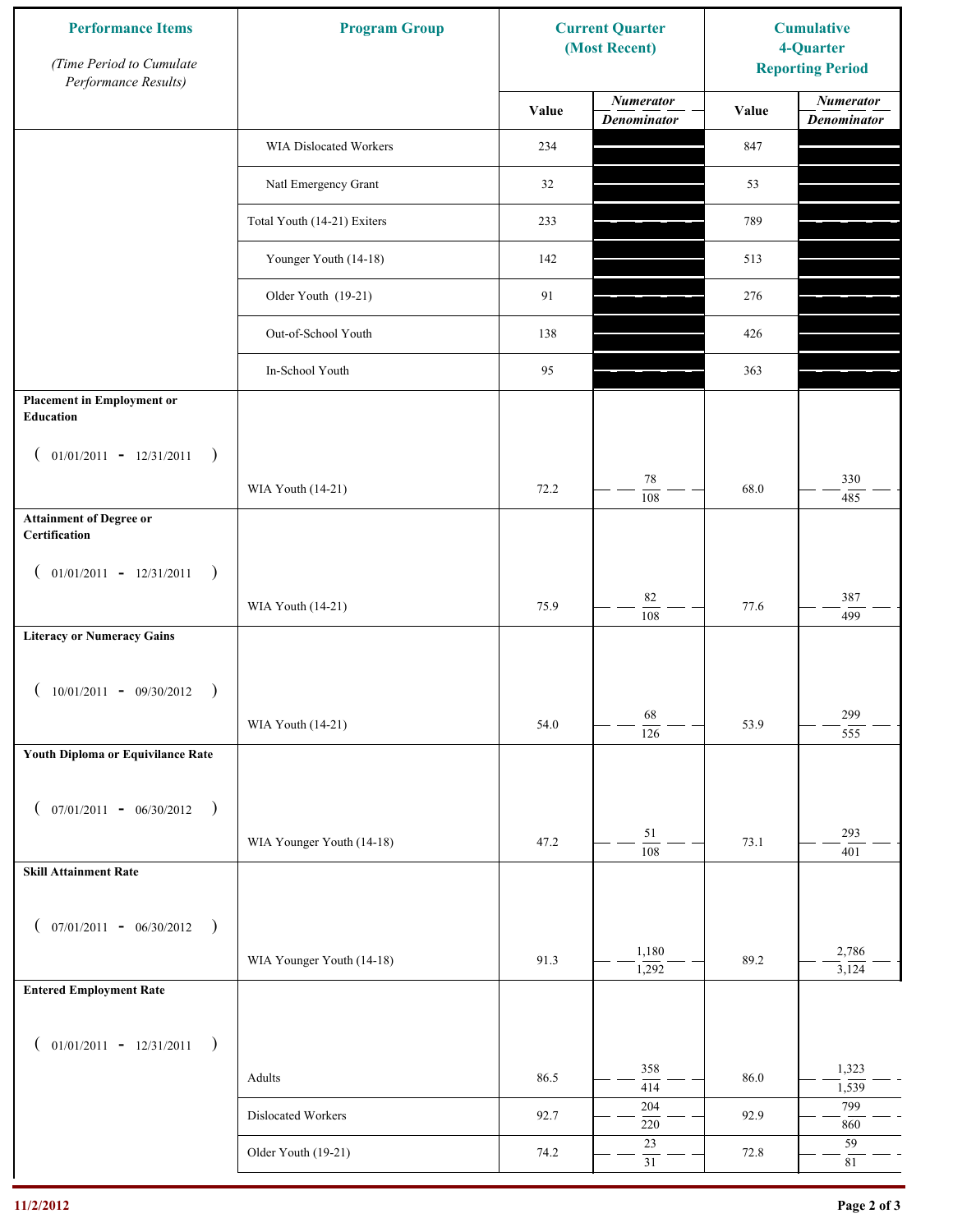| <b>Performance Items</b><br>(Time Period to Cumulate<br>Performance Results)                                                                              | <b>Program Group</b>  |          | <b>Current Quarter</b><br>(Most Recent) |          | <b>Cumulative</b><br>4-Quarter<br><b>Reporting Period</b> |
|-----------------------------------------------------------------------------------------------------------------------------------------------------------|-----------------------|----------|-----------------------------------------|----------|-----------------------------------------------------------|
|                                                                                                                                                           |                       | Value    | <b>Numerator</b><br><b>Denominator</b>  | Value    | <b>Numerator</b><br><b>Denominator</b>                    |
|                                                                                                                                                           | Natl Emergency Grant  | 100.0    | 8<br>$\,8\,$                            | 85.0     | 17<br>$20\,$                                              |
| <b>Employment and Credential</b><br>(Adults/Dislocated Workers) or<br><b>Credential Rates (Older Youth)</b><br>$01/01/2011 - 12/31/2011$<br>$\rightarrow$ |                       |          |                                         |          |                                                           |
|                                                                                                                                                           | Adults                | 71.6     | 106<br>148                              | 84.9     | 818<br>964                                                |
|                                                                                                                                                           | Dislocated Workers    | 80.1     | 149<br>186                              | 82.2     | 604<br>735                                                |
|                                                                                                                                                           | Older Youth (19-21)   | 27.5     | 11<br>40                                | 41.6     | 47<br>113                                                 |
| <b>Retention Rate</b>                                                                                                                                     |                       |          |                                         |          |                                                           |
| $07/01/2010 - 06/30/2011$<br>$\rightarrow$                                                                                                                |                       |          |                                         |          |                                                           |
|                                                                                                                                                           | Adults                | 88.9     | 400<br>450                              | 86.7     | 1,744<br>2,012                                            |
|                                                                                                                                                           | Dislocated Workers    | 92.1     | 221<br>240                              | 91.0     | 614<br>675                                                |
|                                                                                                                                                           | Older Youth (19-21)   | 87.5     | 14<br>16                                | 90.0     | 81<br>90                                                  |
|                                                                                                                                                           | Younger Youth (14-18) | 74.6     | $47\,$<br>63                            | 63.4     | 307<br>484                                                |
|                                                                                                                                                           | Natl Emergency Grant  | 100.0    | $\sqrt{2}$<br>$\overline{2}$            | 100.0    | 5<br>5                                                    |
| <b>Average Earnings</b><br>$07/01/2010 - 06/30/2011$<br>$\rightarrow$                                                                                     |                       |          |                                         |          |                                                           |
|                                                                                                                                                           | Adults                | 19,636.2 | 7,186,846<br>$\overline{366}$           | 15,077.2 | 23,218,882<br>1,540                                       |
|                                                                                                                                                           | Dislocated Workers    | 16,478.8 | 3,246,326<br>$\overline{197}$           | 17,214.3 | 9,467,886<br>550                                          |
|                                                                                                                                                           | Older Youth (19-21)   | 5,382.2  | 80,733<br>15                            | 5,829.4  | 466,354<br>80                                             |
|                                                                                                                                                           | Natl Emergency Grant  | 18,481.0 | 36,962<br>$\overline{2}$                | 15,351.2 | 76,756<br>5 <sup>5</sup>                                  |

**WIB Name:** South Florida Workforce Board

**Office Name:**

**User Field 1: User Field 2:**

**Case Manager:**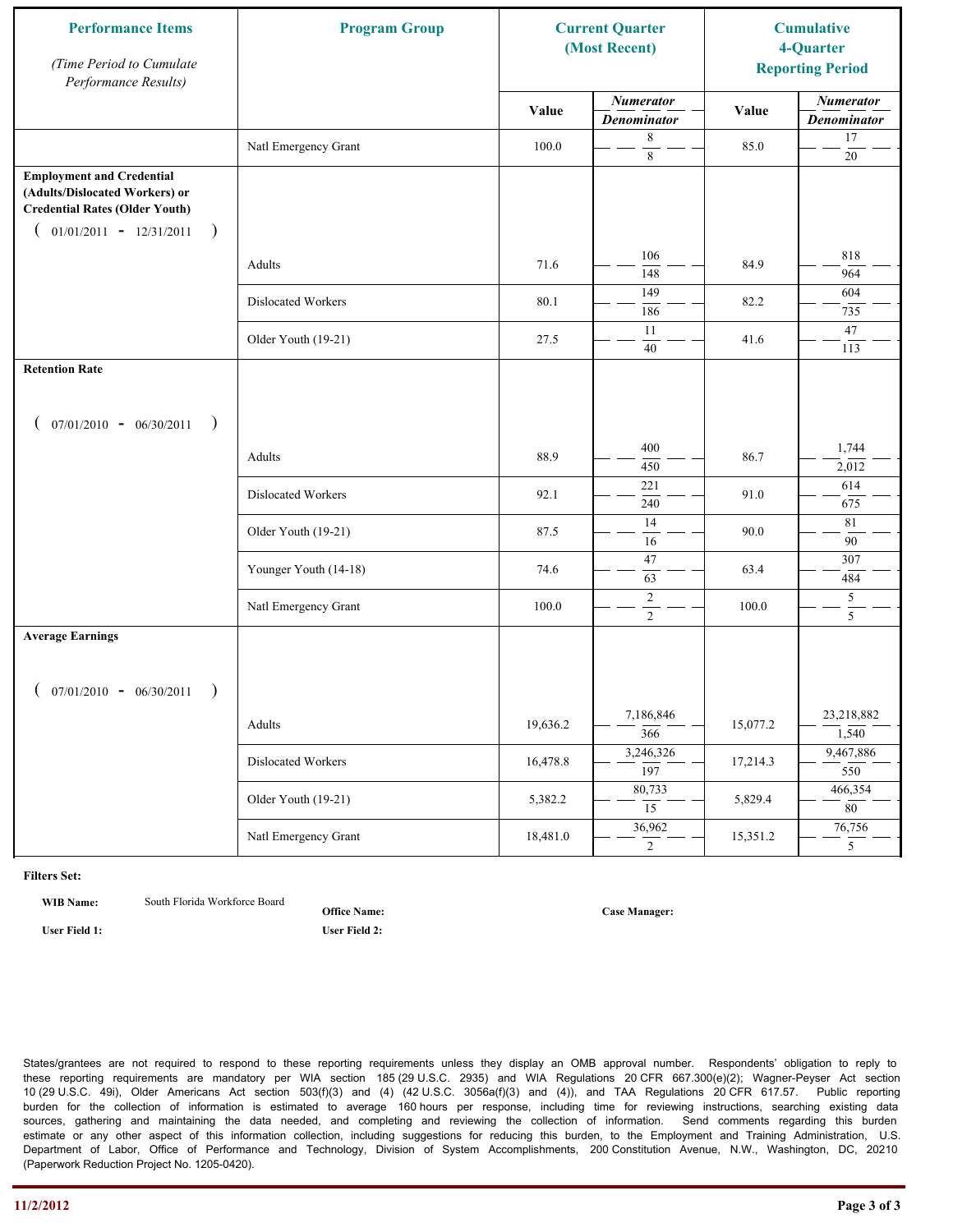**Report Due Date: Report Quarter End Date:** 11/15/2012 09/30/2012

**State:** FL

| <b>Performance Items</b><br>(Time Period to Cumulate<br>Performance Results) | <b>Program Group</b>              | <b>Current Quarter</b><br>(Most Recent) |                                        | <b>Cumulative</b><br>4-Quarter<br><b>Reporting Period</b> |                                        |
|------------------------------------------------------------------------------|-----------------------------------|-----------------------------------------|----------------------------------------|-----------------------------------------------------------|----------------------------------------|
|                                                                              |                                   | Value                                   | <b>Numerator</b><br><b>Denominator</b> | Value                                                     | <b>Numerator</b><br><b>Denominator</b> |
| <b>Total Participants</b>                                                    |                                   |                                         |                                        |                                                           |                                        |
| $10/01/2011 - 09/30/2012$<br>$\rightarrow$                                   |                                   |                                         |                                        |                                                           |                                        |
|                                                                              | <b>Total Adult Participants</b>   | 1,675                                   |                                        | 2,290                                                     |                                        |
|                                                                              | Total Adults (self-services only) | $\boldsymbol{0}$                        |                                        | $\boldsymbol{0}$                                          |                                        |
|                                                                              | <b>WIA Adults</b>                 | 1,190                                   |                                        | 1,572                                                     |                                        |
|                                                                              | WIA Dislocated Workers            | 561                                     |                                        | 809                                                       |                                        |
|                                                                              | Natl Emergency Grant              | $\boldsymbol{0}$                        |                                        | $\overline{2}$                                            |                                        |
|                                                                              | Received Training Services        | 922                                     |                                        | 1,326                                                     |                                        |
|                                                                              | <b>WIA Adults</b>                 | 697                                     |                                        | 960                                                       |                                        |
|                                                                              | WIA Dislocated Workers            | 246                                     |                                        | 399                                                       |                                        |
|                                                                              | Total Youth (14-21) Participants  | 437                                     |                                        | 545                                                       |                                        |
|                                                                              | Younger Youth (14-18)             | 341                                     |                                        | 398                                                       |                                        |
|                                                                              | Older Youth (19-21)               | 96                                      |                                        | 147                                                       |                                        |
|                                                                              | Out-of-School Youth               | 164                                     |                                        | 243                                                       |                                        |
|                                                                              | In-School-Youth                   | 273                                     |                                        | 302                                                       |                                        |
| <b>Total Exiters</b>                                                         |                                   |                                         |                                        |                                                           |                                        |
| $07/01/2011 - 06/30/2012$<br>$\rightarrow$                                   |                                   |                                         |                                        |                                                           |                                        |
|                                                                              | <b>Total Adult Exiters</b>        | 298                                     |                                        | 827                                                       |                                        |
|                                                                              | Total Adults (self-services only) | $\boldsymbol{0}$                        |                                        | $\boldsymbol{0}$                                          |                                        |
|                                                                              | WIA Adults                        | 224                                     |                                        | 465                                                       |                                        |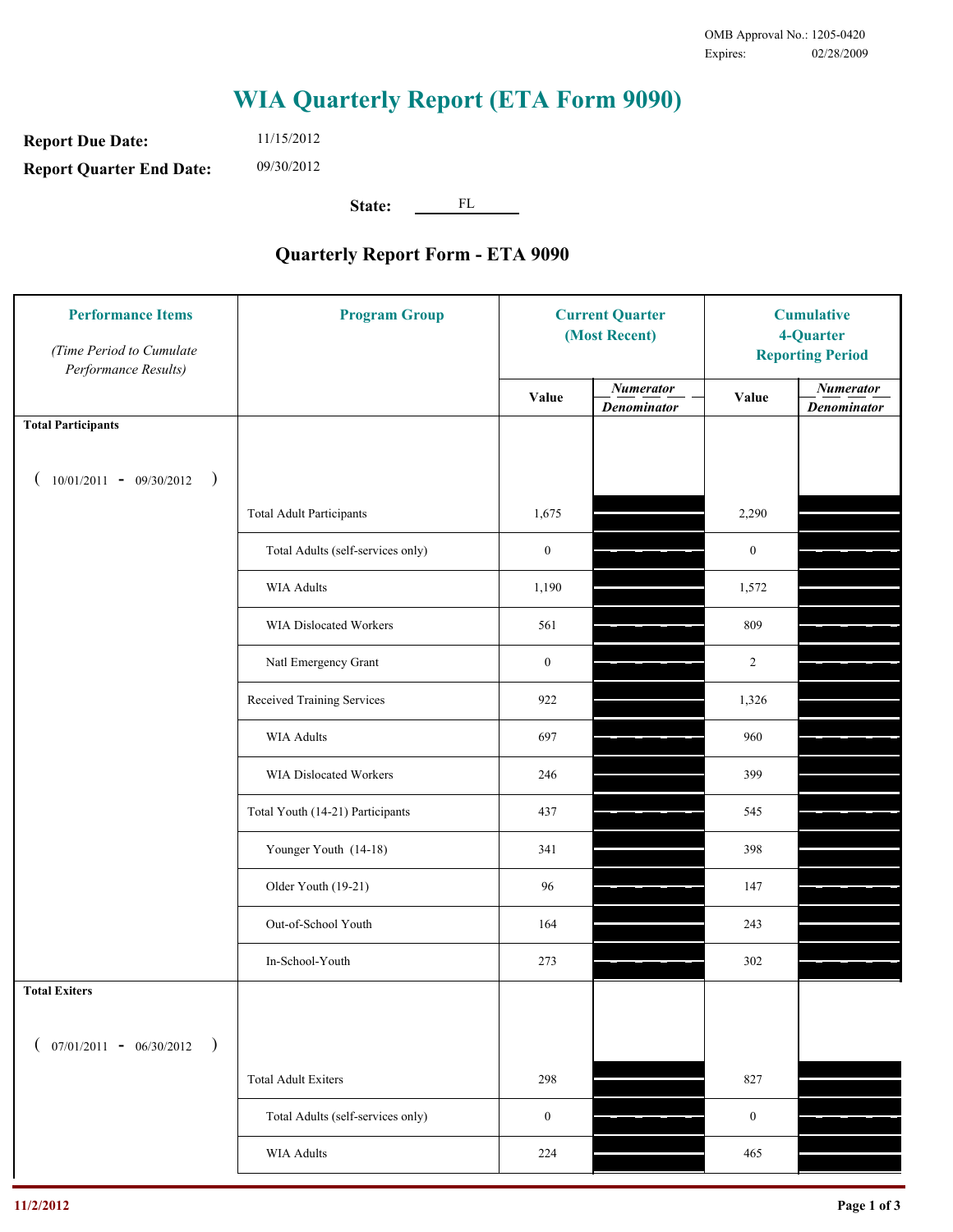| <b>Performance Items</b><br>(Time Period to Cumulate<br>Performance Results) | <b>Program Group</b>        |                  | <b>Current Quarter</b><br>(Most Recent) | <b>Cumulative</b><br>4-Quarter<br><b>Reporting Period</b> |                                        |
|------------------------------------------------------------------------------|-----------------------------|------------------|-----------------------------------------|-----------------------------------------------------------|----------------------------------------|
|                                                                              |                             | Value            | <b>Numerator</b><br><b>Denominator</b>  | Value                                                     | <b>Numerator</b><br><b>Denominator</b> |
|                                                                              | WIA Dislocated Workers      | 86               |                                         | 379                                                       |                                        |
|                                                                              | Natl Emergency Grant        | $\boldsymbol{0}$ |                                         | $\overline{2}$                                            |                                        |
|                                                                              | Total Youth (14-21) Exiters | 39               |                                         | 141                                                       |                                        |
|                                                                              | Younger Youth (14-18)       | 24               |                                         | 84                                                        |                                        |
|                                                                              | Older Youth (19-21)         | 15               |                                         | 57                                                        |                                        |
|                                                                              | Out-of-School Youth         | 24               |                                         | 93                                                        |                                        |
|                                                                              | In-School Youth             | 15               |                                         | 48                                                        |                                        |
| <b>Placement in Employment or</b><br><b>Education</b>                        |                             |                  |                                         |                                                           |                                        |
| $01/01/2011 - 12/31/2011$<br>$\rightarrow$<br>$\overline{ }$                 | WIA Youth (14-21)           | 66.7             | 20<br>$\overline{30}$                   | 63.7                                                      | $72\,$                                 |
| <b>Attainment of Degree or</b><br>Certification                              |                             |                  |                                         |                                                           | 113                                    |
| $($ 01/01/2011 - 12/31/2011<br>$\rightarrow$                                 |                             |                  |                                         |                                                           |                                        |
|                                                                              | WIA Youth (14-21)           | 78.1             | $25\,$<br>$\overline{32}$               | 83.3                                                      | $100\,$<br>120                         |
| <b>Literacy or Numeracy Gains</b>                                            |                             |                  |                                         |                                                           |                                        |
| $10/01/2011 - 09/30/2012$<br>$\rightarrow$                                   |                             |                  |                                         |                                                           |                                        |
|                                                                              | WIA Youth (14-21)           | 63.6             | $\tau$<br>$\overline{11}$               | 65.9                                                      | 56<br>$8\overline{5}$                  |
| Youth Diploma or Equivilance Rate                                            |                             |                  |                                         |                                                           |                                        |
| $07/01/2011 - 06/30/2012$<br>$\rightarrow$<br>€                              |                             |                  |                                         |                                                           |                                        |
|                                                                              | WIA Younger Youth (14-18)   | 61.5             | $\,$ 8 $\,$<br>$\overline{13}$          | 71.4                                                      | 35<br>49                               |
| <b>Skill Attainment Rate</b>                                                 |                             |                  |                                         |                                                           |                                        |
| $07/01/2011 - 06/30/2012$ )<br>$\left($                                      |                             |                  |                                         |                                                           |                                        |
|                                                                              | WIA Younger Youth (14-18)   | 92.0             | 254<br>$\frac{276}{ }$                  | 95.2                                                      | 535<br>562                             |
| <b>Entered Employment Rate</b>                                               |                             |                  |                                         |                                                           |                                        |
| $($ 01/01/2011 - 12/31/2011<br>$\rightarrow$                                 |                             |                  |                                         |                                                           |                                        |
|                                                                              | Adults                      | 86.4             | 38<br>$\overline{44}$                   | 64.6                                                      | 276<br>427                             |
|                                                                              | Dislocated Workers          | 90.0             | $72\,$<br>$\overline{80}$               | 73.5                                                      | 574<br>781                             |
|                                                                              | Older Youth (19-21)         | 70.6             | $12\,$<br>$\overline{17}$               | 69.6                                                      | $32\,$<br>$46\,$                       |
|                                                                              |                             |                  |                                         |                                                           |                                        |